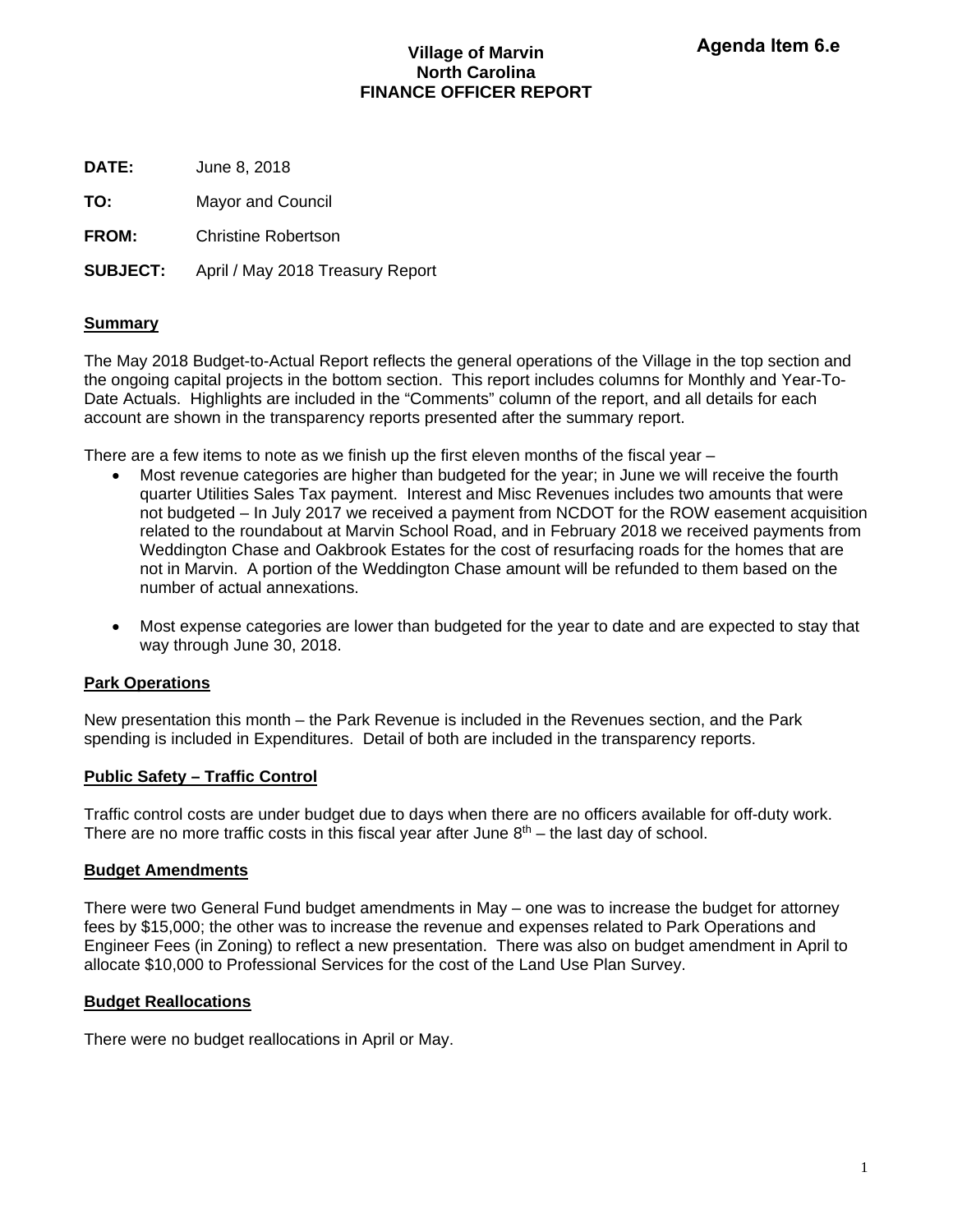## **Bank Accounts**

| <b>Bank Balances</b>      | May 31, 2018   |
|---------------------------|----------------|
| Checking (acct 7089)      | \$195,048.87   |
| Checking (acct 4849)      | \$50,000.00    |
| Savings (acct 2779)       | \$2,492,688.52 |
| <b>Total Cash in Bank</b> | \$2,737,737.39 |

\*\*The Checking account includes \$108,204 of cash received from developers as Performance Surety Bonds. These funds are not available for current operations.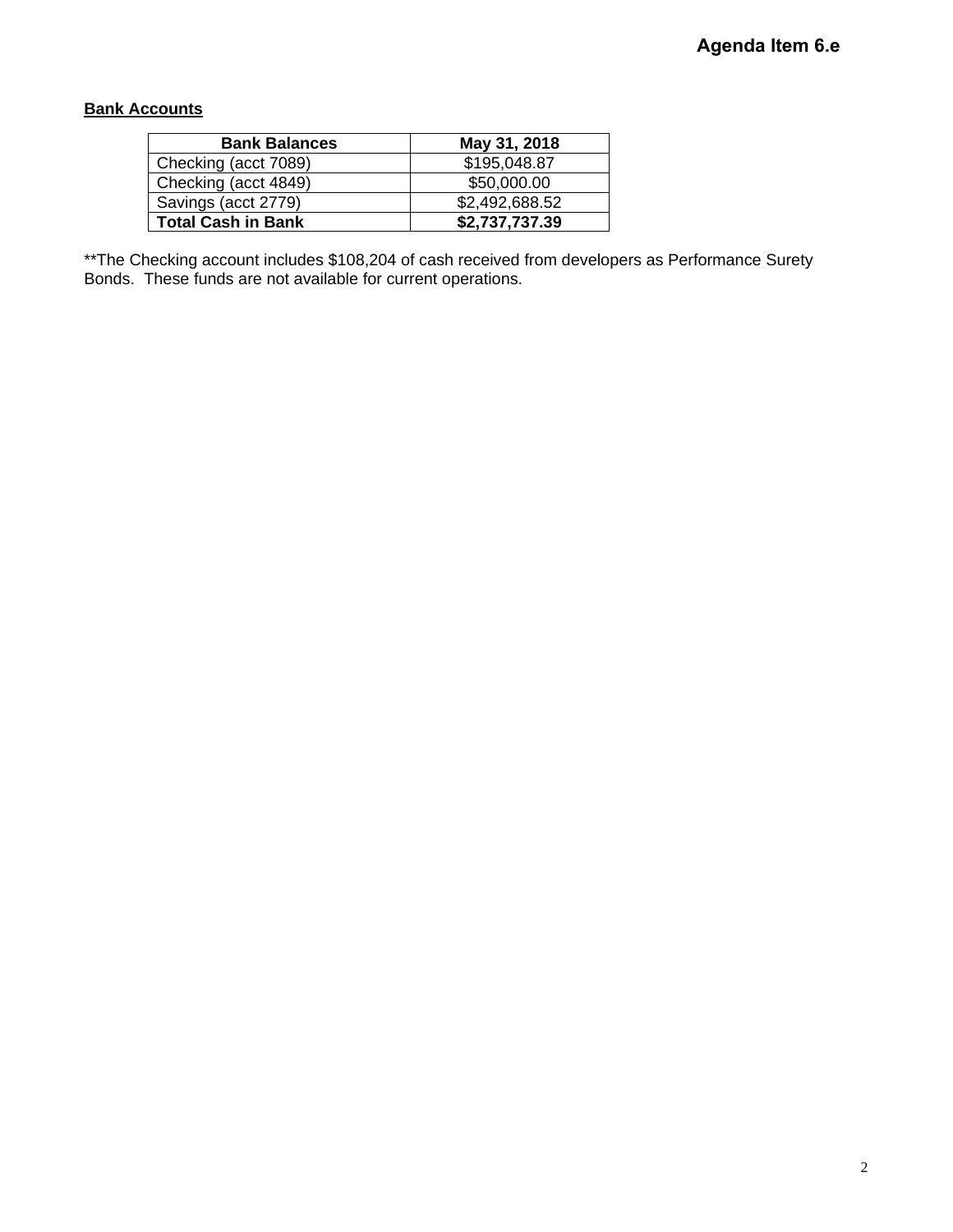| Village of Marvin General Fund                                                   |                   |                          |                        |                                       |                                                      |                    |                   |                                 |                                    |                          |                                                      |                                       |                        |                               |               |                                                                                                                  |
|----------------------------------------------------------------------------------|-------------------|--------------------------|------------------------|---------------------------------------|------------------------------------------------------|--------------------|-------------------|---------------------------------|------------------------------------|--------------------------|------------------------------------------------------|---------------------------------------|------------------------|-------------------------------|---------------|------------------------------------------------------------------------------------------------------------------|
| Profit & Loss Budget vs Actual (Summary Level)                                   |                   |                          |                        |                                       |                                                      |                    |                   |                                 |                                    |                          |                                                      |                                       |                        |                               |               |                                                                                                                  |
| Year to Date Ending May 31, 2018                                                 |                   |                          |                        |                                       |                                                      |                    |                   |                                 |                                    |                          |                                                      |                                       |                        |                               |               |                                                                                                                  |
|                                                                                  |                   |                          |                        |                                       |                                                      |                    |                   |                                 |                                    |                          |                                                      |                                       | <b>Total</b><br>Annual |                               |               |                                                                                                                  |
|                                                                                  |                   | Monthly                  | <b>Monthly</b>         | <b>Monthly</b>                        | <b>Monthly</b>                                       | Monthly            | <b>Monthly</b>    | <b>Monthly</b>                  |                                    |                          |                                                      | Year to                               | <b>Budget</b>          |                               |               |                                                                                                                  |
|                                                                                  | <b>Monthly</b>    | Actual                   | Actual                 | Actual                                | Actual                                               | Actual             | Actual            | Actual                          | <b>Monthly</b>                     | <b>Monthly</b>           | <b>Monthly</b>                                       | Date Actual                           | <b>Approved</b>        | <b>YTD Over</b>               |               |                                                                                                                  |
|                                                                                  | Actual            | August                   | September              | October                               | November                                             | December           | January           | February                        | Actual                             | Actual                   | Actual                                               | thru May                              | and                    | (Under)                       | % of          | <b>Comments - See Transparency Report for Details</b>                                                            |
|                                                                                  | <b>July 2017</b>  | 2017                     | 2017                   | 2017                                  | 2017                                                 | 2017               | 2018              | 2018                            | March 2018 April 2018 May 2018     |                          |                                                      | 2018                                  | Amended                | <b>Budget</b>                 | <b>Budget</b> | of Current Month                                                                                                 |
| <b>Revenues</b>                                                                  |                   |                          |                        |                                       |                                                      |                    |                   |                                 |                                    |                          |                                                      |                                       |                        |                               |               |                                                                                                                  |
| 3001 · Ad Valorem                                                                | 444               | 36,399                   | 31.986                 | 21.626                                | \$294.235                                            | 76.254             | 72.942            | 2.427                           | 2.316                              | 690                      | 673                                                  | 539.992                               | 524,000                | 15.992                        | 103%          | The adjusted tax levy for this year is \$541,432. We are<br>currently at a 99.5% collection rate.                |
| 3200 · Motor Vehicle Tax                                                         | 4.119             | 4,600                    | 4,585                  | 4.377                                 | 3,762                                                | 3,730              | 3,693             | 4,121                           | 3,615                              | 4,350                    | 4,169                                                | 45,121                                | 44,800                 | 321                           | 101%          | Collected monthly                                                                                                |
| 3300 · Sales & Use Tax                                                           | 14.165            | 13.872                   | 15,763                 | 13,958                                | 14,800                                               | 15,090             | 14,083            | 15,527                          | 17,273                             | 13,397                   | 12,229                                               | 160,157                               | 160,000                | 157                           | 100%          | Collected monthly                                                                                                |
| 3400 · Alcoholic Beverage Tax                                                    | $\overline{a}$    | $\overline{\phantom{a}}$ |                        | $\mathcal{L}_{\mathcal{A}}$           | $\sim$                                               |                    | $\sim$            | $\sim$                          | $\sim$                             |                          | 29,219                                               | 29,219                                | 25,000                 | 4,219                         | 117%          | Collected in May                                                                                                 |
| 3500 · Utilities Sales Tax                                                       | $\overline{a}$    | $\overline{\phantom{a}}$ | 71,681                 | $\mathcal{L}_{\mathcal{A}}$           | $\overline{a}$                                       | 84,517             | $\sim$            | $\overline{\phantom{a}}$        | 68,782                             |                          |                                                      | 224,980                               | 280,000                | (55,020)                      | 80%           |                                                                                                                  |
|                                                                                  |                   |                          |                        |                                       |                                                      |                    |                   |                                 |                                    |                          |                                                      |                                       |                        |                               |               | Collected quarterly<br>Permit fees, Final Plat Review Fees for Barcroft and                                      |
| 3600 · Zoning                                                                    | 2,941             | 5,132                    | 425                    | 2,050                                 | 700                                                  | 1,400              | 875               | 23,357                          | 1,200                              | (21, 731)                | 1,050                                                | 17,399                                | 13,921                 | 3,478                         | 125%          | Broadmoor, Final Permit for Three Pond Acres                                                                     |
| 3700 - Interest & Misc. Revenues                                                 | 14,543            | 124                      | 183                    | 482                                   | 1,086                                                | 918                | 1,091             | 31,794                          | 971                                | (1,085)                  | 1,212                                                | 51,319                                | 675                    | 50,644                        | 7603%         | Monthly Interest; Roundabout Easement Purchase; Funds<br>from Wedd Chase and Oakbrook for Road resurfacing       |
| 3800 · Powell Bill Allocation                                                    |                   |                          | 68,334                 |                                       |                                                      | 68,334             |                   |                                 |                                    |                          |                                                      | 136,668                               | 132,410                | 4,258                         | 103%          | Collected in September and December                                                                              |
|                                                                                  |                   |                          |                        |                                       |                                                      |                    |                   |                                 |                                    |                          |                                                      |                                       |                        |                               |               | Barcroft & Broadmoor Fee in Lieu - this is restricted                                                            |
| 3850 · Fee in Lieu for Green Space                                               |                   | 19,727                   |                        |                                       |                                                      |                    |                   |                                 |                                    | 22,757                   |                                                      | 42,484                                | 20,000                 | 22,484                        | 212%          | revenue                                                                                                          |
| 6701 · Park Revenue                                                              | 250               | 625                      | 2,845                  | 1,925                                 | 1,335                                                | 485                | 370               | 1,330                           | 1,300                              | 1,863                    | 1,110                                                | 13,438                                | 6,290                  | 7,148                         | 214%          |                                                                                                                  |
| 3905 · FB Appropriated For Traffic Impr.                                         |                   |                          |                        |                                       |                                                      |                    |                   | 220,000                         |                                    |                          |                                                      | 220,000                               | 220,000                | $\Omega$                      | 100%          | FB appropriated for the Marvin / NT Road Roundabout                                                              |
| <b>Total Revenues</b>                                                            | 36,462            | 80,479                   | 195,802                | 44,418                                | 315,918                                              | 250,728            | 93,054            | 298,556                         | 95,457                             | 20,241                   | 49,662                                               | 1,480,777                             | 1,427,096              | 53,681                        | 104%          |                                                                                                                  |
|                                                                                  |                   |                          |                        |                                       |                                                      |                    |                   |                                 |                                    |                          |                                                      |                                       | <b>Total</b>           |                               |               |                                                                                                                  |
|                                                                                  |                   |                          |                        |                                       |                                                      |                    |                   |                                 |                                    |                          |                                                      |                                       | Annual                 |                               |               |                                                                                                                  |
|                                                                                  |                   | Monthly                  | Monthly                | Monthly                               | <b>Monthly</b>                                       | Monthly            | Monthly           | <b>Monthly</b>                  |                                    |                          |                                                      | Year to                               | <b>Budget</b>          |                               |               |                                                                                                                  |
|                                                                                  | Monthly<br>Actual | Actual<br>August         | Actual<br>September    | Actual<br>October                     | Actual<br>November                                   | Actual<br>December | Actual<br>January | Actual<br>February              | Monthly<br>Actual                  | Monthly<br>Actual        | Monthly<br>Actual                                    | Date Actual<br>thru May               | Approved<br>and        | <b>YTD Over</b><br>(Under)    | $%$ of        | <b>Comments - See Transparency Report for Details</b>                                                            |
|                                                                                  | <b>July 2017</b>  | 2017                     | 2017                   | 2017                                  | 2017                                                 | 2017               | 2018              | 2018                            | March 2018   April 2018   May 2018 |                          |                                                      | 2018                                  | Amended                | <b>Budget</b>                 | <b>Budget</b> | of Current Month                                                                                                 |
| <b>Expenditures</b>                                                              |                   |                          |                        |                                       |                                                      |                    |                   |                                 |                                    |                          |                                                      |                                       |                        |                               |               |                                                                                                                  |
| 4000 · Community Outreach                                                        | 799               | (196)                    | 456                    | 1,514                                 | 417                                                  | 855                | 2,228             |                                 |                                    |                          | 266                                                  | 6,339                                 | 10,050                 | (3,711)                       | 63%           | NNO costs, Fall Newsletter, Tree Lighting                                                                        |
| 4100 · Dues & Subscriptions<br>4200 · Elections                                  | 9,239             | 65                       | $\sim$<br>$\sim$       | $\sim$                                | $\overline{\phantom{a}}$<br>$\overline{\phantom{a}}$ | 4,448              | $\sim$            | 520<br>$\overline{\phantom{a}}$ | $\sim$<br>$\sim$                   |                          | $\sim$                                               | 9,824<br>4,448                        | 13,342<br>4,500        | (3,518)<br>(52.00)            | 74%<br>99%    | Billed by Union Cty for November municipal elections                                                             |
| 4300 · Furnishings & Equipment                                                   | ÷                 | $\sim$                   | $\sim$                 | $\mathcal{L}_{\mathcal{A}}$           | ٠                                                    |                    | $\sim$            |                                 |                                    |                          | 1.456                                                | 1,456                                 | 5,500                  | (4.044)                       | 26%           |                                                                                                                  |
| $4400 \cdot$ Gifts                                                               | ÷                 | $\sim$                   | $\sim$                 | ÷.                                    | $\sim$                                               |                    | $\sim$            | 206                             | 106                                | 6                        |                                                      | 318                                   | 500                    | (182)                         | 64%           |                                                                                                                  |
| 4500 · Insurance and Bonds                                                       | 12,141            | $\mathbf{r}$             | $\sim$                 | ÷                                     | $\sim$<br>a.                                         | 346                | $\sim$<br>$\sim$  | $\overline{\phantom{a}}$        | $\sim$<br>÷                        | $\sim$<br>$\sim$         | $\sim$                                               | 12,487                                | 13,200                 | (713)                         | 95%           |                                                                                                                  |
| Transfer to Capital Projects - Roads<br>Transfer to Capital Projects - Greenways | 232,000<br>14,900 | $\mathbf{r}$<br>$\sim$   | $\mathbf{r}$<br>$\sim$ | $\mathcal{L}_{\mathcal{A}}$<br>$\sim$ | $\sim$                                               | $\sim$             | $\sim$            | $\sim$<br>$\sim$                | $\sim$                             | $\sim$                   | $\overline{\phantom{a}}$<br>$\overline{\phantom{a}}$ | 232,000<br>14,900                     | 232,000<br>14,900      | $\mathbf 0$<br>$\overline{0}$ | 100%<br>100%  |                                                                                                                  |
|                                                                                  |                   |                          |                        |                                       |                                                      |                    |                   |                                 |                                    |                          |                                                      |                                       |                        |                               |               | Less than budget due to postponing construction of new                                                           |
| 4700 · Occupancy                                                                 | 1,692             | 1,581                    | 1,489                  | 1,596                                 | 1,441                                                | 1,509              | 1,730             | 1,428                           | 1,747                              | 1,626                    | 1,632                                                | 17,471                                | 27,726                 | (10, 255)                     | 63%           | Village Hall.                                                                                                    |
| 4800 · Office Expenditures                                                       | 2,190             | 4,484                    | 2,339                  | 1,513                                 | 1,455                                                | 1,437              | 1,848             | 1,522                           | 1,919                              | 1,805                    | 2,177                                                | 22,689                                | 23,280                 | (591)                         | 97%           | Legal fees and Computer Consultant; Legal fees are                                                               |
|                                                                                  |                   |                          |                        |                                       |                                                      |                    |                   |                                 |                                    |                          |                                                      |                                       |                        |                               |               | budgeted at \$30K for the year; actual expenses for July                                                         |
|                                                                                  |                   |                          |                        |                                       |                                                      |                    |                   |                                 |                                    |                          |                                                      |                                       |                        |                               |               | thru Feb were \$29,451. Budget amendment will be needed                                                          |
| 5000 · Professional Services                                                     | 4,231             | 5,258                    | 5,231                  | 6,081                                 | 3,994                                                | 825                | 6,463             | 9,817                           | 4,975                              | 8,370                    | 5,850                                                | 61,095                                | 73,700                 | (12,605)                      | 83%           | next month.                                                                                                      |
|                                                                                  |                   |                          |                        |                                       |                                                      |                    |                   |                                 |                                    |                          |                                                      |                                       |                        |                               |               | Funds were moved out of the Prospective Acq Cost budget                                                          |
| 5100 · Prospective Acquisitions Costs                                            |                   |                          |                        |                                       |                                                      |                    |                   |                                 |                                    |                          |                                                      |                                       | 35,200                 | (35, 200)                     | $0\%$         | line to public safety to provide for evening traffic control                                                     |
|                                                                                  |                   |                          |                        |                                       |                                                      |                    |                   |                                 |                                    |                          |                                                      |                                       |                        |                               |               | Traffic costs start being paid in September; budget was                                                          |
| 5500 · Public Safety                                                             | 22,014            |                          | 3,569                  | 25,114                                | 2,550                                                | 3,691              | 26,811            | 226,256                         | 7,556                              | 26,515                   | 5,092                                                | 349,168                               | 369,858                | (20, 690)                     | 94%           | increased in August to provide for evening traffic control<br>costs; February costs include \$220K paid to NCDOT |
| 6000 · Salaries & Related Expenditures                                           | 21.611            | 21,310                   | 24,417                 | 23.042                                | 24.446                                               | 23,079             | 13,014            | 21,862                          | 20,392                             | 31,764                   | 26,813                                               | 251,750                               | 315,979                | (64, 229)                     | 80%           | Salaries is underbudget due to vacant positions                                                                  |
| 6050 · Stipends                                                                  | 2,150             | 2,150                    | 2,150                  | 2,625                                 | 2,150                                                | 2,825              | 2,150             | 2,150                           | 2,150                              | 3,500                    | 2,150                                                | 26,150                                | 37,785                 | (11, 635)                     | 69%           | Stipends underbudget due to vacancies and waivers.                                                               |
| 6400 · Training & Travel                                                         | $\sim$            | 1,150                    | 866                    | 1,283                                 | 127                                                  | 261                | 676               | 1,246                           | 262                                | 165                      | 150                                                  | 6,186                                 | 8,300                  | (2, 114)                      | 75%           |                                                                                                                  |
| 6500 · Zoning Expenditures                                                       |                   | 3.501                    | 5.062                  | 6.098                                 | 3.542                                                | 2.731              | 7.999             | (576)                           | 4,657                              | 4.954                    | (150)                                                | 37.818                                | 81.160                 | (43, 342)                     | 47%           | Engineering costs are under budget due to less activity                                                          |
| 6600 · Debt Service                                                              | 9.090             | 9.070                    | 9,050                  | 9,029                                 | 9.009                                                | 8,986              | 8,970             | 8.949                           | $\sim$                             | $\sim$                   | $\overline{a}$                                       | 72,153                                | 72,155                 | (2)                           | 100%          |                                                                                                                  |
| 6700 · Park Operations                                                           | 566               | 2,039                    | (603)                  | 987                                   | 3,249                                                | 676                | 2,539             | 5,674                           | 6,008                              | 2,088                    | 1,459                                                | 24,682                                | 35,200                 | (10, 518)                     | 70%           | See separate report for details of park opearations                                                              |
| 6900 · Contingency<br><b>Total Expenditures</b>                                  | $\sim$<br>332,623 | 50,412                   | $\sim$<br>54,026       | $\sim$<br>78,882                      | $\sim$<br>52,380                                     | 51,669             | 74,428            | $\sim$<br>279,054               | $\sim$<br>49,772                   | $\sim$<br>80,793         | $\overline{\phantom{a}}$<br>46,895                   | $\overline{\phantom{a}}$<br>1,150,934 | 52,761<br>1,427,096    | (52, 761)<br>(276, 162)       | $0\%$<br>81%  |                                                                                                                  |
|                                                                                  |                   |                          |                        |                                       |                                                      |                    |                   |                                 |                                    |                          |                                                      |                                       |                        |                               |               |                                                                                                                  |
|                                                                                  |                   |                          |                        |                                       |                                                      |                    |                   |                                 |                                    |                          |                                                      |                                       |                        |                               |               |                                                                                                                  |
| Net Revenue Over/Under Expenditures                                              |                   | \$ (296, 161) \$ 30,067  | \$141,776              | - \$                                  | $(34, 464)$ \$ 263,538                               | \$199,059          | 18,626            | 19,502                          | 45,685<br>١s                       | \$ (60, 552) \$ \$ 2,767 |                                                      | 329,843                               |                        | \$329.843                     |               |                                                                                                                  |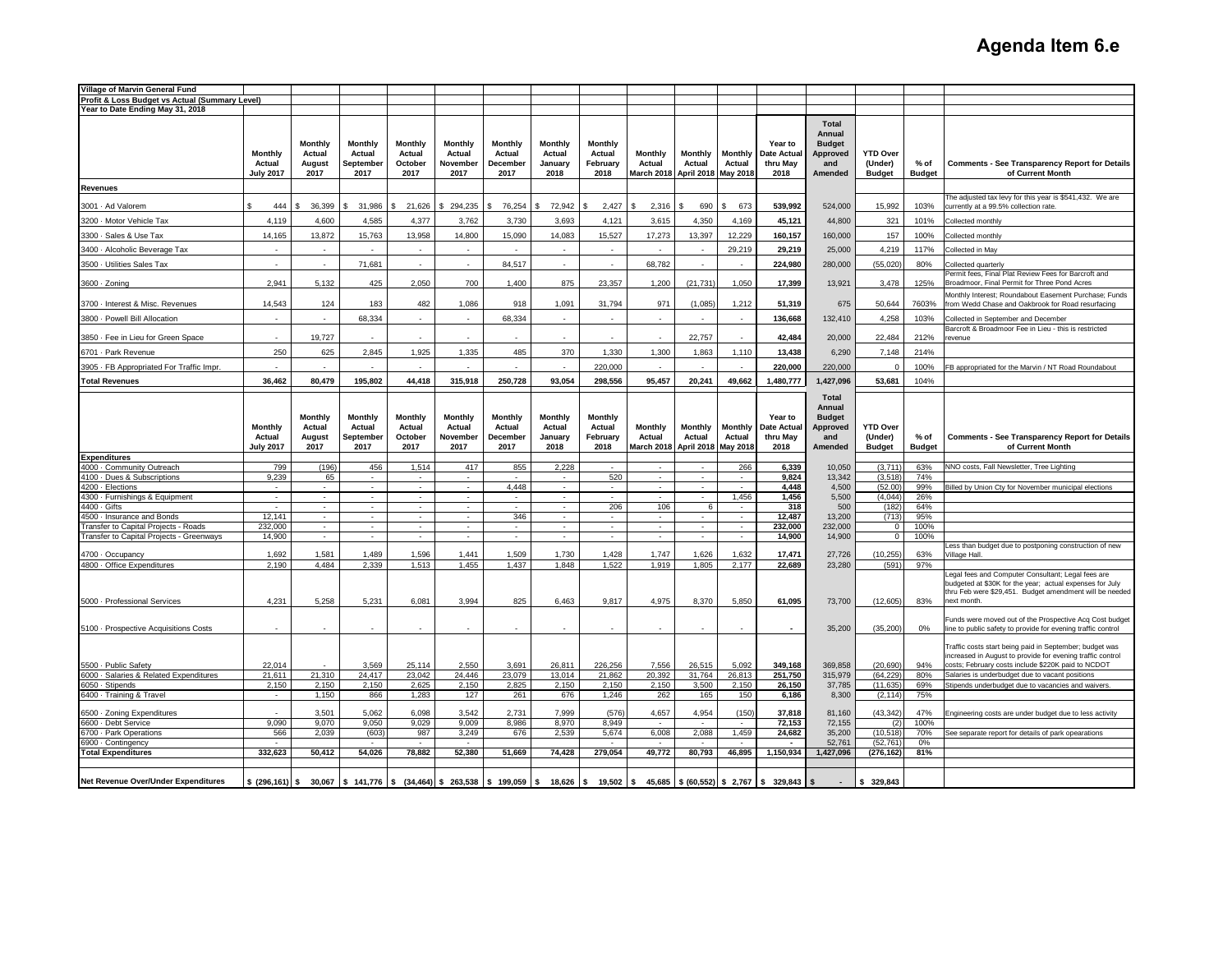| <b>Captial Projects</b>                                            | <b>Monthly</b><br>Actual<br><b>July 2017</b> | Monthly<br>Actual<br>August<br>2017 | Monthly<br>Actual<br>August<br>2017 | Monthly<br>Actual<br>October<br>2017 | Monthly<br>Actual<br>November<br>2017 | Monthly<br>Actual<br>December<br>2017 | Monthly<br>Actual<br>January<br>2018 | Monthly<br>Actual<br>February<br>2018 | <b>Monthly</b><br>Actual<br>March 2018 | Monthly<br>Actual<br>March<br>2018 | Monthly<br>Actual<br>March<br>2018 | <b>Year to</b><br>Date Actual<br>thru Mav<br>2018 | Total<br>Capital<br>Projects<br><b>Budget</b> |      | <b>Comments - See Transparency Report for Details</b><br>of Current Month   |
|--------------------------------------------------------------------|----------------------------------------------|-------------------------------------|-------------------------------------|--------------------------------------|---------------------------------------|---------------------------------------|--------------------------------------|---------------------------------------|----------------------------------------|------------------------------------|------------------------------------|---------------------------------------------------|-----------------------------------------------|------|-----------------------------------------------------------------------------|
| 3900 Fund Balance Appropriated cumulative<br>including rollforward | 1.331.375                                    | 5.000                               |                                     |                                      |                                       | 2.000                                 |                                      |                                       | 57.625                                 |                                    |                                    | 1.396.000                                         | 1,396,000                                     | 100% | Village Hall, Loop Extension, Tullamore Trail & Parking,<br>Farmers' Market |
| Transfers In - Capital Projects                                    | 246.900                                      | $\overline{\phantom{a}}$            |                                     | $\overline{\phantom{a}}$             | $\sim$                                |                                       | . .                                  |                                       |                                        | $\sim$                             |                                    | 246.900                                           | 246.900                                       | 100% | Roads and Greenways money appropriated in the current<br>year's budget      |
| 90000 Cumulative Expenses                                          | (137, 873)                                   | (9,307)                             | (2,790)                             | (7, 242)                             | (3,285)                               | (7,033)                               | (265, 306)                           | (127)                                 | (1,541)                                | (257)                              |                                    |                                                   | $(434.761)$ $(1.642.900)$                     | 26%  |                                                                             |
|                                                                    |                                              |                                     |                                     |                                      |                                       |                                       |                                      |                                       |                                        |                                    |                                    |                                                   |                                               |      |                                                                             |
| <b>Net Balance Left to Spend</b>                                   | 1,440,402                                    | (4, 307)                            | (2,790)                             | (7, 242)                             | (3, 285)                              | (5,033)                               | (265, 306)                           | (127)                                 | 56,084                                 | (257)                              |                                    | 1,208,139                                         | $\sim$                                        | 100% |                                                                             |
|                                                                    |                                              |                                     |                                     |                                      |                                       |                                       |                                      |                                       |                                        |                                    |                                    |                                                   |                                               |      |                                                                             |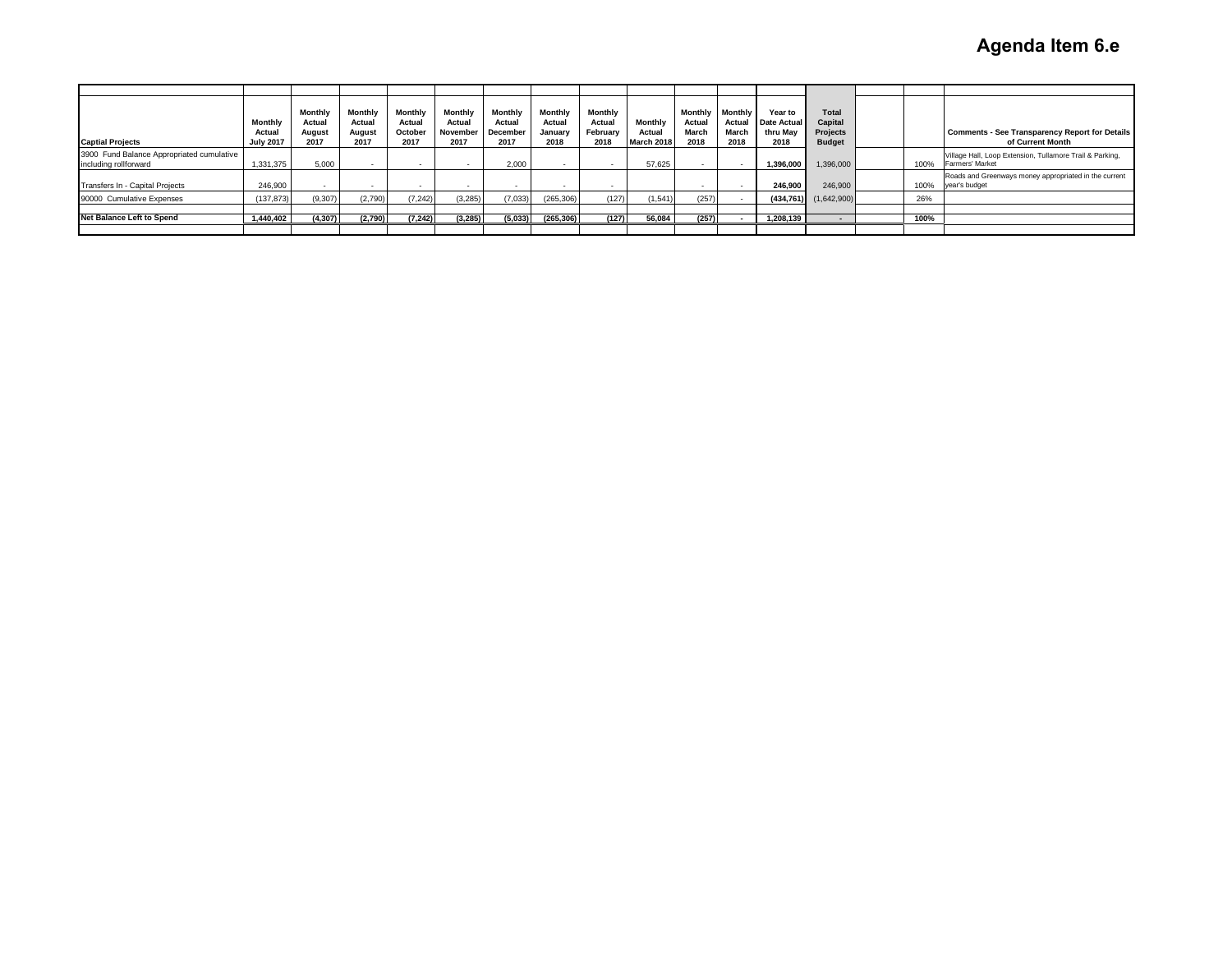**Agenda Item 6.e**

| <b>Type</b>       | <b>Date</b>                    |                            | <b>Memo</b> | <b>Class</b>      | <b>Amount</b> |
|-------------------|--------------------------------|----------------------------|-------------|-------------------|---------------|
| 3001 · Ad Valorem |                                |                            |             |                   |               |
|                   | 3002 · Prior Years Taxes       |                            |             |                   |               |
| General J         | 08/31/2017                     | August 2017 CC receipts    |             | General Fund: VOM | 182.40        |
| Deposit           | 10/30/2017                     | Deposit                    |             | General Fund: VOM | 493.40        |
| Deposit           | 01/29/2018                     | Deposit                    |             | General Fund: VOM | 25.00         |
|                   | Total 3002 · Prior Years Taxes |                            |             |                   | 700.80        |
|                   | 3005 · Current Year Taxes      |                            |             |                   |               |
| Deposit           | 07/31/2017                     | Deposit                    |             | General Fund: VOM | 443.55        |
| Deposit           | 08/14/2017                     | Deposit                    |             | General Fund: VOM | 481.30        |
| Deposit           | 08/17/2017                     | Deposit                    |             | General Fund: VOM | 303.85        |
| Deposit           | 08/23/2017                     | Deposit                    |             | General Fund: VOM | 13,008.97     |
| Deposit           | 08/28/2017                     | Deposit                    |             | General Fund: VOM | 13,993.09     |
| Deposit           | 08/30/2017                     | Deposit                    |             | General Fund: VOM | 4,981.28      |
| General J         | 08/31/2017                     | August 2017 CC receipts    |             | General Fund: VOM | 780.02        |
| Deposit           | 08/31/2017                     | Deposit                    |             | General Fund: VOM | 2,668.22      |
| Deposit           | 09/05/2017                     | Deposit                    |             | General Fund: VOM | 4,620.25      |
| Deposit           | 09/06/2017                     | Deposit                    |             | General Fund: VOM | 5,709.18      |
| Deposit           | 09/07/2017                     | Deposit                    |             | General Fund: VOM | 2,720.95      |
| Deposit           | 09/11/2017                     | Deposit                    |             | General Fund: VOM | 4,118.80      |
| Deposit           | 09/13/2017                     | Deposit                    |             | General Fund: VOM | 1,067.00      |
| Deposit           | 09/18/2017                     | Deposit                    |             | General Fund: VOM | 93.55         |
| Deposit           | 09/18/2017                     | Deposit                    |             | General Fund: VOM | 3,142.84      |
| Deposit           | 09/19/2017                     | Deposit                    |             | General Fund: VOM | 3,570.32      |
| Deposit           | 09/21/2017                     | Deposit                    |             | General Fund: VOM | 1,838.65      |
| Deposit           | 09/25/2017                     | Deposit                    |             | General Fund: VOM | 3,329.45      |
| Deposit           | 09/27/2017                     | Deposit                    |             | General Fund: VOM | 430.55        |
| General J         | 09/30/2017                     | September 2017 CC receipts |             | General Fund: VOM | 1,344.54      |
| Deposit           | 10/02/2017                     | Deposit                    |             | General Fund: VOM | 2,685.10      |
| Deposit           | 10/04/2017                     | Deposit                    |             | General Fund: VOM | 1,463.70      |
| Deposit           | 10/09/2017                     | Deposit                    |             | General Fund: VOM | 3,737.40      |
| Deposit           | 10/11/2017                     | Deposit                    |             | General Fund: VOM | 1,052.25      |
| Deposit           | 10/12/2017                     | Deposit                    |             | General Fund: VOM | 1,503.90      |
| Deposit           | 10/17/2017                     | Deposit                    |             | General Fund: VOM | 1,796.40      |
| Deposit           | 10/19/2017                     | Deposit                    |             | General Fund: VOM | 1,550.05      |
| Deposit           | 10/23/2017                     | Deposit                    |             | General Fund: VOM | 1,359.05      |
| Deposit           | 10/25/2017                     | Deposit                    |             | General Fund: VOM | 1,652.31      |
| Deposit           | 10/26/2017                     | Deposit                    |             | General Fund: VOM | 740.15        |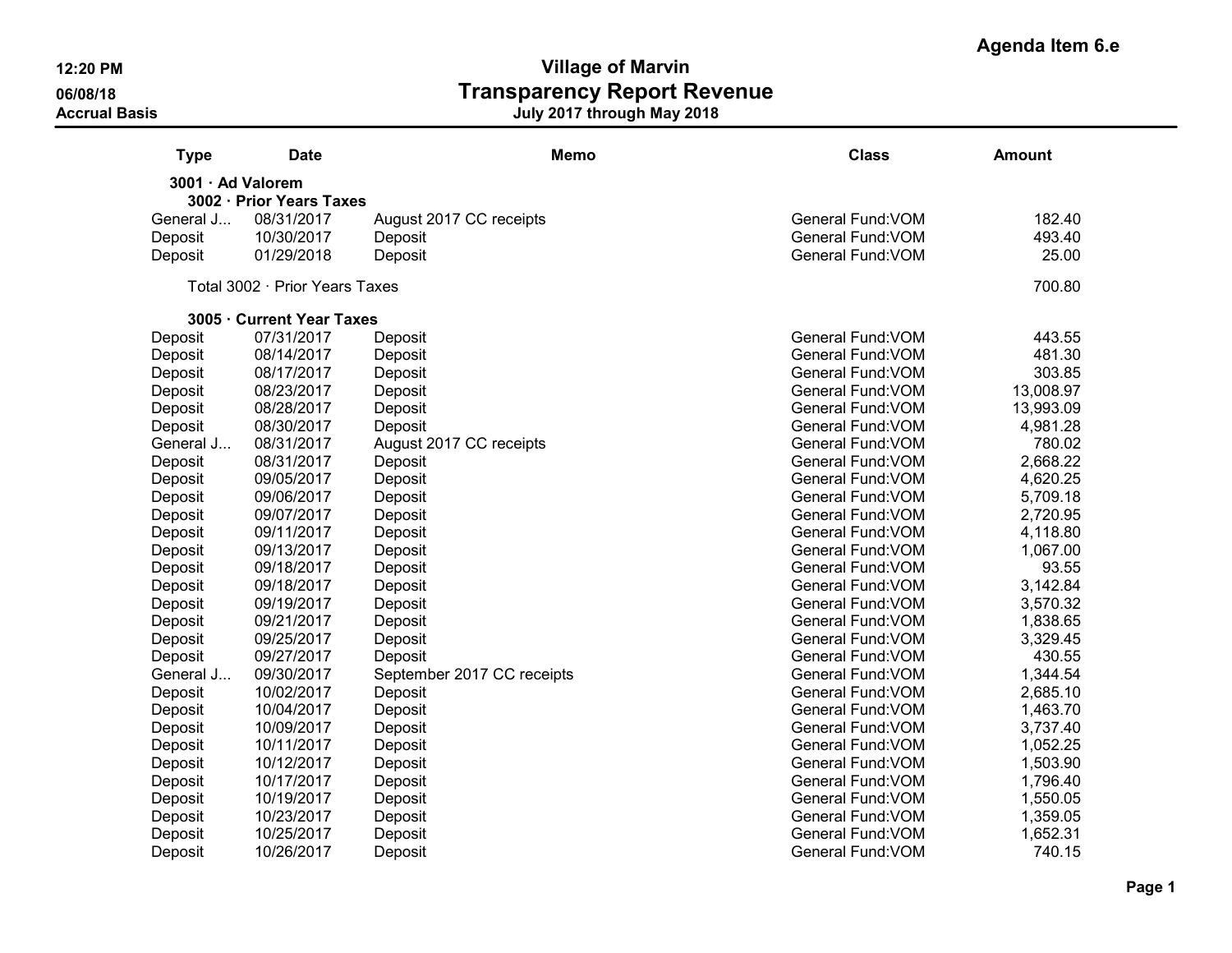| <b>Type</b> | <b>Date</b> | Memo                                                 | <b>Class</b>      | <b>Amount</b> |
|-------------|-------------|------------------------------------------------------|-------------------|---------------|
| Deposit     | 10/30/2017  | Deposit                                              | General Fund: VOM | 2,913.27      |
| General J   | 10/31/2017  | October 2017 CC receipts                             | General Fund: VOM | 679.35        |
| Deposit     | 11/01/2017  | Deposit                                              | General Fund: VOM | 24,792.10     |
| Deposit     | 11/02/2017  | Deposit                                              | General Fund: VOM | 43,829.13     |
| Deposit     | 11/06/2017  | Deposit                                              | General Fund: VOM | 2,928.35      |
| Deposit     | 11/08/2017  | Deposit                                              | General Fund: VOM | 541.15        |
| Deposit     | 11/13/2017  | Deposit                                              | General Fund: VOM | 27,674.90     |
| Deposit     | 11/15/2017  | Deposit                                              | General Fund: VOM | 42,892.05     |
| Deposit     | 11/16/2017  | Deposit                                              | General Fund: VOM | 31,112.80     |
| Deposit     | 11/20/2017  | Deposit                                              | General Fund: VOM | 51,474.20     |
| Deposit     | 11/22/2017  | Deposit                                              | General Fund: VOM | 63,726.68     |
| Deposit     | 11/27/2017  | Deposit                                              | General Fund: VOM | 3,658.61      |
| Deposit     | 11/30/2017  | Deposit                                              | General Fund: VOM | 697.86        |
| General J   | 11/30/2017  | November 2017 CC receipts                            | General Fund: VOM | 907.32        |
| Deposit     | 12/04/2017  | Deposit                                              | General Fund: VOM | 5,227.30      |
| Deposit     | 12/07/2017  | Deposit                                              | General Fund: VOM | 4,816.25      |
| Deposit     | 12/11/2017  | Deposit                                              | General Fund: VOM | 5,210.66      |
| Deposit     | 12/14/2017  | Deposit                                              | General Fund: VOM | 6,239.78      |
| Deposit     | 12/18/2017  | Deposit                                              | General Fund: VOM | 25,697.14     |
| Deposit     | 12/20/2017  | Deposit                                              | General Fund: VOM | 15,787.55     |
| Deposit     | 12/21/2017  | Deposit                                              | General Fund: VOM | 2,364.09      |
| Deposit     | 12/28/2017  | Deposit                                              | General Fund: VOM | 6,621.07      |
| General J   | 12/31/2017  | December 2017 CC receipts (resident picked the wrong | General Fund: VOM | 65.85         |
| General J   | 12/31/2017  | December 2017 CC receipts                            | General Fund: VOM | 4,144.20      |
| General J   | 12/31/2017  | December 2017 CC receipts                            | General Fund: VOM | 80.00         |
| Deposit     | 01/02/2018  | Deposit                                              | General Fund: VOM | 23,238.68     |
| Deposit     | 01/03/2018  | Deposit                                              | General Fund: VOM | 24,795.29     |
| Deposit     | 01/04/2018  | Deposit                                              | General Fund: VOM | 8,995.01      |
| Deposit     | 01/08/2018  | Deposit                                              | General Fund: VOM | 10.29         |
| Deposit     | 01/08/2018  | Deposit                                              | General Fund: VOM | 2,392.61      |
| Deposit     | 01/10/2018  | Deposit                                              | General Fund: VOM | 5,947.42      |
| Deposit     | 01/19/2018  | Deposit                                              | General Fund: VOM | 1,871.70      |
| Deposit     | 01/22/2018  | Deposit                                              | General Fund: VOM | 763.50        |
| Deposit     | 01/29/2018  | Deposit                                              | General Fund: VOM | 176.93        |
| Deposit     | 01/29/2018  | Deposit                                              | General Fund: VOM | 889.62        |
| Deposit     | 01/31/2018  | Deposit                                              | General Fund: VOM | 2,220.81      |
| General J   | 01/31/2018  | January 2018 CC receipts                             | General Fund: VOM | 1,615.38      |
| Deposit     | 02/05/2018  | Deposit                                              | General Fund: VOM | 2,694.69      |
| Deposit     | 02/07/2018  | Deposit                                              | General Fund: VOM | 172.80        |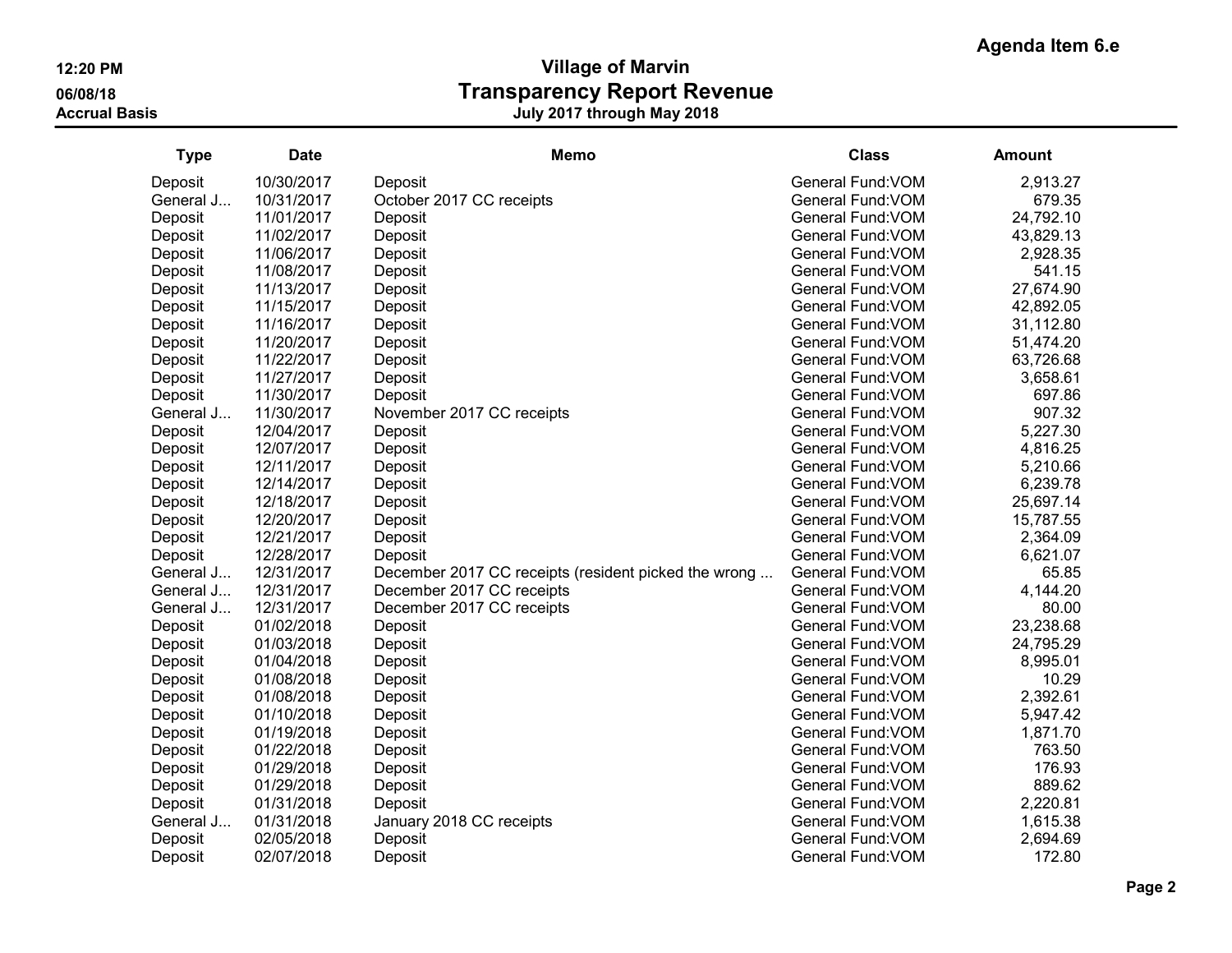| <b>Type</b> | <b>Date</b>                     | <b>Memo</b>                               | <b>Class</b>      | <b>Amount</b> |  |
|-------------|---------------------------------|-------------------------------------------|-------------------|---------------|--|
| Deposit     | 02/08/2018                      | Deposit                                   | General Fund: VOM | 396.55        |  |
| Deposit     | 02/12/2018                      | Deposit                                   | General Fund: VOM | 765.12        |  |
| Deposit     | 02/19/2018                      | Deposit                                   | General Fund: VOM | 196.05        |  |
| Deposit     | 02/21/2018                      | Deposit                                   | General Fund: VOM | 149.70        |  |
| Deposit     | 02/26/2018                      | Deposit                                   | General Fund: VOM | 735.65        |  |
| Deposit     | 02/28/2018                      | Deposit                                   | General Fund: VOM | 214.31        |  |
| General J   | 02/28/2018                      | February 2018 CC receipts                 | General Fund: VOM | 937.84        |  |
| Deposit     | 03/05/2018                      | Deposit                                   | General Fund: VOM | 279.00        |  |
| Deposit     | 03/07/2018                      | Deposit                                   | General Fund: VOM | 70.00         |  |
| Deposit     | 03/14/2018                      | Deposit                                   | General Fund: VOM | 709.20        |  |
| Deposit     | 03/19/2018                      | Deposit                                   | General Fund: VOM | 340.30        |  |
| Deposit     | 03/21/2018                      | Deposit                                   | General Fund: VOM | 127.60        |  |
| Deposit     | 03/26/2018                      | Deposit                                   | General Fund: VOM | 156.50        |  |
| General J   | 03/31/2018                      | March 2018 CC receipts                    | General Fund: VOM | 676.30        |  |
| General J   | 04/30/2018                      | April 2018 CC receipts                    | General Fund: VOM | 693.20        |  |
| General J   | 05/31/2018                      | May 2018 CC receipts                      | General Fund: VOM | 225.88        |  |
| Deposit     | 05/31/2018                      | Deposit                                   | General Fund: VOM | 447.60        |  |
|             | Total 3005 · Current Year Taxes |                                           |                   | 543,173.86    |  |
|             |                                 | 3007 · Refunds of Tax Overpayments        |                   |               |  |
| Check       | 02/20/2018                      | Overpayment of property taxes: 06-222016a | General Fund: VOM | $-235.60$     |  |
| Check       | 02/20/2018                      | refund of tax payment                     | General Fund: VOM | $-20.75$      |  |
| Check       | 02/20/2018                      | Refunds of tax overpayments (16 parcels)  | General Fund: VOM | $-3,544.69$   |  |
| Check       | 02/20/2018                      | Overpayment of property taxes             | General Fund: VOM | $-8.16$       |  |
| Check       | 02/20/2018                      | Overpayment of property taxes             | General Fund: VOM | $-23.28$      |  |
| Check       | 02/20/2018                      | Overpayment of property taxes             | General Fund: VOM | $-3.51$       |  |
| Check       | 03/20/2018                      | Overpayment of property taxes             | General Fund: VOM | $-42.62$      |  |
| Check       | 04/03/2018                      | Overpayment of property tax: 06-222-570   | General Fund: VOM | $-2.94$       |  |
|             |                                 | Total 3007 · Refunds of Tax Overpayments  |                   | $-3,881.55$   |  |
|             | Total 3001 · Ad Valorem         |                                           |                   | 539,993.11    |  |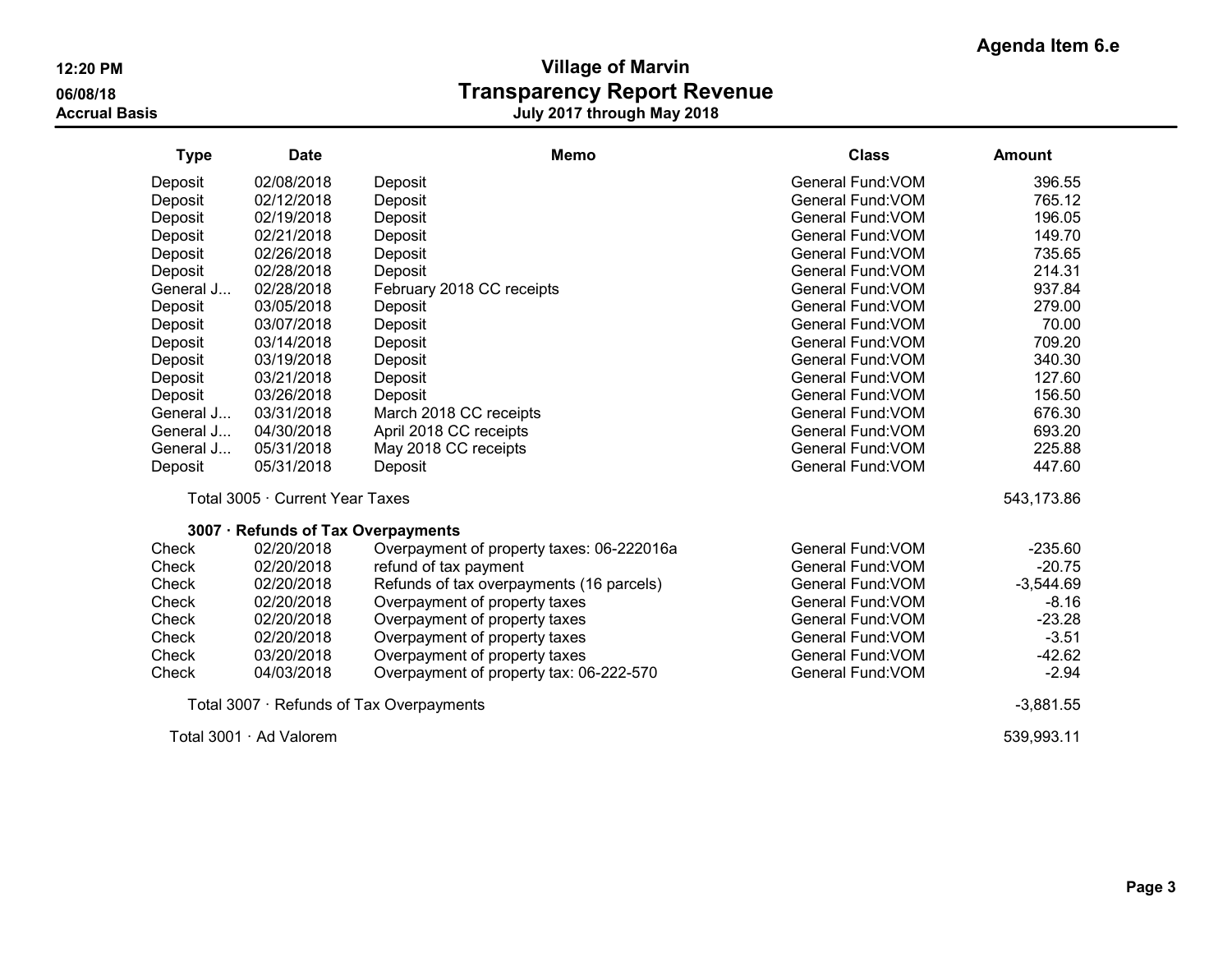| <b>Type</b> | <b>Date</b>                             | <b>Memo</b>                 | <b>Class</b>             | <b>Amount</b> |
|-------------|-----------------------------------------|-----------------------------|--------------------------|---------------|
|             | 3200 · Motor Vehicle Tax                |                             |                          |               |
|             | 3201 Collection and Distrib Fee         |                             |                          |               |
| Deposit     | 07/21/2017                              | NCVTS July 2017             | <b>General Fund: VOM</b> | $-117.35$     |
| Deposit     | 08/21/2017                              | NCVTS Aug 2017              | General Fund: VOM        | $-130.28$     |
| Deposit     | 09/18/2017                              | NCVTS Sept 2017             | General Fund: VOM        | $-116.80$     |
| Deposit     | 10/23/2017                              | NCVTS Oct 2017              | General Fund: VOM        | $-81.39$      |
| Deposit     | 11/30/2017                              | NCVTS Oct 2017              | General Fund: VOM        | $-138.78$     |
| Deposit     | 12/22/2017                              | NCVTS November 2017         | General Fund: VOM        | 0.00          |
| Deposit     | 01/25/2018                              | NCVTS December 2017         | General Fund: VOM        | $-118.41$     |
| Deposit     | 02/16/2018                              | <b>NCVTS January 2018</b>   | General Fund: VOM        | $-125.15$     |
| Deposit     | 03/19/2018                              | NCVTS February 2018         | General Fund: VOM        | $-103.32$     |
| Deposit     | 04/16/2018                              | NCVTS March 2018            | General Fund: VOM        | $-128.84$     |
| Deposit     | 05/21/2018                              | NCVTS April 2018            | General Fund: VOM        | $-123.80$     |
|             | Total 3201 · Collection and Distrib Fee |                             |                          | $-1,184.12$   |
|             | 3200 · Motor Vehicle Tax - Other        |                             |                          |               |
| Deposit     | 07/21/2017                              | NCVTS July 2017             | <b>General Fund: VOM</b> | 4,233.08      |
| Deposit     | 07/21/2017                              | Refunds NCVTS June 2017     | General Fund: VOM        | 3.38          |
| Deposit     | 08/21/2017                              | NCVTS Aug 2017              | General Fund: VOM        | 4,730.01      |
| Deposit     | 08/21/2017                              | Refunds NCVTS July 2017     | General Fund: VOM        | 0.00          |
| Deposit     | 09/18/2017                              | NCVTS Sept 2017             | General Fund: VOM        | 4,724.24      |
| Deposit     | 09/18/2017                              | Refunds NCVTS Aug 2017      | General Fund: VOM        | $-22.81$      |
| Deposit     | 10/23/2017                              | NCVTS Oct 2017              | General Fund: VOM        | 4,453.31      |
| Deposit     | 10/23/2017                              | Refunds NCVTS Sept 2017     | General Fund: VOM        | 4.90          |
| Deposit     | 11/30/2017                              | NCVTS Oct 2017              | General Fund: VOM        | 3,900.31      |
| Deposit     | 12/22/2017                              | NCVTS Nov 2017              | General Fund: VOM        | 3,811.46      |
| Deposit     | 12/22/2017                              | Refunds NCVTS October 2017  | General Fund: VOM        | $-61.78$      |
| Deposit     | 12/22/2017                              | Refunds NCVTS November 2017 | General Fund: VOM        | $-19.27$      |
| Deposit     | 01/25/2018                              | NCVTS December 2017         | General Fund: VOM        | 3,826.21      |
| Deposit     | 01/25/2018                              | Refunds NCVTS November 2017 | General Fund: VOM        | $-14.55$      |
| Deposit     | 02/16/2018                              | <b>NCVTS January 2018</b>   | General Fund: VOM        | 4,245.90      |
| Deposit     | 02/16/2018                              | Refunds NCVTS December 2017 | General Fund: VOM        | 0.00          |
| Deposit     | 03/19/2018                              | NCVTS February 2018         | General Fund: VOM        | 3,717.93      |
| Deposit     | 03/19/2018                              | Refunds NCVTS January 2018  | General Fund: VOM        | 0.00          |
| Deposit     | 04/16/2018                              | NCVTS March 2018            | General Fund: VOM        | 4,491.29      |
| Deposit     | 04/16/2018                              | Refunds NCVTS February 2018 | General Fund: VOM        | $-12.04$      |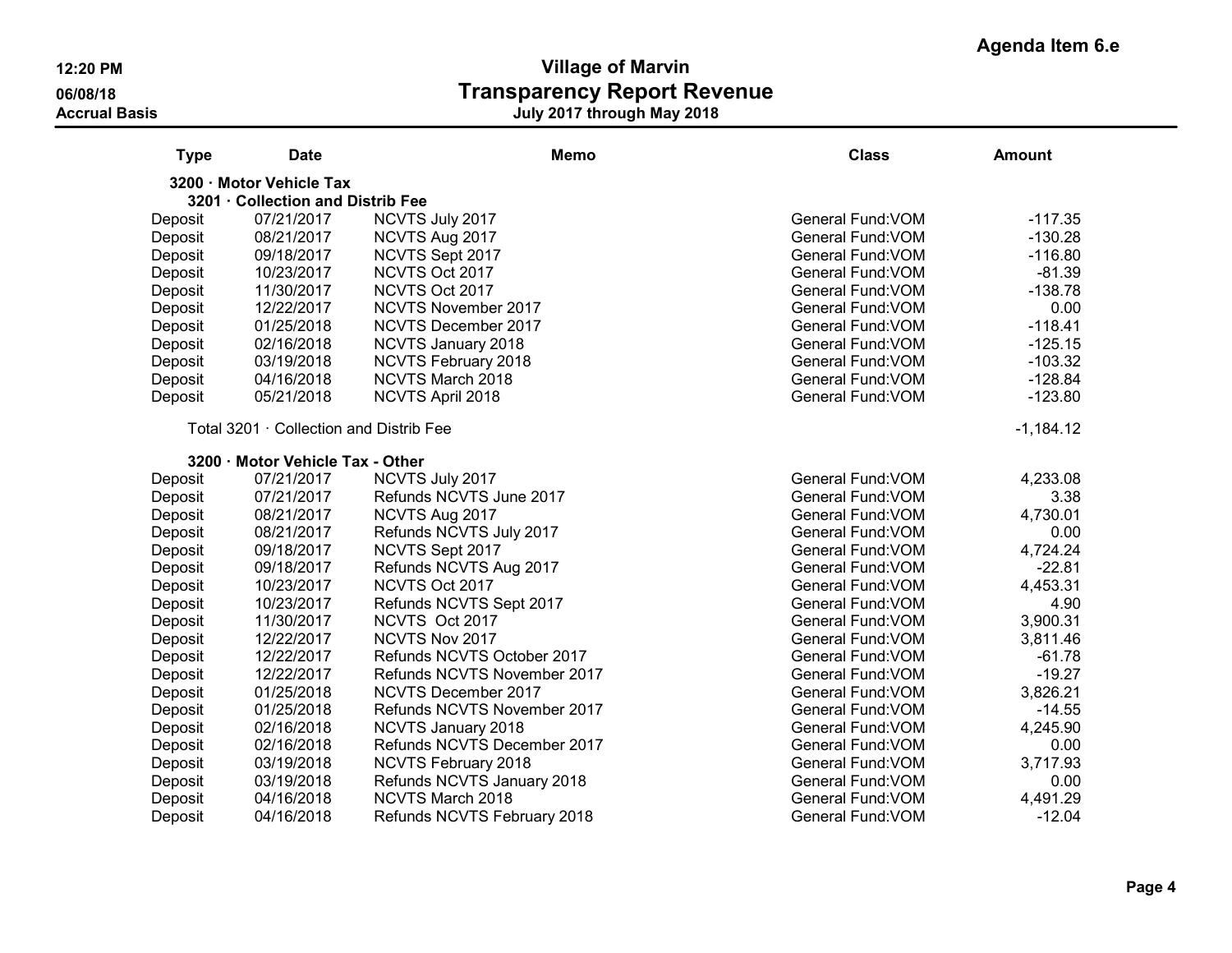**Agenda Item 6.e**

| <b>Type</b>   | <b>Date</b>                            | <b>Memo</b>                    | <b>Class</b>             | <b>Amount</b> |
|---------------|----------------------------------------|--------------------------------|--------------------------|---------------|
| Deposit       | 05/21/2018                             | NCVTS April 2018               | General Fund: VOM        | 4,282.13      |
| Deposit       | 05/21/2018                             | Refunds NCVTS March 2018       | General Fund: VOM        | 10.55         |
|               | Total 3200 · Motor Vehicle Tax - Other |                                |                          | 46,304.25     |
|               | Total 3200 · Motor Vehicle Tax         |                                |                          | 45,120.13     |
|               | 3300 · Sales & Use Tax                 |                                |                          |               |
| Deposit       | 07/14/2017                             | May 2017 Sales & Use tax       | <b>General Fund: VOM</b> | 14,165.22     |
| Deposit       | 08/15/2017                             | June 2017 Sales & Use tax      | General Fund: VOM        | 13,872.40     |
| Deposit       | 09/15/2017                             | July 2017 Sales & Use tax      | General Fund: VOM        | 15,763.12     |
| Deposit       | 10/15/2017                             | August 2017 Sales & Use tax    | General Fund: VOM        | 13,957.69     |
| Deposit       | 11/15/2017                             | September 2017 Sales & Use tax | General Fund: VOM        | 14,800.47     |
| Deposit       | 12/15/2017                             | October 2017 Sales & Use tax   | General Fund: VOM        | 15,089.77     |
| Deposit       | 01/15/2018                             | November 2017 Sales & Use tax  | General Fund: VOM        | 14,082.76     |
| Deposit       | 02/15/2018                             | December 2017 Sales & Use tax  | General Fund: VOM        | 15,526.90     |
| Deposit       | 03/15/2018                             | January 2018 Sales & Use tax   | General Fund: VOM        | 17,272.88     |
| Deposit       | 04/15/2018                             | February 2018 Sales & Use tax  | General Fund: VOM        | 13,396.81     |
| Deposit       | 05/15/2018                             | March 2018 Sales & Use tax     | General Fund: VOM        | 12,228.52     |
|               | Total 3300 · Sales & Use Tax           |                                |                          | 160,156.54    |
|               | 3400 · Alcoholic Beverage Tax          |                                |                          |               |
| Deposit       | 05/31/2018                             | Annual revenue                 | <b>General Fund: VOM</b> | 29,218.75     |
|               | Total 3400 · Alcoholic Beverage Tax    |                                |                          | 29,218.75     |
|               | 3500 · Utilities Sales Tax             |                                |                          |               |
| Deposit       | 09/15/2017                             | Quarter ended June 2017        | General Fund: VOM        | 71,680.67     |
| Deposit       | 12/15/2017                             | Quarter ended September 2017   |                          | 84,517.49     |
| Deposit       | 03/15/2018                             | Quarter ended December 2017    |                          | 68,781.53     |
|               | Total 3500 · Utilities Sales Tax       |                                |                          | 224,979.69    |
| 3600 · Zoning |                                        |                                |                          |               |
|               | 3601 · Copies, Ordinances              |                                |                          |               |
| Deposit       | 04/23/2018                             | Deposit                        | General Fund: VOM        | 1.00          |
|               | Total 3601 · Copies, Ordinances        |                                |                          | 1.00          |
|               |                                        |                                |                          |               |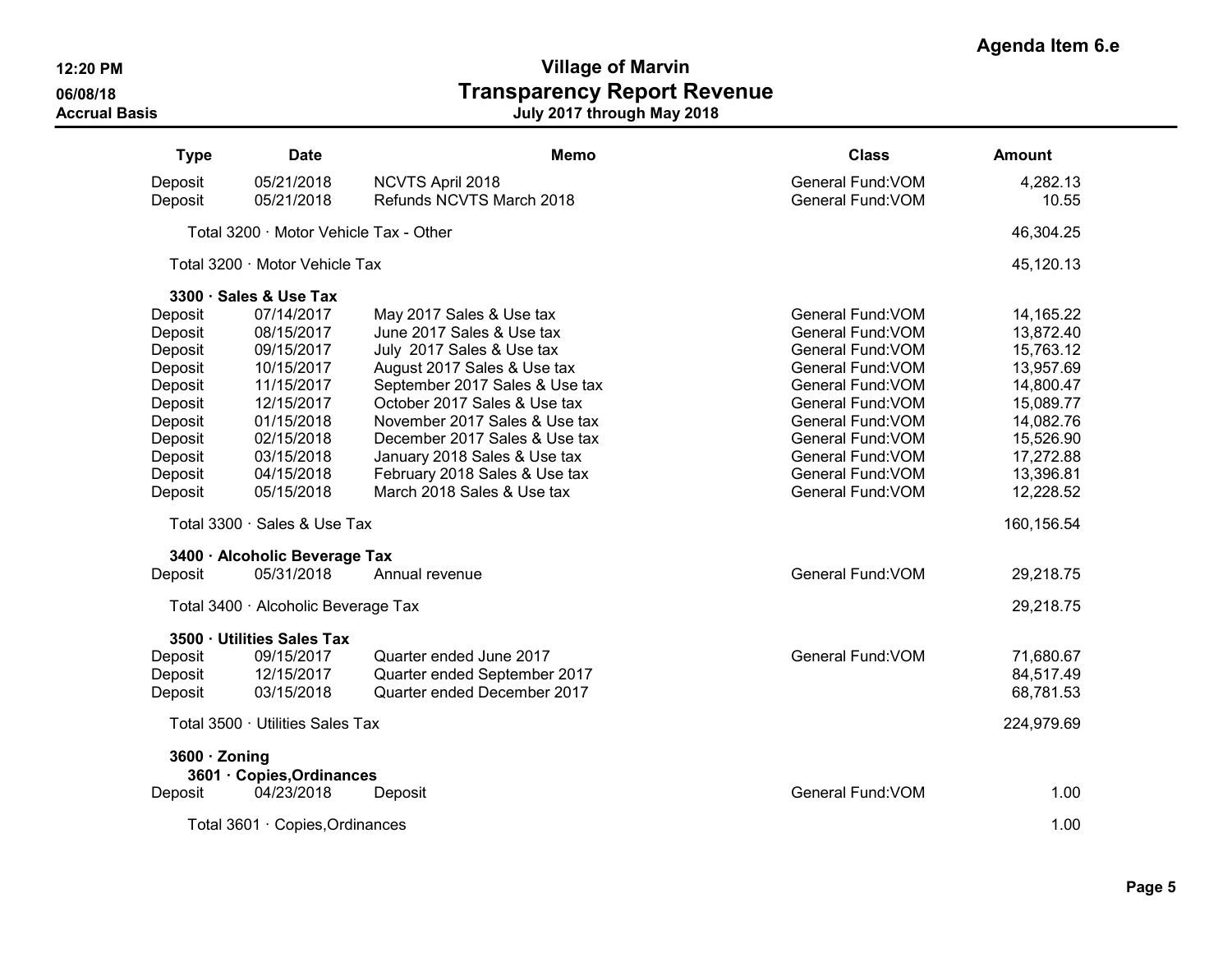# **Agenda Item 6.e**

| <b>Type</b> | <b>Date</b>    | <b>Memo</b>                                 | <b>Class</b>        | <b>Amount</b> |
|-------------|----------------|---------------------------------------------|---------------------|---------------|
|             | 3602 · Permits |                                             |                     |               |
| Deposit     | 07/03/2017     | 17-11926                                    | General Fund: VOM   | 25.00         |
| Deposit     | 07/10/2017     | 17-11928                                    | General Fund: VOM   | 25.00         |
| Deposit     | 07/10/2017     | 17-11929; Amber Meadows                     | General Fund: Devel | 50.00         |
| Deposit     | 07/12/2017     | 17-11934; Preserve                          | General Fund: Devel | 50.00         |
| Deposit     | 07/17/2017     | 17-11824; The Preserve                      | General Fund: Devel | 50.00         |
| Deposit     | 07/17/2017     | 16-11790; Amber Meadows                     | General Fund: Devel | 50.00         |
| Deposit     | 07/21/2017     | 17-11936                                    | General Fund: VOM   | 50.00         |
| Deposit     | 07/26/2017     | various permits; Amber Meadows              | General Fund: Devel | 275.00        |
| Deposit     | 07/26/2017     | 17-11927 & 17-11939                         | General Fund: VOM   | 50.00         |
| General J   | 07/31/2017     | July 2017 CC receipts                       | General Fund: VOM   | 250.00        |
| Deposit     | 08/09/2017     | 17-11950                                    | General Fund: VOM   | 25.00         |
| Deposit     | 08/09/2017     | 16-11817, 16-11815 The Preserve             | General Fund: Devel | 100.00        |
| Deposit     | 08/09/2017     | 17-11945, 17-11900 Amber Meadows            | General Fund: Devel | 100.00        |
| Deposit     | 08/14/2017     | 17-11951                                    | General Fund: VOM   | 25.00         |
| Deposit     | 08/17/2017     | 17-11953 The Preserve                       | General Fund: Devel | 50.00         |
| Deposit     | 08/17/2017     | 17-11954                                    | General Fund: VOM   | 25.00         |
| Deposit     | 08/23/2017     | various                                     | General Fund: VOM   | 100.00        |
| Deposit     | 08/23/2017     | 16-11799 The Preserve                       | General Fund: Devel | 50.00         |
| Deposit     | 08/28/2017     | 17-11840; Preserve at Marvin                | General Fund: Devel | 50.00         |
| General J   | 08/31/2017     | August 2017 CC receipts                     | General Fund: VOM   | 200.00        |
| Deposit     | 08/31/2017     | 17-11832, Preserve                          | General Fund: Devel | 50.00         |
| Deposit     | 08/31/2017     | 17-11958; Amber Meadows                     | General Fund: Devel | 50.00         |
| Deposit     | 09/05/2017     | Amber Meadows 17-11959                      | General Fund: Devel | 50.00         |
| Check       | 09/07/2017     | <b>Refund Tree Permit</b>                   | General Fund: VOM   | $-50.00$      |
| Deposit     | 09/07/2017     | 17-11961                                    | General Fund: VOM   | 25.00         |
| Deposit     | 09/07/2017     | Amber Meadows; 3 permits                    | General Fund: Devel | 150.00        |
| Deposit     | 09/11/2017     | Belle Grove; 17-11962                       | General Fund: Devel | 50.00         |
| Deposit     | 09/19/2017     | Preserve; 17-11828                          | General Fund: Devel | 50.00         |
| Deposit     | 09/19/2017     | Preserve; 17-11829                          | General Fund: Devel | 50.00         |
| Deposit     | 09/19/2017     | 17-11965                                    | General Fund: VOM   | 25.00         |
| General J   | 09/30/2017     | September 2017 CC receipts                  | General Fund: VOM   | 75.00         |
| Deposit     | 10/02/2017     | Belle Grove 17-11969, 17-11970              | General Fund: Devel | 100.00        |
| Deposit     | 10/04/2017     | 17-11971, 17-11973                          | General Fund: VOM   | 75.00         |
| Deposit     | 10/04/2017     | Preserve 17-11974                           | General Fund: Devel | 50.00         |
| Deposit     | 10/09/2017     | 17-11976                                    | General Fund: VOM   | 25.00         |
| Deposit     | 10/09/2017     | Amber Meadows; 17-11929, 17-11940, 17-11975 | General Fund: Devel | 150.00        |
| Deposit     | 10/12/2017     | 17-11979, 17-11981                          | General Fund: VOM   | 350.00        |
| Deposit     | 10/19/2017     | 17-11982                                    | General Fund: VOM   | 25.00         |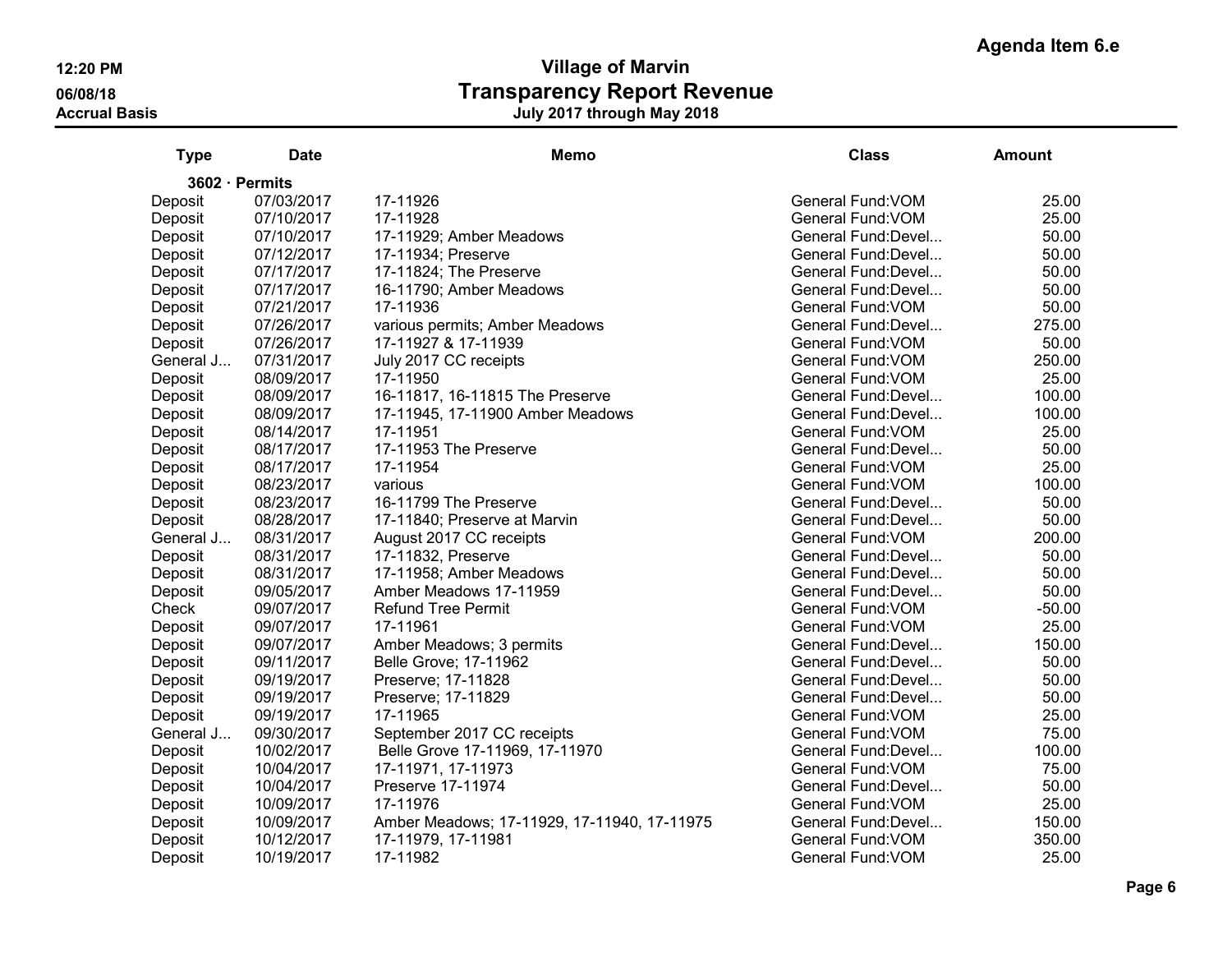| <b>Type</b> | <b>Date</b> | <b>Memo</b>                                    | <b>Class</b>        | <b>Amount</b> |
|-------------|-------------|------------------------------------------------|---------------------|---------------|
| Deposit     | 10/23/2017  | Amber Meadows - 4 permits                      | General Fund:Devel  | 200.00        |
| Deposit     | 10/25/2017  | <b>Toll Brothers</b>                           | General Fund: Devel | 100.00        |
| General J   | 10/31/2017  | October 2017 CC receipts                       | General Fund: VOM   | 275.00        |
| Deposit     | 11/01/2017  | 17-11990, 17-11989, 17-11991                   | General Fund: VOM   | 100.00        |
| Deposit     | 11/06/2017  | Preserve; 17-11993                             | General Fund: Devel | 50.00         |
| Deposit     | 11/06/2017  | Amber Meadows; 17-11945 & 17-11992             | General Fund: Devel | 100.00        |
| Deposit     | 11/08/2017  | Amber Meadows; 17-11994 & 17-11995             | General Fund: Devel | 100.00        |
| Deposit     | 11/13/2017  | 17-11996                                       | General Fund: VOM   | 25.00         |
| Deposit     | 11/20/2017  | Preserve; 17-11847 & 11875                     | General Fund: Devel | 100.00        |
| Deposit     | 11/20/2017  | 17-11861                                       | General Fund: VOM   | 50.00         |
| Deposit     | 11/29/2017  | 17-12002, 17-12003                             | General Fund: VOM   | 50.00         |
| Deposit     | 11/29/2017  | Amber Meadows 17-11958                         | General Fund: Devel | 50.00         |
| Deposit     | 11/30/2017  | 17-12004                                       | General Fund: VOM   | 25.00         |
| General J   | 11/30/2017  | November 2017 CC receipts                      | General Fund: VOM   | 50.00         |
| Deposit     | 12/07/2017  | 17-12007, 17-12011, 17-12006, 17-12009         | General Fund: VOM   | 225.00        |
| Deposit     | 12/14/2017  | 17-12010, 17-12014, 17-12015                   | General Fund: VOM   | 400.00        |
| Deposit     | 12/20/2017  | 17-12019                                       | General Fund: Devel | 500.00        |
| General J   | 12/31/2017  | December 2017 CC receipts                      | General Fund: VOM   | 275.00        |
| Deposit     | 01/03/2018  | 18-12022, 18-12021                             | General Fund: VOM   | 50.00         |
| Deposit     | 01/04/2018  | 18-12025                                       | General Fund: VOM   | 25.00         |
| Deposit     | 01/08/2018  | 18-12026                                       | General Fund: VOM   | 25.00         |
| Deposit     | 01/19/2018  | Deposit                                        | General Fund: VOM   | 175.00        |
| Deposit     | 01/22/2018  | all Amber Meadows: 17-11959# 71159653          | General Fund: VOM   | 50.00         |
| Deposit     | 01/29/2018  | Preserve 17-11903                              | General Fund: VOM   | 50.00         |
| Deposit     | 01/31/2018  | Amber Meadows 17-11987                         | General Fund: VOM   | 50.00         |
| General J   | 01/31/2018  | January 2018 CC receipts                       | General Fund: VOM   | 250.00        |
| Deposit     | 02/05/2018  | 18-12037                                       | General Fund: VOM   | 25.00         |
| Deposit     | 02/07/2018  | #18-12038 Preserve, #17-11897 Three Pond Acres | General Fund: VOM   | 100.00        |
| Deposit     | 02/08/2018  | #18-12039                                      | General Fund: VOM   | 25.00         |
| Deposit     | 02/19/2018  | #18-12043; #17-11992 Amber Meadows             | General Fund: VOM   | 75.00         |
| Deposit     | 02/21/2018  | #17-11856 Preserve                             | General Fund: VOM   | 50.00         |
| Deposit     | 02/28/2018  | 17-11995 Amber Meadows                         | General Fund: VOM   | 50.00         |
| General J   | 02/28/2018  | February 2018 CC receipts                      | General Fund: VOM   | 225.00        |
| Deposit     | 03/07/2018  | #17-11994 Amber Meadows                        | General Fund: VOM   | 50.00         |
| Deposit     | 03/12/2018  | #17-11902 Three Pond Acres                     | General Fund: VOM   | 50.00         |
| Deposit     | 03/12/2018  | #17-11859 Preserve at Marvin                   | General Fund: VOM   | 50.00         |
| Deposit     | 03/14/2018  | #17-11936 and #18-12056                        | General Fund: VOM   | 75.00         |
| Deposit     | 03/19/2018  | #18-12059 and #18-12057                        | General Fund: VOM   | 75.00         |
| Deposit     | 03/26/2018  | #18-12049                                      | General Fund: VOM   | 25.00         |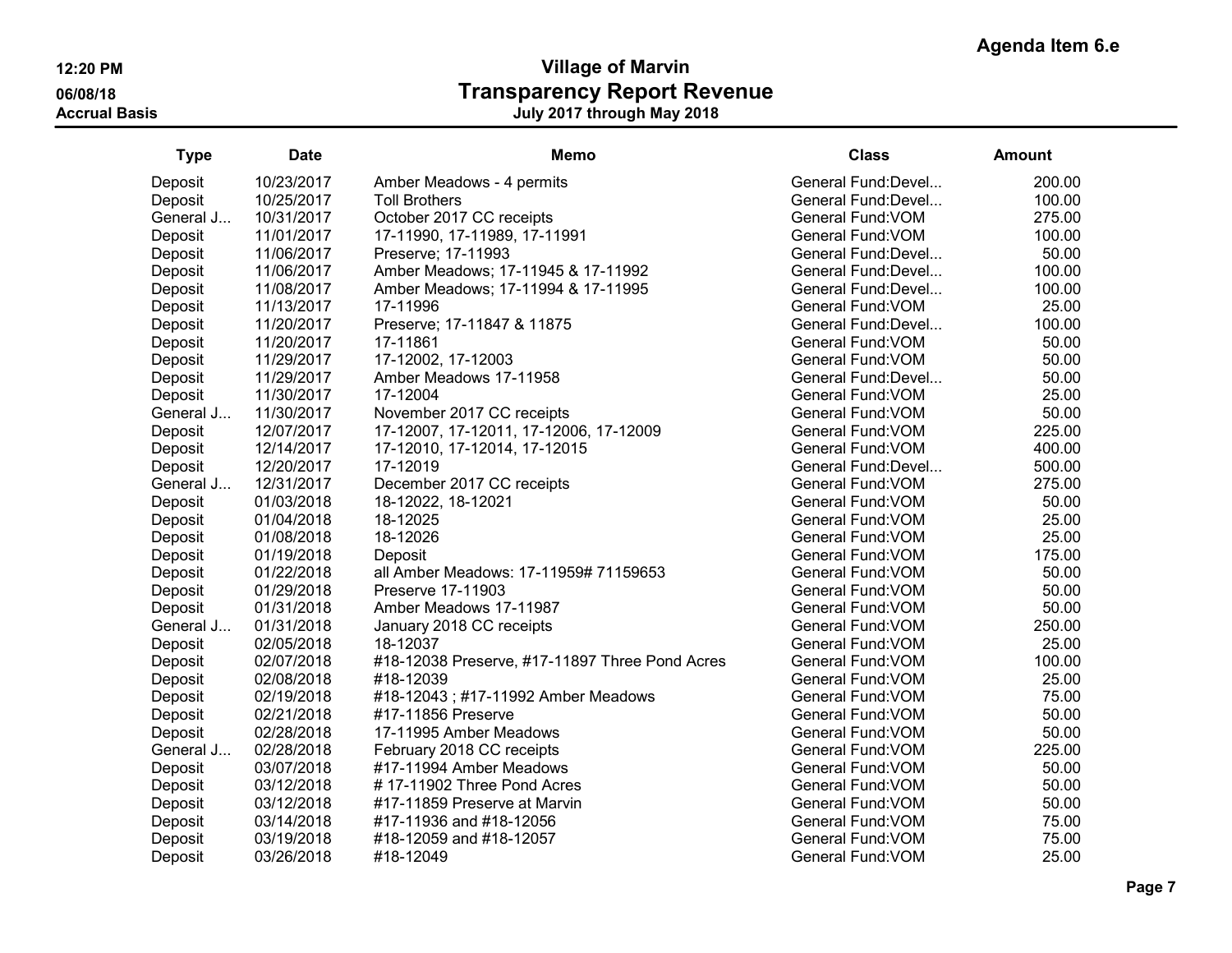| <b>Type</b> | <b>Date</b> | <b>Memo</b>                   | <b>Class</b>      | <b>Amount</b> |
|-------------|-------------|-------------------------------|-------------------|---------------|
| Deposit     | 03/26/2018  | #18-12061 lot line revision   | General Fund: VOM | 200.00        |
| Deposit     | 03/28/2018  | #17-12014 Amber Meadows       | General Fund: VOM | 50.00         |
| General J   | 03/31/2018  | March 2018 CC receipts        | General Fund: VOM | 575.00        |
| Check       | 04/09/2018  | overpayment of permit         | General Fund: VOM | $-5.00$       |
| Deposit     | 04/11/2018  | #18-12066 Amber Meadows       | General Fund: VOM | 50.00         |
| Deposit     | 04/11/2018  | #17-11934 Preserve at Marvin  | General Fund: VOM | 50.00         |
| Deposit     | 04/11/2018  | 18-12064 and #18-12065        | General Fund: VOM | 55.00         |
| Deposit     | 04/17/2018  | #18-12076 and #17-11901       | General Fund: VOM | 75.00         |
| Deposit     | 04/17/2018  | #18-12075 and #18-12029       | General Fund: VOM | 75.00         |
| Deposit     | 04/19/2018  | #18-12081, #18-12083          | General Fund: VOM | 50.00         |
| Deposit     | 04/19/2018  | #18-12079 Preserve            | General Fund: VOM | 50.00         |
| Deposit     | 04/19/2018  | #18-12082 Amber Meadows       | General Fund: VOM | 50.00         |
| Deposit     | 04/23/2018  | #17-11953 Preserve at Marvin  | General Fund: VOM | 50.00         |
| Deposit     | 04/30/2018  | #18-12087; #18-12086          | General Fund: VOM | 75.00         |
| General J   | 04/30/2018  | April 2018 CC receipts        | General Fund: VOM | 450.00        |
| Deposit     | 05/03/2018  | #14-11404; #14-11405          | General Fund: VOM | 150.00        |
| Deposit     | 05/03/2018  | #16-11715 Amber Meadows       | General Fund: VOM | 75.00         |
| Deposit     | 05/03/2018  | #18-12088 Preserve            | General Fund: VOM | 50.00         |
| Deposit     | 05/09/2018  | #18-12092, #18-12090          | General Fund: VOM | 75.00         |
| Deposit     | 05/14/2018  | #18-12093, #18-12091          | General Fund: VOM | 203.00        |
| Deposit     | 05/14/2018  | #18-12094 Preserve at Marvin  | General Fund: VOM | 50.00         |
| Deposit     | 05/16/2018  | #18-12089 and #18-12096       | General Fund: VOM | 50.00         |
| Deposit     | 05/22/2018  | Preserve #16-11800            | General Fund: VOM | 50.00         |
| Deposit     | 05/30/2018  | #18-12103, #17-11974 Preserve | General Fund: VOM | 75.00         |
| General J   | 05/31/2018  | May 2018 CC receipts          | General Fund: VOM | 200.00        |

Total 3602 · Permits 9,953.00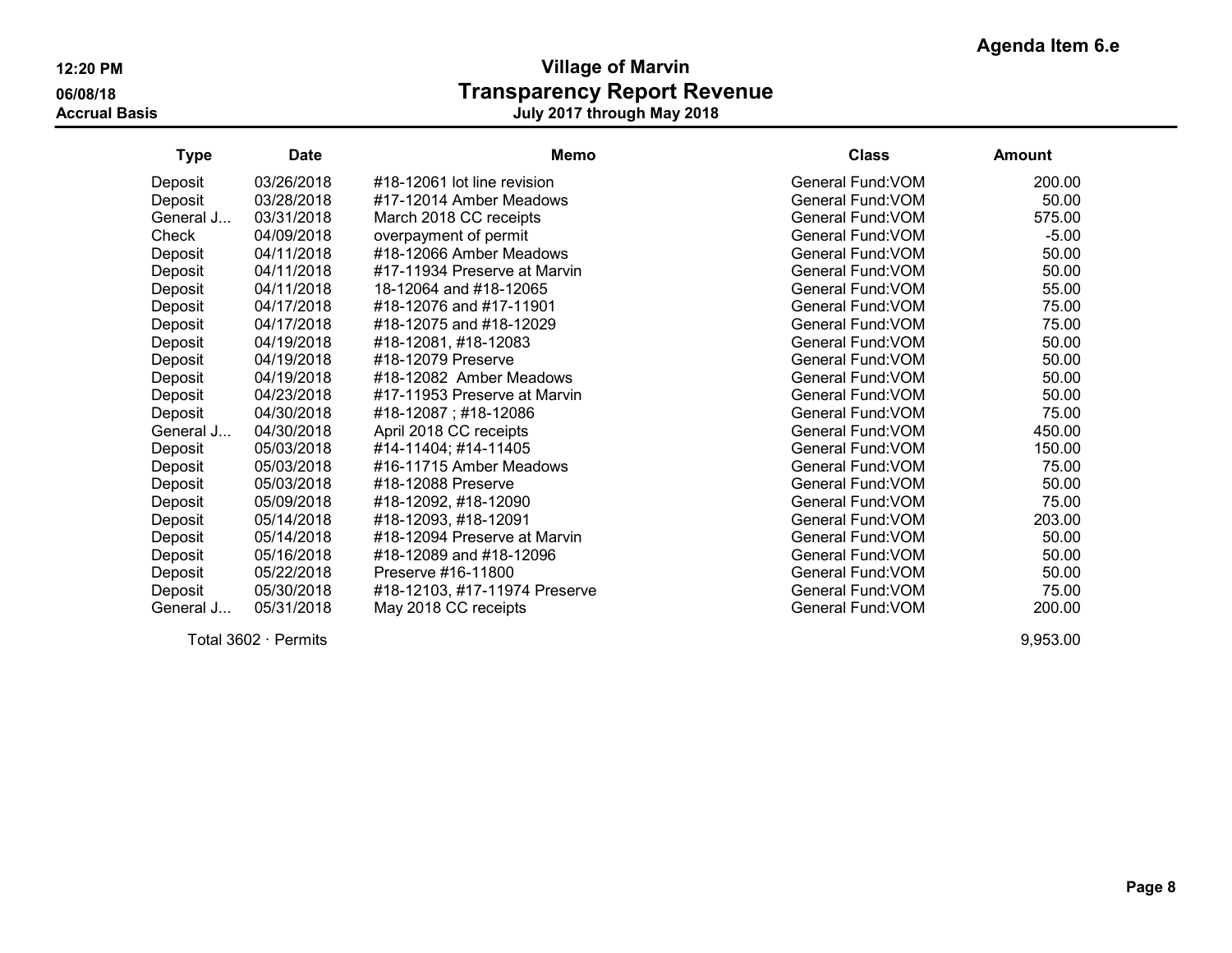| <b>Type</b>         | <b>Date</b>                   | Memo                                                 | <b>Class</b>                            | <b>Amount</b>   |
|---------------------|-------------------------------|------------------------------------------------------|-----------------------------------------|-----------------|
| $3603 -$            | <b>Development Fees</b>       |                                                      |                                         |                 |
| Deposit             | 07/26/2017                    | <b>Barcroft Final Plat Review</b>                    | General Fund:Devel                      | 2,065.50        |
| Deposit             | 08/17/2017                    | <b>Broadmoor Final Plat Review</b>                   | General Fund: Devel                     | 4,307.00        |
| Deposit             | 10/25/2017                    | Three Pond Acres - final permitting                  | General Fund: Devel                     | 700.00          |
| Deposit             | 01/22/2018                    | 17-11960 # 0071159652 & 18-12033                     | General Fund: VOM                       | 100.00          |
| Deposit             | 01/29/2018                    | both Amber Meadows 17-11975 # 71159797 17-11986      | General Fund: VOM                       | 100.00          |
| Deposit             | 02/21/2018                    | #17-11857 Preserve                                   | General Fund: VOM                       | 50.00           |
| Invoice             | 02/28/2018                    | Fee in Lieu - Broadmoor                              | General Fund: Devel                     | 22,757.06       |
| Deposit             | 03/19/2018                    | #18-12058 Preserve at Marvin                         | General Fund: VOM                       | 50.00           |
| General J           | 04/30/2018                    | Reclass Broadmoor Fee in Lieu rec'd in February 2018 | General Fund: VOM                       | $-22,757.06$    |
| Deposit             | 05/09/2018                    | #18-12091                                            | General Fund: VOM                       | 72.00           |
|                     | Total 3603 · Development Fees |                                                      |                                         | 7,444.50        |
| Total 3600 · Zoning |                               |                                                      |                                         | 17,398.50       |
|                     | 6701 · Park Revenue           |                                                      |                                         |                 |
|                     | 6708 Community Garden Plots   |                                                      |                                         |                 |
| General J           | 08/31/2017                    | August 2017 CC receipts                              | General Fund:Park                       | 0.00            |
| General J           | 09/30/2017                    | September 2017 CC receipts                           | General Fund: Park                      | 0.00            |
| General J           | 10/31/2017                    | October 2017 CC receipts                             | General Fund: Park                      | 0.00            |
| Deposit             | 01/31/2018                    | <b>Byers</b>                                         | General Fund: Park                      | 20.00           |
| General J           | 01/31/2018                    | January 2018 CC receipts                             | General Fund:Park                       | 0.00            |
| Deposit             | 02/07/2018                    | Shapiro plots 17 & 18                                | General Fund:Park                       | 40.00           |
| Deposit             | 02/12/2018                    | Clemons #2175 ; Paramore #10468                      | General Fund:Park                       | 80.00           |
| Deposit             | 02/19/2018                    | Sipe # 1 & 5                                         | General Fund: Park                      | 40.00           |
| Deposit             | 02/21/2018                    | Eddy #19 ; Query #10                                 | General Fund: Park                      | 40.00           |
| Deposit             | 02/21/2018                    | Brandell #24&32 ; Higgins #23                        | General Fund:Park                       | 60.00           |
| Deposit             | 02/21/2018                    | Jackson #14 & 30                                     | General Fund: Park                      | 40.00           |
| Deposit             | 02/28/2018                    | Patterson #4                                         | General Fund: Park                      | 20.00           |
| General J           | 02/28/2018                    | February 2018 CC receipts                            | General Fund: Park                      | 20.00           |
| Deposit             | 03/05/2018                    | Knebel $#21$ & $#22$ and Otocka $#2$                 | General Fund: Park                      | 60.00           |
| Deposit             | 03/07/2018                    | Hocek #27                                            | General Fund: Park                      | 20.00           |
| Deposit             | 03/12/2018                    | Knill #7, Otoeka #6, Chea #35                        | General Fund: Park<br>General Fund:Park | 60.00           |
| Deposit             | 03/19/2018                    | Knox #12 and Jackson #13                             | General Fund:Park                       | 40.00           |
| Deposit             | 03/19/2018                    | Sipe #19 and Traub #36                               | General Fund:Park                       | 50.00           |
| Deposit             | 03/26/2018                    | Birnbaum #37; Liccione #34<br>Lawrence #29 & #31     |                                         | 40.00           |
| Deposit             | 03/26/2018<br>03/31/2018      |                                                      | General Fund: Park                      | 40.00<br>100.00 |
| General J           |                               | March 2018 CC receipts                               | General Fund:Park                       |                 |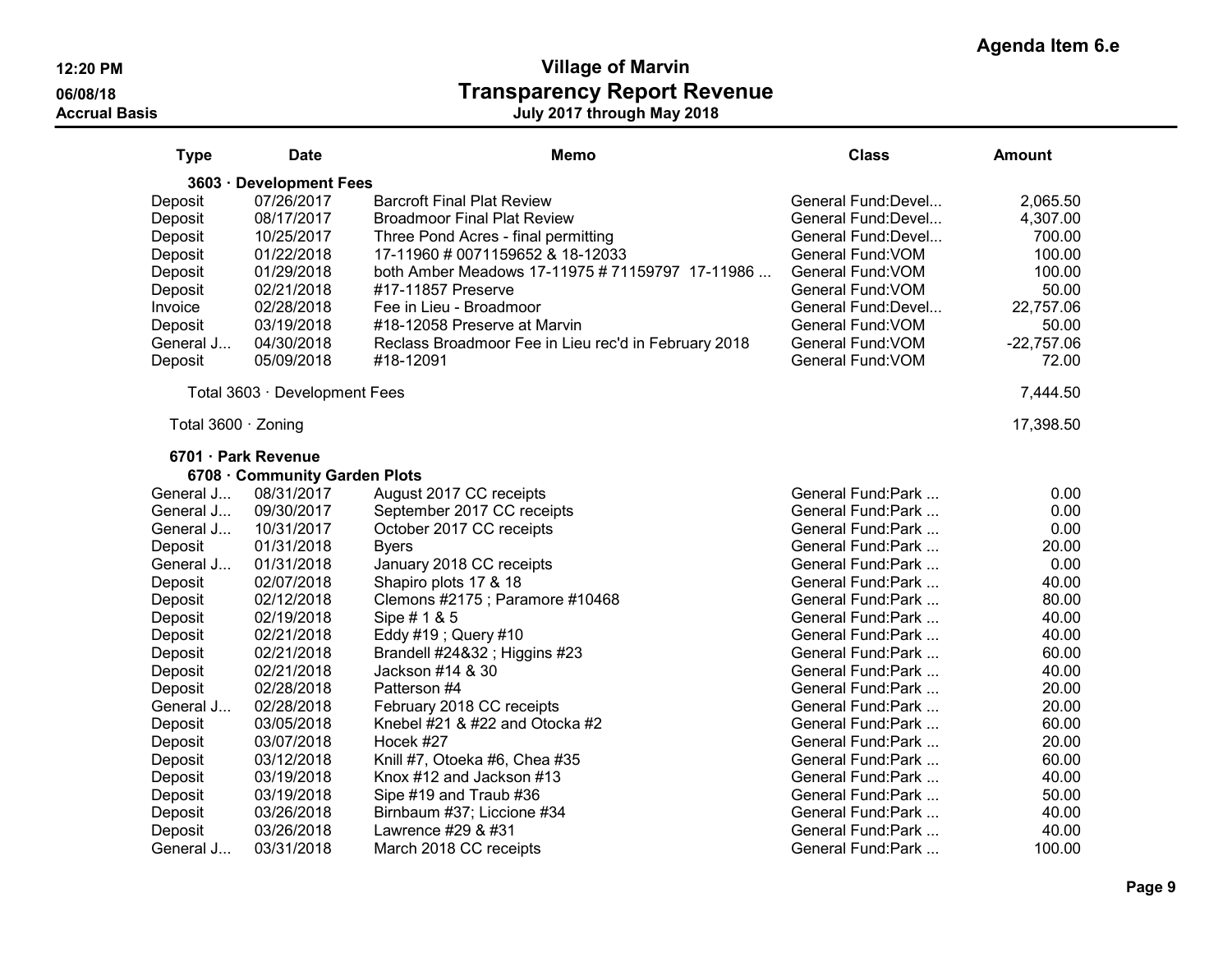| <b>Type</b> | <b>Date</b>                         | <b>Memo</b>                               | <b>Class</b>       | <b>Amount</b> |
|-------------|-------------------------------------|-------------------------------------------|--------------------|---------------|
| Check       | 04/20/2018                          | refund of community garden                | General Fund:Park  | $-20.00$      |
| General J   | 04/30/2018                          | April 2018 CC receipts                    | General Fund: Park | 20.00         |
|             | Total 6708 · Community Garden Plots |                                           |                    | 770.00        |
|             | 6702 · Barn Rentals                 |                                           |                    |               |
| Deposit     | 07/06/2017                          | Lavery; 7/22/17                           | General Fund: Park | 150.00        |
| General J   | 08/31/2017                          | August 2017 CC receipts                   | General Fund:Park  | 200.00        |
| Deposit     | 09/06/2017                          | More; 9/11 to 10/30 class                 | General Fund: Park | 700.00        |
| Deposit     | 09/19/2017                          | Transformation Church; 9/30/17            | General Fund:Park  | 550.00        |
| Deposit     | 09/21/2017                          | Forsythe; 10/21/17                        | General Fund: Park | 300.00        |
| Deposit     | 09/21/2017                          | Lewis; 10/7/17                            | General Fund: Park | 300.00        |
| Deposit     | 09/25/2017                          | Forest Hills Church; 10/21/17             | General Fund:Park  | 150.00        |
| General J   | 09/30/2017                          | September 2017 CC receipts                | General Fund:Park  | 400.00        |
| Deposit     | 10/09/2017                          | Joanna Labaer; 10/15/17                   | General Fund: Park | 300.00        |
| Deposit     | 10/12/2017                          | Shkut; 11/18/17                           | General Fund: Park | 150.00        |
| Deposit     | 10/17/2017                          | Transformation Church; 11/11/17           | General Fund:Park  | 150.00        |
| General J   | 10/31/2017                          | October 2017 CC receipts                  | General Fund: Park | 300.00        |
| Deposit     | 11/02/2017                          | Petersen; 12/16/17                        | General Fund: Park | 150.00        |
| Deposit     | 12/04/2017                          | Terry; 12/11/17                           | General Fund: Park | 100.00        |
| General J   | 12/31/2017                          | December 2017 CC receipts                 | General Fund: Park | 0.00          |
| General J   | 01/31/2018                          | January 2018 CC receipts                  | General Fund: Park | 0.00          |
| Deposit     | 02/19/2018                          | 5/6/18 Weddington United Methodist Church | General Fund:Park  | 150.00        |
| Deposit     | 02/21/2018                          | Holtley 6/23/18                           | General Fund: Park | 300.00        |
| Deposit     | 02/22/2018                          | Mishra 3/3/18                             | General Fund: Park | 200.00        |
| General J   | 02/28/2018                          | February 2018 CC receipts                 | General Fund: Park | 0.00          |
| Deposit     | 03/12/2018                          | Vinton 7/21/2018                          | General Fund:Park  | 150.00        |
| Deposit     | 03/28/2018                          | Stephen 4/28/18                           | General Fund: Park | 150.00        |
| General J   | 03/31/2018                          | March 2018 CC receipts                    | General Fund:Park  | 0.00          |
| Deposit     | 04/11/2018                          | Stevenson 4/28/2018; Zarillo 4/21/2018    | General Fund:Park  | 300.00        |
| Deposit     | 04/17/2018                          | Greer 4/21/2018                           | General Fund: Park | 400.00        |
| Deposit     | 04/23/2018                          | Mahairas 4/29/18                          | General Fund:Park  | 200.00        |
| Deposit     | 04/30/2018                          | Neuhs 5/25/18                             | General Fund:Park  | 100.00        |
| General J   | 04/30/2018                          | April 2018 CC receipts                    | General Fund:Park  | 300.00        |
| Deposit     | 05/22/2018                          | Maher 6/2/2018                            | General Fund:Park  | 200.00        |
| Deposit     | 05/30/2018                          | Beaty 6/9/2018                            | General Fund: VOM  | 150.00        |
| General J   | 05/31/2018                          | May 2018 CC receipts                      | General Fund: Park | 300.00        |

Total 6702 · Barn Rentals 6,800.00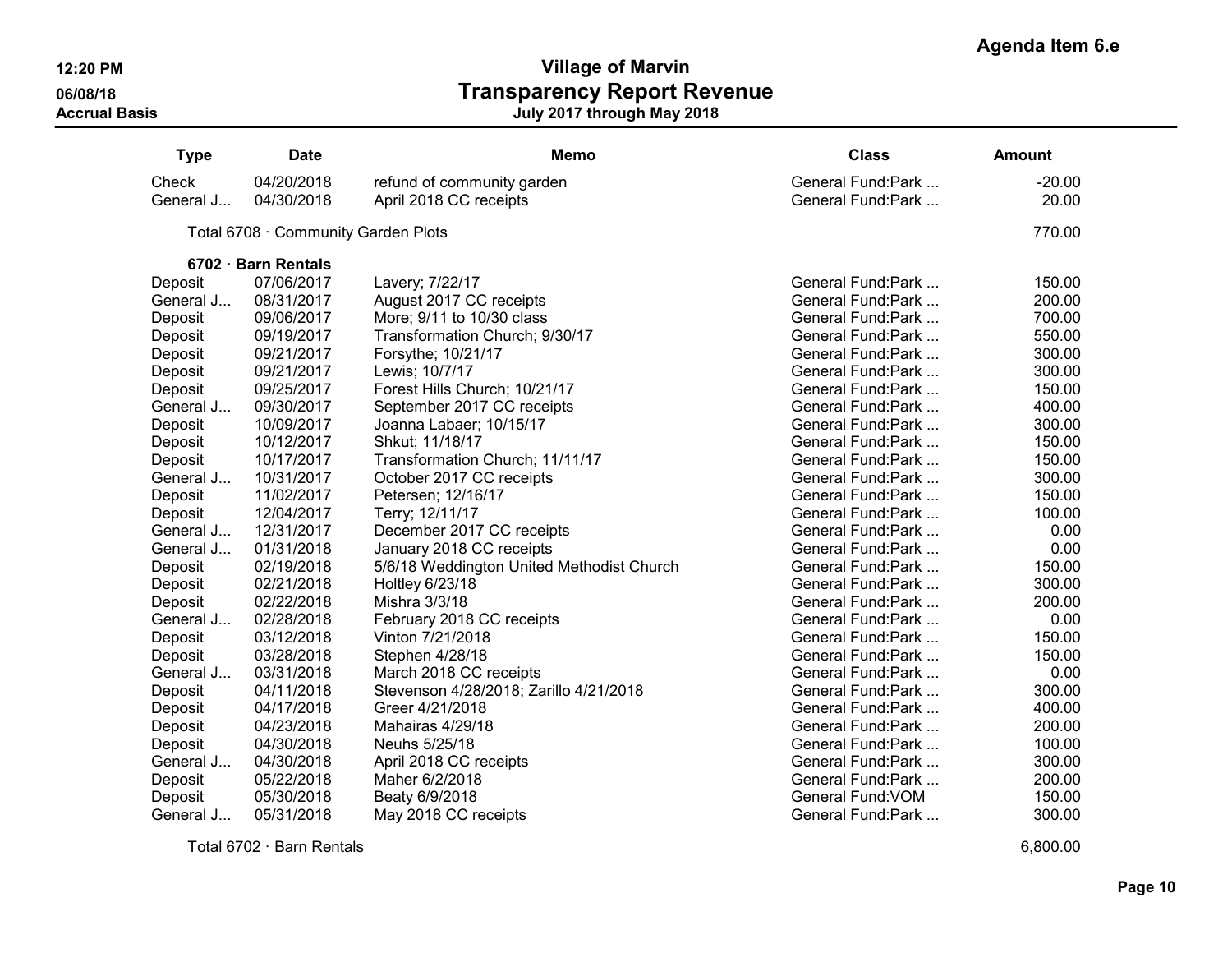| <b>Type</b>                 | <b>Date</b> | <b>Memo</b>                                     | <b>Class</b>       | Amount |  |  |  |
|-----------------------------|-------------|-------------------------------------------------|--------------------|--------|--|--|--|
| 6706 · Non-Resident Parking |             |                                                 |                    |        |  |  |  |
| Deposit                     | 07/26/2017  | Annual; Coleman                                 | General Fund:Park  | 50.00  |  |  |  |
| Deposit                     | 07/26/2017  | Daily; 2 passes                                 | General Fund:Park  | 10.00  |  |  |  |
| General J                   | 07/31/2017  | July 2017 CC receipts                           | General Fund: Park | 40.00  |  |  |  |
| General J                   | 08/31/2017  | August 2017 CC receipts                         | General Fund: Park | 425.00 |  |  |  |
| Deposit                     | 09/07/2017  | Prof Annual                                     | General Fund:Park  | 100.00 |  |  |  |
| Deposit                     | 09/19/2017  | Prof Daily                                      | General Fund:Park  | 20.00  |  |  |  |
| Deposit                     | 09/25/2017  | Annual and Daily                                | General Fund: Park | 55.00  |  |  |  |
| General J                   | 09/30/2017  | September 2017 CC receipts                      | General Fund: Park | 270.00 |  |  |  |
| Deposit                     | 10/04/2017  | 2 Annual passes                                 | General Fund: Park | 200.00 |  |  |  |
| Deposit                     | 10/12/2017  | Professional Annual; Brown                      | General Fund: Park | 100.00 |  |  |  |
| Deposit                     | 10/26/2017  | Professional Annual; Lombardi                   | General Fund:Park  | 100.00 |  |  |  |
| Deposit                     | 10/26/2017  | Annual                                          | General Fund:Park  | 50.00  |  |  |  |
| Deposit                     | 10/26/2017  | Deposit                                         | General Fund: Park | 70.00  |  |  |  |
| General J                   | 10/31/2017  | October 2017 CC receipts                        | General Fund:Park  | 505.00 |  |  |  |
| Deposit                     | 11/08/2017  | 2 dailies                                       | General Fund:Park  | 55.00  |  |  |  |
| Deposit                     | 11/08/2017  | 1 Prof Annual                                   | General Fund:Park  | 100.00 |  |  |  |
| Deposit                     | 11/27/2017  | 2 daily passes and one Prof Annual              | General Fund: Park | 110.00 |  |  |  |
| Deposit                     | 11/29/2017  | Prof Annual                                     | General Fund: Park | 100.00 |  |  |  |
| General J                   | 11/30/2017  | November 2017 CC receipts                       | General Fund: Park | 200.00 |  |  |  |
| General J                   | 11/30/2017  | November 2017 CC Receipts - Professional Access | General Fund:Park  | 620.00 |  |  |  |
| Deposit                     | 12/11/2017  | Annual, Daily and Prof Daily                    | General Fund:Park  | 85.00  |  |  |  |
| Deposit                     | 12/18/2017  | <b>Prof Annual</b>                              | General Fund:Park  | 100.00 |  |  |  |
| General J                   | 12/31/2017  | December 2017 CC receipts                       | General Fund: Park | 200.00 |  |  |  |
| Deposit                     | 01/31/2018  | Sullivan #2308 Byers #4345                      | General Fund: Park | 100.00 |  |  |  |
| General J                   | 01/31/2018  | January 2018 CC receipts                        | General Fund:Park  | 250.00 |  |  |  |
| Deposit                     | 02/05/2018  | K9 unleashed                                    | General Fund:Park  | 100.00 |  |  |  |
| Deposit                     | 02/21/2018  | Rearik                                          | General Fund:Park  | 20.00  |  |  |  |
| Deposit                     | 02/21/2018  | <b>Higgins</b>                                  | General Fund: Park | 50.00  |  |  |  |
| General J                   | 02/28/2018  | February 2018 CC receipts                       | General Fund: Park | 170.00 |  |  |  |
| Deposit                     | 03/19/2018  | Knox, Bell                                      | General Fund: Park | 100.00 |  |  |  |
| Deposit                     | 03/19/2018  | Bell                                            | General Fund:Park  | 10.00  |  |  |  |
| Deposit                     | 03/21/2018  | Odom #106-107                                   | General Fund:Park  | 50.00  |  |  |  |
| Deposit                     | 03/26/2018  | Licconie                                        | General Fund:Park  | 50.00  |  |  |  |
| Deposit                     | 03/26/2018  | daily pass                                      | General Fund: Park | 5.00   |  |  |  |
| Deposit                     | 03/26/2018  | Lawrence #110-111                               | General Fund:Park  | 50.00  |  |  |  |
| General J                   | 03/31/2018  | March 2018 CC receipts                          | General Fund: Park | 325.00 |  |  |  |
| Deposit                     | 04/17/2018  | Dunn                                            | General Fund:Park  | 100.00 |  |  |  |
| Deposit                     | 04/19/2018  | 5 daily parking passes                          | General Fund:Park  | 25.00  |  |  |  |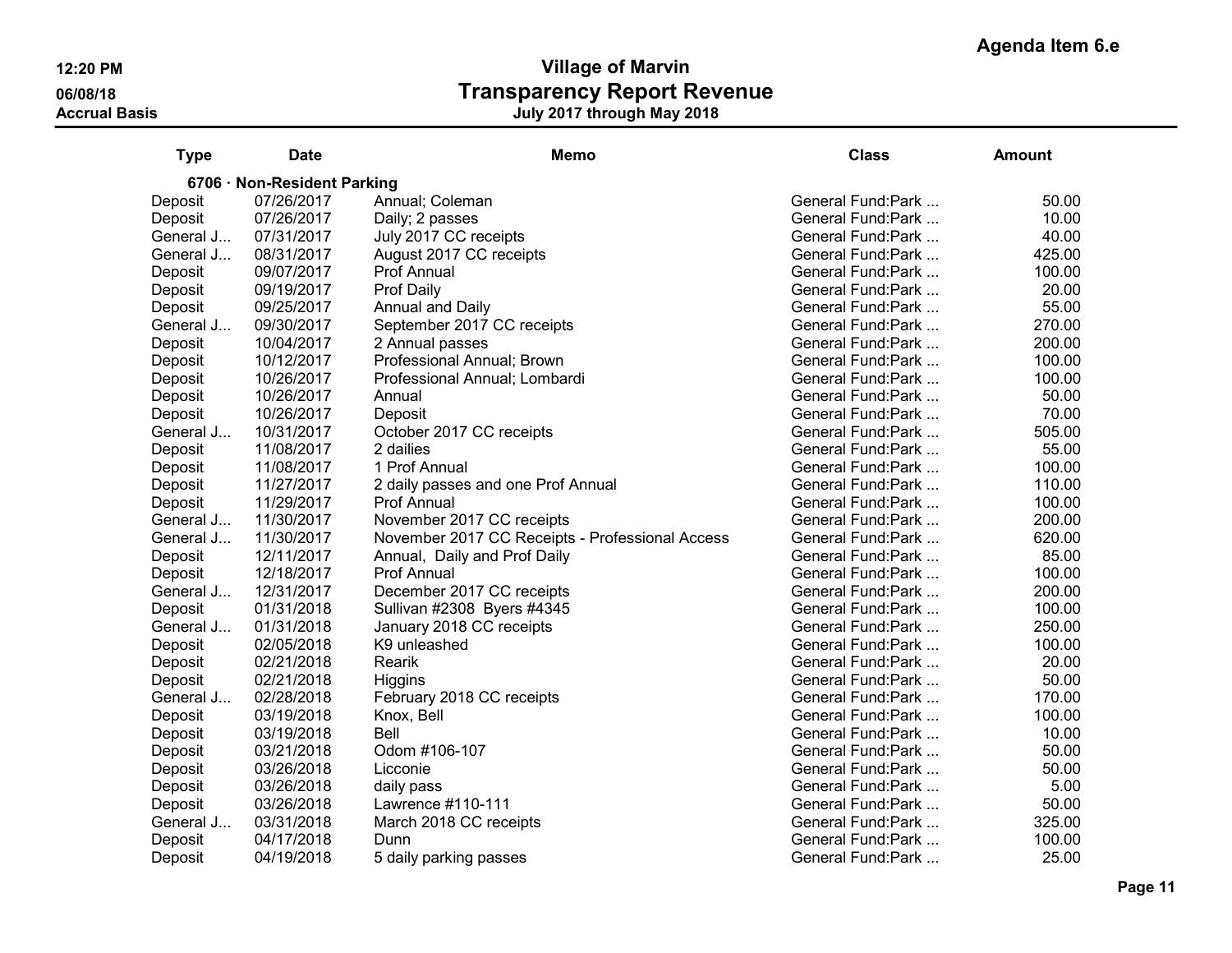| <b>Type</b> | <b>Date</b>                              | Memo                                           | <b>Class</b>       | <b>Amount</b> |
|-------------|------------------------------------------|------------------------------------------------|--------------------|---------------|
| Deposit     | 04/23/2018                               | $(3)$ daily                                    | General Fund:Park  | 15.00         |
| Deposit     | 04/23/2018                               | (2) professional daily                         | General Fund: Park | 40.00         |
| Deposit     | 04/25/2018                               | Malone 118-119                                 | General Fund: Park | 50.00         |
| General J   | 04/30/2018                               | April 2018 CC receipts                         | General Fund: Park | 333.00        |
| Deposit     | 05/03/2018                               | Pape #121 and #122                             | General Fund: Park | 100.00        |
| Deposit     | 05/09/2018                               | Morgan                                         | General Fund: Park | 50.00         |
| General J   | 05/31/2018                               | May 2018 CC receipts                           | General Fund:Park  | 310.00        |
|             | Total 6706 · Non-Resident Parking        |                                                |                    | 5,868.00      |
|             | Total 6701 · Park Revenue                |                                                |                    | 13,438.00     |
|             | 3700 · Interest & Misc. Revenues         |                                                |                    |               |
|             | 3703 · Security Alarm Violations         |                                                |                    |               |
| General J   | 01/31/2018                               | January 2018 CC receipts                       | General Fund: VOM  | 50.00         |
| Deposit     | 02/05/2018                               | James - citation 2719                          | General Fund: VOM  | 50.00         |
|             | Total 3703 · Security Alarm Violations   |                                                |                    | 100.00        |
|             | 3704 · Interest Income - Savings         |                                                |                    |               |
|             | <b>Collateralized Public Funds</b>       |                                                |                    |               |
| Deposit     | 02/28/2018                               | Interest                                       | General Fund: VOM  | 807.99        |
| Deposit     | 05/31/2018                               | Interest                                       | General Fund: VOM  | 1,160.92      |
|             | <b>Total Collateralized Public Funds</b> |                                                |                    | 1,968.91      |
|             |                                          | 3704 · Interest Income - Savings - Other       |                    |               |
| Deposit     | 07/31/2017                               | monthly interest                               | General Fund: VOM  | 23.60         |
| Deposit     | 08/31/2017                               | monthly interest                               | General Fund: VOM  | 23.60         |
| Deposit     | 09/29/2017                               | monthly interest                               | General Fund: VOM  | 136.88        |
| Deposit     | 10/31/2017                               | monthly interest                               | General Fund: VOM  | 141.48        |
| Deposit     | 11/30/2017                               | monthly interest                               | General Fund: VOM  | 741.65        |
| Deposit     | 12/29/2017                               | monthly interest                               | General Fund: VOM  | 917.93        |
| Deposit     | 01/31/2018                               | monthly interest                               | General Fund: VOM  | 918.24        |
| Deposit     | 03/30/2018                               | monthly interest                               | General Fund: VOM  | 844.22        |
| Deposit     | 04/30/2018                               | monthly interest                               | General Fund: VOM  | 1,112.77      |
|             |                                          | Total 3704 · Interest Income - Savings - Other |                    | 4,860.37      |
|             | Total 3704 · Interest Income - Savings   |                                                |                    | 6,829.28      |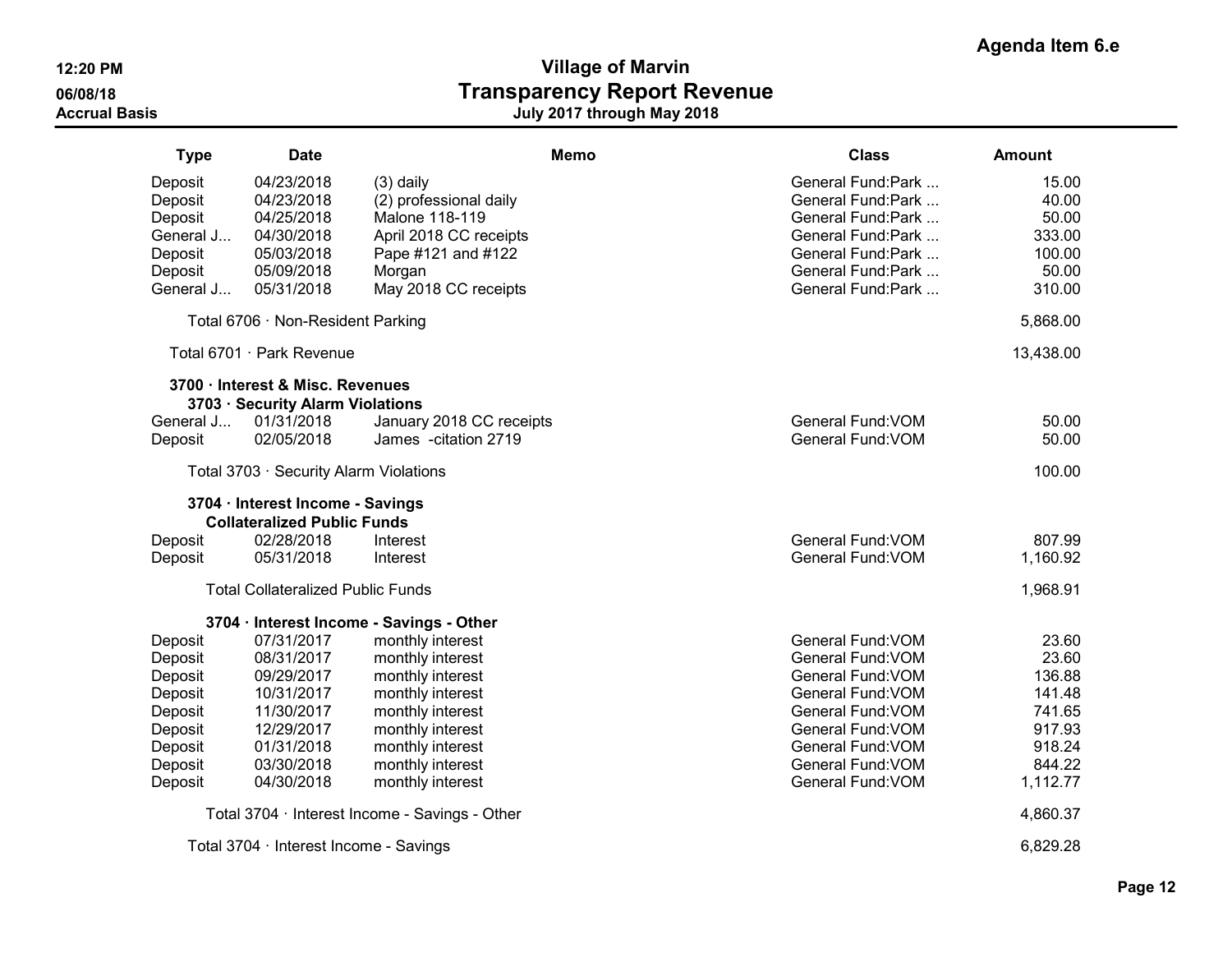| <b>Type</b> | <b>Date</b>                          | <b>Memo</b>                                | <b>Class</b>             | <b>Amount</b> |
|-------------|--------------------------------------|--------------------------------------------|--------------------------|---------------|
|             | 3705 · Interest Income Checking Acct |                                            |                          |               |
| Deposit     | 07/13/2017                           | monthly interest                           | General Fund: VOM        | 69.74         |
| Deposit     | 08/10/2017                           | monthly interest                           | General Fund: VOM        | 72.85         |
| Deposit     | 09/13/2017                           | monthly interest                           | General Fund: VOM        | 46.80         |
| Deposit     | 10/13/2017                           | monthly interest                           | General Fund: VOM        | 277.29        |
| Deposit     | 11/13/2017                           | monthly interest                           | General Fund: VOM        | 304.17        |
|             |                                      | Total 3705 · Interest Income Checking Acct |                          | 770.85        |
|             |                                      | 3706 · Late Fee/Penalty Delinquent Tax     |                          |               |
| General J   | 08/31/2017                           | August 2017 CC receipts                    | General Fund: VOM        | 11.87         |
| Deposit     | 10/30/2017                           | Deposit                                    | General Fund: VOM        | 40.04         |
| Deposit     | 11/27/2017                           | Deposit                                    | General Fund: VOM        | 6.93          |
| Deposit     | 01/19/2018                           | Deposit                                    | General Fund: VOM        | 8.21          |
| Deposit     | 01/22/2018                           | Deposit                                    | General Fund: VOM        | 7.22          |
| Deposit     | 01/29/2018                           | Deposit                                    | General Fund: VOM        | 3.07          |
| Deposit     | 01/29/2018                           | Deposit                                    | General Fund: VOM        | 25.24         |
| Deposit     | 01/31/2018                           | Deposit                                    | General Fund: VOM        | 50.51         |
| General J   | 01/31/2018                           | January 2018 CC receipts                   | General Fund: VOM        | 20.60         |
| Deposit     | 02/05/2018                           | Deposit                                    | General Fund: VOM        | 67.85         |
| Deposit     | 02/07/2018                           | Deposit                                    | General Fund: VOM        | 3.46          |
| Deposit     | 02/08/2018                           | Deposit                                    | General Fund: VOM        | 13.76         |
| Deposit     | 02/12/2018                           | Deposit                                    | General Fund: VOM        | 29.97         |
| Deposit     | 02/19/2018                           | Deposit                                    | General Fund: VOM        | 5.39          |
| Deposit     | 02/21/2018                           | Deposit                                    | General Fund: VOM        | 3.83          |
| Deposit     | 02/22/2018                           | Deposit                                    | General Fund: VOM        | 1.79          |
| Deposit     | 02/26/2018                           | Deposit                                    | General Fund: VOM        | 21.25         |
| Deposit     | 02/28/2018                           | Deposit                                    | General Fund: VOM        | 2.02          |
| Deposit     | 02/28/2018                           | Deposit                                    | General Fund: VOM        | 5.00          |
| General J   | 02/28/2018                           | February 2018 CC receipts                  | General Fund: VOM        | 21.40         |
| Deposit     | 03/05/2018                           | Deposit                                    | General Fund: VOM        | 7.67          |
| Deposit     | 03/14/2018                           | Deposit                                    | General Fund: VOM        | 46.10         |
| Deposit     | 03/19/2018                           | Deposit                                    | General Fund: VOM        | 22.12         |
| Deposit     | 03/21/2018                           | Deposit                                    | General Fund: VOM        | 7.98          |
| Deposit     | 03/26/2018                           | Deposit                                    | General Fund: VOM        | 9.50          |
| General J   | 03/31/2018                           | March 2018 CC receipts                     | General Fund: VOM        | 33.02         |
| Deposit     | 04/02/2018                           | Deposit                                    | General Fund: VOM        | 4.37          |
| Deposit     | 04/17/2018                           | Deposit                                    | General Fund: VOM        | 2.98          |
| General J   | 04/30/2018                           | April 2018 CC receipts                     | <b>General Fund: VOM</b> | 45.35         |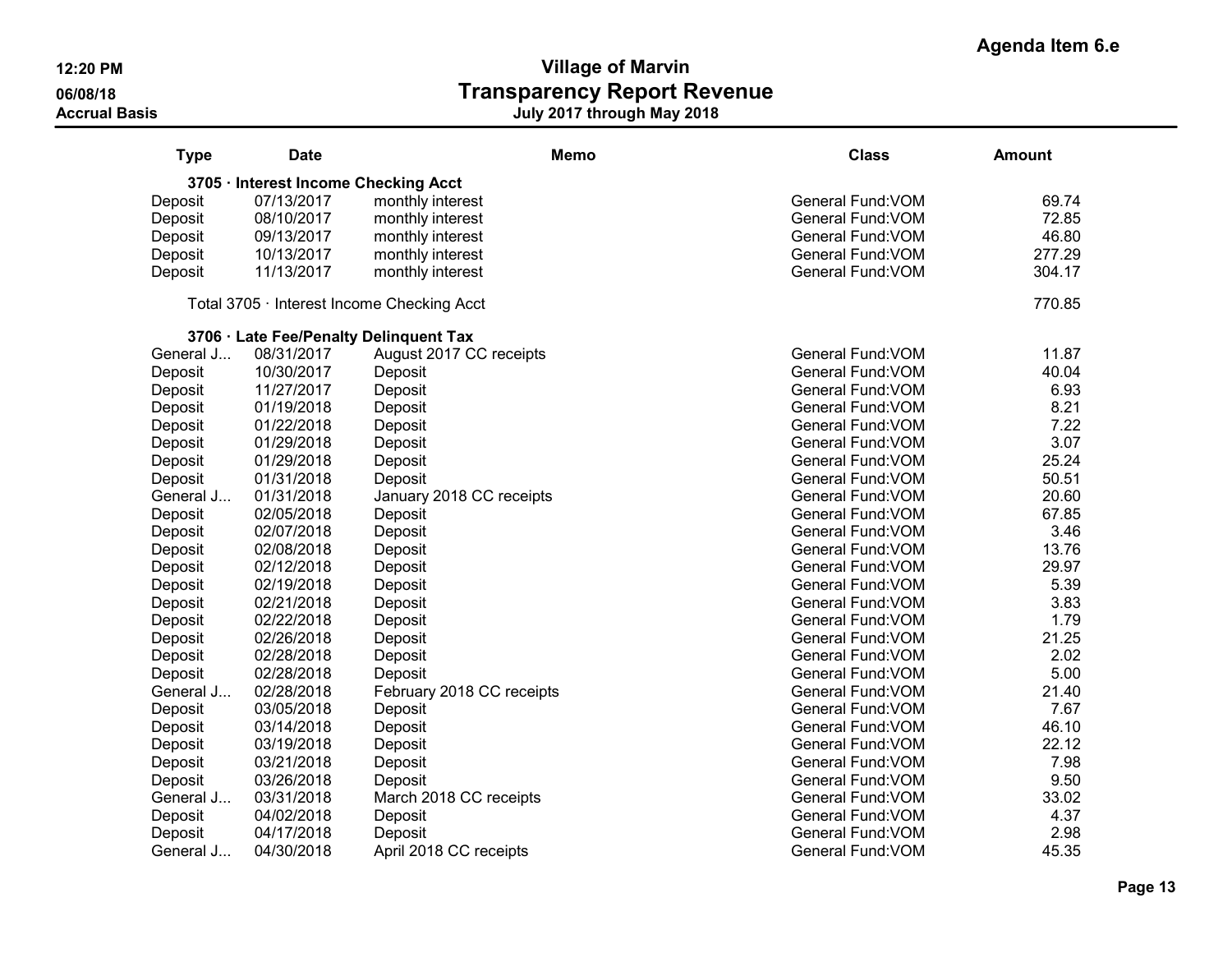**Agenda Item 6.e**

| <b>Type</b> | Date                                   | <b>Memo</b>                                          | <b>Class</b>        | Amount      |
|-------------|----------------------------------------|------------------------------------------------------|---------------------|-------------|
| General J   | 05/31/2018                             | May 2018 CC receipts                                 | General Fund: VOM   | 17.49       |
| Deposit     | 05/31/2018                             | Deposit                                              | General Fund: VOM   | 20.77       |
|             |                                        | Total 3706 · Late Fee/Penalty Delinquent Tax         |                     | 566.76      |
|             | 3707 · Tax Deliquency Advertising      |                                                      |                     |             |
| General J   | 08/31/2017                             | August 2017 CC receipts                              | General Fund: VOM   | 15.82       |
| Deposit     | 10/30/2017                             | Deposit                                              | General Fund: VOM   | 23.73       |
| Deposit     | 11/27/2017                             | Deposit                                              | General Fund: VOM   | 7.91        |
| Deposit     | 01/29/2018                             | Deposit                                              | General Fund: VOM   | 7.91        |
| General J   | 04/30/2018                             | April 2018 CC receipts                               | General Fund: VOM   | 15.00       |
| General J   | 05/31/2018                             | May 2018 CC receipts                                 | General Fund: VOM   | 6.63        |
| Deposit     | 05/31/2018                             | Deposit                                              | General Fund: VOM   | 6.63        |
|             |                                        | Total 3707 · Tax Deliquency Advertising              |                     | 83.63       |
|             | 3708 · Miscellaneous Revenue           |                                                      |                     |             |
| Deposit     | 07/27/2017                             | <b>DOT Easement Acquisitions</b>                     | General Fund: VOM   | 14,450.00   |
| Deposit     | 11/09/2017                             | NSF check fee                                        | General Fund: VOM   | 25.00       |
| Deposit     | 04/02/2018                             | check from Corelogic sent to wrong person            | General Fund: VOM   | 2.94        |
| Deposit     | 04/11/2018                             | Love to Draw barn rentals                            | General Fund: Park  | 300.00      |
|             | Total 3708 · Miscellaneous Revenue     |                                                      |                     | 14,777.94   |
|             |                                        | 3700 · Interest & Misc. Revenues - Other             |                     |             |
| Deposit     | 02/08/2018                             | check for NC Interlocal Risk Mgmnt 2016-17 Revised A | General Fund: VOM   | 2.69        |
| Deposit     | 02/12/2018                             | Oak Brook Estates Homeowners cost of roads repaving  | General Fund: VOM   | 2,578.94    |
| Deposit     | 02/21/2018                             | Sales and Use tax refund                             | General Fund: VOM   | 2,568.39    |
| Deposit     | 02/21/2018                             | Weddington Chase resurfacing roads payment           | General Fund: VOM   | 25,610.13   |
| General J   | 04/30/2018                             | Correct Sales Tax posting from 2/22/2018 deposit     | General Fund: VOM   | $-2,568.39$ |
|             |                                        | Total 3700 · Interest & Misc. Revenues - Other       |                     | 28,191.76   |
|             | Total 3700 · Interest & Misc. Revenues |                                                      |                     | 51,320.22   |
|             | 3800 · Powell Bill Allocation          |                                                      |                     |             |
| Deposit     | 09/28/2017                             | 1st allocation                                       | General Fund: Powel | 68,334.16   |
| Deposit     | 12/22/2017                             | 2nd allocation                                       | General Fund: Powel | 68,334.15   |
|             | Total 3800 · Powell Bill Allocation    |                                                      |                     | 136,668.31  |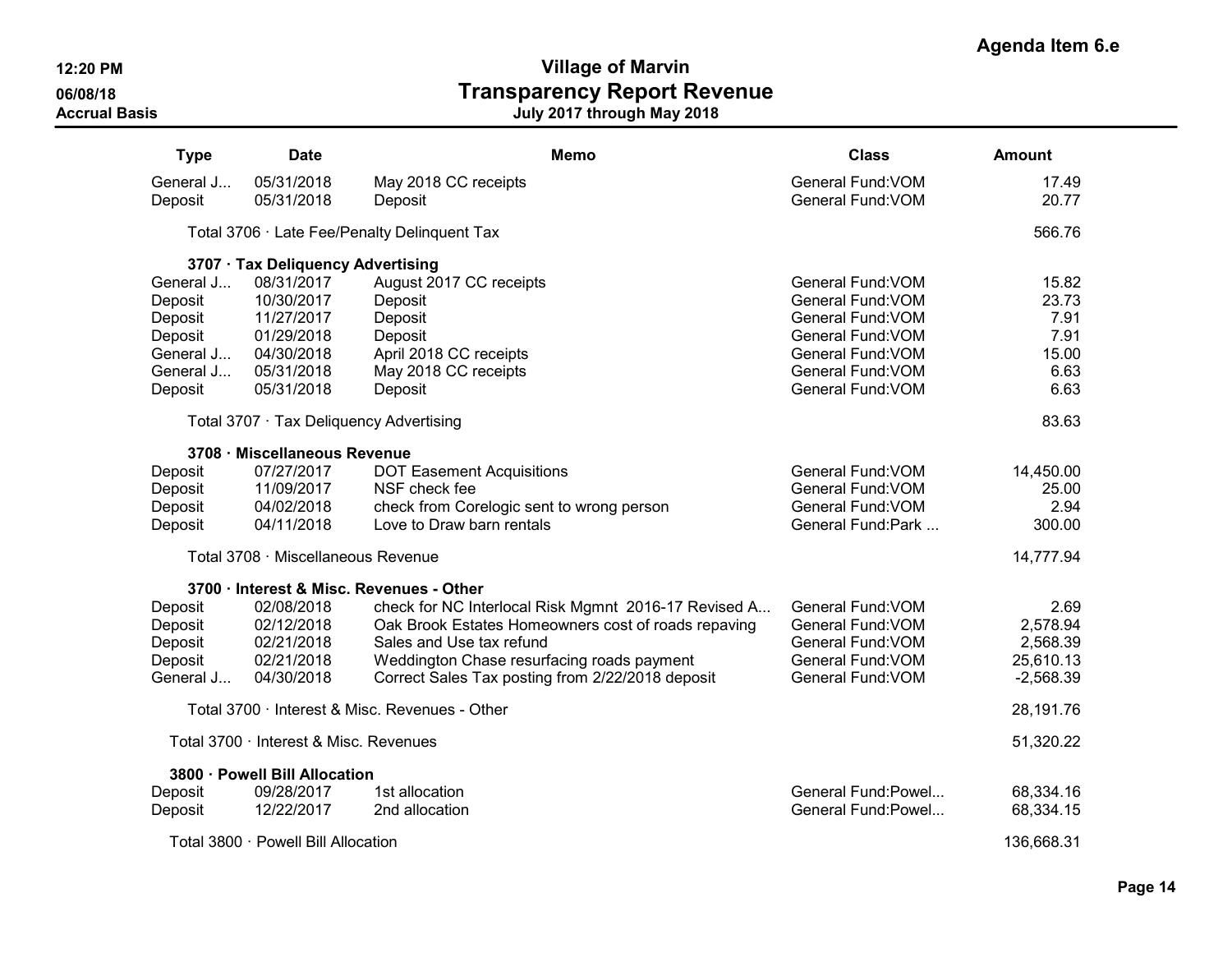| <b>Type</b>                              | Date                                       | Memo                                                 | <b>Class</b>      | <b>Amount</b> |
|------------------------------------------|--------------------------------------------|------------------------------------------------------|-------------------|---------------|
| 3850 · Fee in Lieu for Green Space       |                                            |                                                      |                   |               |
| Deposit                                  | 08/17/2017                                 | Barcroft Fee in Lieu                                 | General Fund: VOM | 19.727.00     |
| General J                                | 04/30/2018                                 | Reclass Broadmoor Fee in Lieu rec'd in February 2018 | General Fund: VOM | 22,757.06     |
| Total 3850 · Fee in Lieu for Green Space | 42,484.06                                  |                                                      |                   |               |
|                                          | 3905 · FB Appropriated Traffic Impr.       |                                                      |                   |               |
| General J                                | 02/23/2018                                 | OR-02018-02-01 Transfer from Fund Balance            | General Fund: VOM | 220,000.00    |
|                                          | Total 3905 · FB Appropriated Traffic Impr. |                                                      |                   | 220,000.00    |
| TOTAL                                    |                                            |                                                      |                   | 1,480,777.31  |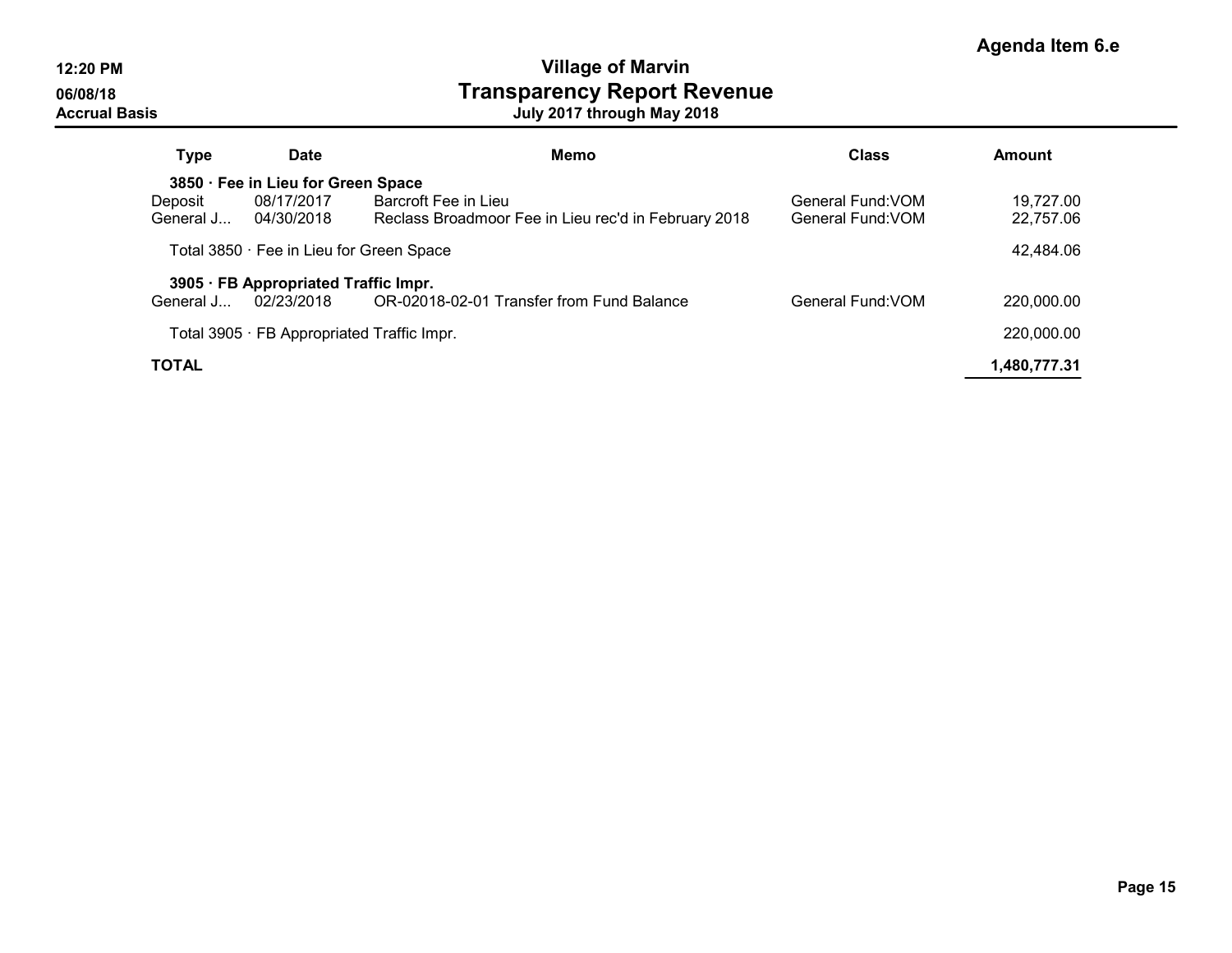### 06/08/18 Transparency Report Expenditures

| <b>Accrual Basis</b><br>July 2017 through May 2018 |                                                                |                                                                      |                                                                                                    |                                                                |                        |
|----------------------------------------------------|----------------------------------------------------------------|----------------------------------------------------------------------|----------------------------------------------------------------------------------------------------|----------------------------------------------------------------|------------------------|
| Type                                               | Date                                                           | Name                                                                 | Memo                                                                                               | Class                                                          | Amount                 |
|                                                    | 7060 · Transfers Out - Capital Project<br>General J 07/01/2017 |                                                                      | Transfer to Capital Project Fund                                                                   | General Fund:VOM                                               | 246,900.00             |
|                                                    | Total 7060 · Transfers Out - Capital Project                   |                                                                      |                                                                                                    |                                                                | 246,900.00             |
|                                                    | 4000 · Community Outreach<br>4001 · Community Events           |                                                                      |                                                                                                    |                                                                |                        |
| Check                                              | 4001a · National Night Out<br>07/31/2017                       | Darla Ladd                                                           | Toys for the kids (Reimbursement)                                                                  | General Fund: VOM                                              | 83.62                  |
| Bill<br>Bill                                       | 07/31/2017<br>07/31/2017                                       | The Hinson Girls, LLC<br>Shea Rose Farm, Inc.                        | Entertainment<br>Pony Rides                                                                        | General Fund: VOM<br>General Fund: VOM                         | 500.00<br>300.00       |
|                                                    | Credit Car 08/01/2017<br>Credit Car 08/01/2017                 | <b>SAMS Club</b><br>BJ's Warehouse                                   | Hot Dogs and Hamburgers<br>Propane for grill                                                       | General Fund: VOM<br>General Fund: VOM                         | 222.70<br>8.99         |
|                                                    | Credit Car 08/01/2017                                          | Publix Grocery Store                                                 | Hot Dog and Hamburger Buns                                                                         | General Fund: VOM                                              | 172.16                 |
|                                                    | Total 4001a · National Night Out                               |                                                                      |                                                                                                    |                                                                | 1,287.47               |
| Bill                                               | 4001b · Movie Night<br>07/31/2017                              | Bounce House Man                                                     | NNO - Castle Combo                                                                                 | General Fund: VOM                                              | 225.00                 |
| Bill<br>Bill                                       | 07/31/2017<br>07/31/2017                                       | Bounce House Man<br>Bounce House Man                                 | NNO - snowcone machine<br>NNO - 150 servings                                                       | General Fund:VOM<br>General Fund:VOM                           | 70.00<br>20.00         |
| Bill                                               | 05/03/2018<br>Credit Car 05/14/2018                            | Swank Motion Pictures, Inc.<br>Walmart                               | Rental & Shipping charge - "Cars 3"<br>Movie Night crafts                                          | General Fund:VOM<br>General Fund: VOM                          | 245.50<br>16.81        |
|                                                    | Credit Car 05/14/2018                                          | Amazon.com                                                           | Movie Night crafts                                                                                 | General Fund: VOM                                              | 3.37                   |
|                                                    | Total 4001b · Movie Night                                      |                                                                      |                                                                                                    |                                                                | 580.68                 |
|                                                    | 4001c · Tree Lighting<br>Credit Car 11/22/2017                 | Michaels                                                             | Poinsettias (16)                                                                                   | General Fund:VOM                                               | 109.84                 |
|                                                    | Credit Car 11/23/2017                                          | Keurig                                                               | Hot Chocolate and Cider Keurig Pods                                                                | General Fund:VOM                                               | 335.76                 |
|                                                    | Credit Car 11/23/2017<br>Credit Car 11/25/2017                 | Keurig<br>Oriental Trading                                           | Keurig for tree lighting<br><b>Craft Supplies</b>                                                  | General Fund:VOM<br>General Fund: VOM                          | 79.99<br>91.90         |
|                                                    | Credit Car 12/01/2017<br>Credit Car 12/01/2017                 | Providence Produce Market<br>Lowe's Home Centers                     | CHristmas tree for barn<br>lights/plugs for tree lighting                                          | General Fund: Park Operations                                  | 200.00<br>89.44        |
|                                                    | Credit Car 12/06/2017<br>Credit Car 12/06/2017                 | Lowe's Home Centers<br>Lowe's Home Centers                           | wood for barn decorations<br>wood for barn decorations                                             | General Fund: Park Operations<br>General Fund: Park Operations | 27.92<br>25.94         |
| Check                                              | Credit Car 12/06/2017<br>12/07/2017                            | Papa John's Restaurant<br>Marvin Ridge High School Choral            | lunch for staff & volunteers during barn decorating<br>Donation for choral performance             |                                                                | 20.00<br>0.00          |
| Check                                              | 12/07/2017                                                     | Marvin Ridge Band Boosters                                           | Donation for band performance                                                                      | General Fund: VOM<br>General Fund: VOM                         | 0.00                   |
|                                                    | Credit Car 12/08/2017<br>Credit Car 12/09/2017                 | Quiktrip<br>Lowe's Home Centers                                      | coffee & donuts for staff and volunteers during barn decorating<br>supplies and heaters            | General Fund: Park Operations<br>General Fund:Park Operations  | 13.30<br>262.08        |
| Bill                                               | Credit Car 12/09/2017<br>01/09/2018                            | Publix Grocery Store<br>Mary Shkut                                   | desserts for ceremony<br>reimbursements                                                            | General Fund: VOM<br>General Fund: VOM                         | 190.93<br>1,082.70     |
| Bill<br>Bill                                       | 01/09/2018<br>01/22/2018                                       | Mary Shkut<br>Mary Shkut                                             | reimbursements<br>reimbursements                                                                   | General Fund: VOM<br>General Fund: VOM                         | 814.80<br>330.03       |
|                                                    | Total 4001c · Tree Lighting                                    |                                                                      |                                                                                                    |                                                                | 3,674.63               |
|                                                    | Total 4001 · Community Events                                  |                                                                      |                                                                                                    |                                                                | 5,542.78               |
|                                                    | 4002 · Off Duty Deputy                                         |                                                                      |                                                                                                    |                                                                |                        |
|                                                    | General J 12/09/2017                                           |                                                                      | Reclass for tree lighting (Ed Swan - 1 hour)                                                       | General Fund: VOM                                              | 25.00                  |
|                                                    | Total 4002 · Off Duty Deputy                                   |                                                                      |                                                                                                    |                                                                | 25.00                  |
| Deposit                                            | 4003 Vendor/HOA Event Contributions<br>07/03/2017              |                                                                      | Valhalla Farms HOA                                                                                 | General Fund: VOM                                              | $-100.00$              |
| Deposit<br>Deposit                                 | 07/06/2017<br>07/17/2017                                       |                                                                      | Robert Epps Custom Homes<br>Marvin Creek HOA                                                       | General Fund:VOM<br>General Fund:VOM                           | $-100.00$<br>$-200.00$ |
| Credit Car<br>Deposit                              | 08/01/2017<br>08/02/2017                                       | Publix Grocery Store                                                 | Publix Grocery Store Gift Card<br>Andy Wortman                                                     | General Fund:VOM<br>General Fund:VOM                           | $-100.00$<br>$-200.00$ |
| General J                                          | 08/07/2017                                                     |                                                                      | Andy Wortman - NSF check                                                                           | General Fund:VOM                                               | 200.00                 |
| Deposit<br>Deposit                                 | 08/23/2017<br>11/09/2017                                       |                                                                      | Kohls Cares for NNO<br>NSF check reimbursement                                                     | General Fund:VOM<br>General Fund: VOM                          | $-500.00$<br>$-200.00$ |
|                                                    | Total 4003 · Vendor/HOA Event Contributions                    |                                                                      |                                                                                                    |                                                                | $-1,200.00$            |
|                                                    | 4004 · Publications                                            |                                                                      |                                                                                                    |                                                                |                        |
| Bill<br>Bill                                       | 09/15/2017<br>10/20/2017                                       | Professional Mail Services, Inc.<br>Professional Mail Services, Inc. | <b>Fall Newsletter</b><br>Fall Newsletter printed and mailed to residents who don't get a tax bill | General Fund:VOM<br>General Fund: VOM                          | 456.25<br>1,513.76     |
|                                                    | Total 4004 · Publications                                      |                                                                      |                                                                                                    |                                                                | 1,970.01               |
|                                                    | Total 4000 · Community Outreach                                |                                                                      |                                                                                                    |                                                                | 6,337.79               |
|                                                    | 4100 · Dues & Subscriptions<br>4101 · Subscriptions            |                                                                      |                                                                                                    |                                                                |                        |
|                                                    | 4105 · Subs-Internet Code Ordinances                           |                                                                      |                                                                                                    |                                                                |                        |
| Bill                                               | 02/01/2018                                                     | <b>NCLM</b>                                                          | Internet Renewal 11/1/17 - 11/1/18                                                                 | General Fund: VOM                                              | 450.00                 |
|                                                    | Total 4101 · Subscriptions                                     | Total 4105 · Subs-Internet Code Ordinances                           |                                                                                                    |                                                                | 450.00<br>450.00       |
|                                                    | 4150 · Membership Dues                                         |                                                                      |                                                                                                    |                                                                |                        |
|                                                    | 4153 · Dues - Centralina Coun<br>07/01/2017                    |                                                                      |                                                                                                    |                                                                |                        |
| Bill                                               | Total 4153 · Dues - Centralina Coun                            | Centralina Council of Governments Annual Dues 2017-18                |                                                                                                    | General Fund:VOM                                               | 1,483.44<br>1,483.44   |
|                                                    | 4154 · Dues - NC Leag of Municipalitie                         |                                                                      |                                                                                                    |                                                                |                        |
| Bill                                               | 07/01/2017                                                     | <b>NCLM</b>                                                          | 2017-18 Annual Service Fee & Subscriptions                                                         | General Fund: VOM                                              | 6,913.00               |
|                                                    |                                                                | Total 4154 · Dues - NC Leag of Municipalitie                         |                                                                                                    |                                                                | 6,913.00               |
| Bill                                               | 4155 · Dues - NC Clerk Association<br>02/26/2018               |                                                                      | NC Association of Municipal Clerks FY 17/18 Dues -B. Blackwell - Customer ID C00379                | General Fund: VOM                                              | 70.00                  |
|                                                    | Total 4155 · Dues - NC Clerk Association                       |                                                                      |                                                                                                    |                                                                | 70.00                  |
|                                                    | 4156 · Dues - School of Govt                                   |                                                                      |                                                                                                    |                                                                |                        |
| Bill                                               | 07/01/2017                                                     | School of Government Foundatio 2017-18 Annual Dues                   |                                                                                                    | General Fund: VOM                                              | 793.00                 |
|                                                    | Total 4156 · Dues - School of Govt                             |                                                                      |                                                                                                    |                                                                | 793.00                 |
| Check                                              | 4158 Dues - Accounting & Finance<br>07/01/2017                 | <b>NCGFOA</b>                                                        | Annual Membership                                                                                  | General Fund: VOM                                              | 50.00                  |

Total 4158 · Dues - Accounting & Finance 50.00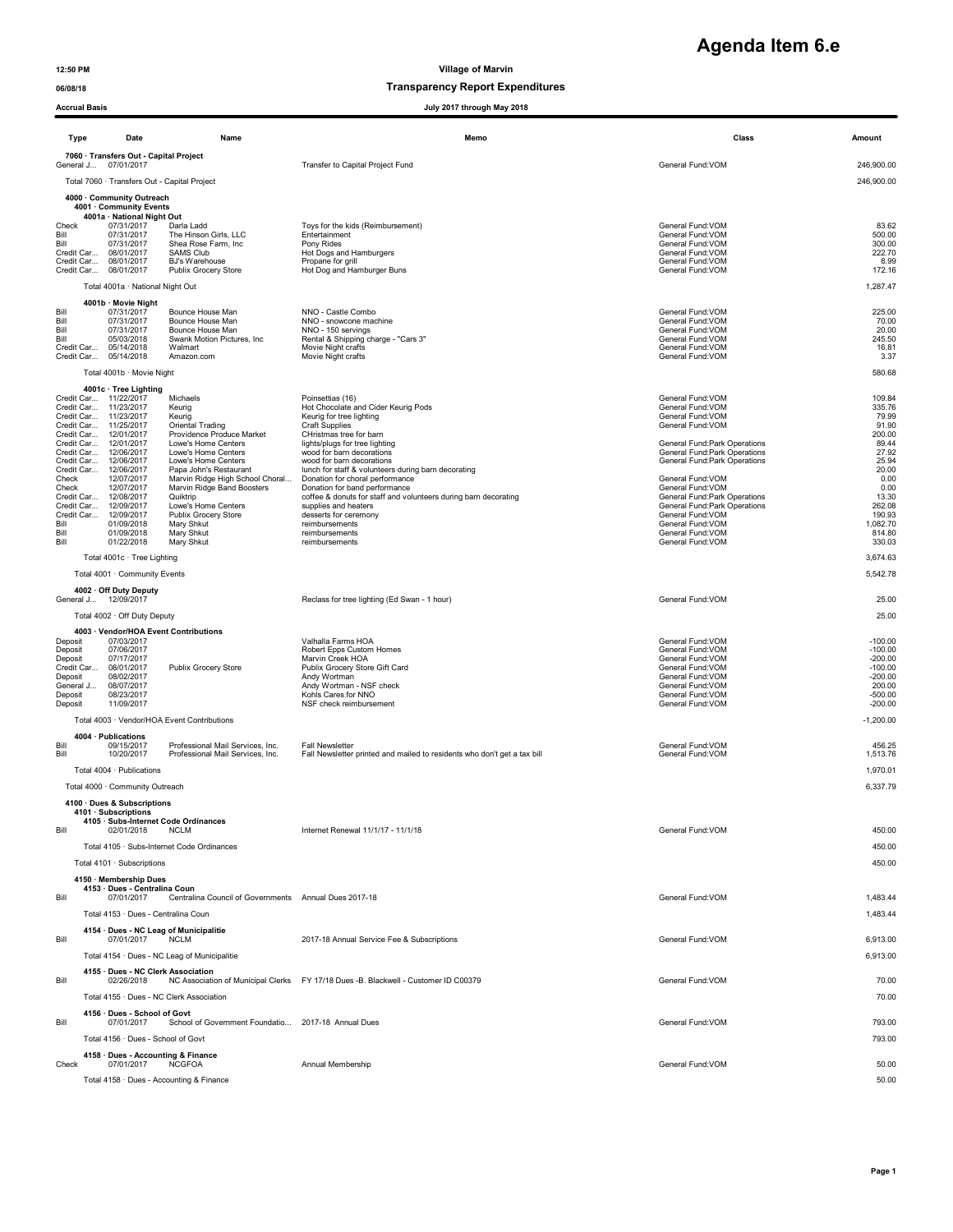# **Agenda Item 6.e**

06/08/18 Transparency Report Expenditures

| <b>Accrual Basis</b>     |                                                                                                                                |                                                                                                       | July 2017 through May 2018                                                                                                                          |                                                                                 |                                    |
|--------------------------|--------------------------------------------------------------------------------------------------------------------------------|-------------------------------------------------------------------------------------------------------|-----------------------------------------------------------------------------------------------------------------------------------------------------|---------------------------------------------------------------------------------|------------------------------------|
| Type                     | Date                                                                                                                           | Name                                                                                                  | Memo                                                                                                                                                | Class                                                                           | Amount                             |
|                          | Credit Car 08/04/2017                                                                                                          | 4160 · NC Recreation and Park Assoc<br>North Carolina Recreation & Park One year membership for Derek |                                                                                                                                                     | General Fund:VOM                                                                | 65.00                              |
|                          |                                                                                                                                | Total 4160 · NC Recreation and Park Assoc                                                             |                                                                                                                                                     |                                                                                 | 65.00                              |
|                          | Total 4150 · Membership Dues                                                                                                   |                                                                                                       |                                                                                                                                                     |                                                                                 | 9,374.44                           |
|                          | Total 4100 · Dues & Subscriptions                                                                                              |                                                                                                       |                                                                                                                                                     |                                                                                 | 9,824.44                           |
| 4200 · Elections<br>Bill | 4202 · Elections - Munic Election Cost<br>12/14/2017                                                                           | Union County Board of Elections                                                                       | December 2017 - municipal election                                                                                                                  |                                                                                 | 4,448.36                           |
|                          |                                                                                                                                | Total 4202 · Elections - Munic Election Cost                                                          |                                                                                                                                                     |                                                                                 | 4,448.36                           |
|                          | Total 4200 · Elections                                                                                                         |                                                                                                       |                                                                                                                                                     |                                                                                 | 4,448.36                           |
| Bill                     | 4300 · Furnishings & Equipment<br>4301 · Furn/Equip - Computers & Equip<br>05/01/2018                                          | Dell Marketing, LP                                                                                    | new server -Dell Precision Tower: 3620 XCTO Base                                                                                                    | General Fund: VOM                                                               | 1,456.20                           |
|                          |                                                                                                                                | Total 4301 · Furn/Equip - Computers & Equip                                                           |                                                                                                                                                     |                                                                                 | 1,456.20                           |
|                          | Total 4300 · Furnishings & Equipment                                                                                           |                                                                                                       |                                                                                                                                                     |                                                                                 | 1,456.20                           |
| 4400 · Gifts             |                                                                                                                                |                                                                                                       |                                                                                                                                                     |                                                                                 |                                    |
|                          | 4402 · Miscellaneous Gifts<br>Credit Car 02/02/2018<br>Credit Car 02/02/2018<br>Credit Car 03/23/2018<br>Credit Car 04/10/2018 | Wounded Warrior Project<br>CVS Pharmacy<br><b>CVS Pharmacy</b><br><b>CVS Pharmacy</b>                 | donation in memory of Clerk's family member<br>Visa gift card - B. Beaty<br>Visa gift card - N. Query<br>gift bag supplies: Beaty/Query recognition | General Fund:VOM<br>General Fund: VOM<br>General Fund: VOM<br>General Fund: VOM | 100.00<br>105.95<br>105.95<br>5.97 |
|                          | Total 4402 · Miscellaneous Gifts                                                                                               |                                                                                                       |                                                                                                                                                     |                                                                                 | 317.87                             |
| Total 4400 · Gifts       |                                                                                                                                |                                                                                                       |                                                                                                                                                     |                                                                                 | 317.87                             |
| Bill                     | 4500 · Insurance and Bonds<br>4501 · Insurance - Liab & Property<br>07/01/2017                                                 | Interlocal Risk Financing Fund of  2017-18 Annual Premium                                             |                                                                                                                                                     | General Fund: VOM                                                               | 9,086.85                           |
|                          | Total 4501 · Insurance - Liab & Property                                                                                       |                                                                                                       |                                                                                                                                                     |                                                                                 | 9,086.85                           |
|                          | 4502 · Insurance - Worker's Comp                                                                                               |                                                                                                       |                                                                                                                                                     |                                                                                 |                                    |
| Bill<br>Bill             | 07/01/2017<br>12/21/2017                                                                                                       | NC Interlocal Risk Management<br>NC Interlocal Risk Management                                        | 2017-18 Annual Premium<br>2016-2017 Additional Premium                                                                                              | General Fund: VOM<br>General Fund: VOM                                          | 3,053.68<br>345.84                 |
|                          | Total 4502 · Insurance - Worker's Comp                                                                                         |                                                                                                       |                                                                                                                                                     |                                                                                 | 3,399.52                           |
|                          | Total 4500 · Insurance and Bonds                                                                                               |                                                                                                       |                                                                                                                                                     |                                                                                 | 12,486.37                          |
|                          | 4700 · Occupancy<br>4702 · Occupancy - Electricity                                                                             |                                                                                                       |                                                                                                                                                     |                                                                                 |                                    |
| Bill<br>Bill             | 07/18/2017<br>08/18/2017                                                                                                       | Union Power Cooperative<br>Union Power Cooperative                                                    | 5369518001 Village Hall<br>5369518001 Village Hall                                                                                                  | General Fund: VOM<br>General Fund:VOM                                           | 184.30<br>189.85                   |
| Bill                     | 09/18/2017                                                                                                                     | Union Power Cooperative                                                                               | 5369518001 Village Hall                                                                                                                             | General Fund: VOM                                                               | 158.55                             |
| Bill<br>Bill             | 10/18/2017<br>11/18/2017                                                                                                       | Union Power Cooperative<br>Union Power Cooperative                                                    | 5369518001 Village Hall<br>5369518001 Village Hall                                                                                                  | General Fund: VOM<br>General Fund:VOM                                           | 148.09<br>96.72                    |
| Bill<br>Bill             | 12/18/2017<br>01/18/2018                                                                                                       | Union Power Cooperative<br>Union Power Cooperative                                                    | 5369518001 Village Hall<br>5369518001 Village Hall                                                                                                  | General Fund:VOM<br>General Fund: VOM                                           | 99.50<br>108.82                    |
| Bill                     | 02/18/2018                                                                                                                     | Union Power Cooperative                                                                               | 5369518001 Village Hall                                                                                                                             | General Fund:VOM                                                                | 111.30                             |
| Bill<br>Bill             | 03/18/2018<br>04/18/2018                                                                                                       | Union Power Cooperative<br>Union Power Cooperative                                                    | 5369518001 Village Hall<br>5369518001 Village Hall                                                                                                  | General Fund:VOM<br>General Fund: VOM                                           | 105.80<br>107.54                   |
| Bill                     | 05/18/2018                                                                                                                     | Union Power Cooperative                                                                               | 5369518001 Village Hall                                                                                                                             | General Fund: VOM                                                               | 113.10                             |
|                          | Total 4702 · Occupancy - Electricity                                                                                           |                                                                                                       |                                                                                                                                                     |                                                                                 | 1,423.57                           |
| Bill                     | 03/31/2018                                                                                                                     | 4703 · Occupancy - Fellowship Hall Use<br>Banks Presbyterian Church                                   | Fellowship Hall Use - 1/17/18, 2/9/18, 3/13/18                                                                                                      | General Fund:VOM                                                                | 75.00                              |
|                          |                                                                                                                                | Total 4703 · Occupancy - Fellowship Hall Use                                                          |                                                                                                                                                     |                                                                                 | 75.00                              |
|                          | 4704 · Occupancy - Gas heat                                                                                                    |                                                                                                       |                                                                                                                                                     |                                                                                 |                                    |
| Check                    | 07/18/2017                                                                                                                     | Piedmont Natural Gas                                                                                  | monthly billing                                                                                                                                     | General Fund: VOM                                                               | 22.00                              |
| Check<br>Check           | 08/17/2017<br>09/18/2017                                                                                                       | Piedmont Natural Gas<br>Piedmont Natural Gas                                                          | monthly billing<br>monthly billing                                                                                                                  | General Fund: VOM<br>General Fund: VOM                                          | 22.00<br>22.00                     |
| Check<br>Check           | 10/17/2017<br>11/16/2017                                                                                                       | <b>Piedmont Natural Gas</b><br>Piedmont Natural Gas                                                   | monthly billing<br>monthly billing                                                                                                                  | General Fund: VOM<br>General Fund: VOM                                          | 22.00<br>35.80                     |
| Check                    | 12/15/2017                                                                                                                     | Piedmont Natural Gas                                                                                  | monthly billing                                                                                                                                     | General Fund: VOM                                                               | 90.20                              |
| Check<br>Check           | 01/18/2018<br>02/16/2018                                                                                                       | Piedmont Natural Gas<br>Piedmont Natural Gas                                                          | monthly billing<br>monthly billing                                                                                                                  | General Fund: VOM<br>General Fund: VOM                                          | 185.47<br>125.86                   |
| Check<br>Check           | 03/16/2018<br>04/18/2018                                                                                                       | Piedmont Natural Gas<br>Piedmont Natural Gas                                                          | monthly billing<br>monthly billing                                                                                                                  | General Fund: VOM<br>General Fund: VOM                                          | 59.48<br>82.95                     |
| Check                    | 05/16/2018                                                                                                                     | Piedmont Natural Gas                                                                                  | monthly billing                                                                                                                                     | General Fund: VOM                                                               | 31.91                              |
|                          | Total 4704 · Occupancy - Gas heat                                                                                              |                                                                                                       |                                                                                                                                                     |                                                                                 | 699.67                             |
|                          | 4705 · Occupancy - Lawn Service                                                                                                |                                                                                                       |                                                                                                                                                     |                                                                                 |                                    |
| Bill<br>Bill             | 07/31/2017<br>08/28/2017                                                                                                       | The Long Group, LLC<br>The Long Group, LLC                                                            | Lawn service at Village Hall<br>Lawn service at Village Hall                                                                                        | General Fund:VOM<br>General Fund: VOM                                           | 188.00<br>188.00                   |
| Bill<br>Bill             | 09/30/2017<br>10/31/2017                                                                                                       | The Long Group, LLC<br>The Long Group, LLC                                                            | Lawn service at Village Hall<br>Lawn service at Village Hall                                                                                        | General Fund: VOM<br>General Fund:VOM                                           | 188.00<br>188.00                   |
| Bill                     | 11/30/2017                                                                                                                     | The Long Group, LLC                                                                                   | Lawn service at Village Hall                                                                                                                        | General Fund:VOM                                                                | 188.00                             |
| Bill<br>Bill             | 12/28/2017<br>01/31/2018                                                                                                       | The Long Group, LLC<br>The Long Group, LLC                                                            | Lawn service at Village Hall<br>Lawn service at Village Hall                                                                                        | General Fund:VOM<br>General Fund:VOM                                            | 188.00<br>188.00                   |
| Bill                     | 03/01/2018<br>03/31/2018                                                                                                       | The Long Group, LLC                                                                                   | Lawn service at Village Hall - February 2018<br>Lawn service at Village Hall - March 2018                                                           | General Fund:VOM<br>General Fund:VOM                                            | 188.00<br>188.00                   |
| Bill<br>Bill             | 04/30/2018                                                                                                                     | The Long Group, LLC<br>The Long Group, LLC                                                            | Lawn service at Village Hall - April 2018                                                                                                           | General Fund:VOM                                                                | 188.00                             |
| Bill                     | 05/29/2018                                                                                                                     | The Long Group, LLC                                                                                   | Lawn service at Village Hall - May 2018                                                                                                             | General Fund: VOM                                                               | 188.00                             |
|                          | Total 4705 · Occupancy - Lawn Service                                                                                          |                                                                                                       |                                                                                                                                                     |                                                                                 | 2,068.00                           |
|                          | Credit Car 07/01/2017                                                                                                          | 4706 · Occupancy - Maintenance/Repairs<br>Liberty Waste                                               | Qtly trash collection                                                                                                                               | General Fund: VOM                                                               | 60.00                              |
|                          | Credit Car 08/01/2017<br>Credit Car 02/01/2018                                                                                 | Liberty Waste<br>Liberty Waste                                                                        | Qtly trash collection<br>Qtly trash collection (2/1 - 4/30/18)                                                                                      | General Fund: VOM<br>General Fund: VOM                                          | 60.00<br>60.00                     |
|                          | Credit Car 05/01/2018                                                                                                          | Liberty Waste                                                                                         | Qtly trash collection (5/1/18-7/31/18)                                                                                                              | General Fund: VOM                                                               | 60.00                              |

Total 4706 · Occupancy - Maintenance/Repairs 240.00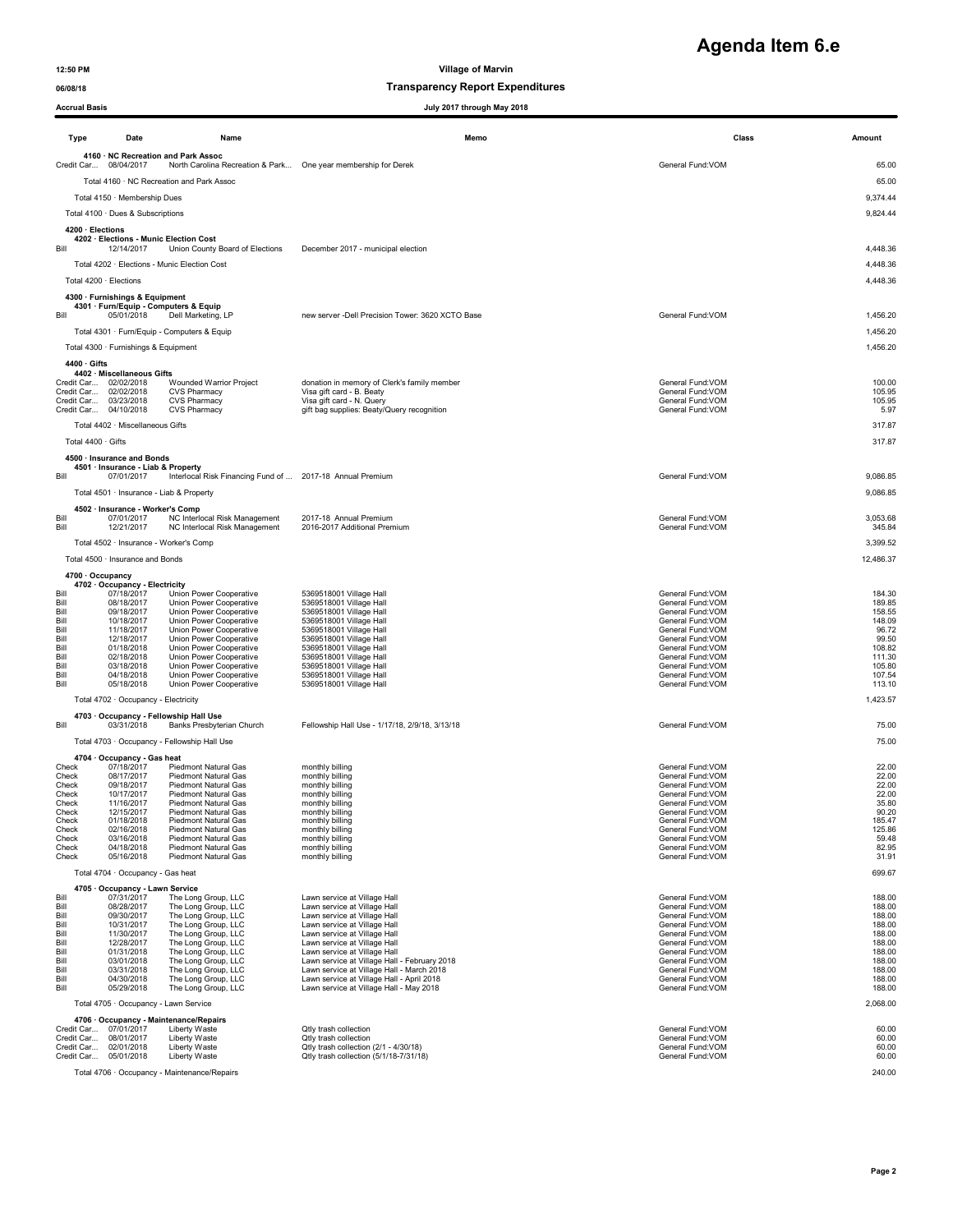**Agenda Item 6.e**

|                                                                                                                                                                           | <b>Accrual Basis</b><br>July 2017 through May 2018                                                                                                                                                                                                                                                            |                                                                                                                                                                                                                                                                                                                                                                                                                                                                                                                                                 |                                                                                                                                                                                                                                                                                                                                                                                                                                                 |                                                                                                                                                                                                                                                                                                                                                                                                         |                                                                                                                                                                                            |  |
|---------------------------------------------------------------------------------------------------------------------------------------------------------------------------|---------------------------------------------------------------------------------------------------------------------------------------------------------------------------------------------------------------------------------------------------------------------------------------------------------------|-------------------------------------------------------------------------------------------------------------------------------------------------------------------------------------------------------------------------------------------------------------------------------------------------------------------------------------------------------------------------------------------------------------------------------------------------------------------------------------------------------------------------------------------------|-------------------------------------------------------------------------------------------------------------------------------------------------------------------------------------------------------------------------------------------------------------------------------------------------------------------------------------------------------------------------------------------------------------------------------------------------|---------------------------------------------------------------------------------------------------------------------------------------------------------------------------------------------------------------------------------------------------------------------------------------------------------------------------------------------------------------------------------------------------------|--------------------------------------------------------------------------------------------------------------------------------------------------------------------------------------------|--|
| Type                                                                                                                                                                      | Date                                                                                                                                                                                                                                                                                                          | Name                                                                                                                                                                                                                                                                                                                                                                                                                                                                                                                                            | Memo                                                                                                                                                                                                                                                                                                                                                                                                                                            | Class                                                                                                                                                                                                                                                                                                                                                                                                   | Amount                                                                                                                                                                                     |  |
| Bill<br>Bill<br>Bill<br>Bill<br>Bill<br>Bill<br>Bill<br>Bill<br>Bill<br>Bill<br>Bill<br>Bill<br>Bill                                                                      | 4708 · Occupancy - Office Cleaning<br>07/31/2017<br>07/31/2017<br>08/31/2017<br>09/30/2017<br>10/26/2017<br>11/30/2017<br>12/31/2017<br>01/31/2018<br>02/28/2018<br>03/12/2018<br>04/23/2018<br>05/04/2018<br>05/31/2018                                                                                      | Maid Brigade-Charlotte NC<br>Maid Brigade-Charlotte NC<br>Maid Brigade-Charlotte NC<br>Maid Brigade-Charlotte NC<br>Maid Brigade-Charlotte NC<br>Maid Brigade-Charlotte NC<br>Maid Brigade-Charlotte NC<br>Maid Brigade-Charlotte NC<br>Maid Brigade-Charlotte NC<br>Maid Brigade-Charlotte NC<br>Maid Brigade-Charlotte NC<br>Maid Brigade-Charlotte NC<br>Maid Brigade-Charlotte NC                                                                                                                                                           | Office cleaning July 12, 2017<br>Office cleaning July 27, 2017<br>Office cleaning Aug 2017<br>Office cleaning Sept 2017<br>Office cleaning October 2017<br>Office cleaning Nov 2017<br>Office cleaning Dec 2017<br>Office cleaning Jan 2018<br>Office cleaning February 2018<br>Office cleaning: 3/8/18 & 3/22/18<br>Office cleaning April 2018<br>Office cleaning May 2018<br>Office cleaning 5/31/2018                                        | General Fund: VOM<br>General Fund: VOM<br>General Fund: VOM<br>General Fund: VOM<br>General Fund: VOM<br>General Fund: VOM<br>General Fund: VOM<br>General Fund: VOM<br>General Fund: VOM<br>General Fund: VOM<br>General Fund:VOM<br>General Fund: VOM<br>General Fund:VOM                                                                                                                             | 103.00<br>103.00<br>206.00<br>206.00<br>206.00<br>206.00<br>216.00<br>216.00<br>216.00<br>216.00<br>216.00<br>216.00<br>108.00                                                             |  |
|                                                                                                                                                                           | Total 4708 · Occupancy - Office Cleaning                                                                                                                                                                                                                                                                      |                                                                                                                                                                                                                                                                                                                                                                                                                                                                                                                                                 |                                                                                                                                                                                                                                                                                                                                                                                                                                                 |                                                                                                                                                                                                                                                                                                                                                                                                         | 2,434.00                                                                                                                                                                                   |  |
| Check<br>Check<br>Check<br>Check                                                                                                                                          | 4709 Occupancy - Security Monitoring<br>07/26/2017<br>10/25/2017<br>01/26/2018<br>04/26/2018                                                                                                                                                                                                                  | <b>ADT Security Services</b><br><b>ADT Security Services</b><br><b>ADT Security Services</b><br><b>ADT Security Services</b>                                                                                                                                                                                                                                                                                                                                                                                                                    | Qtly Payment 7/24 - 10/25/17<br>Qtly Payment 10/25/17-1/24/18<br>Qtly Payment 1/25/18-4/24/18<br>Qtly Payment 4/25/18 - 7/24/18                                                                                                                                                                                                                                                                                                                 | General Fund: VOM<br>General Fund:VOM<br>General Fund:VOM<br>General Fund:VOM                                                                                                                                                                                                                                                                                                                           | 116.97<br>116.97<br>116.97<br>116.97                                                                                                                                                       |  |
|                                                                                                                                                                           | 4710 · Occupancy - Town Hall Rent                                                                                                                                                                                                                                                                             | Total 4709 · Occupancy - Security Monitoring                                                                                                                                                                                                                                                                                                                                                                                                                                                                                                    |                                                                                                                                                                                                                                                                                                                                                                                                                                                 |                                                                                                                                                                                                                                                                                                                                                                                                         | 467.88                                                                                                                                                                                     |  |
| Check<br>Check<br>Check<br>Check<br>Check<br>Check<br>Check<br>Check<br>Check<br>Check<br>Check                                                                           | 07/02/2017<br>08/01/2017<br>09/02/2017<br>10/01/2017<br>11/01/2017<br>12/01/2017<br>01/02/2018<br>02/02/2018<br>03/02/2018<br>04/02/2018<br>05/01/2018                                                                                                                                                        | T.R. Lawing Realty. Inc.<br>T.R. Lawing Realty. Inc.<br>T.R. Lawing Realty. Inc.<br>T.R. Lawing Realty. Inc.<br>T.R. Lawing Realty. Inc.<br>T.R. Lawing Realty. Inc.<br>T.R. Lawing Realty. Inc.<br>T.R. Lawing Realty. Inc.<br>T.R. Lawing Realty. Inc.<br>T.R. Lawing Realty. Inc.<br>T.R. Lawing Realty. Inc.                                                                                                                                                                                                                                | monthly rent on town hall<br>monthly rent on town hall<br>monthly rent on town hall<br>monthly rent on town hall<br>monthly rent on town hall<br>monthly rent on town hall<br>monthly rent on town hall<br>monthly rent on town hall<br>monthly rent on town hall<br>monthly rent on town hall<br>monthly rent on town hall                                                                                                                     | General Fund: VOM<br>General Fund: VOM<br>General Fund: VOM<br>General Fund: VOM<br>General Fund: VOM<br>General Fund: VOM<br>General Fund: VOM<br>General Fund: VOM<br>General Fund: VOM<br>General Fund: VOM<br>General Fund: VOM                                                                                                                                                                     | 915.00<br>915.00<br>915.00<br>915.00<br>915.00<br>915.00<br>915.00<br>915.00<br>915.00<br>915.00<br>915.00                                                                                 |  |
|                                                                                                                                                                           | Total 4710 · Occupancy - Town Hall Rent<br>Total 4700 · Occupancy                                                                                                                                                                                                                                             |                                                                                                                                                                                                                                                                                                                                                                                                                                                                                                                                                 |                                                                                                                                                                                                                                                                                                                                                                                                                                                 |                                                                                                                                                                                                                                                                                                                                                                                                         | 10,065.00<br>17,473.12                                                                                                                                                                     |  |
|                                                                                                                                                                           | 4800 · Office Expenditures                                                                                                                                                                                                                                                                                    |                                                                                                                                                                                                                                                                                                                                                                                                                                                                                                                                                 |                                                                                                                                                                                                                                                                                                                                                                                                                                                 |                                                                                                                                                                                                                                                                                                                                                                                                         |                                                                                                                                                                                            |  |
| Bill<br>Bill<br>Bill<br>Bill                                                                                                                                              | 4802 · Office Exp - Advertising<br>08/31/2017<br>09/25/2017<br>02/22/2018<br>02/22/2018<br>Credit Car 05/10/2018<br>Total 4802 · Office Exp - Advertising                                                                                                                                                     | <b>NCLM</b><br><b>NCLM</b><br><b>NCLM</b><br><b>NCLM</b><br><b>NCLM</b>                                                                                                                                                                                                                                                                                                                                                                                                                                                                         | Part- time planner ad - July/August 2017<br>Administrator Ad - July/August 2017<br>Village Administrator ad - February 2018<br>Village Clerk ad - February 2018<br>Administrator/Senior Planner ad                                                                                                                                                                                                                                              | General Fund:VOM<br>General Fund:VOM<br>General Fund: VOM<br>General Fund: VOM<br>General Fund: VOM                                                                                                                                                                                                                                                                                                     | 28.00<br>42.00<br>48.00<br>40.00<br>100.00<br>258.00                                                                                                                                       |  |
|                                                                                                                                                                           | 4803 Office Exp - Bank Fees                                                                                                                                                                                                                                                                                   |                                                                                                                                                                                                                                                                                                                                                                                                                                                                                                                                                 |                                                                                                                                                                                                                                                                                                                                                                                                                                                 |                                                                                                                                                                                                                                                                                                                                                                                                         |                                                                                                                                                                                            |  |
| Check<br>Check<br>Deposit<br>Check<br>Check<br>Check<br>Check<br>Check<br>Check<br>Check<br>Check<br>Check<br>Check<br>Check<br>Check<br>Check<br>Check<br>Check<br>Check | 07/31/2017<br>08/31/2017<br>09/25/2017<br>09/29/2017<br>10/02/2017<br>10/31/2017<br>11/30/2017<br>12/12/2017<br>12/31/2017<br>01/11/2018<br>01/31/2018<br>02/11/2018<br>02/28/2018<br>03/12/2018<br>03/31/2018<br>04/13/2018<br>04/30/2018<br>05/10/2018<br>05/31/2018<br>Total 4803 · Office Exp - Bank Fees | <b>Heartland Payment Systems</b><br>Heartland Payment Systems<br>Fifth Third Bank<br><b>Heartland Payment Systems</b><br><b>Heartland Payment Systems</b><br>Heartland Payment Systems<br><b>Heartland Payment Systems</b><br>Fifth Third Bank<br><b>Heartland Payment Systems</b><br>Fifth Third Bank<br><b>Heartland Payment Systems</b><br>Heartland Payment Systems<br>Fifth Third Bank<br><b>Heartland Payment Systems</b><br>Fifth Third Bank<br><b>Heartland Payment Systems</b><br>Fifth Third Bank<br><b>Heartland Payment Systems</b> | monthly CC fees<br>monthly CC fees<br>Electronic Deposit Mgr Fee Refund<br>monthly CC fees<br>monthly CC fees - add'l amount<br>monthly CC fees<br>monthly CC fees<br>Service charge Dec 2017<br>monthly CC fees<br>Service charge Jan 2018<br>monthly CC fees<br>Service Charge<br>monthly CC fees<br>Service charge Mar 2018<br>monthly CC fees<br>Service charge April 2018<br>monthly CC fees<br>Service charge May 2018<br>monthly CC fees | General Fund: VOM<br>General Fund: VOM<br>General Fund: VOM<br>General Fund: VOM<br>General Fund: VOM<br>General Fund: VOM<br>General Fund: VOM<br>General Fund:VOM<br>General Fund: VOM<br>General Fund:VOM<br>General Fund: VOM<br>General Fund: VOM<br>General Fund: VOM<br>General Fund:VOM<br>General Fund: VOM<br>General Fund:VOM<br>General Fund: VOM<br>General Fund: VOM<br>General Fund: VOM | 45.00<br>45.00<br>$-3.80$<br>45.00<br>8.50<br>45.00<br>45.00<br>103.69<br>45.00<br>146.06<br>45.00<br>198.74<br>45.00<br>137.07<br>45.00<br>145.73<br>45.00<br>208.63<br>45.00<br>1,439.62 |  |
| Bill                                                                                                                                                                      | 4804 · Office Exp - Copier Rental<br>07/15/2017                                                                                                                                                                                                                                                               | RICOH USA, INC/Ikon Office Sol                                                                                                                                                                                                                                                                                                                                                                                                                                                                                                                  | Monthly copier rental                                                                                                                                                                                                                                                                                                                                                                                                                           | General Fund:VOM                                                                                                                                                                                                                                                                                                                                                                                        | 183.99                                                                                                                                                                                     |  |
| Bill<br>Bill<br>Bill<br>Bill<br>Bill<br>Bill<br>Bill<br>Bill<br>Bill<br>Bill                                                                                              | 08/15/2017<br>09/14/2017<br>10/13/2017<br>11/14/2017<br>12/15/2017<br>01/15/2018<br>02/12/2018<br>03/15/2018<br>04/16/2018<br>05/15/2018                                                                                                                                                                      | RICOH USA. INC/Ikon Office Sol<br>RICOH USA, INC/Ikon Office Sol<br>RICOH USA, INC/Ikon Office Sol<br>RICOH USA, INC/Ikon Office Sol<br>RICOH USA, INC/Ikon Office Sol<br>RICOH USA, INC/Ikon Office Sol<br>RICOH USA, INC/Ikon Office Sol<br>RICOH USA. INC/Ikon Office Sol<br>RICOH USA, INC/Ikon Office Sol<br>RICOH USA, INC/Ikon Office Sol                                                                                                                                                                                                | Monthly copier rental<br>Monthly copier rental<br>Monthly copier rental<br>Monthly copier rental<br>Monthly copier rental<br>Monthly copier rental<br>Monthly copier rental<br>Monthly copier rental<br>Monthly copier rental<br>Monthly copier rental                                                                                                                                                                                          | General Fund:VOM<br>General Fund:VOM<br>General Fund:VOM<br>General Fund:VOM<br>General Fund:VOM<br>General Fund:VOM<br>General Fund:VOM<br>General Fund:VOM<br>General Fund:VOM<br>General Fund:VOM                                                                                                                                                                                                    | 183.99<br>183.99<br>183.99<br>183.99<br>183.99<br>183.99<br>183.99<br>183.99<br>183.99<br>183.99                                                                                           |  |
|                                                                                                                                                                           | Total 4804 · Office Exp - Copier Rental<br>4805 · Office Exp - Meals                                                                                                                                                                                                                                          |                                                                                                                                                                                                                                                                                                                                                                                                                                                                                                                                                 |                                                                                                                                                                                                                                                                                                                                                                                                                                                 |                                                                                                                                                                                                                                                                                                                                                                                                         | 2,023.89                                                                                                                                                                                   |  |
| Bill<br>Check                                                                                                                                                             | Credit Car 07/11/2017<br>Credit Car 07/26/2017<br>Credit Car 01/11/2018<br>General J 02/09/2018<br>03/23/2018<br>Credit Car 03/26/2018<br>Credit Car 05/08/2018<br>Credit Car 05/16/2018<br>Credit Car 05/23/2018<br>05/24/2018                                                                               | Restaurant<br>Restaurant<br>Showmars<br>Jennifer Palombella<br>Chicken Salad Chick<br>Harris Teeter<br>Harris Teeter<br>Showmars<br>Christine A Robertson                                                                                                                                                                                                                                                                                                                                                                                       | Staff lunch- Barbie and Robyn<br>Personnel discussion - Robyn and Derek<br>staff lunch<br>Reimbursement for snacks for VC Special Meeting - B. Blackwell<br>24 frosted cookies<br>meal for joint mtg 3/26/18 VC/PB<br>meal for VC meeting 5/8/2018<br>meal for VC meeting 5/8/2018<br>staff lunch<br>bkfst/cookies for 5/24 and 5/25/18 meetings                                                                                                | General Fund:VOM<br>General Fund: VOM<br>General Fund:VOM<br>General Fund: VOM<br>General Fund:VOM<br>General Fund:VOM<br>General Fund:VOM<br>General Fund:VOM<br>General Fund:VOM<br>General Fund:VOM                                                                                                                                                                                                  | 28.17<br>18.90<br>51.41<br>25.38<br>30.00<br>105.98<br>53.54<br>$-6.98$<br>35.96<br>31.67                                                                                                  |  |
|                                                                                                                                                                           | Total 4805 · Office Exp - Meals                                                                                                                                                                                                                                                                               |                                                                                                                                                                                                                                                                                                                                                                                                                                                                                                                                                 |                                                                                                                                                                                                                                                                                                                                                                                                                                                 |                                                                                                                                                                                                                                                                                                                                                                                                         | 374.03                                                                                                                                                                                     |  |
| General J                                                                                                                                                                 | 4806 · Office Exp - Mileage<br>General J 08/31/2017<br>10/23/2017<br>General J 02/28/2018<br>General J 03/30/2018<br>General J 04/23/2018                                                                                                                                                                     |                                                                                                                                                                                                                                                                                                                                                                                                                                                                                                                                                 | 8/25/17 mileage report - BB<br>D. Durst - October<br>February 2018 errands - Kelley Moore<br>March 2018 errands - B. Blackwell<br>Feb - April 2018 K. Moore                                                                                                                                                                                                                                                                                     | General Fund:VOM<br>General Fund:VOM<br>General Fund:VOM<br>General Fund: VOM<br>General Fund:VOM                                                                                                                                                                                                                                                                                                       | 36.11<br>11.77<br>17.23<br>11.93<br>10.80                                                                                                                                                  |  |
|                                                                                                                                                                           | Total 4806 · Office Exp - Mileage                                                                                                                                                                                                                                                                             |                                                                                                                                                                                                                                                                                                                                                                                                                                                                                                                                                 |                                                                                                                                                                                                                                                                                                                                                                                                                                                 |                                                                                                                                                                                                                                                                                                                                                                                                         | 87.84                                                                                                                                                                                      |  |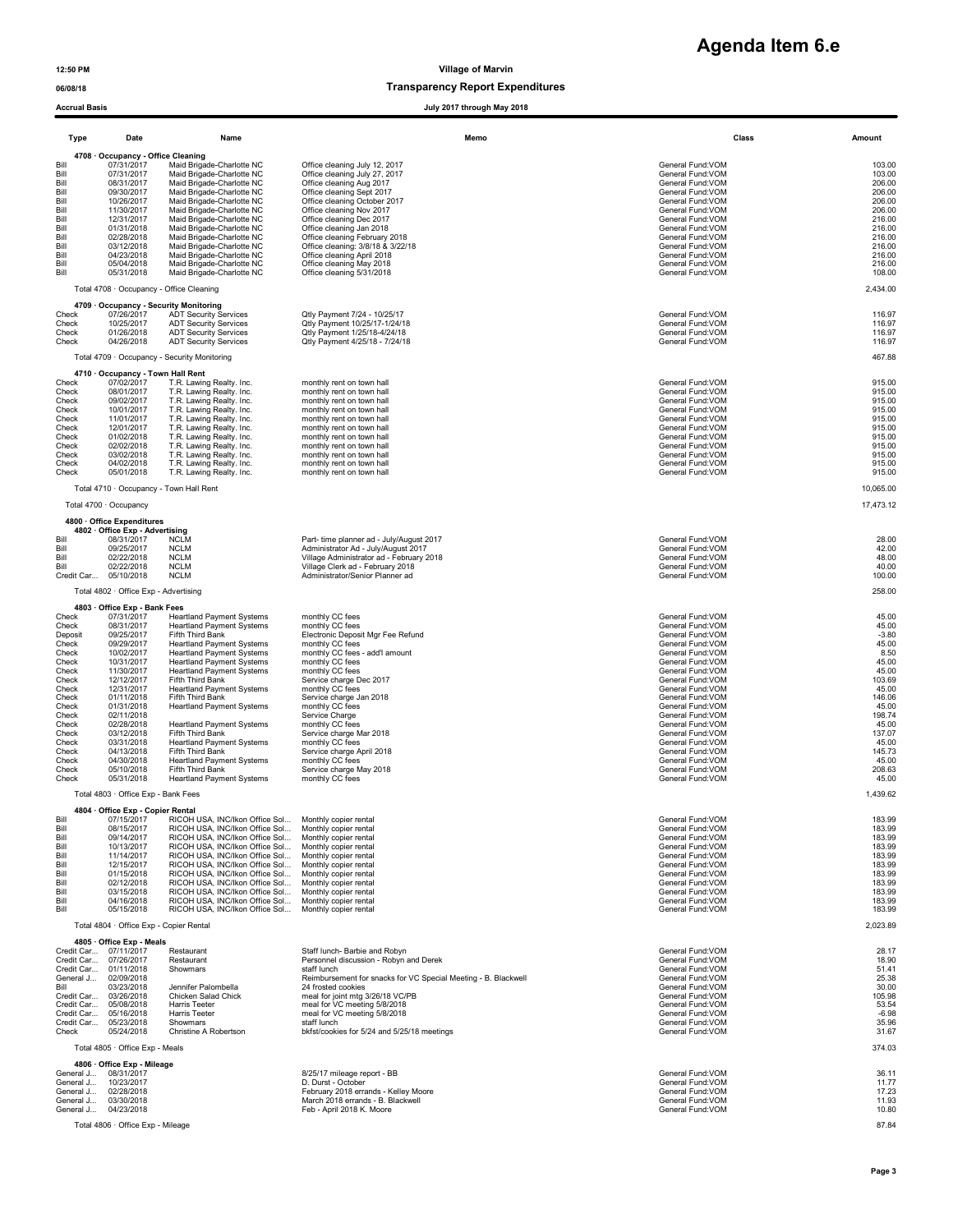# **Agenda Item 6.e**

### 06/08/18 CONSERVITE DESCRIPTION OF TRANSPARENCE TRANSPARENCE DESCRIPTION OF TRANSPARENCE DESCRIPTION OF TRANSPARENCE O

|                                                                                              | <b>Accrual Basis</b><br>July 2017 through May 2018                                                                                                                                                         |                                                                                                                                                                                                                                                                                                                                                                                                                      |                                                                                                                                                                                                                                                                                                                                                                                                                                                                                       |                                                                                                                                                                                                                                                    |                                                                                                                  |  |
|----------------------------------------------------------------------------------------------|------------------------------------------------------------------------------------------------------------------------------------------------------------------------------------------------------------|----------------------------------------------------------------------------------------------------------------------------------------------------------------------------------------------------------------------------------------------------------------------------------------------------------------------------------------------------------------------------------------------------------------------|---------------------------------------------------------------------------------------------------------------------------------------------------------------------------------------------------------------------------------------------------------------------------------------------------------------------------------------------------------------------------------------------------------------------------------------------------------------------------------------|----------------------------------------------------------------------------------------------------------------------------------------------------------------------------------------------------------------------------------------------------|------------------------------------------------------------------------------------------------------------------|--|
| Type                                                                                         | Date                                                                                                                                                                                                       | Name                                                                                                                                                                                                                                                                                                                                                                                                                 | Memo                                                                                                                                                                                                                                                                                                                                                                                                                                                                                  | Class                                                                                                                                                                                                                                              | Amount                                                                                                           |  |
| Bill<br>Bill<br>Bill<br>Bill<br>Bill<br>Bill<br>Bill<br>Bill<br>Bill<br>Bill<br>Bill<br>Bill | 4807 · Office Exp - Per Copy Costs<br>07/01/2017<br>08/01/2017<br>09/01/2017<br>09/03/2017<br>10/01/2017<br>11/01/2017<br>12/01/2017<br>01/01/2018<br>02/01/2018<br>03/01/2018<br>04/01/2018<br>05/01/2018 | RICOH USA, INC (Per Copy Cost)<br>RICOH USA, INC (Per Copy Cost)<br>RICOH USA, INC (Per Copy Cost)<br>RICOH USA, INC (Per Copy Cost)<br>RICOH USA, INC (Per Copy Cost)<br>RICOH USA, INC (Per Copy Cost)<br>RICOH USA, INC (Per Copy Cost)<br>RICOH USA, INC (Per Copy Cost)<br>RICOH USA, INC (Per Copy Cost)<br>RICOH USA, INC (Per Copy Cost)<br>RICOH USA, INC (Per Copy Cost)<br>RICOH USA, INC (Per Copy Cost) | Base July 2017 Actual Color June 2017<br>Base August 2017 Actual Color July 2017<br>Base Sept 2017 Actual Color Aug 2017<br>Equipment repair costs<br>Base Oct 2017 Actual Color Sept 2017<br>Base Nov 2017 Actual Color Oct 2017<br>Base Dec 2017 Actual Color Nov 2017<br>Base Jan 2017 Actual Color Dec 2017<br>Base Feb 2018 Actual Color Jan 2018<br>Base March 2018 / Actual Color Feb 2018<br>Base April 2018 Actual Color March 2018<br>Base May 2018 Actual Color April 2018 | General Fund:VOM<br>General Fund: VOM<br>General Fund: VOM<br>General Fund: VOM<br>General Fund:VOM<br>General Fund:VOM<br>General Fund:VOM<br>General Fund:VOM<br>General Fund: VOM<br>General Fund: VOM<br>General Fund: VOM<br>General Fund:VOM | 94.99<br>247.89<br>207.71<br>320.95<br>203.53<br>137.60<br>97.65<br>77.46<br>93.85<br>124.30<br>107.53<br>171.13 |  |
|                                                                                              |                                                                                                                                                                                                            | Total 4807 · Office Exp - Per Copy Costs                                                                                                                                                                                                                                                                                                                                                                             |                                                                                                                                                                                                                                                                                                                                                                                                                                                                                       |                                                                                                                                                                                                                                                    | 1,884.59                                                                                                         |  |
| Check                                                                                        | 4808 Office Exp - Postage<br>Credit Car 10/04/2017<br>Credit Car 10/25/2017<br>Credit Car 02/06/2018<br>Credit Car 03/22/2018<br>03/26/2018<br>Credit Car 04/03/2018<br>Total 4808 · Office Exp - Postage  | UPS<br>Walker's Drug Store<br>Walker's Drug Store<br>Walker's Drug Store<br>FP Mailing Solutions<br>Walker's Drug Store                                                                                                                                                                                                                                                                                              | Shipping costs for sending radar unit for maintenance<br>Certified mail to Three Pond Acres<br>flashdrive to transcription service<br>flashdrive to transcription service<br>refill postage machine<br>flashdrive to transcription service- VC mtg 2017-12-01                                                                                                                                                                                                                         | General Fund: VOM<br>General Fund: VOM<br>General Fund: VOM<br>General Fund: VOM<br>General Fund: VOM<br>General Fund:VOM                                                                                                                          | 16.48<br>6.59<br>6.70<br>7.20<br>250.00<br>7.20<br>294.17                                                        |  |
| Bill                                                                                         | 4809 · Office Exp - Software<br>07/07/2017                                                                                                                                                                 | Hour Computer Man                                                                                                                                                                                                                                                                                                                                                                                                    | Hitman Pro 1 year subscription - Kelley and Derek                                                                                                                                                                                                                                                                                                                                                                                                                                     | General Fund: VOM                                                                                                                                                                                                                                  | 54.95                                                                                                            |  |
| Bill                                                                                         | 08/15/2017                                                                                                                                                                                                 | Harris Computer Systems                                                                                                                                                                                                                                                                                                                                                                                              | Annual SmartFusion Maintenance 9/1/17 - 8/31/18                                                                                                                                                                                                                                                                                                                                                                                                                                       | General Fund: VOM                                                                                                                                                                                                                                  | 2,457.59                                                                                                         |  |
| Bill                                                                                         | 08/15/2017                                                                                                                                                                                                 | Harris Computer Systems                                                                                                                                                                                                                                                                                                                                                                                              | Annual MyGovHub online tax lookup 9/1/17 - 8/31/18                                                                                                                                                                                                                                                                                                                                                                                                                                    | General Fund: VOM                                                                                                                                                                                                                                  | 836.79                                                                                                           |  |
| Bill                                                                                         | 04/03/2018                                                                                                                                                                                                 | Enviromental Systems Research                                                                                                                                                                                                                                                                                                                                                                                        | GIS Software maintenance contract (5/1/18 thru 4/30/19)                                                                                                                                                                                                                                                                                                                                                                                                                               | General Fund:VOM                                                                                                                                                                                                                                   | 400.00                                                                                                           |  |
|                                                                                              | Total 4809 · Office Exp - Software                                                                                                                                                                         |                                                                                                                                                                                                                                                                                                                                                                                                                      |                                                                                                                                                                                                                                                                                                                                                                                                                                                                                       |                                                                                                                                                                                                                                                    | 3,749.33                                                                                                         |  |
| Credit                                                                                       | 4810 Office Exp - Supplies<br>07/13/2017                                                                                                                                                                   | Office Depot                                                                                                                                                                                                                                                                                                                                                                                                         | returned defective keyboard; Inv 940167909001                                                                                                                                                                                                                                                                                                                                                                                                                                         | General Fund: VOM                                                                                                                                                                                                                                  | $-69.83$                                                                                                         |  |
| Bill<br>Bill<br>Credit Car<br>Bill<br>General J<br>Bill                                      | 07/20/2017<br>07/31/2017<br>08/03/2017<br>08/14/2017<br>08/31/2017<br>09/01/2017                                                                                                                           | Office Depot<br><b>Crystal Springs</b><br>Walmart<br>Office Depot<br><b>Crystal Springs</b>                                                                                                                                                                                                                                                                                                                          | office supplies; Inv 944661109001<br>office water<br>Waters, kitchen supplies for office<br>New digital recorder<br>8/21/17 expense report - JP<br>office water                                                                                                                                                                                                                                                                                                                       | General Fund:VOM<br>General Fund:VOM<br>General Fund: VOM<br>General Fund: VOM<br>General Fund: VOM<br>General Fund:VOM                                                                                                                            | 145.16<br>11.31<br>66.49<br>39.99<br>5.16<br>7.13                                                                |  |
| Bill                                                                                         | 09/01/2017                                                                                                                                                                                                 | Office Depot                                                                                                                                                                                                                                                                                                                                                                                                         | office supplies; Inv 952035407001                                                                                                                                                                                                                                                                                                                                                                                                                                                     | General Fund:VOM                                                                                                                                                                                                                                   | 12.79                                                                                                            |  |
| Bill                                                                                         | 09/01/2017                                                                                                                                                                                                 | Office Depot                                                                                                                                                                                                                                                                                                                                                                                                         | office supplies; Inv 952035226001                                                                                                                                                                                                                                                                                                                                                                                                                                                     | General Fund:VOM                                                                                                                                                                                                                                   | 297.41                                                                                                           |  |
| Bill                                                                                         | 09/01/2017                                                                                                                                                                                                 | Office Depot                                                                                                                                                                                                                                                                                                                                                                                                         | office supplies; Inv 952035405001                                                                                                                                                                                                                                                                                                                                                                                                                                                     | General Fund: VOM                                                                                                                                                                                                                                  | 17.99                                                                                                            |  |
| Credit Car                                                                                   | 09/19/2017                                                                                                                                                                                                 | Vista Print                                                                                                                                                                                                                                                                                                                                                                                                          | Business Cards - Mary                                                                                                                                                                                                                                                                                                                                                                                                                                                                 | General Fund: VOM                                                                                                                                                                                                                                  | 18.97                                                                                                            |  |
| Bill                                                                                         | 09/27/2017                                                                                                                                                                                                 | Office Depot                                                                                                                                                                                                                                                                                                                                                                                                         | office supplies; Inv 966008015001                                                                                                                                                                                                                                                                                                                                                                                                                                                     | General Fund: VOM                                                                                                                                                                                                                                  | 28.79                                                                                                            |  |
| Bill                                                                                         | 09/27/2017                                                                                                                                                                                                 | Office Depot                                                                                                                                                                                                                                                                                                                                                                                                         | office supplies; Inv 966012136001                                                                                                                                                                                                                                                                                                                                                                                                                                                     | General Fund: VOM                                                                                                                                                                                                                                  | 28.28                                                                                                            |  |
| Bill                                                                                         | 09/27/2017                                                                                                                                                                                                 | Office Depot                                                                                                                                                                                                                                                                                                                                                                                                         | office supplies; Inv 966012137001                                                                                                                                                                                                                                                                                                                                                                                                                                                     | General Fund:VOM                                                                                                                                                                                                                                   | 200.58                                                                                                           |  |
| Bill                                                                                         | 09/27/2017                                                                                                                                                                                                 | Office Depot                                                                                                                                                                                                                                                                                                                                                                                                         | office supplies; Inv 966012138001                                                                                                                                                                                                                                                                                                                                                                                                                                                     | General Fund:VOM                                                                                                                                                                                                                                   | 25.99                                                                                                            |  |
| Credit Car                                                                                   | 09/28/2017                                                                                                                                                                                                 | At A Glance                                                                                                                                                                                                                                                                                                                                                                                                          | Desk Calendar for Finance                                                                                                                                                                                                                                                                                                                                                                                                                                                             | General Fund: VOM                                                                                                                                                                                                                                  | 27.08                                                                                                            |  |
| Bill                                                                                         | 09/30/2017                                                                                                                                                                                                 | <b>Crystal Springs</b>                                                                                                                                                                                                                                                                                                                                                                                               | office water                                                                                                                                                                                                                                                                                                                                                                                                                                                                          | General Fund: VOM                                                                                                                                                                                                                                  | 11.18                                                                                                            |  |
| Credit Car                                                                                   | 10/12/2017                                                                                                                                                                                                 | Amazon.com                                                                                                                                                                                                                                                                                                                                                                                                           | White binder clips                                                                                                                                                                                                                                                                                                                                                                                                                                                                    | General Fund: VOM                                                                                                                                                                                                                                  | 17.98                                                                                                            |  |
| Bill                                                                                         | 10/12/2017                                                                                                                                                                                                 | Office Depot                                                                                                                                                                                                                                                                                                                                                                                                         | office supplies; Inv 970368805001                                                                                                                                                                                                                                                                                                                                                                                                                                                     | General Fund:VOM                                                                                                                                                                                                                                   | 75.00                                                                                                            |  |
| Bill                                                                                         | 10/16/2017                                                                                                                                                                                                 | Office Depot                                                                                                                                                                                                                                                                                                                                                                                                         | office supplies; Inv 970371521001                                                                                                                                                                                                                                                                                                                                                                                                                                                     | General Fund:VOM                                                                                                                                                                                                                                   | 23.24                                                                                                            |  |
| Credit Car                                                                                   | 10/19/2017                                                                                                                                                                                                 | Intuit/Quickbooks                                                                                                                                                                                                                                                                                                                                                                                                    | 1099 Kits (25) and W-2 Kits (25)                                                                                                                                                                                                                                                                                                                                                                                                                                                      | General Fund: VOM                                                                                                                                                                                                                                  | 169.98                                                                                                           |  |
| Credit Car                                                                                   | 10/22/2017                                                                                                                                                                                                 | Staples                                                                                                                                                                                                                                                                                                                                                                                                              | Banner for Open House                                                                                                                                                                                                                                                                                                                                                                                                                                                                 | General Fund: VOM                                                                                                                                                                                                                                  | 94.58                                                                                                            |  |
| Credit Car                                                                                   | 10/25/2017                                                                                                                                                                                                 | Vista Print                                                                                                                                                                                                                                                                                                                                                                                                          | Business Cards - Mady                                                                                                                                                                                                                                                                                                                                                                                                                                                                 | General Fund: VOM                                                                                                                                                                                                                                  | 20.97                                                                                                            |  |
| Credit Car                                                                                   | 10/25/2017                                                                                                                                                                                                 | <b>CVS Pharmacy</b>                                                                                                                                                                                                                                                                                                                                                                                                  | Flash drive                                                                                                                                                                                                                                                                                                                                                                                                                                                                           | General Fund: VOM                                                                                                                                                                                                                                  | 19.99                                                                                                            |  |
| Credit Car                                                                                   | 10/27/2017                                                                                                                                                                                                 | Lowe's Home Centers                                                                                                                                                                                                                                                                                                                                                                                                  | 5 copies of Village Hall key                                                                                                                                                                                                                                                                                                                                                                                                                                                          | General Fund: VOM                                                                                                                                                                                                                                  | 11.45                                                                                                            |  |
| Bill                                                                                         | 10/31/2017                                                                                                                                                                                                 | Crystal Springs                                                                                                                                                                                                                                                                                                                                                                                                      | office water                                                                                                                                                                                                                                                                                                                                                                                                                                                                          | General Fund:VOM                                                                                                                                                                                                                                   | 11.18                                                                                                            |  |
| Credit Car                                                                                   | 11/17/2017                                                                                                                                                                                                 | <b>SAMS Club</b>                                                                                                                                                                                                                                                                                                                                                                                                     | Office and Meeting Supplies                                                                                                                                                                                                                                                                                                                                                                                                                                                           | General Fund: VOM                                                                                                                                                                                                                                  | 166.70                                                                                                           |  |
| Bill                                                                                         | 11/30/2017                                                                                                                                                                                                 | Office Depot                                                                                                                                                                                                                                                                                                                                                                                                         | office supplies; Inv 985083473001                                                                                                                                                                                                                                                                                                                                                                                                                                                     | General Fund:VOM                                                                                                                                                                                                                                   | 215.62                                                                                                           |  |
| Bill                                                                                         | 11/30/2017                                                                                                                                                                                                 | Office Depot                                                                                                                                                                                                                                                                                                                                                                                                         | office supplies; Inv 985083667001                                                                                                                                                                                                                                                                                                                                                                                                                                                     | General Fund: VOM                                                                                                                                                                                                                                  | 80.95                                                                                                            |  |
| Bill                                                                                         | 11/30/2017                                                                                                                                                                                                 | <b>Crystal Springs</b>                                                                                                                                                                                                                                                                                                                                                                                               | office water                                                                                                                                                                                                                                                                                                                                                                                                                                                                          | General Fund: VOM                                                                                                                                                                                                                                  | 19.80                                                                                                            |  |
| Credit Car                                                                                   | 12/15/2017                                                                                                                                                                                                 | Lowe's Home Centers                                                                                                                                                                                                                                                                                                                                                                                                  | new locks & keys for town hall                                                                                                                                                                                                                                                                                                                                                                                                                                                        | General Fund: VOM                                                                                                                                                                                                                                  | 152.62                                                                                                           |  |
| General J                                                                                    | 12/31/2017                                                                                                                                                                                                 |                                                                                                                                                                                                                                                                                                                                                                                                                      | New locks for Village Hall due to staffing changes                                                                                                                                                                                                                                                                                                                                                                                                                                    | General Fund: VOM                                                                                                                                                                                                                                  | 154.31                                                                                                           |  |
| Bill                                                                                         | 01/01/2018                                                                                                                                                                                                 | Crystal Springs                                                                                                                                                                                                                                                                                                                                                                                                      | office water                                                                                                                                                                                                                                                                                                                                                                                                                                                                          | General Fund:VOM                                                                                                                                                                                                                                   | 11.92                                                                                                            |  |
| Credit Car                                                                                   | 01/02/2018                                                                                                                                                                                                 | Schwab Files                                                                                                                                                                                                                                                                                                                                                                                                         | replacement keys for file cabinet                                                                                                                                                                                                                                                                                                                                                                                                                                                     |                                                                                                                                                                                                                                                    | 62.95                                                                                                            |  |
| Credit Car                                                                                   | 01/02/2018                                                                                                                                                                                                 | <b>Winning Awards</b>                                                                                                                                                                                                                                                                                                                                                                                                | name plates and name tags                                                                                                                                                                                                                                                                                                                                                                                                                                                             | General Fund: VOM                                                                                                                                                                                                                                  | 44.65                                                                                                            |  |
|                                                                                              | Credit Car 01/08/2018                                                                                                                                                                                      | Lowe's Home Centers                                                                                                                                                                                                                                                                                                                                                                                                  | storage bins & water for town hall                                                                                                                                                                                                                                                                                                                                                                                                                                                    | General Fund: VOM                                                                                                                                                                                                                                  | 39.90                                                                                                            |  |
| Bill                                                                                         | 01/09/2018                                                                                                                                                                                                 | Mary Shkut                                                                                                                                                                                                                                                                                                                                                                                                           | reimbursements                                                                                                                                                                                                                                                                                                                                                                                                                                                                        | General Fund: VOM                                                                                                                                                                                                                                  | 38.19                                                                                                            |  |
| Bill                                                                                         | 01/12/2018                                                                                                                                                                                                 | E&S Security & "Lock"Smith                                                                                                                                                                                                                                                                                                                                                                                           | Lock and locksmith service                                                                                                                                                                                                                                                                                                                                                                                                                                                            | General Fund:VOM                                                                                                                                                                                                                                   | 137.38                                                                                                           |  |
| Credit Car                                                                                   | 01/12/2018                                                                                                                                                                                                 | Schwab Files                                                                                                                                                                                                                                                                                                                                                                                                         | Refund for keys that did not work                                                                                                                                                                                                                                                                                                                                                                                                                                                     | General Fund: VOM                                                                                                                                                                                                                                  | $-49.00$                                                                                                         |  |
| Bill                                                                                         | Credit Car 01/16/2018                                                                                                                                                                                      | Lowe's Home Centers                                                                                                                                                                                                                                                                                                                                                                                                  | new locks & keys for town hall                                                                                                                                                                                                                                                                                                                                                                                                                                                        | General Fund: VOM                                                                                                                                                                                                                                  | 152.62                                                                                                           |  |
|                                                                                              | 01/22/2018                                                                                                                                                                                                 | Mary Shkut                                                                                                                                                                                                                                                                                                                                                                                                           | reimbursements                                                                                                                                                                                                                                                                                                                                                                                                                                                                        | General Fund:VOM                                                                                                                                                                                                                                   | 26.18                                                                                                            |  |
|                                                                                              | Credit Car 01/22/2018<br>General J 01/26/2018                                                                                                                                                              | T&S Rubber Stamps Inc.                                                                                                                                                                                                                                                                                                                                                                                               | notary stamp & seal for Clerk<br>Notary Supplies                                                                                                                                                                                                                                                                                                                                                                                                                                      | General Fund: VOM<br>General Fund: VOM                                                                                                                                                                                                             | 42.44<br>20.00                                                                                                   |  |
| Bill                                                                                         | 01/26/2018                                                                                                                                                                                                 | Office Depot                                                                                                                                                                                                                                                                                                                                                                                                         | office supplies; Inv 101838928001                                                                                                                                                                                                                                                                                                                                                                                                                                                     | General Fund: VOM                                                                                                                                                                                                                                  | 23.49                                                                                                            |  |
| Bill                                                                                         | 01/26/2018                                                                                                                                                                                                 | Office Depot                                                                                                                                                                                                                                                                                                                                                                                                         | office supplies; Inv 101838929001                                                                                                                                                                                                                                                                                                                                                                                                                                                     | General Fund: VOM                                                                                                                                                                                                                                  | 92.98                                                                                                            |  |
| Bill                                                                                         | 01/26/2018                                                                                                                                                                                                 | Office Depot                                                                                                                                                                                                                                                                                                                                                                                                         | office supplies; Inv 101838930001                                                                                                                                                                                                                                                                                                                                                                                                                                                     | General Fund:VOM                                                                                                                                                                                                                                   | 18.96                                                                                                            |  |
| Bill                                                                                         | 01/30/2018                                                                                                                                                                                                 | Office Depot                                                                                                                                                                                                                                                                                                                                                                                                         | office supplies; Invoice # 101831412001                                                                                                                                                                                                                                                                                                                                                                                                                                               | General Fund: VOM                                                                                                                                                                                                                                  | 73.20                                                                                                            |  |
| Bill                                                                                         | 02/01/2018                                                                                                                                                                                                 | <b>Crystal Springs</b>                                                                                                                                                                                                                                                                                                                                                                                               | office water                                                                                                                                                                                                                                                                                                                                                                                                                                                                          | General Fund:VOM                                                                                                                                                                                                                                   | 11.92                                                                                                            |  |
| Credit Car                                                                                   | 02/01/2018                                                                                                                                                                                                 | Lowe's Home Centers                                                                                                                                                                                                                                                                                                                                                                                                  | new locks & keys for town hall                                                                                                                                                                                                                                                                                                                                                                                                                                                        | General Fund: VOM                                                                                                                                                                                                                                  | $-152.62$                                                                                                        |  |
|                                                                                              | Credit Car 02/02/2018                                                                                                                                                                                      | <b>CVS Pharmacy</b>                                                                                                                                                                                                                                                                                                                                                                                                  | greeting card, binder                                                                                                                                                                                                                                                                                                                                                                                                                                                                 | General Fund:VOM                                                                                                                                                                                                                                   | 11.58                                                                                                            |  |
|                                                                                              | Credit Car 02/05/2018                                                                                                                                                                                      | Vista Print                                                                                                                                                                                                                                                                                                                                                                                                          | Business Cards - DIspenziere & Vandenberg                                                                                                                                                                                                                                                                                                                                                                                                                                             | General Fund:VOM                                                                                                                                                                                                                                   | 39.99                                                                                                            |  |
|                                                                                              | Credit Car 02/11/2018                                                                                                                                                                                      | Lowe's Home Centers                                                                                                                                                                                                                                                                                                                                                                                                  | ice melt for town hall                                                                                                                                                                                                                                                                                                                                                                                                                                                                | General Fund: VOM                                                                                                                                                                                                                                  | 6.47                                                                                                             |  |
|                                                                                              | Credit Car 02/22/2018                                                                                                                                                                                      | Staples                                                                                                                                                                                                                                                                                                                                                                                                              | VC retreat materials & supplies for clerk                                                                                                                                                                                                                                                                                                                                                                                                                                             | General Fund: VOM                                                                                                                                                                                                                                  | 65.27                                                                                                            |  |
|                                                                                              | Credit Car 02/22/2018                                                                                                                                                                                      | Fast Signs                                                                                                                                                                                                                                                                                                                                                                                                           | new Village Hall sign for front                                                                                                                                                                                                                                                                                                                                                                                                                                                       | General Fund: VOM                                                                                                                                                                                                                                  | 127.00                                                                                                           |  |
|                                                                                              | Credit Car 02/23/2018                                                                                                                                                                                      | Harris Teeter                                                                                                                                                                                                                                                                                                                                                                                                        | supplies for VC retreat                                                                                                                                                                                                                                                                                                                                                                                                                                                               | General Fund: VOM                                                                                                                                                                                                                                  | 74.53                                                                                                            |  |
|                                                                                              | Credit Car 02/26/2018                                                                                                                                                                                      | Vista Print                                                                                                                                                                                                                                                                                                                                                                                                          | Business Cards - L. Carnow                                                                                                                                                                                                                                                                                                                                                                                                                                                            | General Fund:VOM                                                                                                                                                                                                                                   | 20.97                                                                                                            |  |
| Bill                                                                                         | Credit Car 03/13/2018                                                                                                                                                                                      | <b>Harris Teeter</b>                                                                                                                                                                                                                                                                                                                                                                                                 | supplies for town hall and VC meeting                                                                                                                                                                                                                                                                                                                                                                                                                                                 | General Fund: VOM                                                                                                                                                                                                                                  | 33.27                                                                                                            |  |
|                                                                                              | 03/15/2018                                                                                                                                                                                                 | Office Depot                                                                                                                                                                                                                                                                                                                                                                                                         | office supplies: Inv 116038495001                                                                                                                                                                                                                                                                                                                                                                                                                                                     | General Fund: VOM                                                                                                                                                                                                                                  | 123.47                                                                                                           |  |
| Bill<br>Credit Car                                                                           | 03/15/2018<br>03/23/2018<br>Credit Car 03/26/2018                                                                                                                                                          | Office Depot<br>Lowe's Home Centers<br>Lowe's Home Centers                                                                                                                                                                                                                                                                                                                                                           | office supplies; Inv 116038579001<br>chain, hooks, no trespass sign for town hall property<br>door knobs for town hall offices                                                                                                                                                                                                                                                                                                                                                        | General Fund: VOM<br>General Fund: VOM<br>General Fund: VOM                                                                                                                                                                                        | 13.71<br>60.87<br>55.15                                                                                          |  |
| General J                                                                                    | 03/30/2018                                                                                                                                                                                                 | <b>Crystal Springs</b>                                                                                                                                                                                                                                                                                                                                                                                               | March 2018 Snacks for Council meetings - B. Blackwell                                                                                                                                                                                                                                                                                                                                                                                                                                 | General Fund: VOM                                                                                                                                                                                                                                  | 35.76                                                                                                            |  |
| Bill                                                                                         | 04/01/2018                                                                                                                                                                                                 |                                                                                                                                                                                                                                                                                                                                                                                                                      | office water                                                                                                                                                                                                                                                                                                                                                                                                                                                                          | General Fund:VOM                                                                                                                                                                                                                                   | 23.96                                                                                                            |  |
|                                                                                              | Credit Car 04/02/2018                                                                                                                                                                                      | Fast Signs                                                                                                                                                                                                                                                                                                                                                                                                           | public hearing sign (1st installement)                                                                                                                                                                                                                                                                                                                                                                                                                                                | General Fund: VOM                                                                                                                                                                                                                                  | 32.11                                                                                                            |  |
|                                                                                              | Credit Car 04/05/2018                                                                                                                                                                                      | Lowe's Home Centers                                                                                                                                                                                                                                                                                                                                                                                                  | water & mouse poison for town hall                                                                                                                                                                                                                                                                                                                                                                                                                                                    | General Fund: VOM                                                                                                                                                                                                                                  | 15.89                                                                                                            |  |
| Bill                                                                                         | Credit Car 04/10/2018                                                                                                                                                                                      | Domino's Pizza                                                                                                                                                                                                                                                                                                                                                                                                       | VC budget work session 4/10/18                                                                                                                                                                                                                                                                                                                                                                                                                                                        | General Fund: VOM                                                                                                                                                                                                                                  | 35.45                                                                                                            |  |
|                                                                                              | 04/10/2018                                                                                                                                                                                                 | Office Depot                                                                                                                                                                                                                                                                                                                                                                                                         | office supplies; Inv 124546630001                                                                                                                                                                                                                                                                                                                                                                                                                                                     | General Fund: VOM                                                                                                                                                                                                                                  | 75.40                                                                                                            |  |
| Bill                                                                                         | 04/15/2018                                                                                                                                                                                                 | Office Depot                                                                                                                                                                                                                                                                                                                                                                                                         | office supplies; Inv 116038578001                                                                                                                                                                                                                                                                                                                                                                                                                                                     | General Fund: VOM                                                                                                                                                                                                                                  | 7.14                                                                                                             |  |
|                                                                                              | Credit Car 04/18/2018                                                                                                                                                                                      | Vista Print                                                                                                                                                                                                                                                                                                                                                                                                          | Business Cards - F.O. & Zoning Admin                                                                                                                                                                                                                                                                                                                                                                                                                                                  | General Fund:VOM                                                                                                                                                                                                                                   | 35.95                                                                                                            |  |
|                                                                                              | Credit Car 04/18/2018                                                                                                                                                                                      | <b>Harris Teeter</b>                                                                                                                                                                                                                                                                                                                                                                                                 | paper towels for Village Hall                                                                                                                                                                                                                                                                                                                                                                                                                                                         | General Fund: VOM                                                                                                                                                                                                                                  | 15.29                                                                                                            |  |
|                                                                                              | Credit Car 04/18/2018                                                                                                                                                                                      | Fast Signs                                                                                                                                                                                                                                                                                                                                                                                                           | public hearing sign (2nd installment)                                                                                                                                                                                                                                                                                                                                                                                                                                                 | General Fund: VOM                                                                                                                                                                                                                                  | 32.10                                                                                                            |  |
| Bill                                                                                         | 04/30/2018                                                                                                                                                                                                 | <b>Crystal Springs</b>                                                                                                                                                                                                                                                                                                                                                                                               | energy surcharge                                                                                                                                                                                                                                                                                                                                                                                                                                                                      | General Fund: VOM                                                                                                                                                                                                                                  | 3.97                                                                                                             |  |
| Bill                                                                                         | 05/22/2018                                                                                                                                                                                                 | Intuit/Quickbooks                                                                                                                                                                                                                                                                                                                                                                                                    | 500 checks and envelopes                                                                                                                                                                                                                                                                                                                                                                                                                                                              | General Fund: VOM                                                                                                                                                                                                                                  | 359.98                                                                                                           |  |
| Credit Car                                                                                   | 05/22/2018                                                                                                                                                                                                 | Lowe's Home Centers                                                                                                                                                                                                                                                                                                                                                                                                  | supplies                                                                                                                                                                                                                                                                                                                                                                                                                                                                              | General Fund: VOM                                                                                                                                                                                                                                  | 41.29                                                                                                            |  |
| Bill                                                                                         | 05/31/2018                                                                                                                                                                                                 | Office Depot                                                                                                                                                                                                                                                                                                                                                                                                         | office supplies; Inv 145905740001                                                                                                                                                                                                                                                                                                                                                                                                                                                     | General Fund: VOM                                                                                                                                                                                                                                  | 92.25                                                                                                            |  |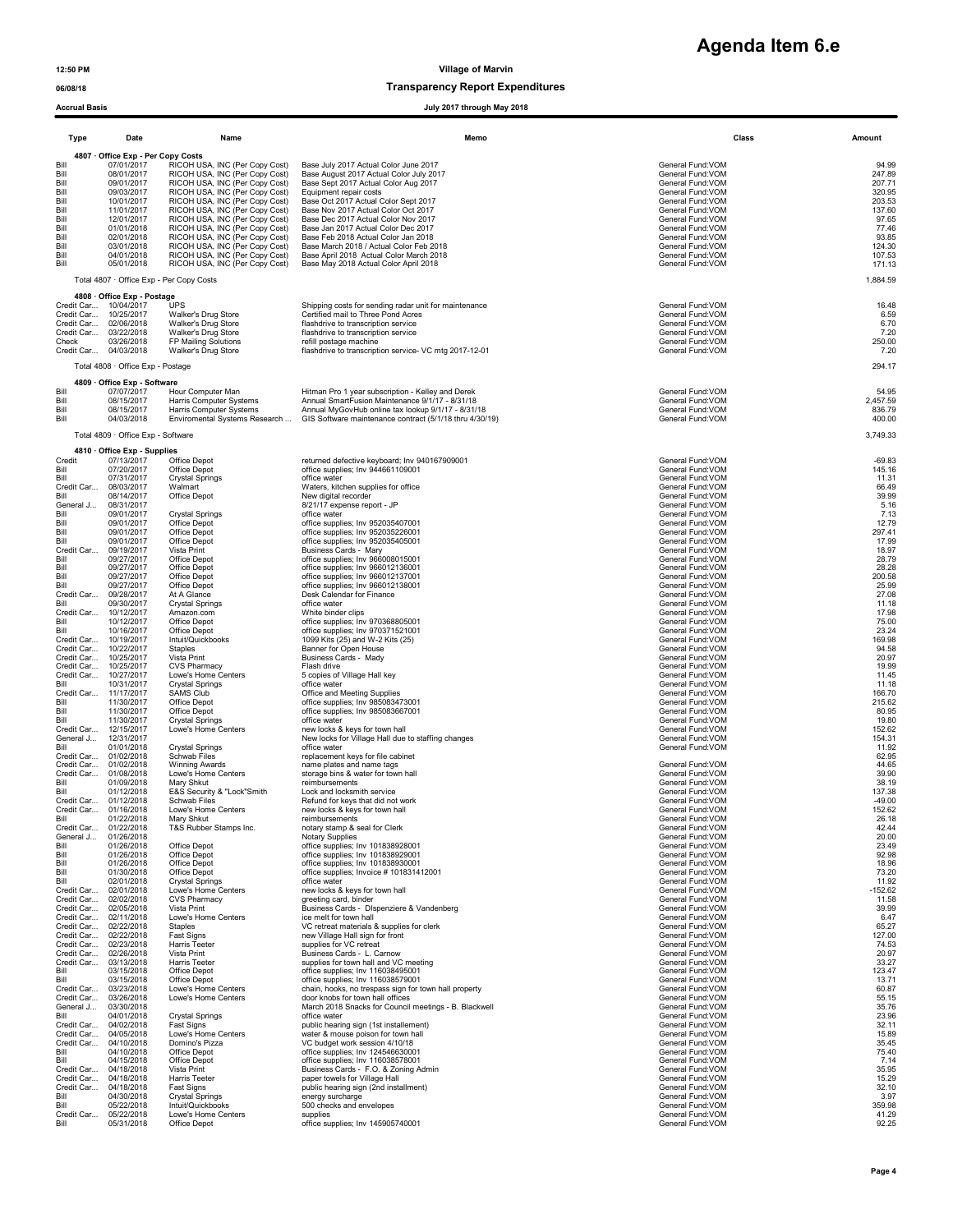### 06/08/18 Transparency Report Expenditures

**Agenda Item 6.e**

|                          | <b>Accrual Basis</b><br>July 2017 through May 2018          |                                               |                                                                                                                                                   |                                        |                  |  |  |
|--------------------------|-------------------------------------------------------------|-----------------------------------------------|---------------------------------------------------------------------------------------------------------------------------------------------------|----------------------------------------|------------------|--|--|
| Type                     | Date                                                        | Name                                          | Memo                                                                                                                                              | Class                                  | Amount           |  |  |
| Bill<br>Bill             | 05/31/2018<br>05/31/2018                                    | Office Depot<br><b>Crystal Springs</b>        | office supplies; Inv 145905893001<br>office water                                                                                                 | General Fund:VOM<br>General Fund: VOM  | 147.97<br>12.52  |  |  |
|                          | Total 4810 · Office Exp - Supplies                          |                                               |                                                                                                                                                   |                                        | 4,303.31         |  |  |
|                          | 4811 Office Exp - Telephone/DSL                             |                                               |                                                                                                                                                   |                                        |                  |  |  |
| Check                    | 07/12/2017                                                  | Windstream                                    | Village Hall phone and internet                                                                                                                   | General Fund: VOM                      | 449.25           |  |  |
| Check<br>Check           | 08/22/2017<br>09/22/2017                                    | Windstream<br>Windstream                      | Village Hall phone and internet<br>Village Hall phone and internet                                                                                | General Fund:VOM<br>General Fund:VOM   | 449.19<br>449.19 |  |  |
| Check                    | 10/22/2017                                                  | Windstream                                    | Village Hall phone and internet                                                                                                                   | General Fund: VOM                      | 450.48           |  |  |
| Check<br>Check           | 11/22/2017<br>12/13/2017                                    | Windstream<br>Windstream                      | Village Hall phone and internet<br>Village Hall phone and internet                                                                                | General Fund: VOM<br>General Fund: VOM | 450.38<br>451.38 |  |  |
| Check                    | 01/10/2018                                                  | Windstream                                    | Village Hall phone and internet                                                                                                                   | General Fund: VOM                      | 451.89           |  |  |
| Check<br>Check           | 02/22/2018<br>03/22/2018                                    | Windstream<br>Windstream                      | Village Hall phone and internet<br>Village Hall phone and internet                                                                                | General Fund: VOM<br>General Fund: VOM | 451.85<br>451.85 |  |  |
| Check                    | 04/12/2018                                                  | Windstream                                    | Village Hall phone and internet                                                                                                                   | General Fund: VOM                      | 451.08           |  |  |
| Check                    | 05/14/2018                                                  | Windstream                                    | Village Hall phone and internet                                                                                                                   | General Fund:VOM                       | 454.69           |  |  |
|                          | Total 4811 · Office Exp - Telephone/DSL                     |                                               |                                                                                                                                                   |                                        | 4,961.23         |  |  |
| Bill                     | 4812 Office Exp - Website Host/Email<br>07/01/2017          | VC3, Inc.                                     | Annual website hosting FY17-18                                                                                                                    | General Fund: VOM                      | 1,140.00         |  |  |
| Credit Car               | 07/13/2017                                                  | Microsoft online                              | Email for planning board members and tax collector                                                                                                | General Fund: VOM                      | 14.00            |  |  |
| Credit Car               | Credit Car 07/13/2017<br>07/13/2017                         | Microsoft online<br>Microsoft online          | Sharepoint for Council, Clerk, Village Administrator, Finance Officer, Planning Board Chair<br>Office 365 Enterprise E3 for Kelley                | General Fund:VOM<br>General Fund: VOM  | 54.00<br>20.00   |  |  |
| Credit Car               | 08/13/2017                                                  | Microsoft online                              | Email for planning board members and tax collector                                                                                                | General Fund:VOM                       | 14.00            |  |  |
| Credit Car<br>Credit Car | 08/13/2017<br>08/13/2017                                    | Microsoft online<br>Microsoft online          | Sharepoint for Council, Clerk, Village Administrator, Finance Officer, Planning Board Chair<br>Office 365 Enterprise E3 for Kelley                | General Fund:VOM<br>General Fund: VOM  | 54.00<br>20.00   |  |  |
| Credit Car               | 09/13/2017                                                  | Microsoft online                              | Email for planning board members and tax collector                                                                                                | General Fund: VOM                      | 14.00            |  |  |
| Credit Car               | 09/13/2017                                                  | Microsoft online                              | Sharepoint for Council, Clerk, Village Administrator, Finance Officer, Planning Board Chair                                                       | General Fund:VOM                       | 70.45            |  |  |
| Credit Car<br>Bill       | 09/13/2017<br>09/15/2017                                    | Microsoft online<br>HereToHost, LLC           | Office 365 Enterprise E3 for Karen<br>Elist Manager with Web (online alarm system registration)                                                   | General Fund: VOM<br>General Fund: VOM | 20.00<br>240.00  |  |  |
| Credit Car               | 10/03/2017                                                  | Microsoft online                              | Email for planning board members and tax collector                                                                                                | General Fund:VOM                       | 14.00            |  |  |
|                          | Credit Car 10/03/2017<br>Credit Car 10/03/2017              | Microsoft online<br>Microsoft online          | Sharepoint for Council, Clerk, Village Administrator, Finance Officer, Planning Board Chair<br>Office 365 Enterprise E3 for Karen                 | General Fund: VOM<br>General Fund: VOM | 88.00<br>20.00   |  |  |
|                          | Credit Car 10/03/2017                                       | Mail Chimp                                    | Monthly subscription for e-blast account                                                                                                          | General Fund: VOM                      | 20.00            |  |  |
|                          | Credit Car 11/02/2017                                       | Microsoft online                              | Email for planning board members and tax collector                                                                                                | General Fund:VOM                       | 14.00            |  |  |
|                          | Credit Car 11/02/2017<br>Credit Car 11/02/2017              | Microsoft online<br>Microsoft online          | Sharepoint for Council, Clerk, Village Administrator, Finance Officer, Planning Board Chair<br>Office 365 Enterprise E3 for Karen                 | General Fund:VOM<br>General Fund: VOM  | 100.80<br>20.00  |  |  |
|                          | Credit Car 11/03/2017                                       | Mail Chimp                                    | Monthly subscription for e-blast account                                                                                                          | General Fund: VOM                      | 20.00            |  |  |
|                          | Credit Car 12/02/2017<br>Credit Car 12/02/2017              | Microsoft online<br>Microsoft online          | Email for planning board members and tax collector<br>Sharepoint for Council, Clerk, Village Administrator, Finance Officer, Planning Board Chair | General Fund:VOM<br>General Fund: VOM  | 14.00<br>120.77  |  |  |
|                          | Credit Car 12/02/2017                                       | Microsoft online                              | Office 365 Enterprise E3 for Karen                                                                                                                | General Fund: VOM                      | 20.00            |  |  |
| Credit Car<br>Credit Car | 12/05/2017<br>01/02/2018                                    | Mail Chimp<br>Microsoft online                | Monthly subscription for e-blast account<br>Office 365 Enterprise E3 for Admin Asst                                                               | General Fund: VOM<br>General Fund: VOM | 20.00<br>20.00   |  |  |
| Credit Car               | 01/02/2018                                                  | Microsoft online                              | Office 365 - Sharepoint (9 licenses)                                                                                                              | General Fund: VOM                      | 120.00           |  |  |
| Credit Car               | 01/02/2018                                                  | Microsoft online                              | Office 365 - Email (4 licenses)                                                                                                                   | General Fund: VOM                      | 16.00            |  |  |
| Credit Car<br>Credit Car | 02/02/2018<br>02/02/2018                                    | Microsoft online<br>Microsoft online          | Email for planning board members and tax collector<br>Sharepoint for Council, Clerk, Village Administrator, Finance Officer, Planning Board Chair | General Fund: VOM<br>General Fund: VOM | 16.00<br>120.00  |  |  |
| Credit Car               | 02/02/2018                                                  | Microsoft online                              | Office 365 Enterprise E3 for Kelley                                                                                                               | General Fund: VOM                      | 20.00            |  |  |
| Credit Car<br>Credit Car | 02/14/2018<br>03/02/2018                                    | Mail Chimp<br>Microsoft online                | Monthly subscription for e-blast account<br>Email for planning board members and tax collector                                                    | General Fund: VOM<br>General Fund:VOM  | 50.00<br>16.00   |  |  |
| Credit Car               | 03/02/2018                                                  | Microsoft online                              | 15 licenses - Sharepoint for Council, Clerk, Village Administrator, Finance Officer, Planning Bo                                                  | General Fund:VOM                       | 120.00           |  |  |
| Credit Car               | 03/02/2018                                                  | Microsoft online                              | Office 365 Enterprise E3 for Kelley                                                                                                               | General Fund: VOM                      | 20.00            |  |  |
| Credit Car<br>Credit Car | 03/14/2018<br>04/02/2018                                    | Mail Chimp<br>Microsoft online                | Monthly subscription for e-blast account<br>Email for planning board members and tax collector                                                    | General Fund: VOM<br>General Fund:VOM  | 20.00<br>16.00   |  |  |
| Credit Car               | 04/02/2018                                                  | Microsoft online                              | Sharepoint for Council, Clerk, Village Administrator, Finance Officer, Planning Board Chair                                                       | General Fund:VOM                       | 120.00           |  |  |
| Credit Car<br>Credit Car | 04/02/2018<br>04/14/2018                                    | Microsoft online<br>Mail Chimp                | Office 365 Enterprise E3 for Karen<br>Monthly subscription for e-blast account                                                                    | General Fund: VOM<br>General Fund: VOM | 20.00<br>20.00   |  |  |
| Credit Car               | 05/02/2018                                                  | Microsoft online                              | Email for planning board members and tax collector                                                                                                | General Fund: VOM                      | 16.00            |  |  |
| Credit Car               | 05/02/2018<br>05/02/2018                                    | Microsoft online<br>Microsoft online          | Sharepoint for Council, Clerk, Village Administrator, Finance Officer, Planning Board Chair                                                       | General Fund: VOM<br>General Fund: VOM | 120.00<br>20.00  |  |  |
| Credit Car<br>Bill       | 05/04/2018                                                  | VC3, Inc.                                     | Office 365 Enterprise E3 for Kelley<br>Additional band width/storage                                                                              | General Fund:VOM                       | 69.00            |  |  |
| Credit Car               | 05/14/2018                                                  | Mail Chimp                                    | Monthly subscription for e-blast account                                                                                                          | General Fund: VOM                      | 20.00            |  |  |
|                          |                                                             | Total 4812 · Office Exp - Website Host/Email  |                                                                                                                                                   |                                        | 3.091.02         |  |  |
|                          |                                                             | 4813 Office Exp -Postage Mach Rental          |                                                                                                                                                   |                                        |                  |  |  |
| Bill<br>Bill             | 09/05/2017<br>12/05/2017                                    | FP Mailing Solutions<br>FP Mailing Solutions  | Quarterly postage machine rental<br>Quarterly postage machine rental                                                                              | General Fund: VOM<br>General Fund: VOM | 73.08<br>73.08   |  |  |
| Bill                     | 03/04/2018                                                  | FP Mailing Solutions                          | Quarterly postage machine rental: 3/18-5/18                                                                                                       | General Fund: VOM                      | 73.08            |  |  |
|                          |                                                             | Total 4813 · Office Exp - Postage Mach Rental |                                                                                                                                                   |                                        | 219.24           |  |  |
|                          | General J 08/31/2017                                        | 4814 Off Exp-Accounting Adjustments           | Correct payroll liabliity adjustments                                                                                                             | General Fund: VOM                      | $-0.14$          |  |  |
| General J                | 08/31/2017                                                  |                                               | adjust payroll liablilities                                                                                                                       | General Fund:VOM                       | 0.07             |  |  |
|                          |                                                             | Total 4814 · Off Exp-Accounting Adjustments   |                                                                                                                                                   |                                        | $-0.07$          |  |  |
|                          | Total 4800 · Office Expenditures                            |                                               |                                                                                                                                                   |                                        | 22,686.20        |  |  |
|                          | 5000 · Professional Services<br>5001 · Prof Fees - Attorney |                                               |                                                                                                                                                   |                                        |                  |  |  |
|                          | 50010 · Retainer                                            |                                               |                                                                                                                                                   |                                        |                  |  |  |
| Bill                     | 07/31/2017                                                  | Cox Law Firm, PLLC                            | Retainer - July 2017                                                                                                                              | General Fund:VOM                       | 250.00           |  |  |
| Bill<br>Bill             | 08/31/2017<br>09/30/2017                                    | Cox Law Firm, PLLC<br>Cox Law Firm, PLLC      | Retainer - August 2017<br>Retainer - Septemer 2017                                                                                                | General Fund: VOM<br>General Fund: VOM | 250.00<br>250.00 |  |  |
| Bill                     | 10/31/2017                                                  | Cox Law Firm, PLLC                            | Retainer - October 2017                                                                                                                           | General Fund:VOM                       | 250.00           |  |  |
| Bill<br>Bill             | 11/30/2017<br>01/17/2018                                    | Cox Law Firm, PLLC<br>Cox Law Firm, PLLC      | Retainer - November 2017<br>Retainer - December 2017                                                                                              | General Fund: VOM<br>General Fund: VOM | 250.00<br>250.00 |  |  |
| Bill                     | 02/09/2018                                                  | Cox Law Firm, PLLC                            | Retainer - January 2018                                                                                                                           | General Fund:VOM                       | 250.00           |  |  |
| Bill                     | 03/09/2018                                                  | Cox Law Firm, PLLC                            | VOID                                                                                                                                              | General Fund: VOM                      | 0.00             |  |  |
| Bill<br>Bill             | 03/09/2018<br>04/10/2018                                    | Cox Law Firm, PLLC<br>Cox Law Firm, PLLC      | Retainer - February 2018<br>Retainer - March 2018                                                                                                 | General Fund:VOM<br>General Fund:VOM   | 250.00<br>250.00 |  |  |
| Bill                     | 04/30/2018                                                  | Cox Law Firm, PLLC                            | Retainer - April 2018                                                                                                                             | General Fund: VOM                      | 250.00           |  |  |
| Bill                     | 05/31/2018                                                  | Cox Law Firm, PLLC                            | Retainer - May 2017                                                                                                                               | General Fund: VOM                      | 250.00           |  |  |
|                          | Total 50010 · Retainer                                      |                                               |                                                                                                                                                   |                                        | 2,750.00         |  |  |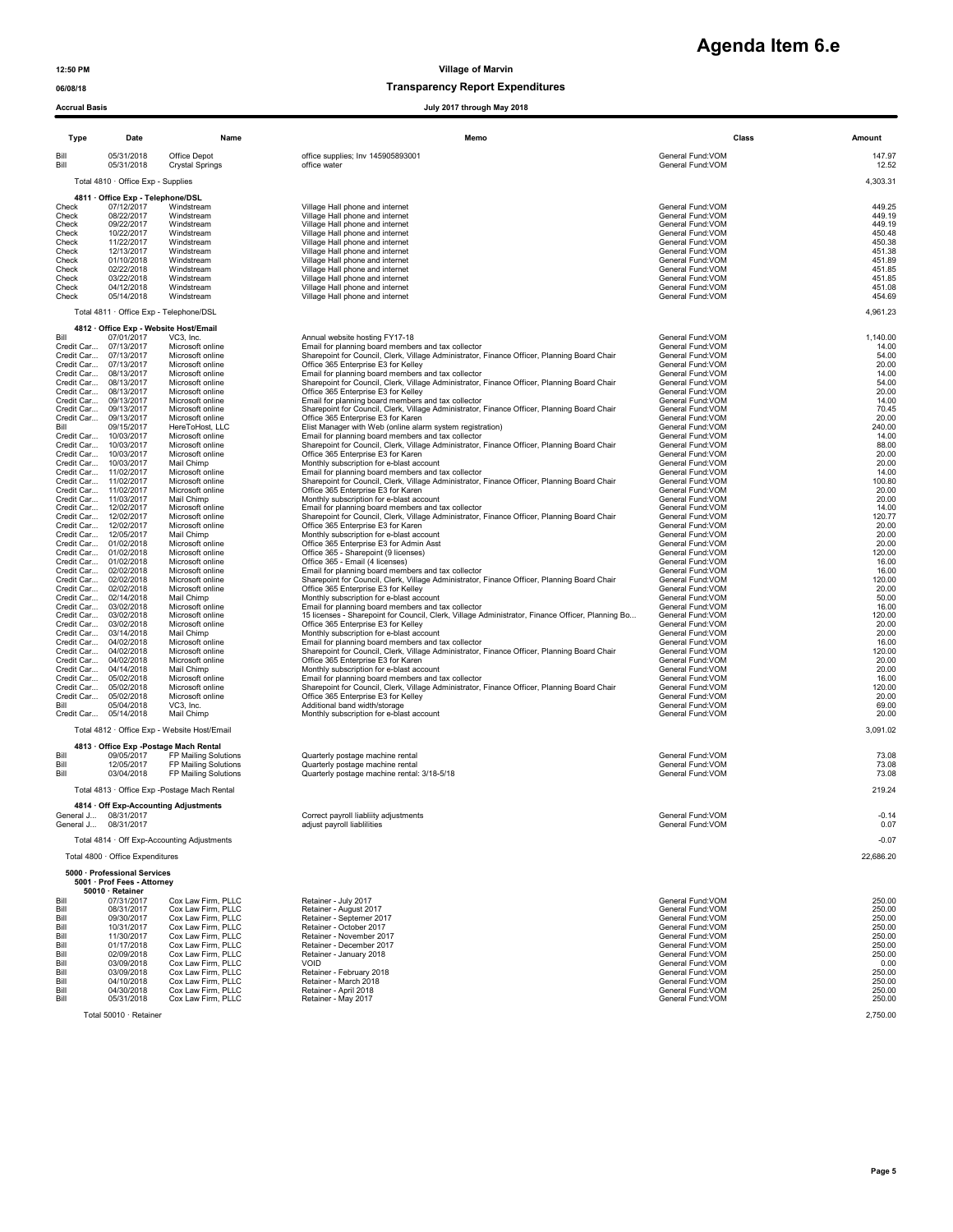## 06/08/18 Transparency Report Expenditures

|                                                                                                                                                                                                                                                                                                                                                      | <b>Accrual Basis</b><br>July 2017 through May 2018                                                                                                                                                                                                                                                                                                                                                                                                                                                                                                                                                                                                               |                                                                                                                                                                                                                                                                                                                                                                                                                                                                                                                                                                                                                                                                                                                                                                                                                                                                                                                                     |                                                                                                                                                                                                                                                                                                                                                                                                                                                                                                                                                                                                                                                                                                                                                                                                                                                                                                                                                                                                                                |                                                                                                                                                                                                                                                                                                                                                                                                                                                                                                                                                                                                                                                                                                                                                                                                                                                                                                       |                                                                                                                                                                                                                                                                                                                                                                                                                     |  |
|------------------------------------------------------------------------------------------------------------------------------------------------------------------------------------------------------------------------------------------------------------------------------------------------------------------------------------------------------|------------------------------------------------------------------------------------------------------------------------------------------------------------------------------------------------------------------------------------------------------------------------------------------------------------------------------------------------------------------------------------------------------------------------------------------------------------------------------------------------------------------------------------------------------------------------------------------------------------------------------------------------------------------|-------------------------------------------------------------------------------------------------------------------------------------------------------------------------------------------------------------------------------------------------------------------------------------------------------------------------------------------------------------------------------------------------------------------------------------------------------------------------------------------------------------------------------------------------------------------------------------------------------------------------------------------------------------------------------------------------------------------------------------------------------------------------------------------------------------------------------------------------------------------------------------------------------------------------------------|--------------------------------------------------------------------------------------------------------------------------------------------------------------------------------------------------------------------------------------------------------------------------------------------------------------------------------------------------------------------------------------------------------------------------------------------------------------------------------------------------------------------------------------------------------------------------------------------------------------------------------------------------------------------------------------------------------------------------------------------------------------------------------------------------------------------------------------------------------------------------------------------------------------------------------------------------------------------------------------------------------------------------------|-------------------------------------------------------------------------------------------------------------------------------------------------------------------------------------------------------------------------------------------------------------------------------------------------------------------------------------------------------------------------------------------------------------------------------------------------------------------------------------------------------------------------------------------------------------------------------------------------------------------------------------------------------------------------------------------------------------------------------------------------------------------------------------------------------------------------------------------------------------------------------------------------------|---------------------------------------------------------------------------------------------------------------------------------------------------------------------------------------------------------------------------------------------------------------------------------------------------------------------------------------------------------------------------------------------------------------------|--|
|                                                                                                                                                                                                                                                                                                                                                      | Type<br>Date                                                                                                                                                                                                                                                                                                                                                                                                                                                                                                                                                                                                                                                     | Name                                                                                                                                                                                                                                                                                                                                                                                                                                                                                                                                                                                                                                                                                                                                                                                                                                                                                                                                | Memo                                                                                                                                                                                                                                                                                                                                                                                                                                                                                                                                                                                                                                                                                                                                                                                                                                                                                                                                                                                                                           | Class                                                                                                                                                                                                                                                                                                                                                                                                                                                                                                                                                                                                                                                                                                                                                                                                                                                                                                 | Amount                                                                                                                                                                                                                                                                                                                                                                                                              |  |
|                                                                                                                                                                                                                                                                                                                                                      |                                                                                                                                                                                                                                                                                                                                                                                                                                                                                                                                                                                                                                                                  |                                                                                                                                                                                                                                                                                                                                                                                                                                                                                                                                                                                                                                                                                                                                                                                                                                                                                                                                     |                                                                                                                                                                                                                                                                                                                                                                                                                                                                                                                                                                                                                                                                                                                                                                                                                                                                                                                                                                                                                                |                                                                                                                                                                                                                                                                                                                                                                                                                                                                                                                                                                                                                                                                                                                                                                                                                                                                                                       |                                                                                                                                                                                                                                                                                                                                                                                                                     |  |
| Bill<br>Bill<br>Bill<br>Bill<br>Bill<br>Bill<br>Bill<br>Bill<br>Bill<br>Bill<br>Bill<br>Bill<br>Bill<br>Bill                                                                                                                                                                                                                                         | 50011 · On Call Services<br>07/31/2017<br>07/31/2017<br>08/31/2017<br>08/31/2017<br>09/30/2017<br>10/31/2017<br>11/30/2017<br>01/17/2018<br>02/09/2018<br>03/09/2018<br>03/09/2018<br>04/10/2018<br>04/30/2018<br>05/31/2018                                                                                                                                                                                                                                                                                                                                                                                                                                     | Cox Law Firm, PLLC<br>Interlocal Risk Financing Fund of<br>Cox Law Firm, PLLC<br>Cox Law Firm, PLLC<br>Cox Law Firm, PLLC<br>Cox Law Firm, PLLC<br>Cox Law Firm, PLLC<br>Cox Law Firm, PLLC<br>Cox Law Firm, PLLC<br>Cox Law Firm, PLLC<br>Cox Law Firm, PLLC<br>Cox Law Firm, PLLC<br>Cox Law Firm, PLLC<br>Cox Law Firm, PLLC                                                                                                                                                                                                                                                                                                                                                                                                                                                                                                                                                                                                     | Time Entries - July (13 hours)<br>Deductible for legal claim 3160081817<br>Time Entries - August (18.6 hours)<br>VOM share of Municipal Attorney's Conference (Aug 2017)<br>Time Entries - September (19.8 hours)<br>Time Entries - October (11 hours)<br>Time Entries - November (6 hours)<br>Time Entries - December (25 hours)<br>Time Entries - January 2018 (9.6 hours)<br>VOID<br>Time Entries - February (12.4 hours), CUP recording fee<br>Time Entries (17.5 hrs) + expenses - March 2018<br>Time Entries - April 2018 (10.0 hours) + CUP recording fee<br>Time Entries - May (18.8 hours)                                                                                                                                                                                                                                                                                                                                                                                                                            | General Fund:VOM<br>General Fund: VOM<br>General Fund: VOM<br>General Fund:VOM<br>General Fund: VOM<br>General Fund: VOM<br>General Fund: VOM<br>General Fund: VOM<br>General Fund:VOM<br>General Fund:VOM<br>General Fund: VOM<br>General Fund:VOM<br>General Fund:VOM<br>General Fund: VOM                                                                                                                                                                                                                                                                                                                                                                                                                                                                                                                                                                                                          | 2,925.00<br>1,000.00<br>4,115.00<br>530.22<br>4,455.00<br>2,475.00<br>1,350.00<br>5,625.00<br>2,160.00<br>0.00<br>2,816.00<br>4,057.98<br>2,276.00<br>4,193.50                                                                                                                                                                                                                                                      |  |
|                                                                                                                                                                                                                                                                                                                                                      | Total 50011 · On Call Services                                                                                                                                                                                                                                                                                                                                                                                                                                                                                                                                                                                                                                   |                                                                                                                                                                                                                                                                                                                                                                                                                                                                                                                                                                                                                                                                                                                                                                                                                                                                                                                                     |                                                                                                                                                                                                                                                                                                                                                                                                                                                                                                                                                                                                                                                                                                                                                                                                                                                                                                                                                                                                                                |                                                                                                                                                                                                                                                                                                                                                                                                                                                                                                                                                                                                                                                                                                                                                                                                                                                                                                       | 37,978.70                                                                                                                                                                                                                                                                                                                                                                                                           |  |
|                                                                                                                                                                                                                                                                                                                                                      | Total 5001 · Prof Fees - Attorney                                                                                                                                                                                                                                                                                                                                                                                                                                                                                                                                                                                                                                |                                                                                                                                                                                                                                                                                                                                                                                                                                                                                                                                                                                                                                                                                                                                                                                                                                                                                                                                     |                                                                                                                                                                                                                                                                                                                                                                                                                                                                                                                                                                                                                                                                                                                                                                                                                                                                                                                                                                                                                                |                                                                                                                                                                                                                                                                                                                                                                                                                                                                                                                                                                                                                                                                                                                                                                                                                                                                                                       | 40,728.70                                                                                                                                                                                                                                                                                                                                                                                                           |  |
| Bill<br>Bill                                                                                                                                                                                                                                                                                                                                         | 5002 · Prof Fees - Auditor<br>10/19/2017<br>11/17/2017                                                                                                                                                                                                                                                                                                                                                                                                                                                                                                                                                                                                           | Kendra Gangal CPA<br>Kendra Gangal CPA                                                                                                                                                                                                                                                                                                                                                                                                                                                                                                                                                                                                                                                                                                                                                                                                                                                                                              | Progress billing - FY17 audit<br>Final billing - FY17 audit                                                                                                                                                                                                                                                                                                                                                                                                                                                                                                                                                                                                                                                                                                                                                                                                                                                                                                                                                                    | General Fund:VOM<br>General Fund: VOM                                                                                                                                                                                                                                                                                                                                                                                                                                                                                                                                                                                                                                                                                                                                                                                                                                                                 | 3,300.00<br>2,200.00                                                                                                                                                                                                                                                                                                                                                                                                |  |
|                                                                                                                                                                                                                                                                                                                                                      | Total 5002 · Prof Fees - Auditor                                                                                                                                                                                                                                                                                                                                                                                                                                                                                                                                                                                                                                 |                                                                                                                                                                                                                                                                                                                                                                                                                                                                                                                                                                                                                                                                                                                                                                                                                                                                                                                                     |                                                                                                                                                                                                                                                                                                                                                                                                                                                                                                                                                                                                                                                                                                                                                                                                                                                                                                                                                                                                                                |                                                                                                                                                                                                                                                                                                                                                                                                                                                                                                                                                                                                                                                                                                                                                                                                                                                                                                       | 5,500.00                                                                                                                                                                                                                                                                                                                                                                                                            |  |
| Bill                                                                                                                                                                                                                                                                                                                                                 | 5003 · Prof Fees - Codification of Ord<br>02/01/2018                                                                                                                                                                                                                                                                                                                                                                                                                                                                                                                                                                                                             | <b>NCLM</b>                                                                                                                                                                                                                                                                                                                                                                                                                                                                                                                                                                                                                                                                                                                                                                                                                                                                                                                         | 2017 Folio Supplement pages                                                                                                                                                                                                                                                                                                                                                                                                                                                                                                                                                                                                                                                                                                                                                                                                                                                                                                                                                                                                    | General Fund:VOM                                                                                                                                                                                                                                                                                                                                                                                                                                                                                                                                                                                                                                                                                                                                                                                                                                                                                      | 7,213.00                                                                                                                                                                                                                                                                                                                                                                                                            |  |
|                                                                                                                                                                                                                                                                                                                                                      | Total 5003 · Prof Fees - Codification of Ord                                                                                                                                                                                                                                                                                                                                                                                                                                                                                                                                                                                                                     |                                                                                                                                                                                                                                                                                                                                                                                                                                                                                                                                                                                                                                                                                                                                                                                                                                                                                                                                     |                                                                                                                                                                                                                                                                                                                                                                                                                                                                                                                                                                                                                                                                                                                                                                                                                                                                                                                                                                                                                                |                                                                                                                                                                                                                                                                                                                                                                                                                                                                                                                                                                                                                                                                                                                                                                                                                                                                                                       | 7,213.00                                                                                                                                                                                                                                                                                                                                                                                                            |  |
| Bill<br>Bill<br>Bill<br>Bill<br>Bill<br>Bill<br>Bill<br>Bill<br>Bill<br>Bill<br>Bill<br>Bill<br>Bill<br>Bill<br>Bill<br>Bill<br>Bill<br>Bill<br>Bill<br>Bill<br>Bill<br>Bill<br>Bill<br>Bill<br>Bill<br>Bill<br>Bill<br>Bill<br>Bill<br>Bill<br>Bill<br>Bill<br>Bill<br>Bill<br>Bill<br>Bill<br>Bill<br>Bill<br>Bill<br>Bill<br>Bill<br>Bill<br>Bill | 5004 · Prof Fees - Computer Consultant<br>07/05/2017<br>07/10/2017<br>08/16/2017<br>08/19/2017<br>08/21/2017<br>08/21/2017<br>09/07/2017<br>09/27/2017<br>10/17/2017<br>10/25/2017<br>11/20/2017<br>11/29/2017<br>11/30/2017<br>12/06/2017<br>12/07/2017<br>12/13/2017<br>12/15/2017<br>12/22/2017<br>01/10/2018<br>01/11/2018<br>01/19/2018<br>01/22/2018<br>01/29/2018<br>01/30/2018<br>02/01/2018<br>02/05/2018<br>02/08/2018<br>02/20/2018<br>03/19/2018<br>03/20/2018<br>03/24/2018<br>04/10/2018<br>04/11/2018<br>04/30/2018<br>05/01/2018<br>05/02/2018<br>05/03/2018<br>05/04/2018<br>05/15/2018<br>05/16/2018<br>05/24/2018<br>05/24/2018<br>05/24/2018 | Hour Computer Man<br>Hour Computer Man<br>Hour Computer Man<br>Hour Computer Man<br>Hour Computer Man<br>Hour Computer Man<br>Hour Computer Man<br>Hour Computer Man<br>Hour Computer Man<br>Hour Computer Man<br>Hour Computer Man<br>Hour Computer Man<br>Hour Computer Man<br>Hour Computer Man<br>Hour Computer Man<br>Hour Computer Man<br>Hour Computer Man<br>Hour Computer Man<br>Hour Computer Man<br>Hour Computer Man<br>Hour Computer Man<br>Hour Computer Man<br>Hour Computer Man<br>Hour Computer Man<br>Hour Computer Man<br>Hour Computer Man<br>Hour Computer Man<br>Hour Computer Man<br>Hour Computer Man<br>Hour Computer Man<br>Hour Computer Man<br>Hour Computer Man<br>Hour Computer Man<br>Hour Computer Man<br>Hour Computer Man<br>Hour Computer Man<br>Hour Computer Man<br>Hour Computer Man<br>Hour Computer Man<br>Hour Computer Man<br>Hour Computer Man<br>Hour Computer Man<br>Hour Computer Man | Onsite support - various issues<br>Onsite support - various issues<br>Onsite support - various issues<br>Carbonite Annual Subscription<br>Onsite support - various issues<br>In shop repair service - updated old computer<br>Onsite support - checked backups prior to Hurrican Irma<br>Telephone support - YouTube<br>Telephone support - various issues<br>Onsite support - Set up Mady's computer access<br>Remote support<br>Onsite support<br>Onsite support<br>Onsite support<br>Onsite support<br>Onsite support<br>Onsite support<br>Onsite support<br>Onsite support<br>Onsite support<br>Onsite support<br>Onsite support<br>Onsite support<br>Onsite support<br>Onsite support<br>Onsite support<br>Onsite support<br>Onsite support<br>Onsite support<br>Onsite support<br>Onsite support<br>Onsite support<br>Onsite support<br>Onsite support<br>Onsite support<br>Onsite support<br>Onsite support<br>Onsite support<br>Onsite support<br>Onsite support<br>Onsite support<br>Onsite support<br>Onsite support | General Fund:VOM<br>General Fund:VOM<br>General Fund: VOM<br>General Fund: VOM<br>General Fund:VOM<br>General Fund:VOM<br>General Fund: VOM<br>General Fund: VOM<br>General Fund: VOM<br>General Fund:VOM<br>General Fund: VOM<br>General Fund:VOM<br>General Fund:VOM<br>General Fund:VOM<br>General Fund: VOM<br>General Fund:VOM<br>General Fund:VOM<br>General Fund:VOM<br>General Fund: VOM<br>General Fund:VOM<br>General Fund:VOM<br>General Fund:VOM<br>General Fund:VOM<br>General Fund:VOM<br>General Fund:VOM<br>General Fund:VOM<br>General Fund:VOM<br>General Fund: VOM<br>General Fund: VOM<br>General Fund:VOM<br>General Fund:VOM<br>General Fund:VOM<br>General Fund:VOM<br>General Fund:VOM<br>General Fund:VOM<br>General Fund:VOM<br>General Fund:VOM<br>General Fund:VOM<br>General Fund:VOM<br>General Fund: VOM<br>General Fund: VOM<br>General Fund: VON<br>General Fund:VOM | 18.75<br>37.50<br>75.00<br>99.99<br>75.00<br>112.50<br>75.00<br>18.75<br>18.75<br>37.50<br>25.00<br>112.50<br>56.25<br>93.75<br>187.50<br>300.00<br>93.75<br>150.00<br>168.75<br>56.25<br>93.75<br>118.75<br>112.50<br>37.50<br>37.50<br>25.00<br>56.25<br>75.00<br>157.50<br>37.50<br>262.50<br>225.00<br>131.25<br>187.50<br>187.50<br>150.00<br>112.50<br>150.00<br>56.25<br>37.50<br>112.50<br>225.00<br>375.00 |  |
|                                                                                                                                                                                                                                                                                                                                                      | Total 5004 · Prof Fees - Computer Consultant                                                                                                                                                                                                                                                                                                                                                                                                                                                                                                                                                                                                                     |                                                                                                                                                                                                                                                                                                                                                                                                                                                                                                                                                                                                                                                                                                                                                                                                                                                                                                                                     |                                                                                                                                                                                                                                                                                                                                                                                                                                                                                                                                                                                                                                                                                                                                                                                                                                                                                                                                                                                                                                |                                                                                                                                                                                                                                                                                                                                                                                                                                                                                                                                                                                                                                                                                                                                                                                                                                                                                                       | 4,776.24                                                                                                                                                                                                                                                                                                                                                                                                            |  |
| Bill                                                                                                                                                                                                                                                                                                                                                 | 5005 · Prof Fees - Tax Bills<br>09/15/2017                                                                                                                                                                                                                                                                                                                                                                                                                                                                                                                                                                                                                       | Professional Mail Services, Inc.                                                                                                                                                                                                                                                                                                                                                                                                                                                                                                                                                                                                                                                                                                                                                                                                                                                                                                    | 2017 Tax Bills                                                                                                                                                                                                                                                                                                                                                                                                                                                                                                                                                                                                                                                                                                                                                                                                                                                                                                                                                                                                                 | General Fund: VOM                                                                                                                                                                                                                                                                                                                                                                                                                                                                                                                                                                                                                                                                                                                                                                                                                                                                                     | 432.66                                                                                                                                                                                                                                                                                                                                                                                                              |  |
|                                                                                                                                                                                                                                                                                                                                                      | Total 5005 · Prof Fees - Tax Bills                                                                                                                                                                                                                                                                                                                                                                                                                                                                                                                                                                                                                               |                                                                                                                                                                                                                                                                                                                                                                                                                                                                                                                                                                                                                                                                                                                                                                                                                                                                                                                                     |                                                                                                                                                                                                                                                                                                                                                                                                                                                                                                                                                                                                                                                                                                                                                                                                                                                                                                                                                                                                                                |                                                                                                                                                                                                                                                                                                                                                                                                                                                                                                                                                                                                                                                                                                                                                                                                                                                                                                       | 432.66                                                                                                                                                                                                                                                                                                                                                                                                              |  |
| Bill<br>Bill<br>Bill<br>Bill<br>Bill<br>Bill<br>Bill                                                                                                                                                                                                                                                                                                 | 5007 · Prof Fees - Other<br>03/05/2018<br>03/12/2018<br>03/19/2018<br>04/02/2018<br>04/16/2018<br>04/23/2018<br>04/30/2018<br>Total 5007 · Prof Fees - Other                                                                                                                                                                                                                                                                                                                                                                                                                                                                                                     | Transcription Plus, LLC<br>Transcription Plus, LLC<br>Transcription Plus, LLC<br>Transcription Plus, LLC<br>Transcription Plus, LLC<br>Transcription Plus, LLC<br>Transcription Plus, LLC                                                                                                                                                                                                                                                                                                                                                                                                                                                                                                                                                                                                                                                                                                                                           | Transcription Services - 2017-09-20 VC regular meeting<br>Transcription Services - 2017-010-10 VC regular meeting<br>Transcription Services - 2017-11-14 VC regular meeting<br>Transcription Services - 2018-01-09 VC reg 1 & 2<br>Transcription Services - 2018-01-16 PB mtg<br>Transcription Services - 2018-01-25 VC spec mtg<br>Transcription Services - 2017-12-01 VC spec mtg                                                                                                                                                                                                                                                                                                                                                                                                                                                                                                                                                                                                                                            | General Fund:VOM<br>General Fund:VOM<br>General Fund:VOM<br>General Fund:VOM<br>General Fund: VOM<br>General Fund: VOM<br>General Fund:VOM                                                                                                                                                                                                                                                                                                                                                                                                                                                                                                                                                                                                                                                                                                                                                            | 526.50<br>465.75<br>459.00<br>283.50<br>195.75<br>337.50<br>175.50<br>2.443.50                                                                                                                                                                                                                                                                                                                                      |  |

Total 5000 · Professional Services 61,094.10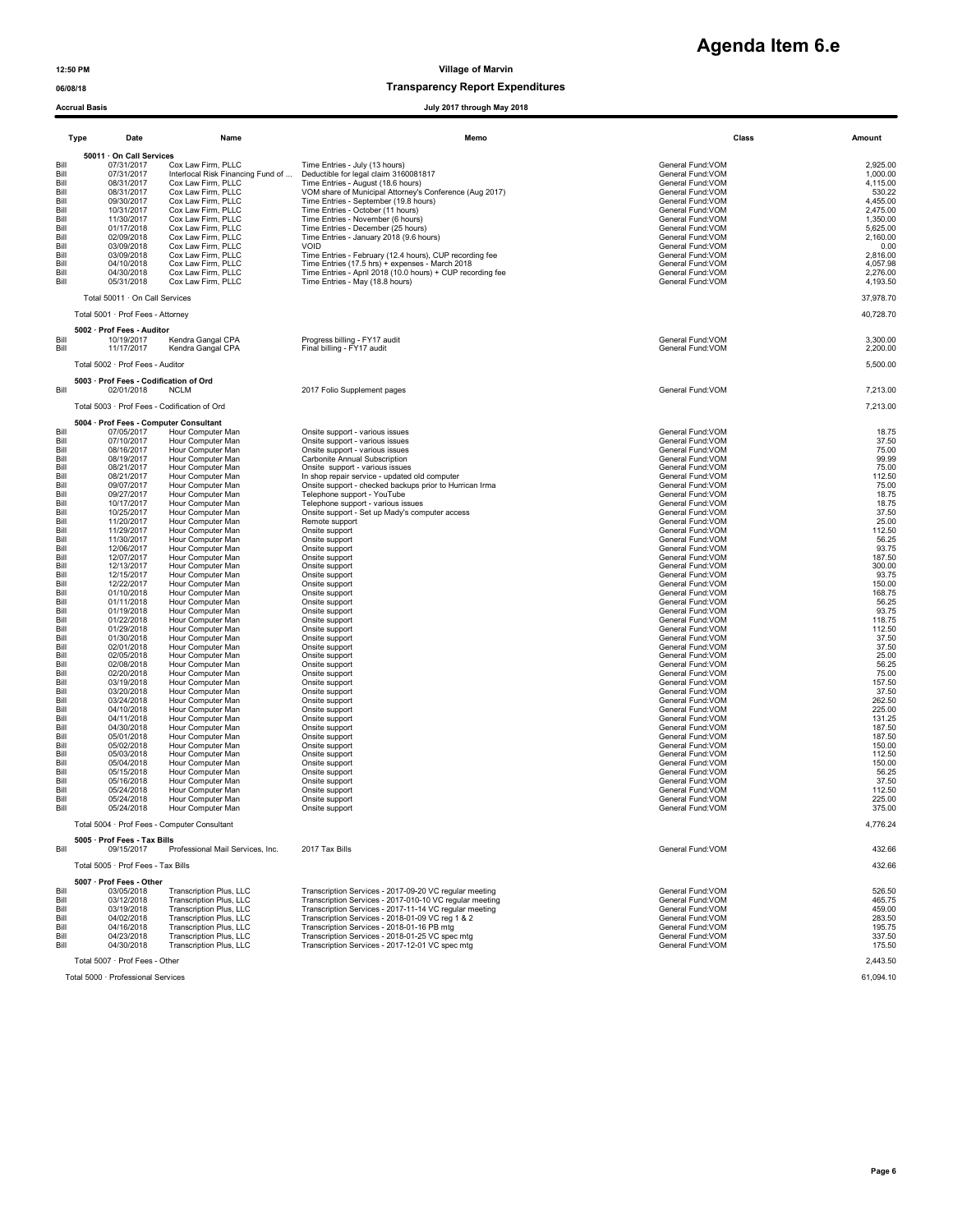# **Agenda Item 6.e**

### 06/08/18 Transparency Report Expenditures

Type Date Name Memo Class Amount 5500 · Public Safety 5501 · Other Public Safety  $\begin{array}{l|l} \text{BiII} & 09/01/2017 & \text{Thomas Chad Coppedge} & \text{Traftic Marvin WE 09-01-2017} & & \text{General Fund-VOM} & 75.00 \\ \text{BiII} & 09/01/2017 & \text{slens. Elsmon A. Eason} & \text{Traftic Marvin WE 09-01-2017} & & \text{General Fund-VOM} & 75.00 \\ \text{BiII} & 09/01/2017 & \text{Jemes Edward Murray} & \text{Traftic Maximum WE 09-01-2017} & & \text{General Fund-VOM} & 75.00 \\ \text{BiII$ Bill 09/01/2017 Stephen A. Eason Traffic Marvin W/E 09-01-2017<br>Bill 09/01/2017 James Edward Murray Traffic Marvin W/E 09-01-2017<br>Bill 09/01/2017 Malcolm Thomas Murray II Traffic Marvin W/E 09-01-2017 Bill 09/01/2017 Inclus Catal Cupledge Traffic Marvin W/E 09-01-2017<br>
Bill 09/01/2017 James Edward Murray Traffic Marvin W/E 09-01-2017<br>
Bill 09/01/2017 James Edward Murray Traffic Marvin W/E 09-01-2017<br>
Bill 09/01/2017 Jam Bill 09/01/2017 Jason Rumley Traffic Marvin W/E 09-01-2017 Channel Communication of the Communication of the Communication of the Communication of the 150.00 Bill 09/01/2017 Joshua Boyd Rushing Traffic Marvin W/E 09-01-2017 Channel Company of the Company of General Fund:VOM 150.00 end on the state of the control of the state of the state of the state of the state of the state of the state of the state of the state of the state of the state of the state of the state of the state of the state of the Bill 09/08/2017 Jerry Chad Barbee Week ended 9/8/17 General Fund:VOM 75.00 Bill 09/08/2017 Stephen A. Eason Week ended 9/8/17 Center Stephen Bill Stephen A. Eason 75.00 Bill 09/08/2017 Christopher Hicks Week ended 9/8/17 Christopher Bill December 2018.75 General Fund:VOM 118.75 Bill 09/08/2017 Justin L. Keziah Week ended 9/8/17 General Fund:VOM 75.00 Bill 09/08/2017 James Michael Maye week ended 9/8/17 General Fund:VOM General Fund:VOM 75.00 Bill 09/08/2017 Darrell Morris Week ended 9/8/17<br>Bill 09/08/2017 James Edward Murray week ended 9/8/17<br>Bill 09/08/2017 Malcolm Thomas Murray Ⅱ week ended 9/8/17 General Fund:VOM Bill 09/08/2017 Jerry Dale Paxton, Jr. week ended 9/8/17 General Fund:VOM 6-eneral Fund:VOM 75.00 Bill 09/08/2017 Jason Rumley Week ended 9/8/17<br>Bill 09/15/2017 Jerry Chad Barbee Week ended 9/15/17<br>Bill 09/15/2017 James Edward Murray week ended 9/15/17<br>Bill 09/15/2017 Malcolm Thomas Murray III week Bill 09/15/2017 Lauren Marleen Ramsey week ended 9/15/17 General Fund:VOM 69/15/2017 Ceneral Fund:VOM 75.00 Bill 09/15/2017 Jason Rumley Week ended 9/15/17 Center States and the Control of General Fund:VOM General Fund:VOM 75.00 Bill 09/22/2017 Jerry Chad Barbee Week ended 9/22/17<br>Bill 09/22/2017 Jackson Ross Hunt Week ended 9/22/17<br>Hill 09/22/2017 Jackson Ross Huntray Week ended 9/22/17<br>Bill 09/22/2017 Malcolm Thomas Murray Week ended 9/22/17<br>Bi Bill 09/22/2017 Jerry Dale Paxton, Jr. Week ended 9/22/17 veers and the state of the state of the state of the state of the state of the state of the state of the state of the state of the state of the state of the state o Bill 09/22/2017 Lauren Marleen Ramsey Week ended 9/22/17 Channel Communications of the Communication of the Communications of the Communications of the Communications of the T5.00 Bill 09/22/2017 Jason Rumley Week ended 9/22/17 Channel Burger School and March 2014 General Fund:VOM 75.00 Bill 09/29/2017 Jackson Ross Hunt week ending 9/29/17 Channel Bundet and the Channel Control of the Channel Fund:VOM 225.00 Bill 09/29/2017 James Edward Murray week ending 9/29/17 Channel Communications of the Communication of the Communications of the Communications of the Communications of the T5.00 Bill 09/29/2017 Jerry Dale Paxton, Jr. week ending 9/29/17 General Fund:VOM 69/29/17 General Fund:VOM 75.00 Bill 09/29/2017 Jason Rumley Week ended 9/29/17 Centeral Fund: Commercial Fund: VOM 75.00  $\begin{tabular}{llll} \text{Bill} & 09/29/2017 & Jason Rumley & \text{Week ended 9/29/17} & & \text{Week ended 9/29/17} & & \text{Geeneral Fund:VOM} & \text{75.00} \\ \text{Bill} & 09/29/2017 & Christmas  
10/06/2017 & Christmas & \text{Replacement check 8919} & & \text{General Fund:VOM} & \text{General Fund:VOM} \\ \text{Bell} & 10/06/2017 &s & \text{Jefon/17} & & \text{General Fund:VOM} & \text{General Fund:VOM} \\ \text{Bill} & 10/$ General J... 09/30/2017 VOID lost check #8919 General Fund:VOM -150.00 Bill 10/06/2017 Jackson Ross Hunt week ending 10/6/17 Channel Control of the Supering Control of the Supering School of the Supering School of the Supering 150.00 Bill 10/06/2017 Jerry Dale Paxton, Jr. week ended 10/6/17 General Fund:VOM 150.00 Bill 10/06/2017 William E Summey week ended 10/6/17 Channel Company of the Summer Summer Company of Ceneral Fund:VOM 225.00 Bill 10/06/2017 Patrick Tyson week ended 10/6/17<br>Bill 10/13/2017 Jerry Chad Barbee week ended 10/13/17<br>Bill 10/13/2017 Thomas Chad Coppedge week ended 10/13/17 The State of the State of General Fund:VOM General Fund:VOM Bill 10/13/2017 Jackson Ross Hunt week ended 10/13/17 Channel Company of the Company of General Fund:VOM 175.00 Bill 10/13/2017 James Edward Murray week ended 10/31/17 Channel Company of the Channel Company of the Channel Fund:VOM 75.00 Bill 10/13/2017 William E Summey week ended 10/13/17 Channel Communications of the Communication of the Communications of the 225.00 Bill 10/20/2017 Jackson Ross Hunt week ended 10/20/17<br>Bill 10/20/2017 James Edward Murray week ended 10/20/17<br>Bill 10/20/2017 Jerry Dale Paxton Jr. week ended 10/20/17<br>Bill 10/20/2017 Lauren Marleen Ramsey week ended 10/2 Bill 10/20/2017 David Taylor Richardson week ended 10/20/17<br>Hill 10/20/2017 Jason Rumley week ended 10/20/17<br>Hill 10/27/2017 William E. Summey week ended 10/20/17<br>Bill 10/27/2017 Stephen A. Eason week ended 10/20/17<br>Hill Bill 10/27/2017 Jackson Ross Hunt Week ending 10/27/17 General Fund:VOM 225.00 ERRESS AND MANUTER CONSULTATION CONSULTER CONSULTER CONSULTER CONSULTER CONSULTER CONSULTER CONSULTER CONSULTER CONSULTER CONSULTER (SEARCH THE CONSULTER SEARCH ON THE CONSULTER SEARCH ON THE CONSULTER SEARCH ON THE CONSUL Bill 10/27/2017 Lauren Marleen Ramsey week ended 10/27/17 Channel States and the Content of Content Content of Content Content of Content of Content of Content of T5.00 Bill 10/27/2017 Jason Rumley week ended 10/27/17 Channel Burger and the Channel Company of the Channel Fund:VOM 150.00 Bill 10/27/2017 William E Summey week ended 10/27/17 Channel Summer Summer Summer Summer Summer Summer Summer Summer Summer Summer Summer Summer Summer Summer Summer Summer Summer Summer Summer Summer Summer Summer Summer Bill 11/03/2017 Jackson Ross Hunt week ended 11/3/17 **General Fund:VOM 75.00** Bill 11/03/2017 James Edward Murray Week ended 11/3/17 General Fund:VOM 150.00 Bill 11/03/2017 Jerry Dale Paxton, Jr. Week ended 11/3/17 Channel Company of the Company of General Fund:VOM 75.00 Bill 11/03/2017 William E Summey week ended 11/3/17 Summer Summer Summer Summer Summer Summer Summer Summer Summer Summer Summer Summer Summer Summer Summer Summer Summer Summer Summer Summer Summer Summer Summer Summer Su Bill 11/03/2017 Patrick Tyson week ended 11/3/17 General Fund:VOM 150.00 Bill 11/09/2017 Jackson Ross Hunt week ended 11/9/17 Charles and the state of the Seneral Fund:VOM 225.00 Bill 11/09/2017 Jerry Dale Paxton, Jr. Week ended 11/9/17 General Fund:VOM 75.00 Bill 11/09/2017 Jason Rumley week ended 11/9/17 Channel Communication Channel Communication of the Communication of the TS.00 Bill 11/09/2017 William E Summey week ended 11/9/17 Channel Company of the Summer Summer Summer Summer Summer Summer Summer Summer Summer Summer Summer Summer Summer Summer Summer Summer Summer Summer Summer Summer Summer Bill 11/17/2017 Jerry Chad Barbee week ended 11/17/17 Channel Barbee week ended 11/17/17 Channel Support of the Support of the Support of the Support of the Support of the Support of the Support of the Support of the Suppo Bill 11/17/2017 Samuel Forest Clark week ended 11/17/17 Clark States and the state of the Clark States of the States of General Fund:VOM Clark States 150.00 Bill 11/17/2017 Kacey Gregory Moore week ended 11/17/17 Channel States and the Control of General Fund:VOM 75.00 Bill 11/17/2017 James Edward Murray week ended 11/17/2017 Channel Company of the Channel Company of General Fund:VOM 75.00 Bill 11/17/2017 Jerry Dale Paxton, Jr. week ended 11/17/17 Channel States and the Content of Content of Content of Content of Content of Content of Content of Content of Content of Content of Content of Content of Content Bill 11/17/2017 Jason Rumley week ended 11/17/17 General Fund:VOM 150.00 Bill 11/17/2017 William E Summey week ended 11/17/17 Charles and the state of the Summer Control of the Summer Control of the Summer Control of the Summer Control of the Summer Control of the Summer Control of the Summer C Bill 11/17/2017 Joseph Patrick Whitley week ended 11/17/17 Channel States and the Content of Content Fund:VOM 75.00 Bill 11/21/2017 Jerry Dale Paxton, Jr. week ended 11/21/17 Channel Communications of the Communication of the Communications of the Communications of the Communications of the T5.00 Bill 11/21/2017 Jason Rumley week ended 11/21/17 Channel Bull and the Channel Fund:VOM Channel Fund:VOM 75.00 Bill 11/21/2017 William E Summey week ended 11/21/17 Channel Summer Summer Summer Summer Summer Summer Summer Summer Summer Summer Summer Summer Summer Summer Summer Summer Summer Summer Summer Summer Summer Summer Summer  $13001 \text{ Biii} \quad 1121/2017 \quad \text{Jasion Runney} \quad \text{week ended 11/21/17} \quad \text{General Fund-VOM} \quad \text{General Fund-VOM} \quad \text{General Fund-VOM} \quad \text{General Fund-VOM} \quad \text{General Fund-VOM} \quad \text{General Fund-VOM} \quad \text{General Fund-VOM} \quad \text{General Fund-VOM} \quad \text{General Fund-VOM} \quad \text{General Fund-VOM} \quad \text{General Fund-VOM} \quad \text{General Fund-VOM} \quad \text{General Fund-VOM} \quad \text{General fund-VOM} \quad \text{General fund-VOM} \quad \text{General fund-VOM} \quad \text{General fund-VOM$ Bill 12/01/2017 Christopher Hicks week ended 12/1/17 Christopher Hicks week ended 12/1/17 Christopher Hicks 75.00 Bill 12/01/2017 Jackson Ross Hunt week ended 12/1/17 Charles and the state of the Seneral Fund:VOM 150.00 Bill 12/01/2017 Jerry Dale Paxton, Jr. week ended 12/1/17 Seneral Fund:VOM 12/01/2017 Jerry Dale Paxton, Jr. week ended 12/1/17 Bill 12/01/2017 William E Summey week ended 12/1/17 General Fund:VOM 300.00 Bill 12/01/2017 Joseph Patrick Whitley week ended 12/1/17 Channel States and the Content of Content Fund:VOM 75.00 Bill 12/01/2017 Jessica N. Hines week ended 12/1/17 General Fund:VOM 225.00 Bill 12/06/2017 Sunbelt Rentals Light tower rental 11/28 thru 12/25/17 (Acct #645956) General Fund:VOM 841.38 Bill 12/08/2017 Jackson Ross Hunt week ended 12/8/17 General Fund:VOM 225.00 Bill 12/08/2017 McKensie Richard Lorenz week ended 12/8/17 General Fund:VOM 150.00 Bill 12/08/2017 Jerry Dale Paxton, Jr. week ended 12/8/17 Channel Communications of the Communication of the Communications of the Communications of the Communications of the T5.00 Bill 12/08/2017 Jason Rumley week ended 12/8/17 Channel Communication Channel Communication of the Communication of the Communication of the TS.00 Bill 12/08/2017 William E Summey week ended 12/8/17 General Fund:VOM Ceneral Fund:VOM 150.00 Bill 12/08/2017 Lia Fue Yang week ended 12/8/17 General Fund:VOM 75.00 Bill 12/15/2017 Stephen A. Eason week ended 12/15/17 Stephen A. Eason week ended 12/15/17 General Fund:VOM 6-meral Fund:VOM 75.00 Bill 12/15/2017 Jessica N. Hines week ended 12/15/17 Channel Burger and the Channel Communication of the Channel Communication of the Channel Tomorrow of the Tomorrow of T5.00 Bill 12/15/2017 McKensie Richard Lorenz week ended 12/15/17<br>Bill 12/15/2017 Jason Rumley week week ended 12/15/17<br>Bill 12/15/2017 William E Summey week ended 12/15/17 The State of the State of State of General Fund:VOM (Se Bill 12/15/2017 Joseph Patrick Whitley week ended 12/8/17 Channel States and the Content of Content Fund:VOM 75.00 Bill 12/19/2017 Jackson Ross Hunt week ended 12/19/17 General Fund:VOM 150.00 Bill 12/19/2017 Jerry Dale Paxton, Jr. week ended 12/19/17 General Fund:VOM 150.00 القادة المستردات المستردات المستردات المستردات المستردات المستردات المستردات المستردات المستردات المستردات المس<br>12/19/2017 Sunbelt Rentals Light tower rental 12/27/17 thru 1/22/18 (Acct #645956) General Fund:VOM 586.08<br>- Bill 01/05/2018 Jackson Ross Hunt week ended 1/5/2018 General Fund:VOM 180.00 Bill 01/05/2018 Jerry Dale Paxton, Jr. week ended 1/5/18 General Fund:VOM General Fund:VOM 90.00 Bill 01/05/2018 William E Summey week ended 1/5/18 General Fund:VOM 360.00 Bill 01/05/2018 Joseph Patrick Whitley week ended 1/5/18 General Fund:VOM General Fund:VOM 90.00 Bill 01/12/2018 William E Summey week ended 1/12/18 General Fund:VOM General Fund:VOM 450.00 Bill 01/12/2018 Jerry Dale Paxton, Jr. week ended 1/12/2018 General Fund:VOM 180.00 Accrual Basis July 2017 through May 2018

Bill 01/12/2018 James Edward Murray week ended 1/12/2018 General Fund:VOM General Fund:VOM 90.00 Bill 01/12/2018 Christopher Hicks week ended 1/12/2018 General Fund:VOM General Fund:VOM 90.00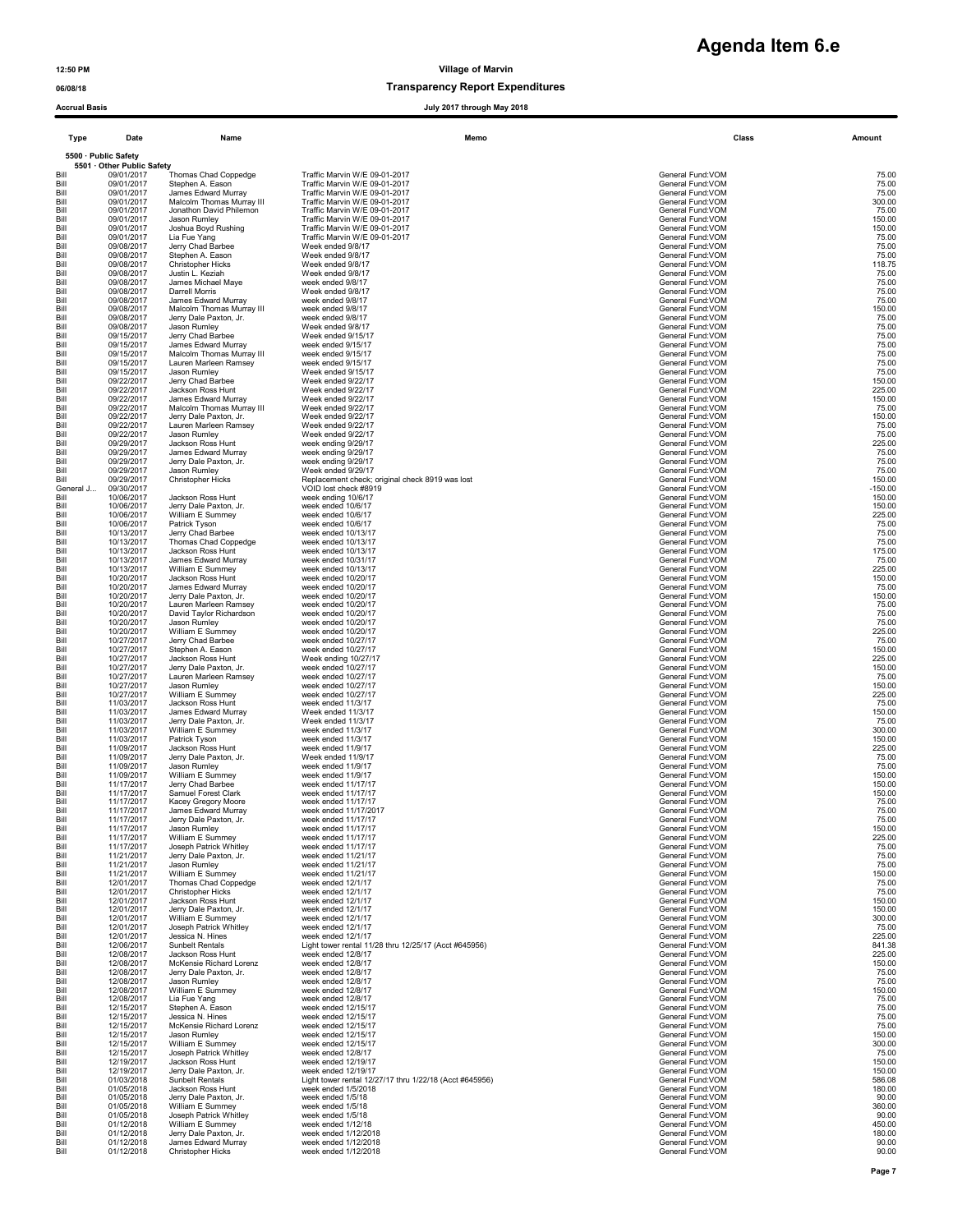### 06/08/18 Transparency Report Expenditures

# **Agenda Item 6.e**

Accrual Basis July 2017 through May 2018

| Type               | Date                     | Name                                         | Memo                                                                       | Class                                 | Amount          |
|--------------------|--------------------------|----------------------------------------------|----------------------------------------------------------------------------|---------------------------------------|-----------------|
| Bill               | 01/12/2018               | Jackson Ross Hunt                            | week ended 1/12/2018                                                       | General Fund:VOM                      | 270.00          |
| Bill               | 01/12/2018               | Anthony Mason                                | week ended 1/12/2018                                                       | General Fund: VOM                     | 90.00           |
| Bill               | 01/12/2018               | Logan C. Starnes                             | week ended 1/12/2018                                                       | General Fund: VOM                     | 90.00           |
| Bill               | 01/17/2018               | Jessica N. Hines                             | week ended 1/17/18                                                         | General Fund:VOM                      | 90.00           |
| Bill               | 01/17/2018               | Jackson Ross Hunt                            | week ended 1/17/2018                                                       | General Fund:VOM                      | 90.00           |
| Bill               | 01/17/2018               | Anthony Mason                                | week ended 1/17/2018                                                       | General Fund:VOM                      | 90.00           |
| Bill               | 01/17/2018               | Jason Rumley                                 | week ended 1/17/2018                                                       | General Fund:VOM                      | 90.00           |
| Bill               | 01/17/2018               | Logan C. Starnes                             | week ended 1/17/2018                                                       | General Fund: VOM                     | 90.00           |
| Bill               | 01/17/2018               | William E Summey                             | week ended 1/17/18                                                         | General Fund: VOM                     | 90.00           |
| Credit Car         | 01/25/2018               | OТ                                           | diesel for light trailer                                                   | General Fund: VOM                     | 24.15           |
| Bill               | 01/25/2018               | Stephen A. Eason                             | week ended 1/25/2018                                                       | General Fund: VOM                     | 180.00          |
| Bill               | 01/25/2018               | Jessica N. Hines                             | week ended 1/25/18                                                         | General Fund: VOM                     | 90.00           |
| Bill               | 01/25/2018               | Jackson Ross Hunt                            | week ended 1/25/2018                                                       | General Fund:VOM                      | 180.00          |
| Bill               | 01/25/2018               | Anthony Mason                                | week ended 1/25/2018                                                       | General Fund: VOM                     | 180.00          |
| Bill               | 01/25/2018               | William E Summey                             | week ended 1/25/18                                                         | General Fund: VOM                     | 270.00          |
| Bill               | 01/25/2018               | Lia Fue Yang                                 | week ended 1/25/2018                                                       | General Fund: VOM                     | 180.00          |
| Bill               | 01/31/2018               | Sunbelt Rentals                              | Light tower rental 1/23/18-2/19/18 (Acct #645956)                          | General Fund:VOM                      | 586.08          |
| Bill               | 02/02/2018               | Jerry Chad Barbee                            | week ended 2/2/2018                                                        | General Fund: VOM                     | 90.00           |
| Bill               | 02/02/2018               | Chadwick T Evans                             | Traffic - week ended 2/2/2018                                              | General Fund: VOM                     | 90.00           |
| Bill               | 02/02/2018               | Tex R. Huffman III                           | Traffic - week ended 2/2/2018                                              | General Fund: VOM                     | 90.00           |
| Bill               | 02/02/2018               | Jackson Ross Hunt                            | Traffic - week ended 2/2/2018                                              | General Fund: VOM                     | 90.00           |
| Bill               | 02/02/2018               | Nicholas J. Kirkley                          | Traffic - week ended 2/2/2018                                              | General Fund: VOM                     | 180.00          |
| Bill               | 02/02/2018               | Malcolm Thomas Murray III                    | Traffic - week ended 2/2/2018                                              | General Fund: VOM                     | 90.00           |
| Bill               | 02/02/2018               | Jerry Dale Paxton, Jr.                       | Traffic - week ended 2/2/2018                                              | General Fund: VOM                     | 90.00           |
| Bill               | 02/02/2018               | William E Summey                             | Traffic - week ended 2/2/2018                                              | General Fund: VOM                     | 270.00          |
| Bill               | 02/02/2018               | Lia Fue Yang                                 | Traffic - week ended 2/2/2018                                              | General Fund: VOM                     | 180.00          |
| Bill               | 02/09/2018               | Eric Dees II                                 | week ended 2/2/2018                                                        | General Fund: VOM                     | 90.00           |
| Bill               | 02/09/2018               | Stephen A. Eason                             | week ended 2/9/2018                                                        | General Fund: VOM                     | 180.00          |
| Bill               | 02/09/2018               | Jessica N. Hines                             | week ended 2/9/2018                                                        | General Fund:VOM                      | 90.00           |
| Bill               | 02/09/2018               | Tex R. Huffman III                           | Traffic - week ended 2/9/2018                                              | General Fund: VOM                     | 90.00           |
| Bill               | 02/09/2018               | Jackson Ross Hunt                            | Traffic - week ended 2/9/2018                                              | General Fund: VOM                     | 180.00          |
| Bill               | 02/09/2018               | Anthony Mason                                | Traffic - week ended 2/9/2018                                              | General Fund: VOM                     | 180.00          |
| Bill               | 02/09/2018               | William C. McWhorter                         | Traffic - week ended 2/9/2018                                              | General Fund: VOM                     | 90.00           |
| Bill               | 02/09/2018               | Jerry Dale Paxton, Jr.                       | Traffic - week ended 2/9/2018                                              | General Fund: VOM                     | 90.00           |
| Bill               | 02/09/2018               | Lauren Marleen Ramsey                        | Traffic - week ended 2/9/2018                                              | General Fund: VOM                     | 90.00           |
| Bill               | 02/09/2018               | Jason Rumley                                 | Traffic - week ended 2/9/2018                                              | General Fund: VOM                     | 180.00          |
| Bill               | 02/09/2018               | Logan C. Starnes                             | Traffic - week ended 2/9/2018                                              | General Fund: VOM                     | 180.00          |
| Bill               | 02/09/2018               | William E Summey                             | Traffic - week ended 2/9/2018                                              | General Fund: VOM                     | 270.00          |
| Bill               | 02/16/2018               | <b>Christopher Hicks</b>                     | Week ended 2/16/2018                                                       | General Fund: VOM                     | 90.00           |
| Bill               | 02/16/2018               | Tex R. Huffman III                           | Week ended 2/16/2018                                                       | General Fund: VOM                     | 270.00          |
| Bill               | 02/16/2018               | Jackson Ross Hunt                            | Week ended 2/16/2018                                                       | General Fund: VOM                     | 180.00          |
| Bill               | 02/16/2018               | Jerry Dale Paxton, Jr.                       | Week ended 2/16/2018                                                       | General Fund: VOM                     | 90.00           |
| Bill               | 02/16/2018               |                                              | Week ended 2/16/2018                                                       | General Fund:VOM                      | 90.00           |
| Bill               | 02/16/2018               | Jason Rumley<br>Douglas Scott Straining      | Week ended 2/16/2018                                                       | General Fund: VOM                     | 180.00          |
| Bill               | 02/16/2018               | William E Summey                             | Week ended 2/16/2018                                                       | General Fund: VOM                     | 270.00          |
| Bill               | 02/20/2018               | North Carolina Dept of Transport             | Marvin-New Town roundabout                                                 | General Fund: VOM                     | 220,000.00      |
| Bill               | 02/23/2018               | <b>Christopher Hicks</b>                     | Week ended 2/23/2018                                                       | General Fund: VOM                     | 90.00<br>90.00  |
| Bill               | 02/23/2018               | Jessica N. Hines                             | Week ended 2/23/2018                                                       | General Fund:VOM                      | 360.00          |
| Bill               | 02/23/2018               | Tex R. Huffman III                           | Week ended 2/23/2018                                                       | General Fund: VOM                     |                 |
| Bill               | 02/23/2018               | Jackson Ross Hunt                            | Week ended 2/23/2018                                                       | General Fund:VOM                      | 180.00          |
| Bill               | 02/23/2018               | Nicholas J. Kirkley                          | Week ended 2/23/2018                                                       | General Fund: VOM                     | 90.00           |
| Bill               | 02/23/2018               | McKensie Richard Lorenz                      | Week ended 2/23/2018                                                       | General Fund: VOM                     | 90.00<br>90.00  |
| Bill               | 02/23/2018               | William C. McWhorter                         | Week ended 2/23/2018                                                       | General Fund: VOM                     | 90.00           |
| Bill               | 02/23/2018               | Jerry Dale Paxton, Jr.                       | Week ended 2/23/2018                                                       | General Fund: VOM                     |                 |
| Bill               | 02/23/2018               | David Taylor Richardson                      | Week ended 2/23/2018                                                       | General Fund: VOM                     | 90.00           |
| Bill               | 02/23/2018               | Jason Rumley                                 | Week ended 2/23/2018                                                       | General Fund: VOM                     | 90.00           |
| Bill               | 02/23/2018               | William E Summey                             | Week ended 2/23/2018                                                       | General Fund:VOM                      | 360.00          |
| Bill               | 02/28/2018               | Sunbelt Rentals                              | Light tower rental 2/20/18-3/19/18 (Acct #645956)                          | General Fund: VOM                     | 586.08          |
| Bill               | 03/02/2018               | <b>Christopher Hicks</b>                     | Week ended 3/2/2018                                                        | General Fund: VOM                     | 90.00           |
| Bill               | 03/02/2018               | Tex R. Huffman III                           | Week ended 3/2/2018                                                        | General Fund:VOM                      | 90.00           |
| Bill               | 03/02/2018               | Jackson Ross Hunt                            | Week ended 3/2/2018                                                        | General Fund: VOM                     | 180.00          |
| Bill               | 03/02/2018               | McKensie Richard Lorenz                      | Week ended 3/2/2018                                                        | General Fund: VOM                     | 180.00          |
| Bill               | 03/02/2018               |                                              | Week ended 3/2/2018                                                        | General Fund:VOM                      | 90.00           |
| Bill               | 03/02/2018               | Michael Lee Malloy<br>Jason Rumley           | Week ended 3/2/2018                                                        | General Fund: VOM                     | 90.00           |
| Bill               | 03/02/2018               | Douglas Scott Straining                      | Week ended 3/2/2018                                                        | General Fund: VOM                     | 180.00          |
| Bill               | 03/02/2018               | William E Summey                             | Week ended 3/2/2018                                                        | General Fund:VOM                      | 360.00          |
| Bill               | 03/02/2018               | Joseph Patrick Whitley                       | Week ended 3/2/2018                                                        | General Fund: VOM                     | 90.00           |
| Bill               | 03/02/2018               | Lia Fue Yang                                 | Week ended 3/2/2018                                                        | General Fund:VOM                      | 90.00           |
| Bill               | 03/02/2018               | Joseph L. Sailer                             | Week ended 3/2/2018                                                        | General Fund:VOM                      | 90.00           |
| Bill               | 03/09/2018               | Jerry Chad Barbee                            | week ended 3/9/18                                                          | General Fund: VOM                     | 90.00           |
| Bill               | 03/09/2018               | <b>Christopher Hicks</b>                     | week ended 3/9/18                                                          | General Fund: VOM                     | 180.00          |
| Bill               | 03/09/2018               | Tex R. Huffman III                           | week ended 3/9/18                                                          | General Fund: VOM                     | 270.00          |
| Bill               | 03/09/2018               | Jackson Ross Hunt                            | week ended 3/9/18                                                          | General Fund:VOM                      | 270.00          |
| Bill               | 03/09/2018               | Nicholas J. Kirkley                          | week ended 3/9/18                                                          | General Fund:VOM                      | 180.00          |
| Bill               | 03/09/2018               | James Edward Murray                          | week ended 3/9/18                                                          | General Fund: VOM                     | 90.00           |
| Bill               | 03/09/2018               | David Taylor Richardson                      | week ended 3/9/18                                                          | General Fund:VOM                      | 180.00          |
| Bill               | 03/09/2018               | Joseph L. Sailer                             | week ended 3/9/18                                                          | General Fund: VOM                     | 90.00           |
| Bill               | 03/09/2018               | William E Summey                             | week ended 3/9/18                                                          | General Fund: VOM                     | 270.00          |
| Bill               | 03/09/2018               | Lia Fue Yang                                 | week ended 3/9/18<br>fuel for light trailer                                | General Fund:VOM<br>General Fund: VOM | 180.00<br>36.40 |
| Credit Car<br>Bill | 03/14/2018<br>03/16/2018 | QT<br>Jerry Chad Barbee                      | Traffic Control: week ended 3/16/2018                                      | General Fund: VOM                     | 90.00           |
| Bill               | 03/16/2018               | Jessica N. Hines                             | Traffic Control: week ended 3/16/2018                                      | General Fund: VOM                     | 90.00           |
| Bill               | 03/16/2018               | Tex R. Huffman III                           | Traffic Control: week ended 3/16/2018                                      | General Fund: VOM                     | 360.00          |
| Bill               | 03/16/2018               | Nicholas J. Kirkley                          | Traffic Control: week ended 3/16/2018                                      | General Fund: VOM                     | 90.00           |
| Bill               | 03/16/2018               | Jerry Dale Paxton, Jr.                       | Traffic Control: week ended 3/16/2018                                      | General Fund: VOM                     | 90.00           |
| Bill               | 03/16/2018               | Jason Rumley                                 | Traffic Control: week ended 3/16/2018                                      | General Fund: VOM                     | 180.00          |
| Bill               | 03/16/2018               | William E Summey                             | Traffic Control: week ended 3/16/2018                                      | General Fund: VOM                     | 540.00          |
| Bill               | 03/21/2018               | Sunbelt Rentals                              | Light tower rental 3/20/18-3/20/18 (Acct #645956)                          | General Fund:VOM                      | 49.50           |
| Bill               | 03/23/2018               | <b>Christopher Hicks</b>                     | Traffic control: week ended 3/23/18                                        | General Fund: VOM                     | 90.00           |
| Bill               | 03/23/2018               | Jessica N. Hines                             | Traffic control: week ended 3/23/18                                        | General Fund: VOM                     | 180.00          |
| Bill               | 03/23/2018               | McKensie Richard Lorenz                      | Traffic control: week ended 3/23/18                                        | General Fund: VOM                     | 180.00          |
| Bill               | 03/23/2018               | Mason A. Montgomery                          | Traffic control: week ended 3/23/18                                        | General Fund: VOM                     | 90.00           |
| Bill               | 03/23/2018               | Jerry Dale Paxton, Jr.                       | Traffic control: week ended 3/23/18                                        | General Fund:VOM                      | 180.00          |
| Bill               | 03/23/2018               | William E Summey                             | Traffic control: week ended 3/23/18                                        | General Fund: VOM                     | 270.00          |
| Bill               | 03/23/2018               | Joseph Patrick Whitley                       | Traffic control: week ended 3/23/18                                        | General Fund: VOM                     | 90.00           |
| Bill               | 03/23/2018               | Lia Fue Yang                                 | Traffic control: week ended 3/23/18                                        | General Fund: VOM                     | 90.00           |
| Bill               | 03/23/2018               | Michael J. Kenary                            | Traffic control: week ended 3/23/18                                        | General Fund: VOM                     | 90.00           |
| Bill               | 03/27/2018               | Tex R. Huffman III                           | Traffic control: week ended 3/23/18                                        | General Fund: VOM                     | 450.00          |
| Bill               | 03/29/2018<br>03/29/2018 | Jerry Chad Barbee                            | Traffic control: week ended 3/29/18<br>Traffic control: week ended 3/29/18 | General Fund: VOM<br>General Fund:VOM | 180.00<br>90.00 |
| Bill<br>Bill       | 03/29/2018               | Stephen A. Eason<br><b>Christopher Hicks</b> | Traffic control: week ended 3/29/18                                        | General Fund: VOM                     | 90.00           |
| Bill               | 03/29/2018               | Tex R. Huffman III                           | Traffic control: week ended 3/29/18                                        | General Fund: VOM                     | 180.00          |
| Bill               | 03/29/2018               | McKensie Richard Lorenz                      | Traffic control: week ended 3/29/18                                        | General Fund: VOM                     | 90.00           |
| Bill               | 03/29/2018               | Mason A. Montgomery                          | Traffic control: week ended 3/29/18                                        | General Fund: VOM                     | 90.00           |
| Bill               | 03/29/2018               |                                              | Traffic control: week ended 3/29/18                                        | General Fund:VOM                      | 180.00          |
| Bill               | 03/29/2018               | Jason Rumley<br>William E Summey             | Traffic control: week ended 3/29/18                                        | General Fund: VOM                     | 90.00           |
| Bill               | 04/13/2018               | Jerry Chad Barbee                            | Traffic Control: week ended 4/13/2018                                      | General Fund: VOM                     | 90.00           |
| Bill               | 04/13/2018               | Jessica N. Hines                             | Traffic Control: week ended 4/13/2018                                      | General Fund: VOM                     | 90.00           |
| Bill               | 04/13/2018               | Tex R. Huffman III                           | Traffic Control: week ended 4/13/2018                                      | General Fund: VOM                     | 270.00<br>90.00 |
| Bill               | 04/13/2018               | Nicholas J. Kirkley                          | Traffic Control: week ended 4/13/2018                                      | General Fund: VOM                     | 270.00          |
| Bill               | 04/13/2018               | William C. McWhorter                         | Traffic Control: week ended 4/13/2018                                      | General Fund: VOM                     |                 |
| Bill               | 04/13/2018               | Ronald Monteclavo Jr.                        | Traffic Control: week ended 4/13/2018                                      | General Fund: VOM                     | 90.00           |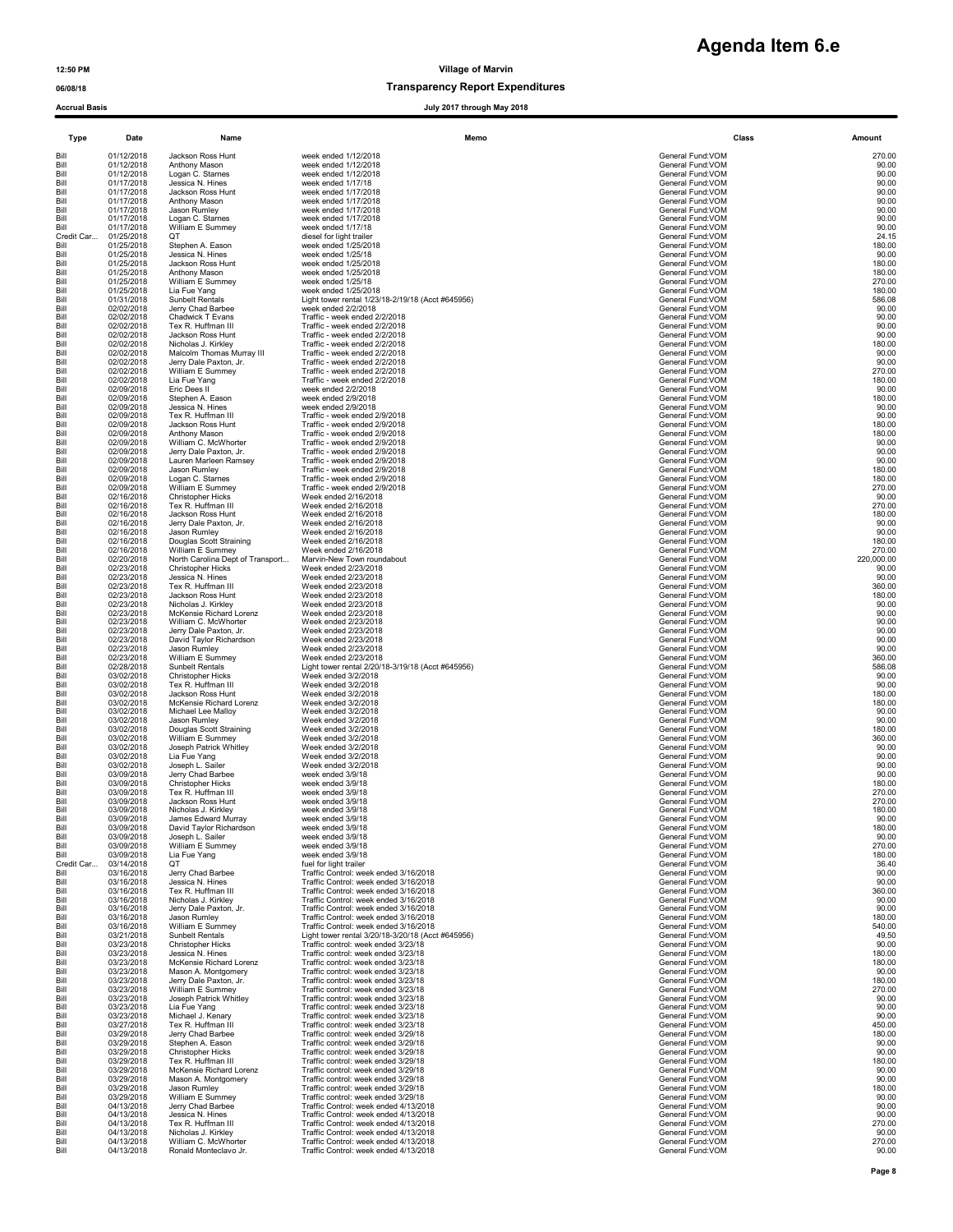# **Agenda Item 6.e**

12:50 PM Village of Marvin

## 06/08/18 Transparency Report Expenditures

### Accrual Basis July 2017 through May 2018

|                      |                                                              |                                                                    | unvugn may son                                                                 |                                        |                        |
|----------------------|--------------------------------------------------------------|--------------------------------------------------------------------|--------------------------------------------------------------------------------|----------------------------------------|------------------------|
| Type                 | Date                                                         | Name                                                               | Memo                                                                           |                                        | Class<br>Amount        |
| Bill                 | 04/13/2018                                                   | Malcolm Thomas Murray III                                          | Traffic Control: week ended 4/13/2018                                          | General Fund: VOM                      | 180.00                 |
| Bill                 | 04/13/2018                                                   | Jason Rumley                                                       | Traffic Control: week ended 4/13/2018                                          | General Fund: VOM                      | 90.00                  |
| Bill<br>Bill         | 04/13/2018<br>04/13/2018                                     | Douglas Scott Straining<br>William E Summey                        | Traffic Control: week ended 4/13/2018<br>Traffic Control: week ended 4/13/2018 | General Fund: VOM<br>General Fund:VOM  | 270.00<br>180.00       |
| Check                | 04/20/2018                                                   | Stephen A. Eason                                                   | Traffic control - week ended 4/20/18                                           | General Fund: VOM                      | 180.00                 |
| Check<br>Check       | 04/20/2018<br>04/20/2018                                     | <b>Christopher Hicks</b><br>Tex R. Huffman III                     | Traffic control - week ended 4/20/18<br>Traffic control - week ended 4/20/18   | General Fund: VOM<br>General Fund: VOM | 90.00<br>360.00        |
| Check                | 04/20/2018                                                   | Jackson Ross Hunt                                                  | Traffic control - week ended 4/20/18                                           | General Fund: VOM                      | 90.00                  |
| Check<br>Check       | 04/20/2018<br>04/20/2018                                     | William C. McWhorter<br>James Edward Murray                        | Traffic control - week ended 4/20/18<br>Traffic control - week ended 4/20/18   | General Fund:VOM<br>General Fund: VOM  | 90.00<br>90.00         |
| Check                | 04/20/2018                                                   | Malcolm Thomas Murray III                                          | Traffic control - week ended 4/20/18                                           | General Fund: VOM                      | 180.00                 |
| Check                | 04/20/2018                                                   | Jerry Dale Paxton, Jr.                                             | Traffic control - week ended 4/20/18                                           | General Fund: VOM                      | 90.00                  |
| Check<br>Check       | 04/20/2018<br>04/20/2018                                     | Douglas Scott Straining<br>William E Summey                        | Traffic control - week ended 4/20/18<br>Traffic control - week ended 4/20/18   | General Fund:VOM<br>General Fund: VOM  | 90.00<br>270.00        |
| Bill                 | 04/27/2018                                                   | Stephen A. Eason                                                   | TTraffic control: week ended 4/27/18                                           | General Fund: VOM<br>General Fund: VOM | 90.00                  |
| Bill<br>Bill         | 04/27/2018<br>04/27/2018                                     | Jessica N. Hines<br>Tex R. Huffman III                             | Traffic control: week ended 4/27/18<br>Traffic control: week ended 4/27/18     | General Fund:VOM                       | 180.00<br>180.00       |
| Bill                 | 04/27/2018                                                   | Nicholas J. Kirkley                                                | Traffic control: week ended 4/27/18                                            | General Fund: VOM                      | 90.00                  |
| Bill<br>Bill         | 04/27/2018<br>04/27/2018                                     | Michael Lee Malloy<br>James Edward Murray                          | Traffic control: week ended 4/27/18<br>Traffic control: week ended 4/27/18     | General Fund: VOM<br>General Fund: VOM | 90.00<br>90.00         |
| Bill                 | 04/27/2018                                                   | Jason Rumley                                                       | Traffic control: week ended 4/27/18                                            | General Fund: VOM                      | 90.00                  |
| Bill<br>Bill         | 04/27/2018<br>04/27/2018                                     | Joseph L. Sailer<br>Douglas Scott Straining                        | Traffic control: week ended 4/27/18<br>Traffic control: week ended 4/27/18     | General Fund:VOM<br>General Fund: VOM  | 90.00<br>180.00        |
| Bill                 | 04/27/2018                                                   | William E Summey                                                   | Traffic control: week ended 4/27/18                                            | General Fund: VOM                      | 270.00                 |
| Bill                 | 05/04/2018                                                   | Stephen A. Eason                                                   | Traffic control: week ended 5/4/2018                                           | General Fund: VOM                      | 90.00                  |
| Bill<br>Bill         | 05/04/2018<br>05/04/2018                                     | Tex R. Huffman III<br>Christopher B. Little                        | Traffic control: week ended 5/4/2018<br>Traffic control: week ended 5/4/2018   | General Fund:VOM<br>General Fund:VOM   | 90.00<br>90.00         |
| Bill                 | 05/04/2018                                                   | Michael Lee Malloy                                                 | Traffic control: week ended 5/4/2018                                           | General Fund: VOM                      | 90.00                  |
| Bill<br>Bill         | 05/04/2018<br>05/04/2018                                     | Darrell Morris<br>James Edward Murray                              | Traffic control: week ended 5/4/2018<br>Traffic control: week ended 5/4/2018   | General Fund: VOM<br>General Fund: VOM | 90.00<br>90.00         |
| Bill                 | 05/04/2018                                                   | Jerry Dale Paxton, Jr.                                             | Traffic control: week ended 5/4/2018                                           | General Fund:VOM                       | 90.00                  |
| Bill<br>Bill         | 05/04/2018<br>05/04/2018                                     | Jason Rumley<br>Douglas Scott Straining                            | Traffic control: week ended 5/4/2018<br>Traffic control: week ended 5/4/2018   | General Fund: VOM<br>General Fund: VOM | 180.00<br>180.00       |
| Bill                 | 05/04/2018                                                   | William E Summey                                                   | Traffic control: week ended 5/4/2018                                           | General Fund: VOM                      | 180.00                 |
| Bill                 | 05/11/2018                                                   | Tex R. Huffman III                                                 | week ended 5/11/18                                                             | General Fund: VOM                      | 180.00                 |
| Bill<br>Bill         | 05/11/2018<br>05/11/2018                                     | Jackson Ross Hunt<br>Christopher B. Little                         | week ended 5/11/18<br>week ended 5/11/18                                       | General Fund: VOM<br>General Fund: VOM | 90.00<br>90.00         |
| Bill                 | 05/11/2018                                                   | James Edward Murray                                                | week ended 5/11/18                                                             | General Fund:VOM                       | 90.00                  |
| Bill<br>Bill         | 05/11/2018<br>05/11/2018                                     | Jerry Dale Paxton, Jr.<br>Jason Rumley                             | week ended 5/11/18<br>week ended 5/11/18                                       | General Fund: VOM<br>General Fund: VOM | 90.00<br>180.00        |
| Bill                 | 05/11/2018                                                   | Douglas Scott Straining                                            | week ended 5/11/18                                                             | General Fund: VOM                      | 180.00                 |
| Bill<br>Bill         | 05/11/2018<br>05/11/2018                                     | William E Summey<br>Alexander D Xavier                             | week ended 5/11/18<br>week ended 5/11/18                                       | General Fund: VOM<br>General Fund: VOM | 180.00<br>270.00       |
| Bill                 | 05/18/2018                                                   | Tex R. Huffman III                                                 | Traffic Control: week ended 5/18/2018                                          | General Fund: VOM                      | 450.00                 |
| Bill<br>Bill         | 05/18/2018<br>05/18/2018                                     | Alexander D Xavier<br>Douglas Scott Straining                      | Traffic Control: week ended 5/18/2018<br>Traffic Control: week ended 5/18/2018 | General Fund: VOM<br>General Fund: VOM | 180.00<br>270.00       |
| Bill                 | 05/18/2018                                                   | James Edward Murray                                                | Traffic Control: week ended 5/18/2018                                          | General Fund:VOM                       | 90.00                  |
| Bill                 | 05/18/2018                                                   | Jerry Dale Paxton, Jr.                                             | Traffic Control: week ended 5/18/2018                                          | General Fund: VOM                      | 90.00                  |
| Bill<br>Bill         | 05/18/2018<br>05/25/2018                                     | Joseph L. Sailer<br>Tex R. Huffman III                             | Traffic Control: week ended 5/18/2018<br>Traffic Control: week ended 5/25/2018 | General Fund: VOM<br>General Fund:VOM  | 90.00<br>180.00        |
| Bill                 | 05/25/2018                                                   | James Edward Murray                                                | Traffic Control: week ended 5/25/2018                                          | General Fund:VOM                       | 180.00                 |
| Bill<br>Bill         | 05/25/2018<br>05/25/2018                                     | William E Summey<br>Alexander D Xavier                             | Traffic Control: week ended 5/25/2018<br>Traffic Control: week ended 5/25/2018 | General Fund: VOM<br>General Fund: VOM | 270.00<br>180.00       |
| Bill                 | 05/25/2018                                                   | Stephen A. Eason                                                   | Traffic Control: week ended 5/25/2018                                          | General Fund: VOM                      | 90.00                  |
| Bill<br>Bill         | 05/25/2018<br>05/25/2018                                     | <b>Brian Funderburke</b><br>Jackson Ross Hunt                      | Traffic Control: week ended 5/25/2018<br>Traffic Control: week ended 5/25/2018 | General Fund: VOM<br>General Fund: VOM | 52.50<br>90.00         |
| Bill                 | 05/25/2018                                                   | Jason Rumley                                                       | Traffic Control: week ended 5/25/2018                                          | General Fund: VOM                      | 90.00                  |
| Bill                 | 05/25/2018                                                   | Joseph L. Sailer                                                   | Traffic Control: week ended 5/25/2018                                          | General Fund: VOM                      | 90.00                  |
| Bill<br>Bill         | 05/25/2018<br>05/25/2018                                     | Logan C. Starnes<br>Douglas Scott Straining                        | Traffic Control: week ended 5/25/2018<br>Traffic Control: week ended 5/25/2018 | General Fund:VOM<br>General Fund: VOM  | 90.00<br>90.00         |
|                      | Total 5501 · Other Public Safety                             |                                                                    |                                                                                |                                        | 261,110.92             |
|                      | 5502 · Public Safety - Deputy Contract                       |                                                                    |                                                                                |                                        |                        |
| Bill                 | 07/01/2017                                                   | Union County Finance Department                                    | 2017-18 Deputy Contract - 1st quarter                                          | General Fund: VOM                      | 22,014.50              |
| Bill<br>Bill         | 10/01/2017<br>01/01/2018                                     | Union County Finance Department<br>Union County Finance Department | 2017-18 Deputy Contract - 2nd quarter<br>2017-18 Deputy Contract - 3rd quarter | General Fund: VOM<br>General Fund: VOM | 22,014.50<br>22,014.50 |
| Bill                 | 04/01/2018                                                   | Union County Finance Department                                    | 2017-18 Deputy Contract - 4th quarter                                          | General Fund:VOM                       | 22,014.50              |
|                      |                                                              | Total 5502 · Public Safety - Deputy Contract                       |                                                                                |                                        | 88,058.00              |
|                      |                                                              |                                                                    |                                                                                |                                        |                        |
|                      | Total 5500 · Public Safety                                   |                                                                    |                                                                                |                                        | 349.168.92             |
|                      | 6000 · Salaries & Related Expenditures<br>6001 · Gross Wages |                                                                    |                                                                                |                                        |                        |
|                      | 6032 · Temporary Assistant                                   |                                                                    |                                                                                |                                        |                        |
| Paycheck<br>Paycheck | 01/12/2018<br>01/31/2018                                     | Julie W. Rothrock<br>Julie W. Rothrock                             | <b>Direct Deposit</b><br><b>Direct Deposit</b>                                 | General Fund:VOM<br>General Fund:VOM   | 143.75<br>500.00       |
| Paycheck             | 02/15/2018                                                   | Julie W. Rothrock                                                  | <b>Direct Deposit</b>                                                          | General Fund:VOM                       | 737.50                 |
| Paycheck             | 02/28/2018                                                   | Julie W. Rothrock                                                  | <b>Direct Deposit</b>                                                          | General Fund: VOM                      | 506.25                 |
| Paycheck<br>Paycheck | 03/15/2018<br>03/30/2018                                     | Julie W. Rothrock<br>Julie W. Rothrock                             | <b>Direct Deposit</b><br><b>Direct Deposit</b>                                 | General Fund: VOM<br>General Fund: VOM | 350.00<br>425.00       |
| Paycheck             | 04/13/2018                                                   | Julie W. Rothrock                                                  | <b>Direct Deposit</b>                                                          | General Fund: VOM                      | 393.75                 |
| Paycheck<br>Paycheck | 04/30/2018<br>05/15/2018                                     | Julie W. Rothrock<br>Julie W. Rothrock                             | <b>Direct Deposit</b><br><b>Direct Deposit</b>                                 | General Fund: VOM<br>General Fund: VOM | 512.50<br>375.00       |
| Paycheck             | 05/31/2018                                                   | Julie W. Rothrock                                                  | <b>Direct Deposit</b>                                                          | General Fund: VOM                      | 525.00                 |
|                      | Total 6032 · Temporary Assistant                             |                                                                    |                                                                                |                                        | 4,468.75               |
|                      |                                                              | 6003 · Village Administrator/Senior Pl                             |                                                                                |                                        |                        |
| Paycheck<br>Paycheck | 07/14/2017<br>07/31/2017                                     | Robyn M. Stuber<br>Robyn M. Stuber                                 | <b>Direct Deposit</b><br><b>Direct Deposit</b>                                 | General Fund:VOM<br>General Fund:VOM   | 2,625.00<br>2,625.00   |
| Paycheck             | 08/15/2017                                                   | Robyn M. Stuber                                                    | <b>Direct Deposit</b>                                                          | General Fund:VOM                       | 2,625.00               |
| Paycheck<br>Paycheck | 09/15/2017<br>09/29/2017                                     | Mary G. Shkut<br>Mary G. Shkut                                     | <b>Direct Deposit</b><br><b>Direct Deposit</b>                                 | General Fund:VOM<br>General Fund:VOM   | 5,734.62<br>2,625.00   |
| General J            | 09/30/2017                                                   |                                                                    | Reclass vacation pay - 1st qtr                                                 | General Fund: VOM                      | 995.85                 |
| Paycheck             | 10/13/2017<br>10/31/2017                                     | Mary G. Shkut                                                      | <b>Direct Deposit</b><br><b>Direct Deposit</b>                                 | General Fund:VOM<br>General Fund:VOM   | 2,625.00<br>2,625.00   |
| Paycheck<br>Paycheck | 11/15/2017                                                   | Mary G. Shkut<br>Mary G. Shkut                                     | <b>Direct Deposit</b>                                                          | General Fund: VOM                      | 2,625.00               |
| Paycheck             | 11/30/2017                                                   | Mary G. Shkut                                                      | <b>Direct Deposit</b>                                                          | General Fund:VOM                       | 2,625.00               |
| Paycheck             | 12/15/2017                                                   | Mary G. Shkut                                                      | <b>Direct Deposit</b>                                                          | General Fund: VOM                      | 2,625.00               |
|                      |                                                              | Total 6003 · Village Administrator/Senior Pl                       |                                                                                |                                        | 30,355.47              |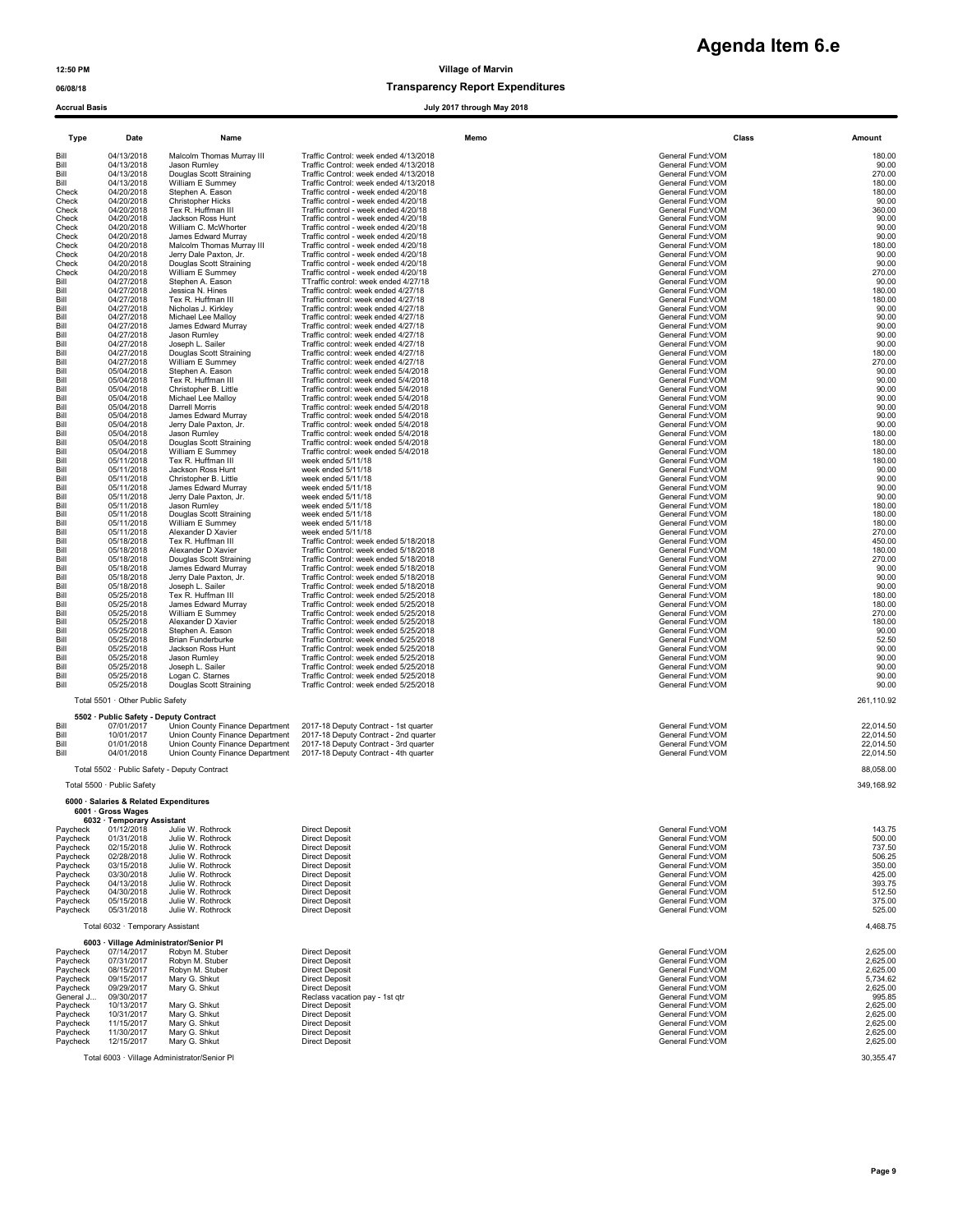| 06/08/18             |                    |                      | <b>Transparency Report Expenditures</b> |                   |          |
|----------------------|--------------------|----------------------|-----------------------------------------|-------------------|----------|
| <b>Accrual Basis</b> |                    |                      | July 2017 through May 2018              |                   |          |
| Type                 | Date               | Name                 | Memo                                    | Class             | Amount   |
|                      | $6004 \cdot$ Clerk |                      |                                         |                   |          |
| Paycheck             | 07/14/2017         | Barbara R. Blackwell | <b>Direct Deposit</b>                   | General Fund: VOM | 1,891.03 |
| Paycheck             | 07/31/2017         | Barbara R. Blackwell | <b>Direct Deposit</b>                   | General Fund: VOM | 2,083.33 |
| Paycheck             | 08/15/2017         | Barbara R. Blackwell | <b>Direct Deposit</b>                   | General Fund: VOM | 2,083.33 |
| Paycheck             | 08/31/2017         | Barbara R. Blackwell | <b>Direct Deposit</b>                   | General Fund: VOM | 2,145.83 |
| Paycheck             | 09/15/2017         | Barbara R. Blackwell | <b>Direct Deposit</b>                   | General Fund: VOM | 2,145.83 |
| Paycheck             | 09/29/2017         | Barbara R. Blackwell | <b>Direct Deposit</b>                   | General Fund: VOM | 2,145.83 |
| General J            | 09/30/2017         |                      | Reclass vacation pay - 1st gtr          | General Fund: VOM | 192.30   |
| Paycheck             | 10/13/2017         | Barbara R. Blackwell | <b>Direct Deposit</b>                   | General Fund: VOM | 2,145.83 |
| Paycheck             | 10/31/2017         | Barbara R. Blackwell | <b>Direct Deposit</b>                   | General Fund: VOM | 2,145.83 |
| Paycheck             | 11/15/2017         | Barbara R. Blackwell | <b>Direct Deposit</b>                   | General Fund: VOM | 2,145.83 |
| Paycheck             | 11/30/2017         | Barbara R. Blackwell | <b>Direct Deposit</b>                   | General Fund: VOM | 2,145.83 |
| Paycheck             | 12/15/2017         | Barbara R. Blackwell | <b>Direct Deposit</b>                   | General Fund: VOM | 6,170.69 |
| Paycheck             | 01/31/2018         | Barbara R. Blackwell | <b>Direct Deposit</b>                   | General Fund: VOM | 1,584.62 |
| Paycheck             | 02/15/2018         | Barbara R. Blackwell | <b>Direct Deposit</b>                   | General Fund: VOM | 2,145.83 |
| Paycheck             | 02/28/2018         | Barbara R. Blackwell | <b>Direct Deposit</b>                   | General Fund: VOM | 2,145.83 |
| Paycheck             | 03/15/2018         | Barbara R. Blackwell | <b>Direct Deposit</b>                   | General Fund: VOM | 2,145.83 |
| Paycheck             | 03/30/2018         | Barbara R. Blackwell | <b>Direct Deposit</b>                   | General Fund: VOM | 2,145.83 |
| Paycheck             | 04/13/2018         | Barbara R. Blackwell | <b>Direct Deposit</b>                   | General Fund: VOM | 2,145.83 |
|                      |                    |                      |                                         |                   |          |

|          | 6006 · Planner    |                      |                       |                   |                                                 |
|----------|-------------------|----------------------|-----------------------|-------------------|-------------------------------------------------|
| Paycheck | 01/31/2018        | Lara R Carnow        | <b>Direct Deposit</b> | General Fund: VOM | 530.00                                          |
| Paycheck | 02/15/2018        | Lara R Carnow        | Direct Deposit        | General Fund: VOM | 400.00                                          |
| Paycheck | 02/28/2018        | Lara R Carnow        | Direct Deposit        | General Fund: VOM | 500.00                                          |
| Paycheck | 03/15/2018        | Lara R Carnow        | <b>Direct Deposit</b> | General Fund: VOM | 950.00                                          |
| Paycheck | 03/30/2018        | Lara R Carnow        | Direct Deposit        | General Fund: VOM | 1.020.00                                        |
| Paycheck | 04/13/2018        | Lara R Carnow        | Direct Deposit        | General Fund: VOM | 690.00                                          |
| Paycheck | 04/30/2018        | Lara R Carnow        | Direct Deposit        | General Fund: VOM | .287.50                                         |
| Paycheck | 04/30/2018        | Lara R Carnow        | Direct Deposit        | General Fund: VOM | 67.50                                           |
| Paycheck | 05/15/2018        | Lara R Carnow        | <b>Direct Deposit</b> | General Fund: VOM | 1.337.50                                        |
| ___      | <b>0010110010</b> | $\sim$ $\sim$ $\sim$ |                       |                   | $\cdot$ $\cdot$ $\cdot$ $\cdot$ $\cdot$ $\cdot$ |

| Paycheck | 07/31/2017                   | Christine A Robertson | <b>Direct Deposit</b> | General Fund: VOM | 448.00    |
|----------|------------------------------|-----------------------|-----------------------|-------------------|-----------|
| Paycheck | 08/15/2017                   | Christine A Robertson | <b>Direct Deposit</b> | General Fund: VOM | 752.00    |
|          | 08/31/2017                   | Christine A Robertson | <b>Direct Deposit</b> | General Fund: VOM | 1,163.25  |
| Paycheck | 09/15/2017                   | Christine A Robertson | <b>Direct Deposit</b> | General Fund: VOM | 651.75    |
| Paycheck | 09/29/2017                   | Christine A Robertson |                       | General Fund: VOM | 808.50    |
| Paycheck |                              |                       | <b>Direct Deposit</b> |                   |           |
| Paycheck | 10/13/2017                   | Christine A Robertson | <b>Direct Deposit</b> | General Fund: VOM | 676.50    |
| Paycheck | 10/31/2017                   | Christine A Robertson | <b>Direct Deposit</b> | General Fund: VOM | 858.00    |
| Paycheck | 11/15/2017                   | Christine A Robertson | <b>Direct Deposit</b> | General Fund: VOM | 899.25    |
| Paycheck | 11/30/2017                   | Christine A Robertson | <b>Direct Deposit</b> | General Fund: VOM | 1,130.25  |
| Paycheck | 12/15/2017                   | Christine A Robertson | <b>Direct Deposit</b> | General Fund: VOM | 726.00    |
| Paycheck | 12/29/2017                   | Christine A Robertson | <b>Direct Deposit</b> | General Fund: VOM | 1,355.64  |
| Paycheck | 01/12/2018                   | Christine A Robertson | <b>Direct Deposit</b> | General Fund: VOM | 1.146.75  |
| Paycheck | 01/31/2018                   | Christine A Robertson | <b>Direct Deposit</b> | General Fund: VOM | 1,625.25  |
| Paycheck | 02/15/2018                   | Christine A Robertson | <b>Direct Deposit</b> | General Fund: VOM | 1,905.75  |
| Paycheck | 02/28/2018                   | Christine A Robertson | <b>Direct Deposit</b> | General Fund: VOM | 2,004.75  |
| Paycheck | 03/15/2018                   | Christine A Robertson | <b>Direct Deposit</b> | General Fund: VOM | 1,369.50  |
| Paycheck | 03/30/2018                   | Christine A Robertson | <b>Direct Deposit</b> | General Fund: VOM | 1,443.75  |
| Paycheck | 04/13/2018                   | Christine A Robertson | <b>Direct Deposit</b> | General Fund: VOM | 1,749.00  |
| Paycheck | 04/30/2018                   | Christine A Robertson | <b>Direct Deposit</b> | General Fund: VOM | 2,095.50  |
| Paycheck | 05/15/2018                   | Christine A Robertson | <b>Direct Deposit</b> | General Fund: VOM | 1,839.75  |
| Paycheck | 05/31/2018                   | Christine A Robertson | <b>Direct Deposit</b> | General Fund: VOM | 3,135.00  |
|          | Total 6005 · Finance Officer |                       |                       |                   | 28,752.14 |
|          | 6002 · Tax Collector         |                       |                       |                   |           |
| Paycheck | 07/14/2017                   | Nancy A. Schneeberger | <b>Direct Deposit</b> | General Fund: VOM | 256.00    |
| Paycheck | 07/31/2017                   | Nancy A. Schneeberger | <b>Direct Deposit</b> | General Fund: VOM | 208.00    |
| Paycheck | 08/15/2017                   | Nancy A. Schneeberger | <b>Direct Deposit</b> | General Fund: VOM | 464.00    |
| Paycheck | 08/31/2017                   | Nancy A. Schneeberger | <b>Direct Deposit</b> | General Fund: VOM | 693.00    |
| Paycheck | 09/15/2017                   | Nancy A. Schneeberger | <b>Direct Deposit</b> | General Fund: VOM | 565.13    |
| Paycheck | 09/29/2017                   | Nancy A. Schneeberger | <b>Direct Deposit</b> | General Fund: VOM | 462.00    |
| Paycheck | 10/13/2017                   | Nancy A. Schneeberger | <b>Direct Deposit</b> | General Fund: VOM | 391.88    |
| Paycheck | 10/31/2017                   | Nancy A. Schneeberger | <b>Direct Deposit</b> | General Fund: VOM | 486.75    |
| Paycheck | 11/15/2017                   | Nancy A. Schneeberger | <b>Direct Deposit</b> | General Fund: VOM | 495.00    |
| Paycheck | 11/30/2017                   | Nancy A. Schneeberger | <b>Direct Deposit</b> | General Fund: VOM | 771.38    |
|          |                              |                       |                       | $\cdots$          | - - - - - |

| i ayulicun<br>Paycheck | <b>VIIVAIILU</b><br>02/15/2018 | Dalvala IV. Diachwei<br>Barbara R. Blackwell   | DIIECI DEDOSI<br><b>Direct Deposit</b>         | vciciai i uliu. V vivi<br>General Fund: VOM | 1.JUT.UZ<br>2,145.83 |
|------------------------|--------------------------------|------------------------------------------------|------------------------------------------------|---------------------------------------------|----------------------|
| Paycheck               | 02/28/2018                     | Barbara R. Blackwell                           | <b>Direct Deposit</b>                          | General Fund: VOM                           | 2,145.83             |
| Paycheck               | 03/15/2018                     | Barbara R. Blackwell                           | <b>Direct Deposit</b>                          | General Fund:VOM                            | 2,145.83             |
| Paycheck               | 03/30/2018                     | Barbara R. Blackwell                           | <b>Direct Deposit</b>                          | General Fund:VOM                            | 2,145.83             |
| Paycheck               | 04/13/2018                     | Barbara R. Blackwell                           | <b>Direct Deposit</b>                          | General Fund: VOM                           | 2,145.83             |
| Paycheck               | 04/30/2018                     | Barbara R. Blackwell                           | <b>Direct Deposit</b>                          | General Fund:VOM                            | 2,145.83             |
| Paycheck               | 05/15/2018                     | Barbara R. Blackwell                           | <b>Direct Deposit</b>                          | General Fund: VOM                           | 2,145.83             |
| Paycheck               | 05/31/2018                     | Barbara R. Blackwell                           | <b>Direct Deposit</b>                          | General Fund:VOM                            | 2,145.83             |
|                        |                                |                                                |                                                |                                             |                      |
|                        | Total 6004 · Clerk             |                                                |                                                |                                             | 46, 192. 75          |
|                        | 6006 · Planner                 |                                                |                                                |                                             |                      |
| Paycheck               | 01/31/2018                     | Lara R Carnow                                  | <b>Direct Deposit</b>                          | General Fund:VOM                            | 530.00               |
| Paycheck               | 02/15/2018                     | Lara R Carnow                                  | <b>Direct Deposit</b>                          | General Fund: VOM                           | 400.00               |
| Paycheck               | 02/28/2018                     | Lara R Carnow                                  | <b>Direct Deposit</b>                          | General Fund: VOM                           | 500.00               |
| Paycheck               | 03/15/2018                     | Lara R Carnow                                  | <b>Direct Deposit</b>                          | General Fund: VOM                           | 950.00               |
| Paycheck               | 03/30/2018                     | Lara R Carnow                                  | <b>Direct Deposit</b>                          | General Fund:VOM                            | 1,020.00             |
| Paycheck               | 04/13/2018                     | Lara R Carnow                                  | <b>Direct Deposit</b><br><b>Direct Deposit</b> | General Fund: VOM                           | 690.00               |
| Paycheck               | 04/30/2018<br>04/30/2018       | Lara R Carnow<br>Lara R Carnow                 | <b>Direct Deposit</b>                          | General Fund: VOM<br>General Fund:VOM       | 1,287.50             |
| Paycheck               |                                | Lara R Carnow                                  | <b>Direct Deposit</b>                          | General Fund: VOM                           | 67.50<br>1,337.50    |
| Paycheck<br>Paycheck   | 05/15/2018<br>05/31/2018       | Lara R Carnow                                  | <b>Direct Deposit</b>                          | General Fund:VOM                            | 1,812.50             |
|                        |                                |                                                |                                                |                                             |                      |
|                        | Total 6006 · Planner           |                                                |                                                |                                             | 8,595.00             |
|                        | 6005 · Finance Officer         |                                                |                                                |                                             |                      |
| Paycheck               | 07/14/2017                     | Christine A Robertson                          | <b>Direct Deposit</b>                          | General Fund: VOM                           | 968.00               |
| Paycheck               | 07/31/2017                     | Christine A Robertson                          | <b>Direct Deposit</b>                          | General Fund: VOM                           | 448.00               |
| Paycheck               | 08/15/2017                     | Christine A Robertson                          | <b>Direct Deposit</b>                          | General Fund:VOM                            | 752.00               |
| Paycheck               | 08/31/2017                     | Christine A Robertson                          | <b>Direct Deposit</b>                          | General Fund: VOM                           | 1,163.25             |
| Paycheck               | 09/15/2017                     | Christine A Robertson                          | <b>Direct Deposit</b>                          | General Fund:VOM                            | 651.75               |
| Paycheck               | 09/29/2017                     | Christine A Robertson                          | <b>Direct Deposit</b>                          | General Fund: VOM                           | 808.50               |
| Paycheck               | 10/13/2017                     | Christine A Robertson                          | <b>Direct Deposit</b>                          | General Fund: VOM                           | 676.50               |
| Paycheck               | 10/31/2017                     | Christine A Robertson                          | <b>Direct Deposit</b>                          | General Fund: VOM                           | 858.00               |
| Paycheck               | 11/15/2017                     | Christine A Robertson                          | <b>Direct Deposit</b>                          | General Fund:VOM                            | 899.25               |
| Paycheck               | 11/30/2017<br>12/15/2017       | Christine A Robertson<br>Christine A Robertson | <b>Direct Deposit</b><br><b>Direct Deposit</b> | General Fund: VOM<br>General Fund:VOM       | 1,130.25<br>726.00   |
| Paycheck<br>Paycheck   | 12/29/2017                     | Christine A Robertson                          | <b>Direct Deposit</b>                          | General Fund:VOM                            | 1,355.64             |
| Paycheck               | 01/12/2018                     | Christine A Robertson                          | <b>Direct Deposit</b>                          | General Fund:VOM                            | 1,146.75             |
| Paycheck               | 01/31/2018                     | Christine A Robertson                          | <b>Direct Deposit</b>                          | General Fund: VOM                           | 1,625.25             |
| Paycheck               | 02/15/2018                     | Christine A Robertson                          | <b>Direct Deposit</b>                          | General Fund:VOM                            | 1,905.75             |
| Paycheck               | 02/28/2018                     | Christine A Robertson                          | <b>Direct Deposit</b>                          | General Fund: VOM                           | 2,004.75             |
| Paycheck               | 03/15/2018                     | Christine A Robertson                          | <b>Direct Deposit</b>                          | General Fund:VOM                            | 1,369.50             |
| Paycheck               | 03/30/2018                     | Christine A Robertson                          | <b>Direct Deposit</b>                          | General Fund:VOM                            | 1,443.75             |
| Paycheck               | 04/13/2018                     | Christine A Robertson                          | <b>Direct Deposit</b>                          | General Fund:VOM                            | 1,749.00             |
| Paycheck               | 04/30/2018                     | Christine A Robertson                          | <b>Direct Deposit</b>                          | General Fund:VOM                            | 2,095.50             |
| Paycheck               | 05/15/2018                     | Christine A Robertson                          | <b>Direct Deposit</b>                          | General Fund:VOM                            | 1,839.75             |
| Paycheck               | 05/31/2018                     | Christine A Robertson                          | <b>Direct Deposit</b>                          | General Fund:VOM                            | 3,135.00             |
|                        | Total 6005 · Finance Officer   |                                                |                                                |                                             | 28,752.14            |
|                        |                                |                                                |                                                |                                             |                      |
|                        | 6002 · Tax Collector           |                                                |                                                |                                             |                      |
| Paycheck               | 07/14/2017                     | Nancy A. Schneeberger                          | <b>Direct Deposit</b>                          | General Fund: VOM                           | 256.00               |
| Paycheck               | 07/31/2017<br>08/15/2017       | Nancy A. Schneeberger                          | <b>Direct Deposit</b><br><b>Direct Deposit</b> | General Fund:VOM<br>General Fund:VOM        | 208.00<br>464.00     |
| Paycheck<br>Paycheck   | 08/31/2017                     | Nancy A. Schneeberger<br>Nancy A. Schneeberger | <b>Direct Deposit</b>                          | General Fund: VOM                           | 693.00               |
| Paycheck               | 09/15/2017                     | Nancy A. Schneeberger                          | <b>Direct Deposit</b>                          | General Fund:VOM                            | 565.13               |
| Paycheck               | 09/29/2017                     | Nancy A. Schneeberger                          | <b>Direct Deposit</b>                          | General Fund:VOM                            | 462.00               |
| Paycheck               | 10/13/2017                     | Nancy A. Schneeberger                          | <b>Direct Deposit</b>                          | General Fund:VOM                            | 391.88               |
| Paycheck               | 10/31/2017                     | Nancy A. Schneeberger                          | <b>Direct Deposit</b>                          | General Fund:VOM                            | 486.75               |
| Paycheck               | 11/15/2017                     | Nancy A. Schneeberger                          | <b>Direct Deposit</b>                          | General Fund: VOM                           | 495.00               |
| Paycheck               | 11/30/2017                     | Nancy A. Schneeberger                          | <b>Direct Deposit</b>                          | General Fund:VOM                            | 771.38               |
| Paycheck               | 12/15/2017                     | Nancy A. Schneeberger                          | <b>Direct Deposit</b>                          | General Fund: VOM                           | 519.75               |
| Paycheck               | 12/29/2017                     | Nancy A. Schneeberger                          | <b>Direct Deposit</b>                          | General Fund:VOM                            | 552.75               |
| Paycheck               | 01/12/2018                     | Nancy A. Schneeberger                          | <b>Direct Deposit</b>                          | General Fund: VOM                           | 589.88               |
| Paycheck               | 01/31/2018                     | Nancy A. Schneeberger                          | <b>Direct Deposit</b>                          | General Fund: VOM                           | 519.75               |
| Paycheck               | 02/15/2018                     | Nancy A. Schneeberger                          | <b>Direct Deposit</b>                          | General Fund: VOM                           | 808.50               |
| Paycheck               | 02/28/2018                     | Nancy A. Schneeberger                          | <b>Direct Deposit</b>                          | General Fund: VOM                           | 495.00               |
| Paycheck               | 03/15/2018                     | Nancy A. Schneeberger                          | <b>Direct Deposit</b>                          | General Fund: VOM                           | 519.75<br>495.00     |
| Paycheck               | 03/30/2018                     | Nancy A. Schneeberger                          | <b>Direct Deposit</b>                          | General Fund: VOM                           |                      |
| Paycheck               | 04/13/2018                     | Nancy A. Schneeberger                          | <b>Direct Deposit</b>                          | General Fund:VOM                            | 429.00               |
| Paycheck               | 04/30/2018                     | Nancy A. Schneeberger                          | <b>Direct Deposit</b>                          | General Fund: VOM                           | 503.25               |
| Paycheck               | 05/15/2018                     | Nancy A. Schneeberger                          | <b>Direct Deposit</b>                          | General Fund: VOM                           | 462.00               |
| Paycheck               | 05/31/2018                     | Nancy A. Schneeberger                          | <b>Direct Deposit</b>                          | General Fund:VOM                            | 643.50               |
|                        | Total 6002 · Tax Collector     |                                                |                                                |                                             | 11,331.27            |
|                        |                                |                                                |                                                |                                             |                      |

**Agenda Item 6.e**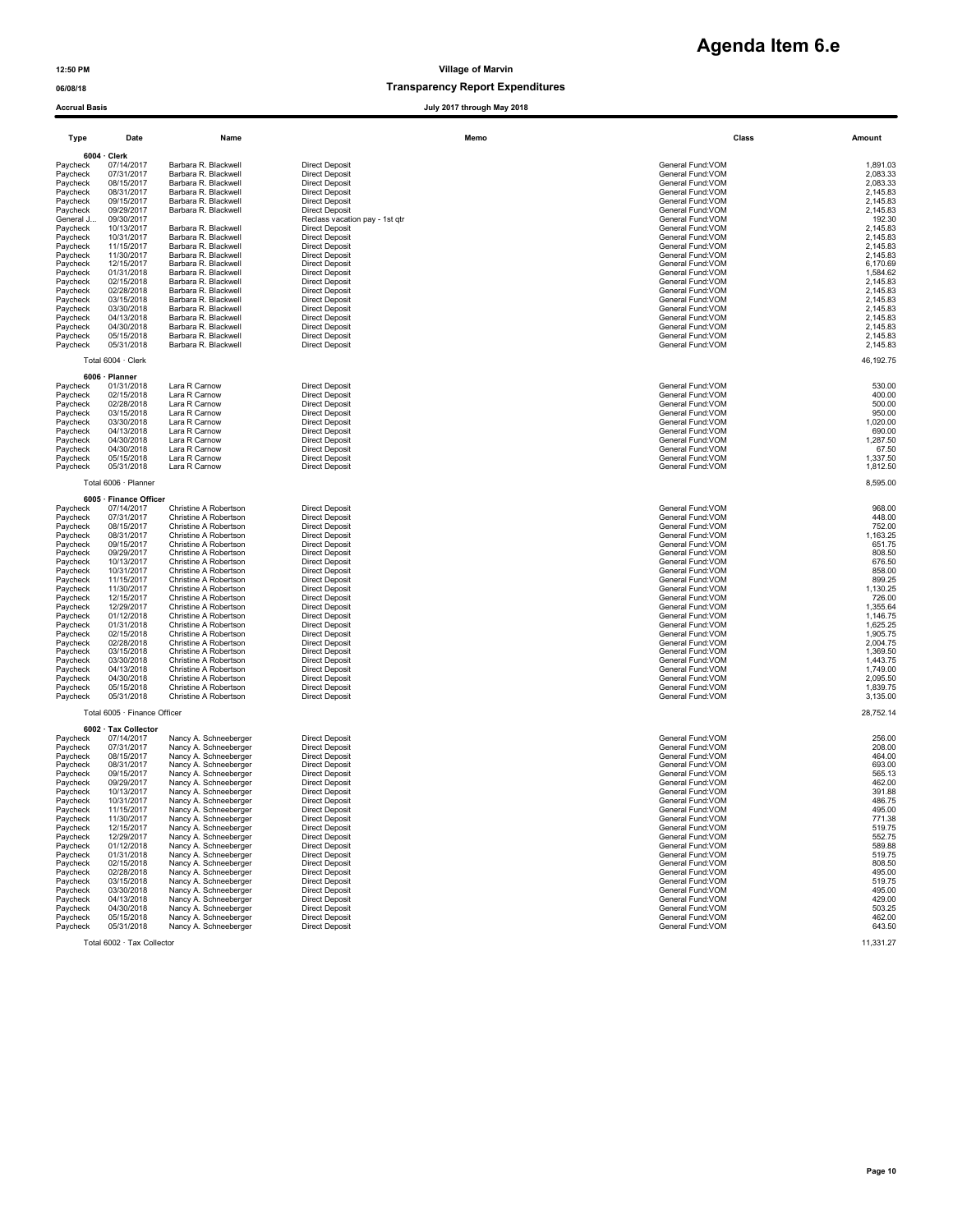| <b>Accrual Basis</b>  |                                       |                                                           | July 2017 through May 2018                                           |                                                                |                       |
|-----------------------|---------------------------------------|-----------------------------------------------------------|----------------------------------------------------------------------|----------------------------------------------------------------|-----------------------|
| Type                  | Date                                  | Name                                                      | Memo                                                                 | Class                                                          | Amount                |
| Paycheck              | 6007 · Zoning Assistant<br>07/14/2017 | Kelley S. Moore                                           | <b>Direct Deposit</b>                                                | General Fund:VOM                                               | 367.50                |
| Paycheck              | 07/31/2017                            | Kelley S. Moore                                           | <b>Direct Deposit</b>                                                | General Fund:VOM                                               | 412.50                |
| Paycheck<br>Paycheck  | 08/15/2017<br>08/31/2017              | Kelley S. Moore<br>Kelley S. Moore                        | <b>Direct Deposit</b><br><b>Direct Deposit</b>                       | General Fund:VOM<br>General Fund:VOM                           | 521.25<br>610.50      |
| Paycheck              | 09/15/2017                            | Kelley S. Moore                                           | <b>Direct Deposit</b>                                                | General Fund:VOM                                               | 705.38                |
| Paycheck<br>Paycheck  | 09/29/2017<br>10/13/2017              | Kelley S. Moore<br>Kelley S. Moore                        | <b>Direct Deposit</b><br><b>Direct Deposit</b>                       | General Fund:VOM<br>General Fund:VOM                           | 486.75<br>462.00      |
| Paycheck              | 10/31/2017                            | Kelley S. Moore                                           | <b>Direct Deposit</b>                                                | General Fund: VOM                                              | 800.25                |
| Paycheck<br>Paycheck  | 11/15/2017<br>11/15/2017              | Kelley S. Moore<br>Madeline McGiverin                     | <b>Direct Deposit</b><br><b>Direct Deposit</b>                       | General Fund: VOM<br>General Fund:VOM                          | 495.00<br>463.12      |
| Paycheck              | 11/30/2017                            | Kelley S. Moore                                           | <b>Direct Deposit</b>                                                | General Fund:VOM                                               | 664.13                |
| Paycheck<br>Paycheck  | 11/30/2017<br>12/15/2017              | Madeline McGiverin<br>Kellev S. Moore                     | <b>Direct Deposit</b><br><b>Direct Deposit</b>                       | General Fund: Park Operations<br>General Fund:VOM              | 469.00<br>503.25      |
| Paycheck              | 12/15/2017                            | Madeline McGiverin                                        | <b>Direct Deposit</b>                                                | General Fund: Park Operations                                  | 455.00                |
| Paycheck<br>Paycheck  | 12/29/2017<br>12/29/2017              | Kelley S. Moore<br>Madeline McGiverin                     | <b>Direct Deposit</b><br><b>Direct Deposit</b>                       | General Fund: VOM<br>General Fund:VOM                          | 610.50<br>269.50      |
| Paycheck              | 01/12/2018                            | Kelley S. Moore                                           | <b>Direct Deposit</b>                                                | General Fund:VOM                                               | 420.75                |
| Paycheck<br>Paycheck  | 01/31/2018<br>02/15/2018              | Kelley S. Moore<br>Kelley S. Moore                        | <b>Direct Deposit</b><br><b>Direct Deposit</b>                       | General Fund:VOM<br>General Fund:VOM                           | 569.25<br>787.88      |
| Paycheck              | 02/28/2018                            | Kelley S. Moore                                           | <b>Direct Deposit</b>                                                | General Fund: VOM                                              | 519.75                |
| Paycheck              | 03/15/2018                            | Kelley S. Moore                                           | <b>Direct Deposit</b>                                                | General Fund: VOM                                              | 437.25                |
| Paycheck<br>Paycheck  | 03/30/2018<br>04/13/2018              | Kelley S. Moore<br>Kelley S. Moore                        | <b>Direct Deposit</b><br><b>Direct Deposit</b>                       | General Fund: VOM<br>General Fund:VOM                          | 565.13<br>280.50      |
| Paycheck              | 04/30/2018                            | Kelley S. Moore                                           | <b>Direct Deposit</b>                                                | General Fund:VOM                                               | 720.00                |
| Paycheck<br>Paycheck  | 05/15/2018<br>05/31/2018              | Kelley S. Moore<br>Kelley S. Moore                        | <b>Direct Deposit</b><br><b>Direct Deposit</b>                       | General Fund:VOM<br>General Fund:VOM                           | 510.00<br>875.00      |
|                       | Total 6007 · Zoning Assistant         |                                                           |                                                                      |                                                                | 13,981.14             |
|                       |                                       | 6031 · Park Mgr / Code Enforcement                        |                                                                      |                                                                |                       |
| Paycheck<br>Paycheck  | 07/14/2017<br>07/31/2017              | Derek R Durst<br>Derek R Durst                            | <b>Direct Deposit</b><br><b>Direct Deposit</b>                       | General Fund: Park Operations<br>General Fund: Park Operations | 1,516.67<br>1,516.67  |
| Paycheck              | 08/15/2017                            | Derek R Durst                                             | <b>Direct Deposit</b>                                                | General Fund: Park Operations                                  | 1,516.67              |
| Paycheck<br>Paycheck  | 08/31/2017<br>09/15/2017              | Derek R Durst<br>Derek R Durst                            | <b>Direct Deposit</b><br><b>Direct Deposit</b>                       | General Fund: Park Operations<br>General Fund: Park Operations | 1,666.67<br>1,666.67  |
| Paycheck              | 09/29/2017                            | Derek R Durst                                             | <b>Direct Deposit</b>                                                | General Fund: Park Operations                                  | 1,540.14              |
| General J             | 09/30/2017<br>10/13/2017              | Derek R Durst                                             | Reclass vacation pay - 1st qtr<br><b>Direct Deposit</b>              | General Fund: VOM<br>General Fund: Park Operations             | 126.53<br>1,266.69    |
| Paycheck<br>Paycheck  | 10/31/2017                            | Derek R Durst                                             | <b>Direct Deposit</b>                                                | General Fund: Park Operations                                  | 1,666.67              |
| Paycheck              | 11/15/2017                            | Derek R Durst                                             | <b>Direct Deposit</b>                                                | General Fund: Park Operations                                  | 1,666.67              |
| Paycheck<br>Paycheck  | 11/30/2017<br>12/15/2017              | Derek R Durst<br>Derek R Durst                            | <b>Direct Deposit</b><br><b>Direct Deposit</b>                       | General Fund: Park Operations<br>General Fund:Park Operations  | 1,666.67<br>1,666.67  |
| Paycheck              | 12/29/2017                            | Derek R Durst                                             | <b>Direct Deposit</b>                                                | General Fund: Park Operations                                  | 1,666.67              |
| Paycheck<br>Paycheck  | 01/12/2018<br>01/31/2018              | Derek R Durst<br>Derek R Durst                            | <b>Direct Deposit</b><br><b>Direct Deposit</b>                       | General Fund: Park Operations<br>General Fund: Park Operations | 1,666.67<br>1,666.67  |
| Paycheck              | 02/15/2018                            | Derek R Durst                                             | <b>Direct Deposit</b>                                                | General Fund: Park Operations                                  | 1,506.94              |
| Paycheck<br>Paycheck  | 02/28/2018<br>03/15/2018              | Derek R Durst<br>Derek R Durst                            | <b>Direct Deposit</b><br><b>Direct Deposit</b>                       | General Fund: Park Operations<br>General Fund: Park Operations | 1,541.67<br>1,666.67  |
| Paycheck              | 03/30/2018                            | Derek R Durst                                             | <b>Direct Deposit</b>                                                | General Fund: Park Operations                                  | 1,666.67              |
| Paycheck<br>Paycheck  | 04/13/2018<br>04/30/2018              | Derek R Durst<br>Derek R Durst                            | <b>Direct Deposit</b><br><b>Direct Deposit</b>                       | General Fund: Park Operations<br>General Fund: Park Operations | 1,426.29<br>1,666.67  |
| Paycheck              | 05/15/2018                            | Derek R Durst                                             | <b>Direct Deposit</b>                                                | General Fund: Park Operations                                  | 1,666.67              |
| Paycheck              | 05/31/2018                            | Derek R Durst<br>Total 6031 · Park Mgr / Code Enforcement | <b>Direct Deposit</b>                                                | General Fund: Park Operations                                  | 1,666.67<br>35,291.65 |
|                       |                                       | 6711 · Park Maintenance Associates                        |                                                                      |                                                                |                       |
| Paycheck              | 07/14/2017                            | Justin T Moore                                            | <b>Direct Deposit</b>                                                | General Fund: Park Operations                                  | 92.50                 |
| Paycheck<br>Paycheck  | 07/14/2017<br>07/14/2017              | Nicholas R Muti<br>Nicholas R Muti                        | <b>Direct Deposit</b><br><b>Direct Deposit</b>                       | General Fund: Park Operations<br>General Fund: Park Operations | 203.00<br>29.00       |
| Paycheck              | 07/14/2017                            | Willis E. Helms                                           | <b>Direct Deposit</b>                                                | General Fund: Park Operations                                  | 471.25                |
| Paycheck<br>Paycheck  | 07/14/2017<br>07/31/2017              | Willis E. Helms<br>Justin T Moore                         | <b>Direct Deposit</b><br><b>Direct Deposit</b>                       | General Fund: Park Operations<br>General Fund: Park Operations | 14.50<br>132.50       |
| Paycheck              | 07/31/2017                            | Nicholas R Muti                                           | <b>Direct Deposit</b>                                                | General Fund: Park Operations                                  | 558.25                |
| Paycheck<br>General J | 07/31/2017<br>07/31/2017              | Willis E. Helms                                           | <b>Direct Deposit</b><br>Reclass Justin's gross pay for July         | General Fund: Park Operations<br>General Fund: VOM             | 416.88<br>$-225.00$   |
| Paycheck              | 08/15/2017                            | Justin T Moore                                            | <b>Direct Deposit</b>                                                | General Fund: Park Operations                                  | 185.00                |
| Paycheck<br>Paycheck  | 08/15/2017<br>08/31/2017              | Willis E. Helms<br>Justin T Moore                         | <b>Direct Deposit</b><br><b>Direct Deposit</b>                       | General Fund: Park Operations<br>General Fund:Park Operations  | 493.00<br>207.50      |
| Paycheck              | 08/31/2017                            | Willis E. Helms                                           | <b>Direct Deposit</b>                                                | General Fund: Park Operations                                  | 731.25                |
| Paycheck<br>Pavcneck  | 09/15/2017<br>09/15/2017              | Justin T Moore<br>Willis E. Helms                         | <b>Direct Deposit</b><br>Direct Deposit                              | General Fund: Park Operations<br>General Fund:Park Operations  | 125.00<br>450.00      |
| Paycheck              | 09/15/2017                            | Willis E. Helms                                           | <b>Direct Deposit</b>                                                | General Fund: Park Operations                                  | 22.50                 |
| Paycheck              | 09/29/2017                            | Justin T Moore<br>Willis E. Helms                         | <b>Direct Deposit</b><br><b>Direct Deposit</b>                       | General Fund: Park Operations                                  | 145.00                |
| Paycheck<br>Paycheck  | 09/29/2017<br>10/13/2017              | Justin T Moore                                            | <b>Direct Deposit</b>                                                | General Fund: Park Operations<br>General Fund: Park Operations | 375.00<br>80.00       |
| Paycheck              | 10/13/2017                            | Timothy Lockwood                                          | <b>Direct Deposit</b>                                                | General Fund:Park Operations                                   | 525.00<br>667.50      |
| Paycheck<br>Paycheck  | 10/13/2017<br>10/31/2017              | Willis E. Helms<br>Justin T Moore                         | <b>Direct Deposit</b><br><b>Direct Deposit</b>                       | General Fund: Park Operations<br>General Fund: Park Operations | 85.00                 |
| Paycheck              | 10/31/2017<br>10/31/2017              | Timothy Lockwood<br>Willis E. Helms                       | <b>Direct Deposit</b>                                                | General Fund: Park Operations                                  | 434.00                |
| Paycheck<br>Paycheck  | 11/15/2017                            | Justin T Moore                                            | <b>Direct Deposit</b><br><b>Direct Deposit</b>                       | General Fund: Park Operations<br>General Fund: Park Operations | 618.75<br>40.00       |
| Paycheck              | 11/15/2017                            | Timothy Lockwood                                          | <b>Direct Deposit</b>                                                | General Fund: Park Operations                                  | 441.00                |
| Paycheck<br>Paycheck  | 11/15/2017<br>11/30/2017              | Willis E. Helms<br>Justin T Moore                         | <b>Direct Deposit</b><br><b>Direct Deposit</b>                       | General Fund: Park Operations<br>General Fund: Park Operations | 401.25<br>30.00       |
| Paycheck              | 11/30/2017                            | Timothy Lockwood                                          | <b>Direct Deposit</b>                                                | General Fund: Park Operations                                  | 476.00                |
| Paycheck<br>Paycheck  | 11/30/2017<br>11/30/2017              | Timothy Lockwood<br>Willis E. Helms                       | <b>Direct Deposit</b><br><b>Direct Deposit</b>                       | General Fund: Park Operations<br>General Fund: Park Operations | 112.00<br>532.50      |
| Paycheck              | 12/15/2017                            | Justin T Moore                                            | <b>Direct Deposit</b>                                                | General Fund: Park Operations                                  | 25.00                 |
| Paycheck<br>Paycheck  | 12/15/2017                            | Timothy Lockwood                                          | <b>Direct Deposit</b>                                                | General Fund: Park Operations<br>General Fund: Park Operations | 532.00                |
| Paycheck              | 12/15/2017<br>12/29/2017              | Willis E. Helms<br>Timothy Lockwood                       | <b>Direct Deposit</b><br><b>Direct Deposit</b>                       | General Fund: Park Operations                                  | 573.75<br>413.00      |
| Paycheck              | 12/29/2017                            | Willis E. Helms                                           | <b>Direct Deposit</b>                                                | General Fund: Park Operations                                  | 75.00                 |
| General J<br>Paycheck | 12/31/2017<br>01/12/2018              | Timothy Lockwood                                          | Reclass Justin's gross pay for Aug thru Dec<br><b>Direct Deposit</b> | General Fund: VOM<br>General Fund: Park Operations             | $-1,147.50$<br>238.00 |
| Paycheck              | 01/31/2018                            | Timothy Lockwood                                          | <b>Direct Deposit</b>                                                | General Fund:Park Operations                                   | 336.00                |
| Paycheck<br>Paycheck  | 01/31/2018<br>02/15/2018              | Willis E. Helms<br>Timothy Lockwood                       | <b>Direct Deposit</b><br><b>Direct Deposit</b>                       | General Fund: Park Operations<br>General Fund: Park Operations | 37.50<br>581.00       |
| Paycheck              | 02/15/2018                            | Willis E. Helms                                           | <b>Direct Deposit</b>                                                | General Fund: Park Operations                                  | 405.00                |
| Paycheck<br>Paycheck  | 02/28/2018<br>02/28/2018              | Timothy Lockwood<br>Willis E. Helms                       | <b>Direct Deposit</b><br><b>Direct Deposit</b>                       | General Fund: Park Operations<br>General Fund: Park Operations | 322.00<br>431.25      |
| Paycheck              | 03/15/2018                            | Shana Grigston                                            | <b>Direct Deposit</b>                                                | General Fund:Park Operations                                   | 36.00                 |
| Paycheck              | 03/15/2018                            | Timothy Lockwood                                          | <b>Direct Deposit</b>                                                | General Fund: Park Operations                                  | 504.00                |
| Paycheck<br>Paycheck  | 03/15/2018<br>03/30/2018              | Willis E. Helms<br>Shana Grigston                         | <b>Direct Deposit</b><br><b>Direct Deposit</b>                       | General Fund: Park Operations<br>General Fund: Park Operations | 322.50<br>24.00       |
| Paycheck              | 03/30/2018                            | Timothy Lockwood                                          | <b>Direct Deposit</b>                                                | General Fund: Park Operations                                  | 507.50                |
| Paycheck<br>Paycheck  | 03/30/2018<br>04/13/2018              | Willis E. Helms<br>Shana Grigston                         | <b>Direct Deposit</b><br><b>Direct Deposit</b>                       | General Fund: Park Operations<br>General Fund:Park Operations  | 300.00<br>12.00       |
| Paycheck              | 04/13/2018                            | Timothy Lockwood                                          | <b>Direct Deposit</b>                                                | General Fund: Park Operations                                  | 511.00                |
| Paycheck<br>Paycheck  | 04/13/2018<br>04/13/2018              | Willis E. Helms<br>Willis E. Helms                        | <b>Direct Deposit</b><br><b>Direct Deposit</b>                       | General Fund: Park Operations<br>General Fund: Park Operations | 386.25<br>37.50       |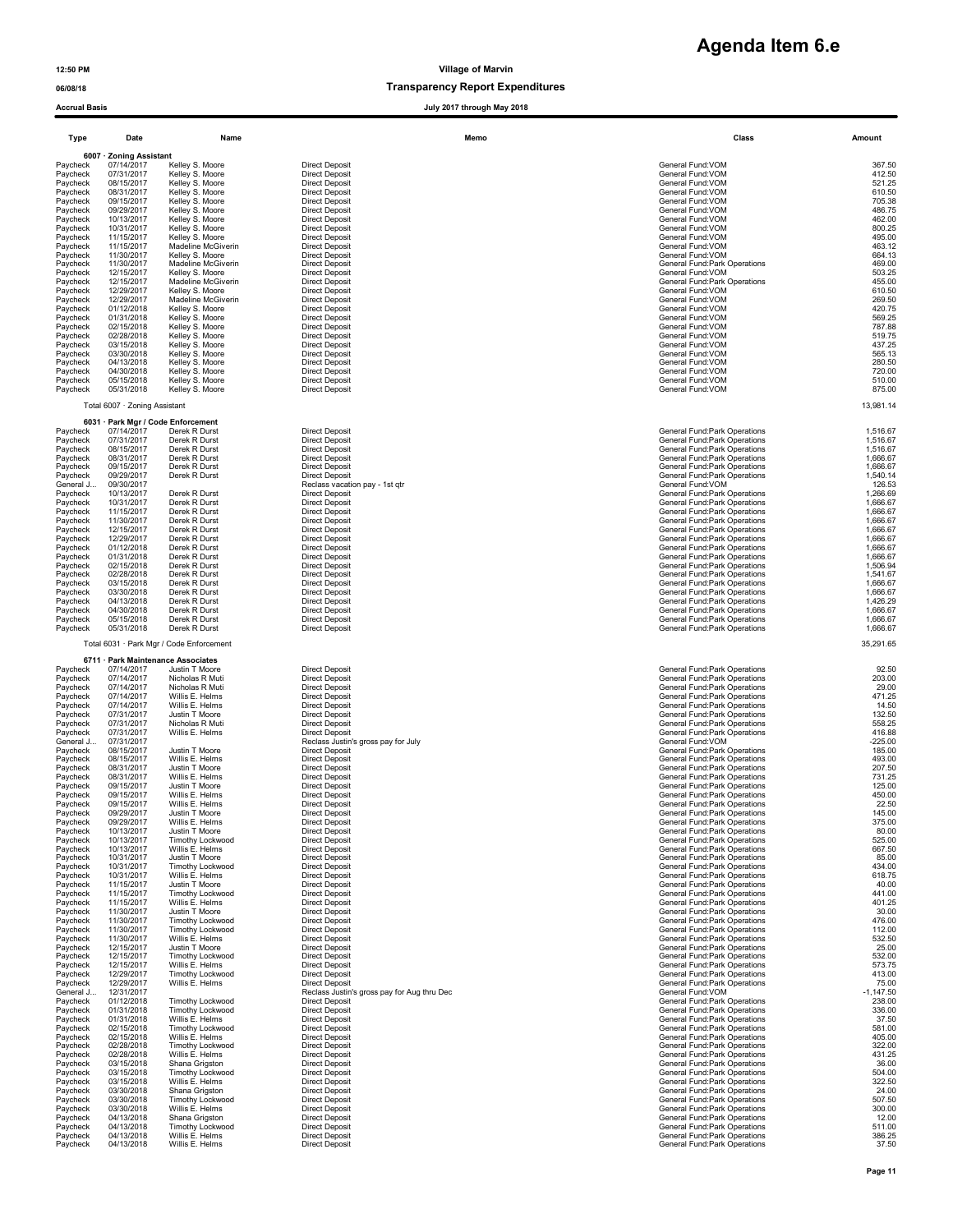| Agenda Item 6.e |  |
|-----------------|--|
|                 |  |

| Accrual Basis                                                                                                                                                                                                                                                                                                                                                                                |                                                                                                                                                                                                                                                                                                                                                                                                                                                                                                 |                                                                                                                                                                                                                                                                                                                                                                                                                                                                                                                                                                                                                                                 | July 2017 through May 2018                                                                                                                                                                                                                                                                                                                                                                                                                                                                                                                                                                                                                                                                                                                                                                                                                                                                        |                                                                                                                                                                                                                                                                                                                                                                                                                                                                                                                                                                                                                                                                                                                                                                                                                     |                                                                                                                                                                                                                                                                                                                              |
|----------------------------------------------------------------------------------------------------------------------------------------------------------------------------------------------------------------------------------------------------------------------------------------------------------------------------------------------------------------------------------------------|-------------------------------------------------------------------------------------------------------------------------------------------------------------------------------------------------------------------------------------------------------------------------------------------------------------------------------------------------------------------------------------------------------------------------------------------------------------------------------------------------|-------------------------------------------------------------------------------------------------------------------------------------------------------------------------------------------------------------------------------------------------------------------------------------------------------------------------------------------------------------------------------------------------------------------------------------------------------------------------------------------------------------------------------------------------------------------------------------------------------------------------------------------------|---------------------------------------------------------------------------------------------------------------------------------------------------------------------------------------------------------------------------------------------------------------------------------------------------------------------------------------------------------------------------------------------------------------------------------------------------------------------------------------------------------------------------------------------------------------------------------------------------------------------------------------------------------------------------------------------------------------------------------------------------------------------------------------------------------------------------------------------------------------------------------------------------|---------------------------------------------------------------------------------------------------------------------------------------------------------------------------------------------------------------------------------------------------------------------------------------------------------------------------------------------------------------------------------------------------------------------------------------------------------------------------------------------------------------------------------------------------------------------------------------------------------------------------------------------------------------------------------------------------------------------------------------------------------------------------------------------------------------------|------------------------------------------------------------------------------------------------------------------------------------------------------------------------------------------------------------------------------------------------------------------------------------------------------------------------------|
| Type                                                                                                                                                                                                                                                                                                                                                                                         | Date                                                                                                                                                                                                                                                                                                                                                                                                                                                                                            | Name                                                                                                                                                                                                                                                                                                                                                                                                                                                                                                                                                                                                                                            | Memo                                                                                                                                                                                                                                                                                                                                                                                                                                                                                                                                                                                                                                                                                                                                                                                                                                                                                              | Class                                                                                                                                                                                                                                                                                                                                                                                                                                                                                                                                                                                                                                                                                                                                                                                                               | Amount                                                                                                                                                                                                                                                                                                                       |
| Paycheck<br>Paycheck<br>Paycheck<br>Paycheck<br>Paycheck<br>Paycheck<br>Paycheck<br>Paycheck<br>Paycheck<br>Paycheck                                                                                                                                                                                                                                                                         | 04/30/2018<br>04/30/2018<br>04/30/2018<br>05/15/2018<br>05/15/2018<br>05/15/2018<br>05/31/2018<br>05/31/2018<br>05/31/2018<br>05/31/2018                                                                                                                                                                                                                                                                                                                                                        | Shana Grigston<br>Timothy Lockwood<br>Willis E. Helms<br>Shana Grigston<br>Timothy Lockwood<br>Willis E. Helms<br>Justin T Moore<br>Shana Grigston<br>Timothy Lockwood<br>Willis E. Helms                                                                                                                                                                                                                                                                                                                                                                                                                                                       | <b>Direct Deposit</b><br><b>Direct Deposit</b><br><b>Direct Deposit</b><br><b>Direct Deposit</b><br><b>Direct Deposit</b><br><b>Direct Deposit</b><br><b>Direct Deposit</b><br><b>Direct Deposit</b><br><b>Direct Deposit</b><br><b>Direct Deposit</b>                                                                                                                                                                                                                                                                                                                                                                                                                                                                                                                                                                                                                                            | General Fund: Park Operations<br>General Fund: Park Operations<br>General Fund: Park Operations<br>General Fund: Park Operations<br>General Fund: Park Operations<br>General Fund: Park Operations<br>General Fund: Park Operations<br>General Fund: Park Operations<br>General Fund: Park Operations<br>General Fund: Park Operations                                                                                                                                                                                                                                                                                                                                                                                                                                                                              | 24.00<br>441.00<br>423.75<br>24.00<br>343.00<br>307.50<br>90.00<br>24.00<br>763.00<br>817.50                                                                                                                                                                                                                                 |
|                                                                                                                                                                                                                                                                                                                                                                                              |                                                                                                                                                                                                                                                                                                                                                                                                                                                                                                 | Total 6711 · Park Maintenance Associates                                                                                                                                                                                                                                                                                                                                                                                                                                                                                                                                                                                                        |                                                                                                                                                                                                                                                                                                                                                                                                                                                                                                                                                                                                                                                                                                                                                                                                                                                                                                   |                                                                                                                                                                                                                                                                                                                                                                                                                                                                                                                                                                                                                                                                                                                                                                                                                     | 17,590.63                                                                                                                                                                                                                                                                                                                    |
|                                                                                                                                                                                                                                                                                                                                                                                              | 6711b · Park Seasonal Associates                                                                                                                                                                                                                                                                                                                                                                                                                                                                |                                                                                                                                                                                                                                                                                                                                                                                                                                                                                                                                                                                                                                                 |                                                                                                                                                                                                                                                                                                                                                                                                                                                                                                                                                                                                                                                                                                                                                                                                                                                                                                   |                                                                                                                                                                                                                                                                                                                                                                                                                                                                                                                                                                                                                                                                                                                                                                                                                     |                                                                                                                                                                                                                                                                                                                              |
| General J                                                                                                                                                                                                                                                                                                                                                                                    | General J 07/31/2017<br>12/31/2017                                                                                                                                                                                                                                                                                                                                                                                                                                                              |                                                                                                                                                                                                                                                                                                                                                                                                                                                                                                                                                                                                                                                 | Reclass Justin's gross pay for July<br>Reclass Justin's gross pay for Aug thru Dec                                                                                                                                                                                                                                                                                                                                                                                                                                                                                                                                                                                                                                                                                                                                                                                                                | General Fund: VOM<br>General Fund: VOM                                                                                                                                                                                                                                                                                                                                                                                                                                                                                                                                                                                                                                                                                                                                                                              | 225.00<br>1,147.50                                                                                                                                                                                                                                                                                                           |
|                                                                                                                                                                                                                                                                                                                                                                                              |                                                                                                                                                                                                                                                                                                                                                                                                                                                                                                 | Total 6711b · Park Seasonal Associates                                                                                                                                                                                                                                                                                                                                                                                                                                                                                                                                                                                                          |                                                                                                                                                                                                                                                                                                                                                                                                                                                                                                                                                                                                                                                                                                                                                                                                                                                                                                   |                                                                                                                                                                                                                                                                                                                                                                                                                                                                                                                                                                                                                                                                                                                                                                                                                     | 1,372.50                                                                                                                                                                                                                                                                                                                     |
| Paycheck<br>Paycheck<br>Paycheck<br>Paycheck<br>Paycheck<br>Paycheck<br>Paycheck<br>Paycheck                                                                                                                                                                                                                                                                                                 | 6008 · Bonus/Merit Pay Increase<br>04/30/2018<br>04/30/2018<br>04/30/2018<br>04/30/2018<br>04/30/2018<br>04/30/2018<br>04/30/2018<br>04/30/2018                                                                                                                                                                                                                                                                                                                                                 | Barbara R. Blackwell<br>Christine A Robertson<br>Derek R Durst<br>Kelley S. Moore<br>Lara R Carnow<br>Nancy A. Schneeberger<br>Timothy Lockwood<br>Willis E. Helms                                                                                                                                                                                                                                                                                                                                                                                                                                                                              | <b>Direct Deposit</b><br><b>Direct Deposit</b><br><b>Direct Deposit</b><br><b>Direct Deposit</b><br><b>Direct Deposit</b><br><b>Direct Deposit</b><br><b>Direct Deposit</b><br><b>Direct Deposit</b>                                                                                                                                                                                                                                                                                                                                                                                                                                                                                                                                                                                                                                                                                              | General Fund:VOM<br>General Fund: VOM<br>General Fund: Park Operations<br>General Fund:VOM<br>General Fund:VOM<br>General Fund: VOM<br>General Fund: Park Operations<br>General Fund: Park Operations                                                                                                                                                                                                                                                                                                                                                                                                                                                                                                                                                                                                               | 1,000.00<br>3,000.00<br>1,500.00<br>2,000.00<br>500.00<br>500.00<br>250.00<br>250.00                                                                                                                                                                                                                                         |
|                                                                                                                                                                                                                                                                                                                                                                                              | Total 6008 · Bonus/Merit Pay Increase                                                                                                                                                                                                                                                                                                                                                                                                                                                           |                                                                                                                                                                                                                                                                                                                                                                                                                                                                                                                                                                                                                                                 |                                                                                                                                                                                                                                                                                                                                                                                                                                                                                                                                                                                                                                                                                                                                                                                                                                                                                                   |                                                                                                                                                                                                                                                                                                                                                                                                                                                                                                                                                                                                                                                                                                                                                                                                                     | 9,000.00                                                                                                                                                                                                                                                                                                                     |
| Paycheck<br>Paycheck<br>Paycheck<br>Paycheck<br>General J<br>Paycheck<br>Paycheck<br>Paycheck<br>Paycheck<br>Paycheck<br>Paycheck<br>Paycheck<br>Paycheck<br>Paycheck<br>Paycheck<br>Paycheck<br>Paycheck                                                                                                                                                                                    | 6001 · Gross Wages - Other<br>07/14/2017<br>07/14/2017<br>08/15/2017<br>09/29/2017<br>09/30/2017<br>10/13/2017<br>10/13/2017<br>11/15/2017<br>11/30/2017<br>12/15/2017<br>12/15/2017<br>01/12/2018<br>02/15/2018<br>02/15/2018<br>02/15/2018<br>02/28/2018<br>04/13/2018                                                                                                                                                                                                                        | Barbara R. Blackwell<br>Robvn M. Stuber<br>Robyn M. Stuber<br>Derek R Durst<br>Derek R Durst<br>Derek R Durst<br>Derek R Durst<br>Derek R Durst<br>Derek R Durst<br>Mary G. Shkut<br>Derek R Durst<br>Barbara R. Blackwell<br>Derek R Durst<br>Derek R Durst<br>Derek R Durst<br>Derek R Durst                                                                                                                                                                                                                                                                                                                                                  | <b>Direct Deposit</b><br><b>Direct Deposit</b><br><b>Direct Deposit</b><br><b>Direct Deposit</b><br>Reclass vacation pay - 1st qtr<br><b>Direct Deposit</b><br><b>Direct Deposit</b><br><b>Direct Deposit</b><br><b>Direct Deposit</b><br><b>Direct Deposit</b><br><b>Direct Deposit</b><br><b>Direct Deposit</b><br><b>Direct Deposit</b><br><b>Direct Deposit</b><br><b>Direct Deposit</b><br><b>Direct Deposit</b><br><b>Direct Deposit</b>                                                                                                                                                                                                                                                                                                                                                                                                                                                    | General Fund:VOM<br>General Fund:VOM<br>General Fund: VOM<br>General Fund: Park Operations<br>General Fund: VOM<br>General Fund: Park Operations<br>General Fund: Park Operations<br>General Fund: Park Operations<br>General Fund: Park Operations<br>General Fund: Park Operations<br>General Fund:VOM<br>General Fund: Park Operations<br>General Fund: VOM<br>General Fund: Park Operations<br>General Fund: Park Operations<br>General Fund: Park Operations<br>General Fund: Park Operations                                                                                                                                                                                                                                                                                                                  | 192.30<br>0.00<br>995.85<br>126.53<br>$-1,314.68$<br>399.98<br>0.00<br>0.00<br>0.00<br>0.00<br>0.00<br>0.00<br>0.00<br>159.73<br>0.00<br>125.00<br>240.38<br>925.09                                                                                                                                                          |
|                                                                                                                                                                                                                                                                                                                                                                                              | Total 6001 · Gross Wages - Other<br>Total 6001 · Gross Wages                                                                                                                                                                                                                                                                                                                                                                                                                                    |                                                                                                                                                                                                                                                                                                                                                                                                                                                                                                                                                                                                                                                 |                                                                                                                                                                                                                                                                                                                                                                                                                                                                                                                                                                                                                                                                                                                                                                                                                                                                                                   |                                                                                                                                                                                                                                                                                                                                                                                                                                                                                                                                                                                                                                                                                                                                                                                                                     | 207,856.39                                                                                                                                                                                                                                                                                                                   |
|                                                                                                                                                                                                                                                                                                                                                                                              | 6080 · Fringe Benefits                                                                                                                                                                                                                                                                                                                                                                                                                                                                          |                                                                                                                                                                                                                                                                                                                                                                                                                                                                                                                                                                                                                                                 |                                                                                                                                                                                                                                                                                                                                                                                                                                                                                                                                                                                                                                                                                                                                                                                                                                                                                                   |                                                                                                                                                                                                                                                                                                                                                                                                                                                                                                                                                                                                                                                                                                                                                                                                                     |                                                                                                                                                                                                                                                                                                                              |
| Bill<br>Bill<br>Bill<br>General J<br>General J<br>General J<br>Bill<br>Bill<br>Bill<br>General J<br>Bill<br>Bill<br>Bill<br>Bill<br>Bill<br>Bill<br>Bill                                                                                                                                                                                                                                     | 07/01/2017<br>08/01/2017<br>09/01/2017<br>09/30/2017<br>09/30/2017<br>09/30/2017<br>10/01/2017<br>11/01/2017<br>12/01/2017<br>12/12/2017<br>01/01/2018<br>01/01/2018<br>02/01/2018<br>03/01/2018<br>04/01/2018<br>05/01/2018<br>05/31/2018                                                                                                                                                                                                                                                      | 6083 · Payroll - Health/Life Insurance<br>Municipal Insurance Trust of NC<br>Municipal Insurance Trust of NC<br>Municipal Insurance Trust of NC<br>Municipal Insurance Trust of NC<br>Municipal Insurance Trust of NC<br>Municipal Insurance Trust of NC<br>Municipal Insurance Trust of NC<br>Municipal Insurance Trust of NC<br>Municipal Insurance Trust of NC<br>Municipal Insurance Trust of NC<br>Municipal Insurance Trust of NC<br>Municipal Insurance Trust of NC<br>Municipal Insurance Trust of NC                                                                                                                                   | monthly health insurance full time staff - July<br>monthly health insurance full time staff - May<br>monthly health insurance full time staff - Sept<br>Reverse June 30th accrual<br>Record refund rec'd from Robyn's August health insurance premiums<br>Reverse August health insurance accrual<br>monthly health insurance full time staff - Oct<br>monthly health insurance full time staff - Nov<br>monthly health insurance full time staff - Dec<br>To reclass against amount accrued at 6/30/17<br>monthly health insurance full time staff - Dec<br>monthly health insurance full time staff - Dec credit<br>monthly health insurance full time staff - February<br>monthly health insurance full time staff - February<br>monthly health insurance full time staff - February<br>monthly health insurance full time staff - May<br>monthly health insurance full time staff - June 2018 | General Fund: VOM<br>General Fund: VOM<br>General Fund:VOM<br>General Fund: VOM<br>General Fund: VOM<br>General Fund: VOM<br>General Fund: VOM<br>General Fund: VOM<br>General Fund: VOM<br>General Fund:VOM<br>General Fund: VOM<br>General Fund: VOM<br>General Fund: VOM<br>General Fund: VOM<br>General Fund: VOM<br>General Fund: VOM<br>General Fund: VOM                                                                                                                                                                                                                                                                                                                                                                                                                                                     | 2,178.00<br>2,178.00<br>1,452.00<br>$-53.50$<br>$-900.50$<br>174.50<br>1,452.00<br>1,452.00<br>1,452.00<br>53.50<br>726.00<br>$-726.00$<br>1,452.00<br>1,452.00<br>1,452.00<br>1,452.00<br>1,452.00                                                                                                                          |
|                                                                                                                                                                                                                                                                                                                                                                                              |                                                                                                                                                                                                                                                                                                                                                                                                                                                                                                 | Total 6083 · Payroll - Health/Life Insurance                                                                                                                                                                                                                                                                                                                                                                                                                                                                                                                                                                                                    |                                                                                                                                                                                                                                                                                                                                                                                                                                                                                                                                                                                                                                                                                                                                                                                                                                                                                                   |                                                                                                                                                                                                                                                                                                                                                                                                                                                                                                                                                                                                                                                                                                                                                                                                                     | 16,698.00                                                                                                                                                                                                                                                                                                                    |
| Paycheck<br>Paycheck<br>Paycheck<br>Paycheck<br>Paycheck<br>Paycheck<br>Paycheck<br>Paycheck<br>Paycheck<br>Paycheck<br>Paycheck<br>Paycheck<br>Paycheck<br>Paycheck<br>Paycheck<br>Paycheck<br>Paycheck<br>Paycheck<br>Paycheck<br>Paycheck<br>Paycheck<br>Paycheck<br>Paycheck<br>Paycheck<br>Paycheck<br>Paycheck<br>Paycheck<br>Paycheck<br>Paycheck<br>Paycheck<br>Paycheck<br>Paycheck | 6084 · Payroll - Retirement Exp<br>07/14/2017<br>07/14/2017<br>07/14/2017<br>07/31/2017<br>07/31/2017<br>07/31/2017<br>08/15/2017<br>08/15/2017<br>08/15/2017<br>08/31/2017<br>08/31/2017<br>09/15/2017<br>09/15/2017<br>09/15/2017<br>09/29/2017<br>09/29/2017<br>09/29/2017<br>10/13/2017<br>10/13/2017<br>10/13/2017<br>10/31/2017<br>10/31/2017<br>10/31/2017<br>11/15/2017<br>11/15/2017<br>11/15/2017<br>11/30/2017<br>11/30/2017<br>11/30/2017<br>12/15/2017<br>12/15/2017<br>12/15/2017 | Barbara R. Blackwell<br>Derek R Durst<br>Robyn M. Stuber<br>Barbara R. Blackwell<br>Derek R Durst<br>Robyn M. Stuber<br>Barbara R. Blackwell<br>Derek R Durst<br>Robyn M. Stuber<br>Barbara R. Blackwell<br>Derek R Durst<br>Barbara R. Blackwell<br>Derek R Durst<br>Mary G. Shkut<br>Barbara R. Blackwell<br>Derek R Durst<br>Mary G. Shkut<br>Barbara R. Blackwell<br>Derek R Durst<br>Mary G. Shkut<br>Barbara R. Blackwell<br>Derek R Durst<br>Mary G. Shkut<br>Barbara R. Blackwell<br>Derek R Durst<br>Mary G. Shkut<br>Barbara R. Blackwell<br>Derek R Durst<br>Mary G. Shkut<br>Barbara R. Blackwell<br>Derek R Durst<br>Mary G. Shkut | <b>Direct Deposit</b><br><b>Direct Deposit</b><br>Direct Deposit<br><b>Direct Deposit</b><br><b>Direct Deposit</b><br><b>Direct Deposit</b><br><b>Direct Deposit</b><br><b>Direct Deposit</b><br><b>Direct Deposit</b><br><b>Direct Deposit</b><br><b>Direct Deposit</b><br><b>Direct Deposit</b><br><b>Direct Deposit</b><br><b>Direct Deposit</b><br><b>Direct Deposit</b><br><b>Direct Deposit</b><br><b>Direct Deposit</b><br><b>Direct Deposit</b><br><b>Direct Deposit</b><br><b>Direct Deposit</b><br><b>Direct Deposit</b><br><b>Direct Deposit</b><br><b>Direct Deposit</b><br><b>Direct Deposit</b><br><b>Direct Deposit</b><br><b>Direct Deposit</b><br><b>Direct Deposit</b><br><b>Direct Deposit</b><br><b>Direct Deposit</b><br><b>Direct Deposit</b><br><b>Direct Deposit</b><br><b>Direct Deposit</b>                                                                             | General Fund: VOM<br>General Fund: Park Operations<br>General Fund: VOM<br>General Fund: VOM<br>General Fund: Park Operations<br>General Fund:VOM<br>General Fund:VOM<br>General Fund: Park Operations<br>General Fund:VOM<br>General Fund: VOM<br>General Fund:Park Operations<br>General Fund: VOM<br>General Fund: Park Operations<br>General Fund: VOM<br>General Fund:VOM<br>General Fund:Park Operations<br>General Fund:VOM<br>General Fund:VOM<br>General Fund: Park Operations<br>General Fund: VOM<br>General Fund:VOM<br>General Fund: Park Operations<br>General Fund:VOM<br>General Fund: VOM<br>General Fund: Park Operations<br>General Fund: VOM<br>General Fund:VOM<br>General Fund: Park Operations<br>General Fund:VOM<br>General Fund:VOM<br>General Fund: Park Operations<br>General Fund: VOM | 156.25<br>113.75<br>196.88<br>156.25<br>113.75<br>196.88<br>156.25<br>113.75<br>271.56<br>160.94<br>125.00<br>160.94<br>125.00<br>430.10<br>160.94<br>125.00<br>196.88<br>160.94<br>125.00<br>196.88<br>160.94<br>125.00<br>196.88<br>160.94<br>125.00<br>196.88<br>160.94<br>125.00<br>196.88<br>462.80<br>125.00<br>196.88 |
| Paycheck<br>Paycheck<br>Paycheck<br>Paycheck<br>Paycheck                                                                                                                                                                                                                                                                                                                                     | 12/29/2017<br>01/12/2018<br>01/31/2018<br>01/31/2018<br>02/15/2018                                                                                                                                                                                                                                                                                                                                                                                                                              | Derek R Durst<br>Derek R Durst<br>Barbara R. Blackwell<br>Derek R Durst<br>Barbara R. Blackwell                                                                                                                                                                                                                                                                                                                                                                                                                                                                                                                                                 | <b>Direct Deposit</b><br><b>Direct Deposit</b><br><b>Direct Deposit</b><br><b>Direct Deposit</b><br><b>Direct Deposit</b>                                                                                                                                                                                                                                                                                                                                                                                                                                                                                                                                                                                                                                                                                                                                                                         | General Fund: Park Operations<br>General Fund: Park Operations<br>General Fund: VOM<br>General Fund: Park Operations<br>General Fund: VOM                                                                                                                                                                                                                                                                                                                                                                                                                                                                                                                                                                                                                                                                           | 125.00<br>125.00<br>118.85<br>125.00<br>160.94                                                                                                                                                                                                                                                                               |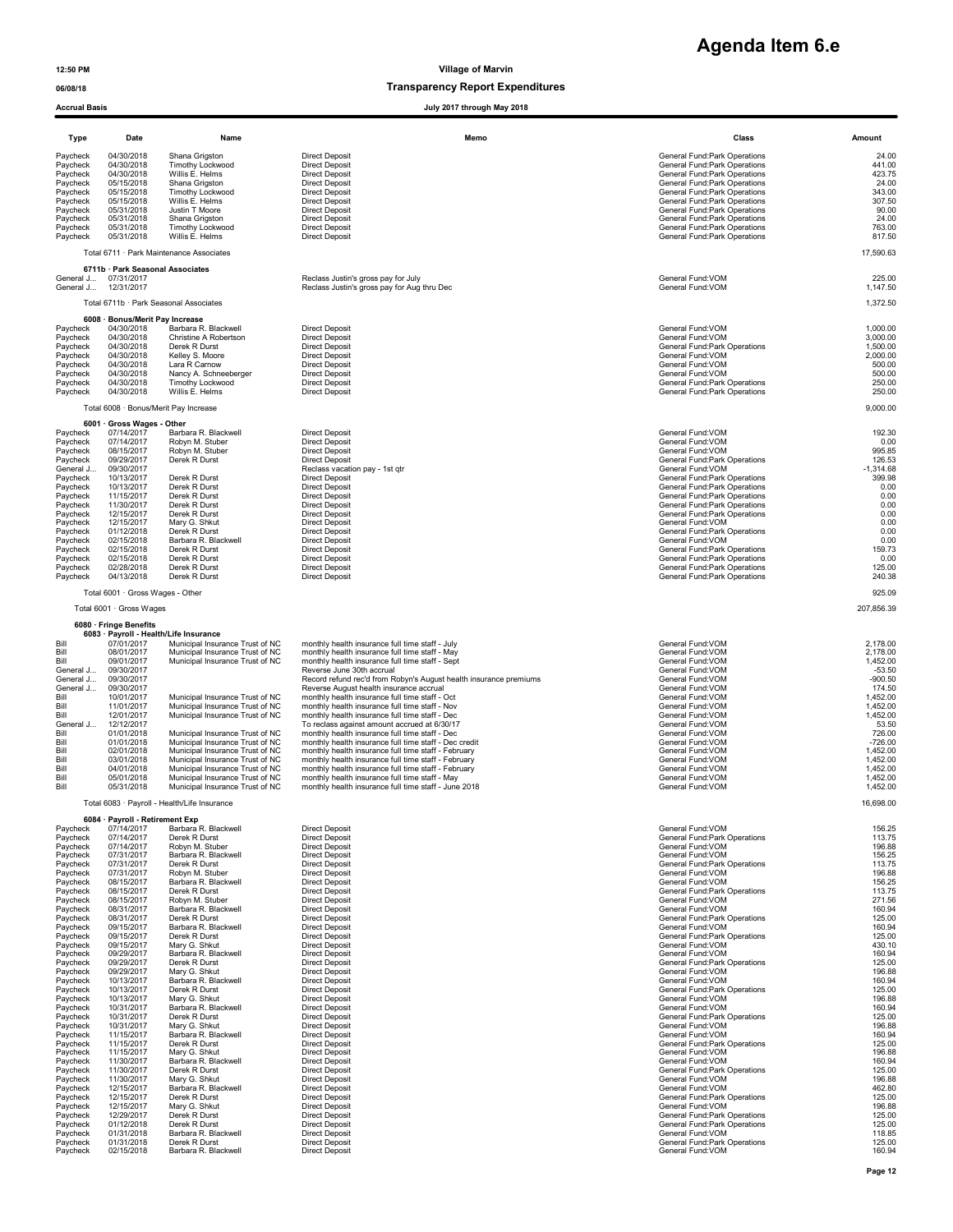|                      | <b>Accrual Basis</b><br>July 2017 through May 2018 |                                    |                                                |      |                                                    |                 |  |
|----------------------|----------------------------------------------------|------------------------------------|------------------------------------------------|------|----------------------------------------------------|-----------------|--|
| Type                 | Date                                               | Name                               |                                                | Memo | Class                                              | Amount          |  |
| Paycheck             | 02/15/2018                                         | Derek R Durst                      | <b>Direct Deposit</b>                          |      | General Fund:Park Operations                       | 125.00          |  |
| Paycheck             | 02/28/2018                                         | Barbara R. Blackwell               | <b>Direct Deposit</b>                          |      | General Fund: VOM                                  | 160.94          |  |
| Paycheck             | 02/28/2018                                         | Derek R Durst                      | <b>Direct Deposit</b>                          |      | General Fund: Park Operations                      | 125.00          |  |
| Paycheck             | 03/15/2018                                         | Barbara R. Blackwell               | <b>Direct Deposit</b>                          |      | General Fund: VOM                                  | 160.94          |  |
| Paycheck             | 03/15/2018                                         | Derek R Durst                      | <b>Direct Deposit</b>                          |      | General Fund: Park Operations                      | 125.00          |  |
| Paycheck             | 03/30/2018                                         | Barbara R. Blackwell               | <b>Direct Deposit</b>                          |      | General Fund: VOM                                  | 160.94          |  |
| Paycheck             | 03/30/2018                                         | Derek R Durst                      | <b>Direct Deposit</b>                          |      | General Fund: Park Operations                      | 125.00          |  |
| Paycheck             | 04/13/2018                                         | Barbara R. Blackwell               | <b>Direct Deposit</b>                          |      | General Fund: VOM                                  | 160.94          |  |
| Paycheck             | 04/13/2018                                         | Derek R Durst                      | <b>Direct Deposit</b>                          |      | General Fund: Park Operations                      | 125.00          |  |
| Paycheck             | 04/30/2018                                         | Barbara R. Blackwell               | <b>Direct Deposit</b>                          |      | General Fund: VOM                                  | 235.94          |  |
| Paycheck             | 04/30/2018                                         | Derek R Durst                      | <b>Direct Deposit</b>                          |      | General Fund: Park Operations                      | 237.50          |  |
| Paycheck             | 05/15/2018                                         | Barbara R. Blackwell               | <b>Direct Deposit</b>                          |      | General Fund: VOM                                  | 160.94          |  |
| Paycheck             | 05/15/2018                                         | Derek R Durst                      | <b>Direct Deposit</b>                          |      | General Fund: Park Operations                      | 125.00          |  |
| Paycheck             | 05/31/2018                                         | Barbara R. Blackwell               | <b>Direct Deposit</b>                          |      | General Fund: VOM                                  | 160.94          |  |
| Paycheck             | 05/31/2018                                         | Derek R Durst                      | <b>Direct Deposit</b>                          |      | General Fund: Park Operations                      | 125.00          |  |
|                      | Total 6084 · Payroll - Retirement Exp              |                                    |                                                |      |                                                    | 8,644.95        |  |
|                      | Total 6080 · Fringe Benefits                       |                                    |                                                |      |                                                    | 25,342.95       |  |
|                      | 6090 · Payroll Tax<br>6091 · FICA/941 (Town match) |                                    |                                                |      |                                                    |                 |  |
| Paycheck             | 07/14/2017                                         | Barbara R. Blackwell               | <b>Direct Deposit</b>                          |      | General Fund:VOM                                   | 125.49          |  |
| Paycheck             | 07/14/2017                                         | Barbara R. Blackwell               | <b>Direct Deposit</b>                          |      | General Fund: VOM                                  | 29.35           |  |
| Paycheck             | 07/14/2017                                         | Christine A Robertson              | <b>Direct Deposit</b>                          |      | General Fund: VOM                                  | 60.02           |  |
| Paycheck             | 07/14/2017                                         | Christine A Robertson              | <b>Direct Deposit</b>                          |      | General Fund: VOM                                  | 14.04           |  |
| Paycheck             | 07/14/2017                                         | Derek R Durst                      | <b>Direct Deposit</b>                          |      | General Fund: Park Operations                      | 88.36           |  |
| Paycheck             | 07/14/2017                                         | Derek R Durst                      | <b>Direct Deposit</b>                          |      | General Fund: Park Operations                      | 20.67           |  |
| Paycheck             | 07/14/2017                                         | Justin T Moore                     | <b>Direct Deposit</b>                          |      | General Fund: Park Operations                      | 5.74            |  |
| Paycheck             | 07/14/2017                                         | Justin T Moore                     | <b>Direct Deposit</b>                          |      | General Fund: Park Operations                      | 1.34            |  |
| Paycheck             | 07/14/2017                                         | Kelley S. Moore                    | <b>Direct Deposit</b>                          |      | General Fund: VOM                                  | 22.79           |  |
| Paycheck             | 07/14/2017                                         | Kelley S. Moore                    | <b>Direct Deposit</b>                          |      | General Fund: VOM                                  | 5.33            |  |
| Paycheck             | 07/14/2017                                         | Nancy A. Schneeberger              | <b>Direct Deposit</b>                          |      | General Fund: VOM                                  | 15.87           |  |
| Paycheck             | 07/14/2017                                         | Nancy A. Schneeberger              | <b>Direct Deposit</b>                          |      | General Fund: VOM                                  | 3.71            |  |
| Paycheck             | 07/14/2017                                         | Nicholas R Muti<br>Nicholas R Muti | <b>Direct Deposit</b>                          |      | General Fund: Park Operations                      | 14.38           |  |
| Paycheck<br>Paycheck | 07/14/2017<br>07/14/2017                           | Robyn M. Stuber                    | <b>Direct Deposit</b><br><b>Direct Deposit</b> |      | General Fund: Park Operations<br>General Fund: VOM | 3.36<br>157.34  |  |
| Paycheck             | 07/14/2017                                         | Robyn M. Stuber                    | <b>Direct Deposit</b>                          |      | General Fund: VOM                                  | 36.80           |  |
| Paycheck             | 07/14/2017                                         | Willis E. Helms                    | <b>Direct Deposit</b>                          |      | General Fund: Park Operations                      | 30.11           |  |
| Paycheck             | 07/14/2017<br>07/31/2017                           | Willis E. Helms                    | <b>Direct Deposit</b>                          |      | General Fund: Park Operations                      | 7.04<br>27.90   |  |
| Paycheck<br>Paycheck | 07/31/2017                                         | Brian W. Beaty<br>Brian W. Beaty   | <b>Direct Deposit</b><br><b>Direct Deposit</b> |      | General Fund: VOM<br>General Fund:VOM              | 6.53            |  |
| Paycheck             | 07/31/2017                                         | Joseph E. Pollino Jr.              | <b>Direct Deposit</b>                          |      | General Fund:VOM                                   | 31.00           |  |
| Paycheck             | 07/31/2017                                         | Joseph E. Pollino Jr.              | <b>Direct Deposit</b>                          |      | General Fund:VOM                                   | 7.25            |  |
| Paycheck             | 07/31/2017                                         | Nicholas R. Dispenziere            | <b>Direct Deposit</b>                          |      | General Fund: VOM                                  | 24.80           |  |
| Paycheck             | 07/31/2017                                         | Nicholas R. Dispenziere            | <b>Direct Deposit</b>                          |      | General Fund:VOM                                   | 5.80            |  |
| Paycheck             | 07/31/2017                                         | Robert E Epps                      | <b>Direct Deposit</b>                          |      | General Fund: VOM                                  | 24.80           |  |
| Paycheck             | 07/31/2017                                         | Robert E Epps                      | <b>Direct Deposit</b>                          |      | General Fund:VOM                                   | 5.80            |  |
| Paycheck             | 07/31/2017                                         | Ronald J. Salimao                  | <b>Direct Deposit</b>                          |      | General Fund: VOM                                  | 24.80           |  |
| Paycheck             | 07/31/2017                                         | Ronald J. Salimao                  | <b>Direct Deposit</b>                          |      | General Fund: VOM                                  | 5.80            |  |
| Paycheck             | 07/31/2017                                         | Barbara R. Blackwell               | <b>Direct Deposit</b>                          |      | General Fund: VOM                                  | 125.49          |  |
| Paycheck             | 07/31/2017                                         | Barbara R. Blackwell               | <b>Direct Deposit</b>                          |      | General Fund: VOM                                  | 29.35           |  |
| Paycheck             | 07/31/2017                                         | Christine A Robertson              | <b>Direct Deposit</b>                          |      | General Fund: VOM                                  | 27.77           |  |
| Paycheck             | 07/31/2017                                         | Christine A Robertson              | <b>Direct Deposit</b>                          |      | General Fund: VOM                                  | 6.49            |  |
| Paycheck             | 07/31/2017                                         | Derek R Durst                      | <b>Direct Deposit</b>                          |      | General Fund: Park Operations                      | 88.36           |  |
| Paycheck             | 07/31/2017                                         | Derek R Durst                      | <b>Direct Deposit</b>                          |      | General Fund: Park Operations                      | 20.66           |  |
| Paycheck             | 07/31/2017                                         | Justin T Moore                     | <b>Direct Deposit</b>                          |      | General Fund:Park Operations                       | 8.21            |  |
| Paycheck             | 07/31/2017                                         | Justin T Moore                     | <b>Direct Deposit</b>                          |      | General Fund: Park Operations                      | 1.92            |  |
| Paycheck             | 07/31/2017                                         | Kelley S. Moore                    | <b>Direct Deposit</b>                          |      | General Fund: VOM                                  | 25.57           |  |
| Paycheck             | 07/31/2017                                         | Kelley S. Moore                    | <b>Direct Deposit</b>                          |      | General Fund:VOM                                   | 5.98            |  |
| Paycheck             | 07/31/2017                                         | Nancy A. Schneeberger              | <b>Direct Deposit</b>                          |      | General Fund: VOM                                  | 12.89           |  |
| Paycheck             | 07/31/2017                                         | Nancy A. Schneeberger              | <b>Direct Deposit</b>                          |      | General Fund: VOM                                  | 3.01            |  |
| Paycheck             | 07/31/2017                                         | Nicholas R Muti                    | <b>Direct Deposit</b>                          |      | General Fund: Park Operations                      | 34.61           |  |
| Paycheck             | 07/31/2017                                         | Nicholas R Muti                    | <b>Direct Deposit</b>                          |      | General Fund: Park Operations                      | 8.10            |  |
| Paycheck             | 07/31/2017                                         | Robyn M. Stuber                    | <b>Direct Deposit</b>                          |      | General Fund: VOM                                  | 157.34          |  |
| Paycheck             | 07/31/2017                                         | Robyn M. Stuber                    | <b>Direct Deposit</b>                          |      | General Fund: VOM                                  | 36.80           |  |
| Paycheck             | 07/31/2017                                         | Willis E. Helms                    | <b>Direct Deposit</b>                          |      | General Fund:Park Operations                       | 25.85           |  |
| Paycheck             | 07/31/2017                                         | Willis E. Helms                    | <b>Direct Deposit</b>                          |      | General Fund: Park Operations                      | 6.04            |  |
| Paycheck             | 08/15/2017                                         | Barbara R. Blackwell               | <b>Direct Deposit</b>                          |      | General Fund: VOM                                  | 122.10          |  |
| Paycheck             | 08/15/2017                                         | Barbara R. Blackwell               | <b>Direct Deposit</b>                          |      | General Fund: VOM                                  | 28.55           |  |
| Paycheck             | 08/15/2017                                         | Christine A Robertson              | <b>Direct Deposit</b>                          |      | General Fund: VOM                                  | 46.63           |  |
| Paycheck             | 08/15/2017                                         | Christine A Robertson              | <b>Direct Deposit</b>                          |      | General Fund: VOM                                  | 10.91           |  |
| Paycheck             | 08/15/2017                                         | Derek R Durst                      | <b>Direct Deposit</b>                          |      | General Fund:Park Operations                       | 88.36           |  |
| Paycheck             | 08/15/2017                                         | Derek R Durst                      | <b>Direct Deposit</b>                          |      | General Fund:Park Operations                       | 20.67           |  |
| Paycheck             | 08/15/2017                                         | Justin T Moore                     | <b>Direct Deposit</b>                          |      | General Fund: Park Operations                      | 11.47           |  |
| Paycheck             | 08/15/2017                                         | Justin T Moore                     | <b>Direct Deposit</b>                          |      | General Fund: Park Operations                      | 2.69            |  |
| Paycheck             | 08/15/2017                                         | Kelley S. Moore                    | <b>Direct Deposit</b>                          |      | General Fund:VOM                                   | 32.32           |  |
| Paycheck             | 08/15/2017                                         | Kelley S. Moore                    | <b>Direct Deposit</b>                          |      | General Fund: VOM                                  | 7.56            |  |
| Paycheck             | 08/15/2017                                         | Nancy A. Schneeberger              | <b>Direct Deposit</b>                          |      | General Fund: VOM                                  | 28.77           |  |
| Paycheck             | 08/15/2017                                         | Nancy A. Schneeberger              | <b>Direct Deposit</b>                          |      | General Fund: VOM                                  | 6.73            |  |
| Paycheck             | 08/15/2017                                         | Robyn M. Stuber                    | <b>Direct Deposit</b>                          |      | General Fund: VOM                                  | 219.08          |  |
| Paycheck             | 08/15/2017                                         | Robyn M. Stuber                    | <b>Direct Deposit</b>                          |      | General Fund: VOM                                  | 51.23           |  |
| Paycheck             | 08/15/2017                                         | Willis E. Helms                    | <b>Direct Deposit</b>                          |      | General Fund: Park Operations                      | 30.57           |  |
| Paycheck             | 08/15/2017                                         | Willis E. Helms                    | <b>Direct Deposit</b>                          |      | General Fund:Park Operations                       | 7.15            |  |
| Paycheck             | 08/31/2017                                         | Brian W. Beaty                     | <b>Direct Deposit</b>                          |      | General Fund: VOM                                  | 27.90           |  |
| Paycheck             | 08/31/2017                                         | Brian W. Beaty                     | <b>Direct Deposit</b>                          |      | General Fund:VOM                                   | 6.52            |  |
| Paycheck             | 08/31/2017                                         | Joseph E. Pollino Jr.              | Direct Deposit                                 |      | General Fund:VOM                                   | 31.00           |  |
| Paycheck             | 08/31/2017                                         | Joseph E. Pollino Jr.              | <b>Direct Deposit</b>                          |      | General Fund:VOM                                   | 7.25            |  |
| Paycheck             | 08/31/2017                                         | Nicholas R. Dispenziere            | <b>Direct Deposit</b>                          |      | General Fund: VOM                                  | 24.80           |  |
| Paycheck             | 08/31/2017                                         | Nicholas R. Dispenziere            | <b>Direct Deposit</b>                          |      | General Fund:VOM                                   | 5.80            |  |
| Paycheck             | 08/31/2017                                         | Robert E Epps                      | <b>Direct Deposit</b>                          |      | General Fund:VOM                                   | 24.80           |  |
| Paycheck             | 08/31/2017                                         | Robert E Epps                      | <b>Direct Deposit</b>                          |      | General Fund:VOM                                   | 5.80            |  |
| Paycheck             | 08/31/2017                                         | Ronald J. Salimao                  | <b>Direct Deposit</b>                          |      | General Fund: VOM                                  | 24.80           |  |
| Paycheck             | 08/31/2017                                         | Ronald J. Salimao                  | <b>Direct Deposit</b>                          |      | General Fund: VOM                                  | 5.80            |  |
| Paycheck             | 08/31/2017                                         | Barbara R. Blackwell               | <b>Direct Deposit</b>                          |      | General Fund: VOM                                  | 125.97          |  |
| Paycheck             | 08/31/2017                                         | Barbara R. Blackwell               | <b>Direct Deposit</b>                          |      | General Fund: VOM                                  | 29.46           |  |
| Paycheck             | 08/31/2017                                         | Christine A Robertson              | <b>Direct Deposit</b>                          |      | General Fund:VOM                                   | 72.12           |  |
| Paycheck             | 08/31/2017                                         | Christine A Robertson              | <b>Direct Deposit</b>                          |      | General Fund:VOM                                   | 16.87           |  |
| Paycheck             | 08/31/2017                                         | Derek R Durst                      | <b>Direct Deposit</b>                          |      | General Fund: Park Operations                      | 97.66           |  |
| Paycheck             | 08/31/2017                                         | Derek R Durst                      | <b>Direct Deposit</b>                          |      | General Fund: Park Operations                      | 22.84           |  |
| Paycheck             | 08/31/2017                                         | Justin T Moore                     | <b>Direct Deposit</b>                          |      | General Fund: Park Operations                      | 12.87           |  |
| Paycheck             | 08/31/2017                                         | Justin T Moore                     | <b>Direct Deposit</b>                          |      | General Fund: Park Operations                      | 3.00            |  |
| Paycheck             | 08/31/2017                                         | Kelley S. Moore                    | <b>Direct Deposit</b>                          |      | General Fund: VOM                                  | 37.85           |  |
| Paycheck             | 08/31/2017                                         | Kelley S. Moore                    | <b>Direct Deposit</b>                          |      | General Fund:VOM                                   | 8.85            |  |
| Paycheck             | 08/31/2017                                         | Nancy A. Schneeberger              | <b>Direct Deposit</b>                          |      | General Fund: VOM                                  | 42.97           |  |
| Paycheck             | 08/31/2017                                         | Nancy A. Schneeberger              | <b>Direct Deposit</b>                          |      | General Fund: VOM                                  | 10.05           |  |
| Paycheck             | 08/31/2017                                         | Willis E. Helms<br>Willis E. Helms | <b>Direct Deposit</b>                          |      | General Fund: Park Operations                      | 45.33           |  |
| Paycheck<br>Paycheck | 08/31/2017<br>09/15/2017                           | Barbara R. Blackwell               | <b>Direct Deposit</b><br><b>Direct Deposit</b> |      | General Fund: Park Operations<br>General Fund:VOM  | 10.61<br>127.64 |  |
| Paycheck             | 09/15/2017                                         | Barbara R. Blackwell               | <b>Direct Deposit</b>                          |      | General Fund:VOM                                   | 29.85           |  |
| Paycheck             | 09/15/2017                                         | Christine A Robertson              | <b>Direct Deposit</b>                          |      | General Fund:VOM                                   | 40.41           |  |
| Paycheck             | 09/15/2017                                         | Christine A Robertson              | <b>Direct Deposit</b>                          |      | General Fund:VOM                                   | 9.45            |  |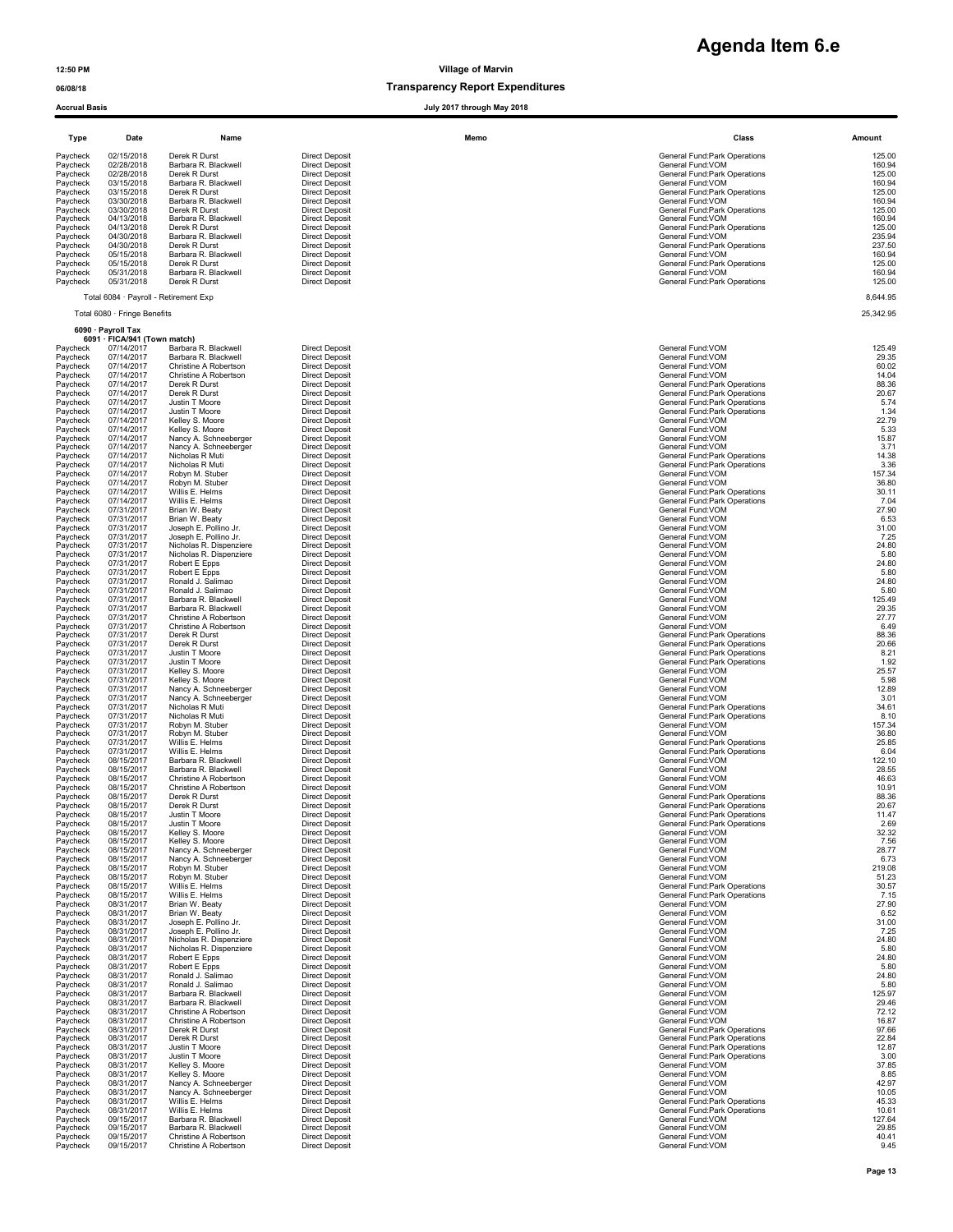### 06/08/18 CONSERVITE DESCRIPTION OF TRANSPARENCE TRANSPARENCE DESCRIPTION OF TRANSPARENCE DESCRIPTION OF TRANSPARENCE O

Accrual Basis July 2017 through May 2018

| <b>Type</b>          | Date                     | Name                                           |                                                | Memo | Class                                                          | Amount          |
|----------------------|--------------------------|------------------------------------------------|------------------------------------------------|------|----------------------------------------------------------------|-----------------|
| Paycheck<br>Paycheck | 09/15/2017<br>09/15/2017 | Derek R Durst<br>Derek R Durst                 | <b>Direct Deposit</b><br><b>Direct Deposit</b> |      | General Fund: Park Operations<br>General Fund: Park Operations | 97.66<br>22.84  |
| Paycheck             | 09/15/2017               | Justin T Moore                                 | <b>Direct Deposit</b>                          |      | General Fund: Park Operations                                  | 7.75            |
| Paycheck<br>Paycheck | 09/15/2017<br>09/15/2017 | Justin T Moore<br>Kelley S. Moore              | <b>Direct Deposit</b><br><b>Direct Deposit</b> |      | General Fund: Park Operations<br>General Fund: VOM             | 1.82<br>43.73   |
| Paycheck             | 09/15/2017               | Kelley S. Moore                                | <b>Direct Deposit</b>                          |      | General Fund: VOM                                              | 10.23           |
| Paycheck             | 09/15/2017               | Mary G. Shkut                                  | <b>Direct Deposit</b>                          |      | General Fund:VOM                                               | 355.54          |
| Paycheck<br>Paycheck | 09/15/2017<br>09/15/2017 | Mary G. Shkut<br>Nancy A. Schneeberger         | <b>Direct Deposit</b><br><b>Direct Deposit</b> |      | General Fund: VOM<br>General Fund:VOM                          | 83.15<br>35.04  |
| Paycheck             | 09/15/2017               | Nancy A. Schneeberger                          | <b>Direct Deposit</b>                          |      | General Fund:VOM                                               | 8.19            |
| Paycheck             | 09/15/2017               | Willis E. Helms                                | <b>Direct Deposit</b>                          |      | General Fund: Park Operations                                  | 29.30           |
| Paycheck<br>Paycheck | 09/15/2017<br>09/29/2017 | Willis E. Helms<br>Brian W. Beaty              | <b>Direct Deposit</b><br><b>Direct Deposit</b> |      | General Fund: Park Operations<br>General Fund:VOM              | 6.85<br>27.90   |
| Paycheck             | 09/29/2017               | Brian W. Beaty                                 | <b>Direct Deposit</b>                          |      | General Fund:VOM                                               | 6.53            |
| Paycheck             | 09/29/2017<br>09/29/2017 | Joseph E. Pollino Jr.<br>Joseph E. Pollino Jr. | <b>Direct Deposit</b><br><b>Direct Deposit</b> |      | General Fund: VOM<br>General Fund: VOM                         | 31.00<br>7.25   |
| Paycheck<br>Paycheck | 09/29/2017               | Nicholas R. Dispenziere                        | <b>Direct Deposit</b>                          |      | General Fund:VOM                                               | 24.80           |
| Pavcheck             | 09/29/2017               | Nicholas R. Dispenziere                        | <b>Direct Deposit</b>                          |      | General Fund:VOM                                               | 5.80            |
| Paycheck<br>Paycheck | 09/29/2017<br>09/29/2017 | Robert E Epps<br>Robert E Epps                 | <b>Direct Deposit</b><br><b>Direct Deposit</b> |      | General Fund:VOM<br>General Fund:VOM                           | 24.80<br>5.80   |
| Paycheck             | 09/29/2017               | Ronald J. Salimao                              | <b>Direct Deposit</b>                          |      | General Fund:VOM                                               | 24.80           |
| Paycheck             | 09/29/2017               | Ronald J. Salimao                              | <b>Direct Deposit</b>                          |      | General Fund:VOM                                               | 5.80            |
| Paycheck<br>Paycheck | 09/29/2017<br>09/29/2017 | Barbara R. Blackwell<br>Barbara R. Blackwell   | <b>Direct Deposit</b><br><b>Direct Deposit</b> |      | General Fund:VOM<br>General Fund:VOM                           | 127.63<br>29.85 |
| Paycheck             | 09/29/2017               | Christine A Robertson                          | <b>Direct Deposit</b>                          |      | General Fund: VOM                                              | 50.13           |
| Paycheck             | 09/29/2017               | Christine A Robertson                          | <b>Direct Deposit</b>                          |      | General Fund: VOM                                              | 11.72           |
| Paycheck<br>Paycheck | 09/29/2017<br>09/29/2017 | Derek R Durst<br>Derek R Durst                 | <b>Direct Deposit</b><br><b>Direct Deposit</b> |      | General Fund: Park Operations<br>General Fund: Park Operations | 97.66<br>22.84  |
| Paycheck             | 09/29/2017               | Justin T Moore                                 | <b>Direct Deposit</b>                          |      | General Fund: Park Operations                                  | 8.99            |
| Paycheck             | 09/29/2017               | Justin T Moore                                 | <b>Direct Deposit</b>                          |      | General Fund: Park Operations                                  | 2.10            |
| Paycheck<br>Paycheck | 09/29/2017<br>09/29/2017 | Kelley S. Moore<br>Kelley S. Moore             | <b>Direct Deposit</b><br><b>Direct Deposit</b> |      | General Fund: VOM<br>General Fund:VOM                          | 30.18<br>7.05   |
| Paycheck             | 09/29/2017               | Mary G. Shkut                                  | <b>Direct Deposit</b>                          |      | General Fund: VOM                                              | 162.75          |
| Paycheck             | 09/29/2017               | Mary G. Shkut                                  | <b>Direct Deposit</b>                          |      | General Fund:VOM<br>General Fund: VOM                          | 38.06           |
| Paycheck<br>Paycheck | 09/29/2017<br>09/29/2017 | Nancy A. Schneeberger<br>Nancy A. Schneeberger | <b>Direct Deposit</b><br><b>Direct Deposit</b> |      | General Fund: VOM                                              | 28.64<br>6.70   |
| Pavcheck             | 09/29/2017               | Willis E. Helms                                | <b>Direct Deposit</b>                          |      | General Fund: Park Operations                                  | 23.25           |
| Paycheck<br>Paycheck | 09/29/2017<br>10/06/2017 | Willis E. Helms<br>Edward N. Query             | <b>Direct Deposit</b>                          |      | General Fund: Park Operations<br>General Fund: VOM             | 5.43<br>6.20    |
| Paycheck             | 10/06/2017               | Edward N. Query                                |                                                |      | General Fund:VOM                                               | 1.45            |
| Paycheck             | 10/06/2017               | Jennifer Slotten                               |                                                |      | General Fund:VOM                                               | 9.30            |
| Paycheck<br>Paycheck | 10/06/2017<br>10/06/2017 | Jennifer Slotten<br>Thomas E Traub             |                                                |      | General Fund:VOM<br>General Fund:VOM                           | 2.17<br>13.95   |
| Paycheck             | 10/06/2017               | Thomas E Traub                                 |                                                |      | General Fund:VOM                                               | 3.27            |
| Paycheck             | 10/13/2017               | Barbara R. Blackwell                           | <b>Direct Deposit</b>                          |      | General Fund:VOM                                               | 127.63          |
| Paycheck<br>Paycheck | 10/13/2017<br>10/13/2017 | Barbara R. Blackwell<br>Christine A Robertson  | <b>Direct Deposit</b><br><b>Direct Deposit</b> |      | General Fund:VOM<br>General Fund:VOM                           | 29.85<br>41.94  |
| Paycheck             | 10/13/2017               | Christine A Robertson                          | <b>Direct Deposit</b>                          |      | General Fund:VOM                                               | 9.81            |
| Paycheck             | 10/13/2017               | Derek R Durst                                  | <b>Direct Deposit</b>                          |      | General Fund: Park Operations                                  | 97.66           |
| Paycheck<br>Paycheck | 10/13/2017<br>10/13/2017 | Derek R Durst<br>Justin T Moore                | <b>Direct Deposit</b><br><b>Direct Deposit</b> |      | General Fund: Park Operations<br>General Fund: Park Operations | 22.84<br>4.96   |
| Paycheck             | 10/13/2017               | Justin T Moore                                 | <b>Direct Deposit</b>                          |      | General Fund: Park Operations                                  | 1.16            |
| Paycheck             | 10/13/2017               | Kelley S. Moore                                | <b>Direct Deposit</b>                          |      | General Fund:VOM                                               | 28.64           |
| Paycheck<br>Paycheck | 10/13/2017<br>10/13/2017 | Kelley S. Moore<br>Mary G. Shkut               | <b>Direct Deposit</b><br><b>Direct Deposit</b> |      | General Fund: VOM<br>General Fund: VOM                         | 6.70<br>162.75  |
| Paycheck             | 10/13/2017               | Mary G. Shkut                                  | <b>Direct Deposit</b>                          |      | General Fund: VOM                                              | 38.06           |
| Paycheck<br>Paycheck | 10/13/2017<br>10/13/2017 | Nancy A. Schneeberger<br>Nancy A. Schneeberger | <b>Direct Deposit</b><br><b>Direct Deposit</b> |      | General Fund:VOM<br>General Fund:VOM                           | 24.30<br>5.69   |
| Paycheck             | 10/13/2017               | Timothy Lockwood                               | <b>Direct Deposit</b>                          |      | General Fund: Park Operations                                  | 32.55           |
| Paycheck             | 10/13/2017               | <b>Timothy Lockwood</b>                        | <b>Direct Deposit</b>                          |      | General Fund: Park Operations                                  | 7.61            |
| Paycheck<br>Paycheck | 10/13/2017<br>10/13/2017 | Willis E. Helms<br>Willis E. Helms             | <b>Direct Deposit</b><br><b>Direct Deposit</b> |      | General Fund: Park Operations<br>General Fund: Park Operations | 41.38<br>9.68   |
| Paycheck             | 10/31/2017               | Brian W. Beaty                                 | <b>Direct Deposit</b>                          |      | General Fund:VOM                                               | 27.90           |
| Paycheck             | 10/31/2017               | Brian W. Beaty                                 | <b>Direct Deposit</b>                          |      | General Fund:VOM                                               | 6.52            |
| Paycheck<br>Paycheck | 10/31/2017<br>10/31/2017 | Joseph E. Pollino Jr.<br>Joseph E. Pollino Jr. | <b>Direct Deposit</b><br><b>Direct Deposit</b> |      | General Fund:VOM<br>General Fund: VOM                          | 31.00<br>7.25   |
| Paycheck             | 10/31/2017               | Nicholas R. Dispenziere                        | <b>Direct Deposit</b>                          |      | General Fund:VOM                                               | 24.80           |
| Paycheck<br>Paycheck | 10/31/2017<br>10/31/2017 | Nicholas R. Dispenziere<br>Robert E Epps       | <b>Direct Deposit</b><br><b>Direct Deposit</b> |      | General Fund:VOM<br>General Fund: VOM                          | 5.80<br>24.80   |
| Paycheck             | 10/31/2017               | Robert E Epps                                  | <b>Direct Deposit</b>                          |      | General Fund: VOM                                              | 5.80            |
| Paycheck             | 10/31/2017               | Ronald J. Salimao                              | <b>Direct Deposit</b>                          |      | General Fund:VOM                                               | 24.80           |
| Paycheck<br>Paycheck | 10/31/2017<br>10/31/2017 | Ronald J. Salimao<br>Barbara R. Blackwell      | <b>Direct Deposit</b><br><b>Direct Deposit</b> |      | General Fund:VOM<br>General Fund:VOM                           | 5.80<br>127.63  |
| Pavcheck             | 10/31/2017               | <b>Barbara R Blackwell</b>                     | <b>Direct Deposit</b>                          |      | General Fund: VOM                                              | 29.85           |
| Paycheck             | 10/31/2017               | Christine A Robertson                          | <b>Direct Deposit</b>                          |      | General Fund:VOM                                               | 53.19           |
| Paycheck<br>Paycheck | 10/31/2017<br>10/31/2017 | Christine A Robertson<br>Derek R Durst         | <b>Direct Deposit</b><br><b>Direct Deposit</b> |      | General Fund:VOM<br>General Fund:Park Operations               | 12.44<br>97.66  |
| Paycheck             | 10/31/2017               | Derek R Durst                                  | <b>Direct Deposit</b>                          |      | General Fund: Park Operations                                  | 22.84           |
| Paycheck<br>Paycheck | 10/31/2017<br>10/31/2017 | Justin T Moore<br>Justin T Moore               | <b>Direct Deposit</b><br><b>Direct Deposit</b> |      | General Fund: Park Operations<br>General Fund: Park Operations | 5.27<br>1.23    |
| Paycheck             | 10/31/2017               | Kelley S. Moore                                | <b>Direct Deposit</b>                          |      | General Fund:VOM                                               | 49.62           |
| Paycheck             | 10/31/2017               | Kelley S. Moore                                | <b>Direct Deposit</b>                          |      | General Fund:VOM                                               | 11.61           |
| Paycheck<br>Paycheck | 10/31/2017<br>10/31/2017 | Mary G. Shkut<br>Mary G. Shkut                 | <b>Direct Deposit</b><br><b>Direct Deposit</b> |      | General Fund:VOM<br>General Fund: VOM                          | 162.75<br>38.07 |
| Paycheck             | 10/31/2017               | Nancy A. Schneeberger                          | <b>Direct Deposit</b>                          |      | General Fund: VOM                                              | 30.18           |
| Paycheck             | 10/31/2017               | Nancy A. Schneeberger                          | <b>Direct Deposit</b>                          |      | General Fund:VOM                                               | 7.05            |
| Paycheck<br>Paycheck | 10/31/2017<br>10/31/2017 | <b>Timothy Lockwood</b><br>Timothy Lockwood    | <b>Direct Deposit</b><br><b>Direct Deposit</b> |      | General Fund: Park Operations<br>General Fund: Park Operations | 26.91<br>6.30   |
| Paycheck             | 10/31/2017               | Willis E. Helms                                | <b>Direct Deposit</b>                          |      | General Fund: Park Operations                                  | 38.37           |
| Paycheck             | 10/31/2017               | Willis E. Helms                                | <b>Direct Deposit</b>                          |      | General Fund: Park Operations                                  | 8.98            |
| Paycheck<br>Paycheck | 11/15/2017<br>11/15/2017 | Barbara R. Blackwell<br>Barbara R. Blackwell   | <b>Direct Deposit</b><br><b>Direct Deposit</b> |      | General Fund: VOM<br>General Fund:VOM                          | 127.63<br>29.85 |
| Pavcheck             | 11/15/2017               | Christine A Robertson                          | <b>Direct Deposit</b>                          |      | General Fund:VOM                                               | 55.76           |
| Paycheck             | 11/15/2017               | Christine A Robertson                          | <b>Direct Deposit</b>                          |      | General Fund: VOM                                              | 13.04           |
| Paycheck<br>Paycheck | 11/15/2017<br>11/15/2017 | Derek R Durst<br>Derek R Durst                 | <b>Direct Deposit</b><br><b>Direct Deposit</b> |      | General Fund: Park Operations<br>General Fund: Park Operations | 97.66<br>22.84  |
| Paycheck             | 11/15/2017               | Justin T Moore                                 | <b>Direct Deposit</b>                          |      | General Fund: Park Operations                                  | 2.48            |
| Paycheck             | 11/15/2017               | Justin T Moore                                 | <b>Direct Deposit</b>                          |      | General Fund: Park Operations                                  | 0.58            |
| Paycheck             | 11/15/2017               | Kelley S. Moore                                | <b>Direct Deposit</b>                          |      | General Fund: VOM                                              | 30.69           |
| Paycheck<br>Paycheck | 11/15/2017<br>11/15/2017 | Kelley S. Moore<br>Madeline McGiverin          | <b>Direct Deposit</b><br><b>Direct Deposit</b> |      | General Fund:VOM<br>General Fund:VOM                           | 7.17<br>28.71   |
| Paycheck             | 11/15/2017               | Madeline McGiverin                             | <b>Direct Deposit</b>                          |      | General Fund:VOM                                               | 6.72            |
| Paycheck             | 11/15/2017               | Mary G. Shkut                                  | <b>Direct Deposit</b>                          |      | General Fund: VOM                                              | 162.75          |
| Paycheck<br>Paycheck | 11/15/2017<br>11/15/2017 | Mary G. Shkut<br>Nancy A. Schneeberger         | <b>Direct Deposit</b><br><b>Direct Deposit</b> |      | General Fund: VOM<br>General Fund:VOM                          | 38.06<br>30.69  |
| Paycheck             | 11/15/2017               | Nancy A. Schneeberger                          | <b>Direct Deposit</b>                          |      | General Fund:VOM                                               | 7.18            |
| Paycheck             | 11/15/2017               | Timothy Lockwood                               | <b>Direct Deposit</b>                          |      | General Fund:Park Operations                                   | 27.34           |
| Paycheck<br>Paycheck | 11/15/2017<br>11/15/2017 | Timothy Lockwood<br>Willis E. Helms            | <b>Direct Deposit</b><br><b>Direct Deposit</b> |      | General Fund: Park Operations<br>General Fund:Park Operations  | 6.39<br>24.87   |
| Paycheck             | 11/15/2017               | Willis E. Helms                                | <b>Direct Deposit</b>                          |      | General Fund: Park Operations                                  | 5.81            |
| Paycheck             | 11/30/2017               | Brian W. Beaty                                 | <b>Direct Deposit</b>                          |      | General Fund: VOM                                              | 27.90           |
| Paycheck             | 11/30/2017               | Brian W. Beaty                                 | <b>Direct Deposit</b>                          |      | General Fund: VOM                                              | 6.53            |

| Class                                                                | Amount        |
|----------------------------------------------------------------------|---------------|
| General Fund: Park Operations                                        | 97.6          |
| General Fund: Park Operations<br><b>General Fund:Park Operations</b> | 22.8<br>7.7   |
| General Fund: Park Operations                                        | 1.8           |
| General Fund: VOM<br>General Fund: VOM                               | 43.7<br>10.2  |
| General Fund: VOM<br>General Fund:VOM                                | 355.5         |
| General Fund: VOM                                                    | 83.1<br>35.0  |
| General Fund: VOM<br>General Fund: Park Operations                   | 8.1<br>29.3   |
| General Fund: Park Operations                                        | 6.8           |
| General Fund: VOM<br>General Fund:VOM                                | 27.9<br>6.5   |
| General Fund:VOM                                                     | 31.0          |
| General Fund:VOM<br>General Fund:VOM                                 | 7.2<br>24.8   |
| General Fund:VOM                                                     | 5.8           |
| General Fund:VOM<br>General Fund:VOM                                 | 24.8<br>5.8   |
| General Fund:VOM                                                     | 24.8<br>5.8   |
| General Fund:VOM<br>General Fund: VOM                                | 127.6         |
| General Fund: VOM<br>General Fund: VOM                               | 29.8<br>50.1  |
| General Fund: VOM                                                    | 11.7          |
| General Fund: Park Operations<br>General Fund: Park Operations       | 97.6<br>22.8  |
| General Fund: Park Operations                                        | 8.9           |
| General Fund: Park Operations<br>General Fund: VOM                   | 2.1<br>30.1   |
| General Fund: VOM                                                    | 7.0           |
| General Fund:VOM<br>General Fund:VOM                                 | 162.7<br>38.0 |
| General Fund: VOM<br>General Fund:VOM                                | 28.6<br>6.7   |
| General Fund: Park Operations                                        | 23.2          |
| General Fund: Park Operations<br>General Fund:VOM                    | 5.4<br>6.2    |
| General Fund:VOM                                                     | 1.4           |
| General Fund: VOM<br>General Fund:VOM                                | 9.3<br>2.1    |
| General Fund:VOM                                                     | 13.9          |
| General Fund:VOM<br>General Fund: VOM                                | 3.2<br>127.6  |
| General Fund: VOM                                                    | 29.8          |
| General Fund: VOM<br>General Fund: VOM                               | 41.9<br>9.8   |
| General Fund: Park Operations<br>General Fund:Park Operations        | 97.6<br>22.8  |
| General Fund: Park Operations                                        | 4.9           |
| General Fund:Park Operations<br>General Fund: VOM                    | 1.1<br>28.6   |
| General Fund: VOM                                                    | 6.7           |
| General Fund:VOM<br>General Fund: VOM                                | 162.7<br>38.0 |
| General Fund: VOM<br>General Fund:VOM                                | 24.3<br>5.6   |
| General Fund:Park Operations                                         | 32.5          |
| General Fund: Park Operations<br>General Fund: Park Operations       | 7.6<br>41.3   |
| General Fund: Park Operations                                        | 9.6           |
| General Fund: VOM<br>General Fund:VOM                                | 27.9<br>6.5   |
| General Fund:VOM<br>General Fund: VOM                                | 31.0<br>7.2   |
| General Fund:VOM                                                     | 24.8          |
| General Fund:VOM<br>General Fund: VOM                                | 5.8<br>24.8   |
| General Fund:VOM                                                     | 5.8           |
| General Fund: VOM<br>General Fund: VOM                               | 24.8<br>5.8   |
| General Fund: VOM                                                    | 127.6         |
| General Fund: VOM<br>General Fund:VOM                                | 29.8<br>53.1  |
| General Fund:VOM                                                     | 12.4          |
| General Fund: Park Operations<br><b>General Fund:Park Operations</b> | 97.6<br>22.8  |
| General Fund:Park Operations<br>General Fund: Park Operations        | 5.2<br>1.2    |
| General Fund: VOM                                                    | 49.6          |
| General Fund: VOM<br>General Fund:VOM                                | 11.6<br>162.7 |
| General Fund:VOM<br>General Fund: VOM                                | 38.0          |
| General Fund:VOM                                                     | 30.1<br>7.0   |
| General Fund: Park Operations                                        | 26.9          |
| General Fund:Park Operations<br>General Fund:Park Operations         | 6.3<br>38.3   |
| <b>General Fund:Park Operations</b><br>General Fund: VOM             | 8.9<br>127.6  |
| General Fund: VOM                                                    | 29.8          |
| General Fund:VOM<br>General Fund:VOM                                 | 55.7<br>13.0  |
| General Fund:Park Operations                                         | 97.6          |
| General Fund:Park Operations<br>General Fund:Park Operations         | 22.8<br>2.4   |
| General Fund:Park Operations<br>General Fund: VOM                    | 0.5<br>30.6   |
| General Fund: VOM                                                    | 7.1           |
| General Fund: VOM<br>General Fund:VOM                                | 28.7<br>6.7   |
| General Fund: VOM                                                    | 162.7         |
| General Fund: VOM<br>General Fund: VOM                               | 38.0<br>30.6  |
| General Fund: VOM                                                    | 7.1           |
| General Fund: Park Operations<br>General Fund:Park Operations        | 27.3<br>6.3   |
| General Fund:Park Operations<br>General Fund: Park Operations        | 24.8<br>5.8   |
| General Fund: VOM                                                    | 27.9          |
| General Fund: VOM                                                    | 6.5           |
|                                                                      |               |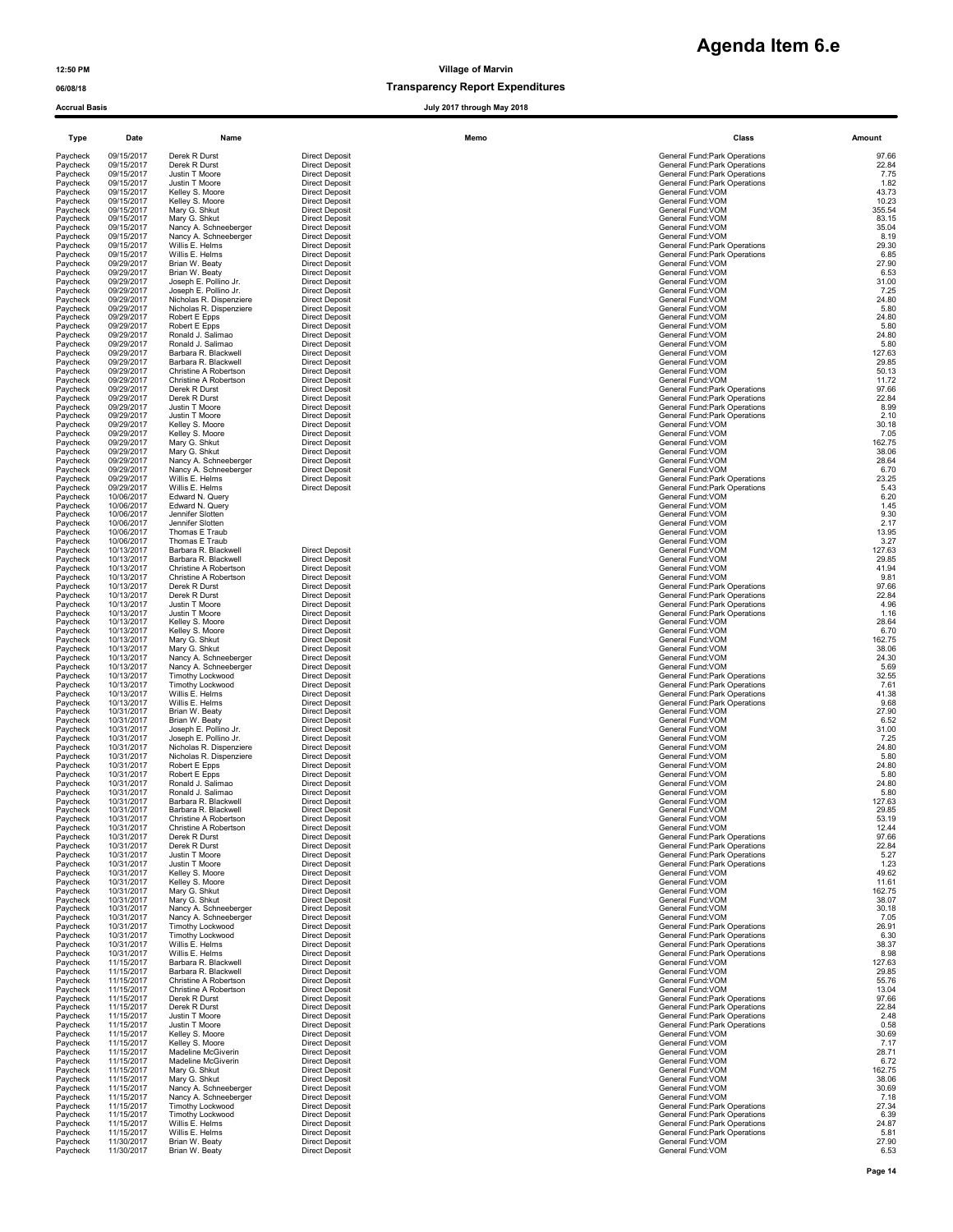| <b>Accrual Basis</b> |                          |                                                    |                                                | July 2017 through May 2018 |                                                                |                  |
|----------------------|--------------------------|----------------------------------------------------|------------------------------------------------|----------------------------|----------------------------------------------------------------|------------------|
| Type                 | Date                     | Name                                               |                                                | Memo                       | Class                                                          | Amount           |
| Paycheck             | 11/30/2017               | Joseph E. Pollino Jr.                              | <b>Direct Deposit</b>                          |                            | General Fund:VOM                                               | 31.00            |
| Paycheck<br>Paycheck | 11/30/2017<br>11/30/2017 | Joseph E. Pollino Jr.<br>Nicholas R. Dispenziere   | <b>Direct Deposit</b><br><b>Direct Deposit</b> |                            | General Fund:VOM<br>General Fund:VOM                           | 7.25<br>24.80    |
| Pavcheck<br>Paycheck | 11/30/2017<br>11/30/2017 | Nicholas R. Dispenziere<br>Robert E Epps           | <b>Direct Deposit</b><br><b>Direct Deposit</b> |                            | General Fund:VOM<br>General Fund:VOM                           | 5.80<br>24.80    |
| Paycheck             | 11/30/2017               | Robert E Epps                                      | <b>Direct Deposit</b>                          |                            | General Fund:VOM                                               | 5.80             |
| Paycheck<br>Paycheck | 11/30/2017<br>11/30/2017 | Ronald J. Salimao<br>Ronald J. Salimao             | <b>Direct Deposit</b><br><b>Direct Deposit</b> |                            | General Fund: VOM<br>General Fund: VOM                         | 24.80<br>5.80    |
| Paycheck             | 11/30/2017               | Barbara R. Blackwell                               | <b>Direct Deposit</b>                          |                            | General Fund: VOM                                              | 127.64           |
| Paycheck             | 11/30/2017               | Barbara R. Blackwell                               | <b>Direct Deposit</b>                          |                            | General Fund:VOM                                               | 29.85<br>70.07   |
| Paycheck<br>Paycheck | 11/30/2017<br>11/30/2017 | Christine A Robertson<br>Christine A Robertson     | <b>Direct Deposit</b><br><b>Direct Deposit</b> |                            | General Fund: VOM<br>General Fund: VOM                         | 16.39            |
| Paycheck<br>Paycheck | 11/30/2017<br>11/30/2017 | Derek R Durst                                      | <b>Direct Deposit</b>                          |                            | General Fund: Park Operations                                  | 97.66<br>22.84   |
| Paycheck             | 11/30/2017               | Derek R Durst<br>Justin T Moore                    | <b>Direct Deposit</b><br><b>Direct Deposit</b> |                            | General Fund: Park Operations<br>General Fund: Park Operations | 1.86             |
| Paycheck<br>Paycheck | 11/30/2017               | Justin T Moore                                     | <b>Direct Deposit</b>                          |                            | General Fund:Park Operations                                   | 0.44             |
| Paycheck             | 11/30/2017<br>11/30/2017 | Kelley S. Moore<br>Kelley S. Moore                 | <b>Direct Deposit</b><br><b>Direct Deposit</b> |                            | General Fund: VOM<br>General Fund: VOM                         | 41.18<br>9.63    |
| Paycheck             | 11/30/2017<br>11/30/2017 | Madeline McGiverin                                 | <b>Direct Deposit</b>                          |                            | General Fund:Park Operations<br>General Fund:Park Operations   | 29.08            |
| Paycheck<br>Paycheck | 11/30/2017               | Madeline McGiverin<br>Mary G. Shkut                | <b>Direct Deposit</b><br><b>Direct Deposit</b> |                            | General Fund: VOM                                              | 6.80<br>162.75   |
| Paycheck             | 11/30/2017               | Mary G. Shkut                                      | <b>Direct Deposit</b>                          |                            | General Fund:VOM                                               | 38.06            |
| Paycheck<br>Paycheck | 11/30/2017<br>11/30/2017 | Nancy A. Schneeberger<br>Nancy A. Schneeberger     | <b>Direct Deposit</b><br><b>Direct Deposit</b> |                            | General Fund:VOM<br>General Fund: VOM                          | 47.82<br>11.19   |
| Paycheck             | 11/30/2017               | <b>Timothy Lockwood</b>                            | <b>Direct Deposit</b>                          |                            | General Fund:Park Operations                                   | 36.46            |
| Paycheck<br>Paycheck | 11/30/2017<br>11/30/2017 | Timothy Lockwood<br>Willis E. Helms                | <b>Direct Deposit</b><br><b>Direct Deposit</b> |                            | General Fund:Park Operations<br>General Fund:Park Operations   | 8.53<br>33.02    |
| Paycheck             | 11/30/2017               | Willis E. Helms                                    | <b>Direct Deposit</b>                          |                            | General Fund: Park Operations                                  | 7.72             |
| Paycheck<br>Paycheck | 12/15/2017<br>12/15/2017 | Barbara R. Blackwell<br>Barbara R. Blackwell       | <b>Direct Deposit</b><br><b>Direct Deposit</b> |                            | General Fund:VOM<br>General Fund:VOM                           | 382.58<br>89.48  |
| Paycheck             | 12/15/2017               | Christine A Robertson                              | <b>Direct Deposit</b>                          |                            | General Fund:VOM                                               | 45.02            |
| Paycheck<br>Paycheck | 12/15/2017<br>12/15/2017 | Christine A Robertson<br>Derek R Durst             | <b>Direct Deposit</b><br><b>Direct Deposit</b> |                            | General Fund:VOM                                               | 10.52<br>97.66   |
| Paycheck             | 12/15/2017               | Derek R Durst                                      | <b>Direct Deposit</b>                          |                            | General Fund: Park Operations<br>General Fund: Park Operations | 22.84            |
| Pavcheck             | 12/15/2017               | Justin T Moore<br>Justin T Moore                   | <b>Direct Deposit</b>                          |                            | General Fund:Park Operations<br>General Fund: Park Operations  | $1.55$<br>$0.36$ |
| Paycheck<br>Paycheck | 12/15/2017<br>12/15/2017 | Kelley S. Moore                                    | <b>Direct Deposit</b><br><b>Direct Deposit</b> |                            | General Fund: VOM                                              | 31.20            |
| Paycheck             | 12/15/2017               | Kelley S. Moore                                    | <b>Direct Deposit</b>                          |                            | General Fund:VOM                                               | 7.30             |
| Paycheck<br>Paycheck | 12/15/2017<br>12/15/2017 | Madeline McGiverin<br>Madeline McGiverin           | <b>Direct Deposit</b><br><b>Direct Deposit</b> |                            | General Fund: Park Operations<br>General Fund: Park Operations | 28.21<br>6.59    |
| Paycheck             | 12/15/2017               | Mary G. Shkut                                      | <b>Direct Deposit</b>                          |                            | General Fund:VOM                                               | 162.75           |
| Paycheck<br>Paycheck | 12/15/2017<br>12/15/2017 | Mary G. Shkut<br>Nancy A. Schneeberger             | <b>Direct Deposit</b><br><b>Direct Deposit</b> |                            | General Fund: VOM<br>General Fund:VOM                          | 38.06<br>32.23   |
| Paycheck             | 12/15/2017               | Nancy A. Schneeberger                              | <b>Direct Deposit</b>                          |                            | General Fund:VOM                                               | 7.53             |
| Paycheck<br>Paycheck | 12/15/2017<br>12/15/2017 | Timothy Lockwood<br>Timothy Lockwood               | <b>Direct Deposit</b><br><b>Direct Deposit</b> |                            | General Fund: Park Operations<br>General Fund: Park Operations | 32.98<br>7.71    |
| Paycheck             | 12/15/2017               | Willis E. Helms                                    | <b>Direct Deposit</b>                          |                            | General Fund: Park Operations                                  | 35.57            |
| Paycheck<br>Paycheck | 12/15/2017<br>12/29/2017 | Willis E. Helms<br>Brian W. Beaty                  | <b>Direct Deposit</b><br><b>Direct Deposit</b> |                            | General Fund: Park Operations<br>General Fund: VOM             | 8.32<br>27.90    |
| Paycheck             | 12/29/2017               | Brian W. Beaty                                     | <b>Direct Deposit</b>                          |                            | General Fund:VOM                                               | 6.52             |
| Paycheck             | 12/29/2017               | Joseph E. Pollino Jr.                              | <b>Direct Deposit</b>                          |                            | General Fund:VOM<br>General Fund:VOM                           | 31.00            |
| Paycheck<br>Paycheck | 12/29/2017<br>12/29/2017 | Joseph E. Pollino Jr.<br>Nicholas R. Dispenziere   | <b>Direct Deposit</b><br><b>Direct Deposit</b> |                            | General Fund:VOM                                               | 7.25<br>27.90    |
| Paycheck             | 12/29/2017               | Nicholas R. Dispenziere                            | <b>Direct Deposit</b>                          |                            | General Fund:VOM                                               | 6.53             |
| Paycheck<br>Paycheck | 12/29/2017<br>12/29/2017 | Robert E Epps<br>Robert E Epps                     | <b>Direct Deposit</b><br><b>Direct Deposit</b> |                            | General Fund:VOM<br>General Fund:VOM                           | 24.80<br>5.80    |
| Paycheck             | 12/29/2017               | Ronald J. Salimao                                  | <b>Direct Deposit</b>                          |                            | General Fund: VOM                                              | 24.80            |
| Paycheck<br>Paycheck | 12/29/2017<br>12/29/2017 | Ronald J. Salimao<br>Christine A Robertson         | <b>Direct Deposit</b><br><b>Direct Deposit</b> |                            | General Fund: VOM<br>General Fund:VOM                          | 5.80<br>84.04    |
| Paycheck             | 12/29/2017               | Christine A Robertson                              | <b>Direct Deposit</b>                          |                            | General Fund:VOM                                               | 19.66            |
| Paycheck<br>Paycheck | 12/29/2017<br>12/29/2017 | Derek R Durst<br>Derek R Durst                     | <b>Direct Deposit</b><br><b>Direct Deposit</b> |                            | General Fund: Park Operations<br>General Fund: Park Operations | 97.66<br>22.84   |
| Paycheck             | 12/29/2017               | Kelley S. Moore                                    | <b>Direct Deposit</b>                          |                            | General Fund:VOM                                               | 37.85            |
| Paycheck<br>Paycheck | 12/29/2017<br>12/29/2017 | Kelley S. Moore<br>Madeline McGiverin              | <b>Direct Deposit</b><br><b>Direct Deposit</b> |                            | General Fund:VOM<br>General Fund:VOM                           | 8.85<br>16.71    |
| Paycheck             | 12/29/2017               | Madeline McGiverin                                 | <b>Direct Deposit</b>                          |                            | General Fund:VOM                                               | 3.91             |
| Paycheck<br>Paycheck | 12/29/2017<br>12/29/2017 | Nancy A. Schneeberger<br>Nancy A. Schneeberger     | <b>Direct Deposit</b><br><b>Direct Deposit</b> |                            | General Fund: VOM<br>General Fund: VOM                         | 34.27<br>8.02    |
| Paycheck             | 12/29/2017               | Timothy Lockwood                                   | <b>Direct Deposit</b>                          |                            | General Fund: Park Operations                                  | 25.61            |
| Paycheck<br>Paycheck | 12/29/2017<br>12/29/2017 | Timothy Lockwood<br>Willis E. Helms                | <b>Direct Deposit</b><br><b>Direct Deposit</b> |                            | General Fund:Park Operations<br>General Fund: Park Operations  | 5.99<br>4.65     |
| Paycheck             | 12/29/2017               | Willis E. Helms                                    | <b>Direct Deposit</b>                          |                            | General Fund: Park Operations                                  | 1.09             |
| Paycheck<br>Paycheck | 12/29/2017<br>12/29/2017 | Kimberly B. Vandenberg<br>Kimberly B. Vandenberg   | Direct Denosit<br><b>Direct Deposit</b>        |                            | General Fund: VOM<br>General Fund: VOM                         | 24.80<br>5.80    |
| Paycheck             | 12/31/2017               | Edward N. Query                                    |                                                |                            | General Fund:VOM                                               | 9.30             |
| Paycheck<br>Paycheck | 12/31/2017<br>12/31/2017 | Edward N. Query<br>Jennifer Slotten                |                                                |                            | General Fund:VOM<br>General Fund: VOM                          | 2.17<br>4.65     |
| Paycheck             | 12/31/2017               | Jennifer Slotten                                   |                                                |                            | General Fund:VOM                                               | 1.09             |
| Paycheck             | 01/12/2018<br>01/12/2018 | Christine A Robertson                              | <b>Direct Deposit</b>                          |                            | General Fund:VOM                                               | 71.10            |
| Paycheck<br>Paycheck | 01/12/2018               | Christine A Robertson<br>Derek R Durst             | <b>Direct Deposit</b><br><b>Direct Deposit</b> |                            | General Fund: VOM<br>General Fund: Park Operations             | 16.63<br>97.66   |
| Paycheck             | 01/12/2018               | Derek R Durst                                      | <b>Direct Deposit</b>                          |                            | General Fund:Park Operations                                   | 22.84            |
| Paycheck<br>Paycheck | 01/12/2018<br>01/12/2018 | Julie W. Rothrock<br>Julie W. Rothrock             | <b>Direct Deposit</b><br><b>Direct Deposit</b> |                            | General Fund: VOM<br>General Fund: VOM                         | 8.91<br>2.08     |
| Pavcheck             | 01/12/2018               | Kelley S. Moore                                    | <b>Direct Deposit</b>                          |                            | General Fund:VOM                                               | 26.09            |
| Paycheck<br>Paycheck | 01/12/2018<br>01/12/2018 | Kelley S. Moore<br>Nancy A. Schneeberger           | <b>Direct Deposit</b><br><b>Direct Deposit</b> |                            | General Fund:VOM<br>General Fund:VOM                           | 6.10<br>36.57    |
| Paycheck             | 01/12/2018               | Nancy A. Schneeberger                              | <b>Direct Deposit</b>                          |                            | General Fund:VOM                                               | 8.55             |
| Paycheck<br>Paycheck | 01/12/2018<br>01/12/2018 | Timothy Lockwood<br>Timothy Lockwood               | <b>Direct Deposit</b><br><b>Direct Deposit</b> |                            | General Fund:Park Operations<br>General Fund:Park Operations   | 14.76<br>3.45    |
| Paycheck             | 01/31/2018               | Joseph E. Pollino Jr.                              | <b>Direct Deposit</b>                          |                            | General Fund:VOM                                               | 31.00            |
| Paycheck             | 01/31/2018               | Joseph E. Pollino Jr.                              | <b>Direct Deposit</b>                          |                            | General Fund:VOM                                               | 7.25             |
| Paycheck<br>Paycheck | 01/31/2018<br>01/31/2018 | Nicholas R. Dispenziere<br>Nicholas R. Dispenziere | <b>Direct Deposit</b><br><b>Direct Deposit</b> |                            | General Fund:VOM<br>General Fund:VOM                           | 27.90<br>6.53    |
| Paycheck             | 01/31/2018               | Robert E Epps                                      | <b>Direct Deposit</b>                          |                            | General Fund:VOM                                               | 24.80            |
| Paycheck<br>Paycheck | 01/31/2018<br>01/31/2018 | Robert E Epps<br>Ronald J. Salimao                 | <b>Direct Deposit</b><br><b>Direct Deposit</b> |                            | General Fund:VOM<br>General Fund:VOM                           | 5.80<br>24.80    |
| Paycheck             | 01/31/2018               | Ronald J. Salimao                                  | <b>Direct Deposit</b>                          |                            | General Fund:VOM                                               | 5.80             |
| Paycheck<br>Paycheck | 01/31/2018<br>01/31/2018 | Barbara R. Blackwell<br>Barbara R. Blackwell       | <b>Direct Deposit</b><br><b>Direct Deposit</b> |                            | General Fund:VOM<br>General Fund:VOM                           | 98.25<br>22.98   |
| Paycheck             | 01/31/2018               | Christine A Robertson                              | <b>Direct Deposit</b>                          |                            | General Fund:VOM                                               | 100.76           |
| Paycheck             | 01/31/2018               | Christine A Robertson                              | <b>Direct Deposit</b>                          |                            | General Fund:VOM                                               | 23.56            |
| Paycheck<br>Paycheck | 01/31/2018<br>01/31/2018 | Derek R Durst<br>Derek R Durst                     | <b>Direct Deposit</b><br><b>Direct Deposit</b> |                            | General Fund: Park Operations<br>General Fund:Park Operations  | 97.66<br>22.84   |
| Paycheck             | 01/31/2018               | Julie W. Rothrock                                  | <b>Direct Deposit</b>                          |                            | General Fund:VOM                                               | 31.00            |
| Paycheck<br>Paycheck | 01/31/2018<br>01/31/2018 | Julie W. Rothrock<br>Kelley S. Moore               | <b>Direct Deposit</b><br><b>Direct Deposit</b> |                            | General Fund: VOM<br>General Fund: VOM                         | 7.25<br>35.29    |
| Paycheck             | 01/31/2018               | Kelley S. Moore                                    | <b>Direct Deposit</b>                          |                            | General Fund:VOM                                               | 8.26             |
| Paycheck<br>Paycheck | 01/31/2018<br>01/31/2018 | Lara R Carnow<br>Lara R Carnow                     | <b>Direct Deposit</b><br><b>Direct Deposit</b> |                            | General Fund:VOM<br>General Fund:VOM                           | 32.86<br>7.69    |
| Paycheck             | 01/31/2018               | Nancy A. Schneeberger                              | <b>Direct Deposit</b>                          |                            | General Fund:VOM                                               | 32.23            |
| Paycheck             | 01/31/2018               | Nancy A. Schneeberger                              | <b>Direct Deposit</b>                          |                            | General Fund:VOM                                               | 7.54             |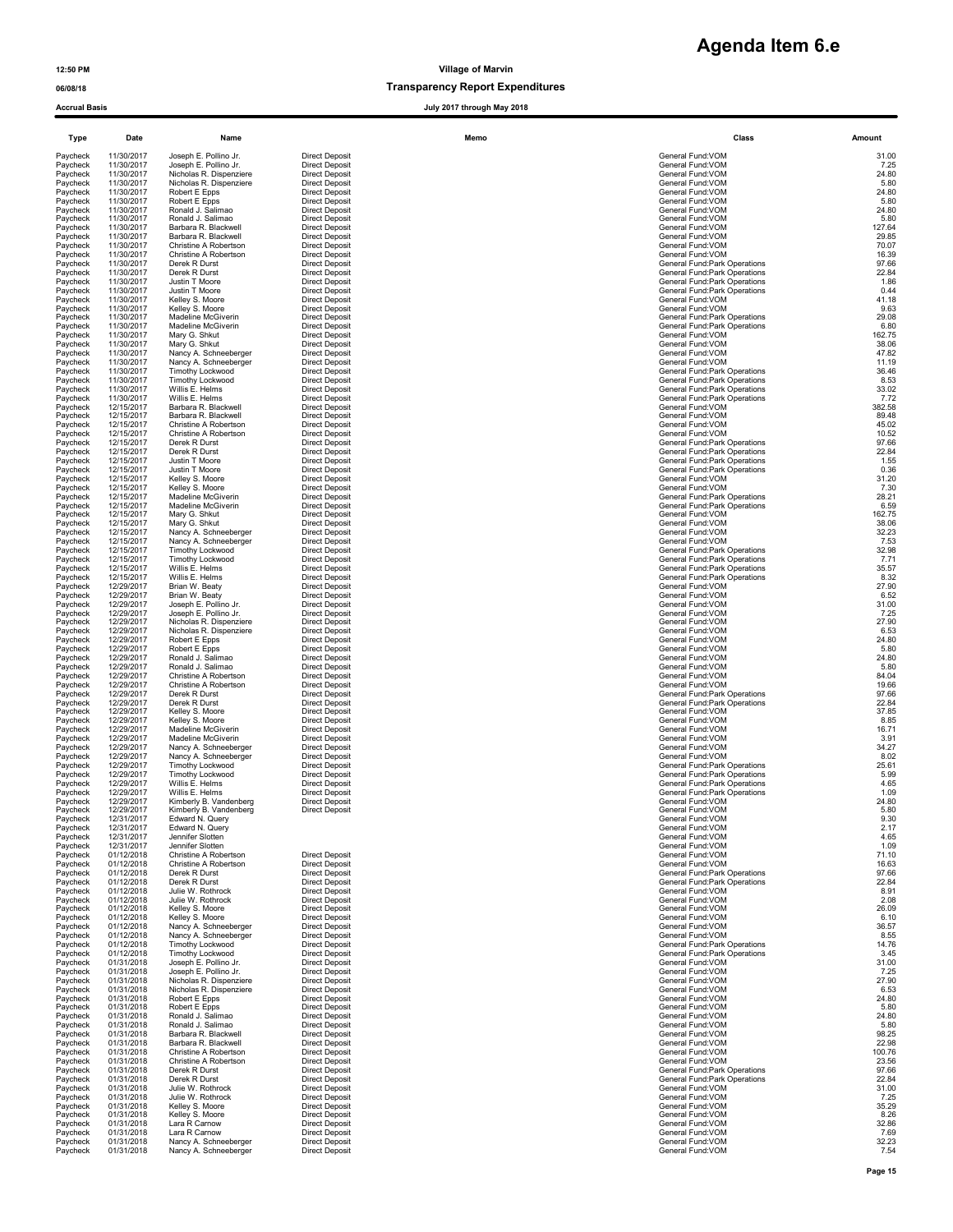### 06/08/18 Transparency Report Expenditures

Accrual Basis July 2017 through May 2018

# **Agenda Item 6.e**

| Type                 | Date                     | Name                                             |                                                | Memo | Class                                                          | Amount          |
|----------------------|--------------------------|--------------------------------------------------|------------------------------------------------|------|----------------------------------------------------------------|-----------------|
| Paycheck             | 01/31/2018               | <b>Timothy Lockwood</b>                          | <b>Direct Deposit</b>                          |      | General Fund: Park Operations                                  | 20.83           |
| Paycheck<br>Paycheck | 01/31/2018<br>01/31/2018 | Timothy Lockwood<br>Willis E. Helms              | <b>Direct Deposit</b><br><b>Direct Deposit</b> |      | General Fund: Park Operations<br>General Fund: Park Operations | 4.87<br>2.33    |
| Paycheck             | 01/31/2018               | Willis E. Helms                                  | <b>Direct Deposit</b>                          |      | General Fund: Park Operations<br>General Fund: VOM             | 0.54            |
| Paycheck<br>Paycheck | 01/31/2018<br>01/31/2018 | Kimberly B. Vandenberg<br>Kimberly B. Vandenberg | <b>Direct Deposit</b><br><b>Direct Deposit</b> |      | General Fund: VOM                                              | 24.80<br>5.80   |
| Paycheck<br>Paycheck | 02/15/2018<br>02/15/2018 | Barbara R. Blackwell<br>Barbara R. Blackwell     | <b>Direct Deposit</b><br><b>Direct Deposit</b> |      | General Fund: VOM<br>General Fund:VOM                          | 127.63<br>29.85 |
| Paycheck             | 02/15/2018               | Christine A Robertson                            | <b>Direct Deposit</b>                          |      | General Fund:VOM                                               | 118.16          |
| Paycheck<br>Paycheck | 02/15/2018<br>02/15/2018 | Christine A Robertson<br>Derek R Durst           | <b>Direct Deposit</b><br><b>Direct Deposit</b> |      | General Fund: VOM<br>General Fund: Park Operations             | 27.64<br>97.66  |
| Paycheck             | 02/15/2018               | Derek R Durst                                    | <b>Direct Deposit</b>                          |      | General Fund: Park Operations                                  | 22.84           |
| Paycheck             | 02/15/2018<br>02/15/2018 | Julie W. Rothrock<br>Julie W. Rothrock           | <b>Direct Deposit</b><br><b>Direct Deposit</b> |      | General Fund:VOM<br>General Fund:VOM                           | 45.73<br>10.70  |
| Paycheck<br>Paycheck | 02/15/2018               | Kelley S. Moore                                  | <b>Direct Deposit</b>                          |      | General Fund:VOM                                               | 48.85           |
| Paycheck             | 02/15/2018               | Kelley S. Moore                                  | <b>Direct Deposit</b><br><b>Direct Deposit</b> |      | General Fund: VOM<br>General Fund:VOM                          | 11.42<br>24.80  |
| Paycheck<br>Paycheck | 02/15/2018<br>02/15/2018 | Lara R Carnow<br>Lara R Carnow                   | <b>Direct Deposit</b>                          |      | General Fund:VOM                                               | 5.80            |
| Paycheck             | 02/15/2018               | Nancy A. Schneeberger                            | <b>Direct Deposit</b>                          |      | General Fund:VOM<br>General Fund: VOM                          | 50.12           |
| Paycheck<br>Paycheck | 02/15/2018<br>02/15/2018 | Nancy A. Schneeberger<br>Timothy Lockwood        | <b>Direct Deposit</b><br><b>Direct Deposit</b> |      | General Fund: Park Operations                                  | 11.72<br>36.02  |
| Paycheck             | 02/15/2018               | <b>Timothy Lockwood</b>                          | <b>Direct Deposit</b>                          |      | General Fund: Park Operations                                  | 8.43            |
| Paycheck<br>Paycheck | 02/15/2018<br>02/15/2018 | Willis E. Helms<br>Willis E. Helms               | <b>Direct Deposit</b><br><b>Direct Deposit</b> |      | General Fund: Park Operations<br>General Fund: Park Operations | 25.11<br>5.88   |
| Paycheck             | 02/28/2018               | Joseph E. Pollino Jr.                            | <b>Direct Deposit</b>                          |      | General Fund:VOM                                               | 31.00           |
| Paycheck<br>Paycheck | 02/28/2018<br>02/28/2018 | Joseph E. Pollino Jr.<br>Nicholas R. Dispenziere | <b>Direct Deposit</b><br><b>Direct Deposit</b> |      | General Fund:VOM<br>General Fund:VOM                           | 7.25<br>27.90   |
| Paycheck             | 02/28/2018               | Nicholas R. Dispenziere                          | <b>Direct Deposit</b>                          |      | General Fund: VOM                                              | 6.52            |
| Paycheck<br>Paycheck | 02/28/2018<br>02/28/2018 | Robert E Epps<br>Robert E Epps                   | <b>Direct Deposit</b><br><b>Direct Deposit</b> |      | General Fund: VOM<br>General Fund:VOM                          | 24.80<br>5.80   |
| Paycheck             | 02/28/2018               | Ronald J. Salimao                                | <b>Direct Deposit</b>                          |      | General Fund:VOM                                               | 24.80           |
| Paycheck<br>Paycheck | 02/28/2018<br>02/28/2018 | Ronald J. Salimao<br>Barbara R. Blackwell        | <b>Direct Deposit</b><br><b>Direct Deposit</b> |      | General Fund:VOM<br>General Fund:VOM                           | 5.80<br>127.63  |
| Paycheck             | 02/28/2018               | Barbara R. Blackwell                             | <b>Direct Deposit</b>                          |      | General Fund:VOM                                               | 29.85           |
| Paycheck<br>Paycheck | 02/28/2018<br>02/28/2018 | Christine A Robertson<br>Christine A Robertson   | <b>Direct Deposit</b><br><b>Direct Deposit</b> |      | General Fund:VOM<br>General Fund:VOM                           | 124.30<br>29.07 |
| Paycheck             | 02/28/2018               | Derek R Durst                                    | <b>Direct Deposit</b>                          |      | General Fund: Park Operations                                  | 97.66           |
| Paycheck<br>Paycheck | 02/28/2018<br>02/28/2018 | Derek R Durst<br>Julie W. Rothrock               | <b>Direct Deposit</b><br><b>Direct Deposit</b> |      | General Fund: Park Operations<br>General Fund:VOM              | 22.84<br>31.39  |
| Paycheck             | 02/28/2018               | Julie W. Rothrock                                | <b>Direct Deposit</b>                          |      | General Fund:VOM                                               | 7.34            |
| Paycheck<br>Paycheck | 02/28/2018<br>02/28/2018 | Kelley S. Moore<br>Kelley S. Moore               | <b>Direct Deposit</b><br><b>Direct Deposit</b> |      | General Fund: VOM<br>General Fund: VOM                         | 32.22<br>7.54   |
| Paycheck             | 02/28/2018               | Lara R Carnow                                    | <b>Direct Deposit</b>                          |      | General Fund: VOM                                              | 31.00           |
| Paycheck<br>Paycheck | 02/28/2018<br>02/28/2018 | Lara R Carnow<br>Nancy A. Schneeberger           | <b>Direct Deposit</b><br><b>Direct Deposit</b> |      | General Fund:VOM<br>General Fund:VOM                           | 7.25<br>30.69   |
| Paycheck             | 02/28/2018               | Nancy A. Schneeberger                            | <b>Direct Deposit</b>                          |      | General Fund: VOM                                              | 7.18            |
| Paycheck             | 02/28/2018               | Timothy Lockwood                                 | <b>Direct Deposit</b>                          |      | General Fund: Park Operations                                  | 19.96           |
| Paycheck<br>Paycheck | 02/28/2018<br>02/28/2018 | Timothy Lockwood<br>Willis E. Helms              | <b>Direct Deposit</b><br><b>Direct Deposit</b> |      | General Fund: Park Operations<br>General Fund: Park Operations | 4.67<br>26.73   |
| Paycheck             | 02/28/2018               | Willis E. Helms                                  | <b>Direct Deposit</b>                          |      | General Fund: Park Operations                                  | 6.25            |
| Paycheck<br>Paycheck | 02/28/2018<br>02/28/2018 | Kimberly B. Vandenberg<br>Kimberly B. Vandenberg | <b>Direct Deposit</b><br><b>Direct Deposit</b> |      |                                                                | 0.00<br>0.00    |
| Paycheck             | 02/28/2018               | Kimberly B. Vandenberg                           | <b>Direct Deposit</b>                          |      | General Fund: VOM                                              | 24.80           |
| Paycheck<br>Paycheck | 02/28/2018<br>03/15/2018 | Kimberly B. Vandenberg<br>Barbara R. Blackwell   | <b>Direct Deposit</b><br><b>Direct Deposit</b> |      | General Fund: VOM<br>General Fund:VOM                          | 5.80<br>127.63  |
| Paycheck             | 03/15/2018               | Barbara R. Blackwell                             | <b>Direct Deposit</b>                          |      | General Fund:VOM                                               | 29.85           |
| Paycheck<br>Paycheck | 03/15/2018<br>03/15/2018 | Christine A Robertson<br>Christine A Robertson   | <b>Direct Deposit</b><br><b>Direct Deposit</b> |      | General Fund:VOM<br>General Fund: VOM                          | 84.90<br>19.85  |
| Paycheck             | 03/15/2018               | Derek R Durst                                    | <b>Direct Deposit</b>                          |      | General Fund: Park Operations                                  | 97.66           |
| Paycheck<br>Paycheck | 03/15/2018<br>03/15/2018 | Derek R Durst<br>Julie W. Rothrock               | <b>Direct Deposit</b><br><b>Direct Deposit</b> |      | General Fund: Park Operations<br>General Fund:VOM              | 22.84<br>21.70  |
| Paycheck             | 03/15/2018               | Julie W. Rothrock                                | <b>Direct Deposit</b>                          |      | General Fund:VOM                                               | 5.07            |
| Paycheck<br>Paycheck | 03/15/2018<br>03/15/2018 | Kelley S. Moore<br>Kelley S. Moore               | <b>Direct Deposit</b><br><b>Direct Deposit</b> |      | General Fund:VOM<br>General Fund:VOM                           | 27.11<br>6.34   |
| Paycheck             | 03/15/2018               | Lara R Carnow                                    | <b>Direct Deposit</b>                          |      | General Fund: VOM                                              | 58.90           |
| Paycheck<br>Paycheck | 03/15/2018<br>03/15/2018 | Lara R Carnow<br>Nancy A. Schneeberger           | <b>Direct Deposit</b><br><b>Direct Deposit</b> |      | General Fund: VOM<br>General Fund: VOM                         | 13.77<br>32.23  |
| Paycheck             | 03/15/2018               | Nancy A. Schneeberger                            | <b>Direct Deposit</b>                          |      | General Fund:VOM                                               | 7.54            |
| Paycheck<br>Paycheck | 03/15/2018<br>03/15/2018 | Shana Grigston<br>Shana Grigston                 | <b>Direct Deposit</b><br><b>Direct Deposit</b> |      | General Fund: Park Operations<br>General Fund: Park Operations | 2.23<br>0.52    |
| Paycheck             | 03/15/2018               | Timothy Lockwood                                 | <b>Direct Deposit</b>                          |      | General Fund:Park Operations                                   | 31.25           |
| Paycheck<br>Paycheck | 03/15/2018<br>03/15/2018 | Timothy Lockwood<br>Willis E. Helms              | <b>Direct Deposit</b><br><b>Direct Deposit</b> |      | General Fund: Park Operations<br>General Fund: Park Operations | 7.30<br>20.00   |
| Paycheck             | 03/15/2018               | Willis E. Helms                                  | <b>Direct Deposit</b>                          |      | General Fund: Park Operations                                  | 4.68            |
| Paycheck<br>Paycheck | 03/30/2018<br>03/30/2018 | Joseph E. Pollino Jr.<br>Joseph E. Pollino Jr.   | <b>Direct Deposit</b><br><b>Direct Deposit</b> |      | General Fund: VOM<br>General Fund: VOM                         | 31.00           |
| Paycheck             | 03/30/2018               | Nicholas R. Dispenziere                          | <b>Direct Deposit</b>                          |      | General Fund:VOM                                               | 7.25<br>27.90   |
| Paycheck<br>Paycheck | 03/30/2018<br>03/30/2018 | Nicholas R. Dispenziere<br>Robert E Epps         | <b>Direct Deposit</b><br><b>Direct Deposit</b> |      | General Fund: VOM<br>General Fund:VOM                          | 6.53<br>24.80   |
| Paycheck             | 03/30/2018               | Robert E Epps                                    | <b>Direct Deposit</b>                          |      | General Fund: VOM                                              | 5.80            |
| Paycheck<br>Paycheck | 03/30/2018<br>03/30/2018 | Ronald J. Salimao<br>Ronald J. Salimao           | <b>Direct Deposit</b><br><b>Direct Deposit</b> |      | General Fund:VOM<br>General Fund: VOM                          | 24.80<br>5.80   |
| Paycheck             | 03/30/2018               | Barbara R. Blackwell                             | <b>Direct Deposit</b>                          |      | General Fund:VOM                                               | 127.63          |
| Paycheck             | 03/30/2018<br>03/30/2018 | Barbara R. Blackwell<br>Christine A Robertson    | <b>Direct Deposit</b><br><b>Direct Deposit</b> |      | General Fund: VOM<br>General Fund: VOM                         | 29.84<br>89.52  |
| Paycheck<br>Paycheck | 03/30/2018               | Christine A Robertson                            | <b>Direct Deposit</b>                          |      | General Fund: VOM                                              | 20.94           |
| Paycheck<br>Paycheck | 03/30/2018<br>03/30/2018 | Derek R Durst<br>Derek R Durst                   | <b>Direct Deposit</b><br>Direct Deposit        |      | General Fund: Park Operations<br>General Fund: Park Operations | 97.66           |
| Paycheck             | 03/30/2018               | Julie W. Rothrock                                | <b>Direct Deposit</b>                          |      | General Fund: VOM                                              | 22.84<br>26.35  |
| Paycheck             | 03/30/2018               | Julie W. Rothrock                                | <b>Direct Deposit</b>                          |      | General Fund:VOM                                               | 6.17            |
| Paycheck<br>Paycheck | 03/30/2018<br>03/30/2018 | Kelley S. Moore<br>Kelley S. Moore               | <b>Direct Deposit</b><br><b>Direct Deposit</b> |      | General Fund:VOM<br>General Fund:VOM                           | 35.04<br>8.19   |
| Paycheck             | 03/30/2018               | Lara R Carnow<br>Lara R Carnow                   | <b>Direct Deposit</b>                          |      | General Fund:VOM<br>General Fund: VOM                          | 63.24           |
| Paycheck<br>Paycheck | 03/30/2018<br>03/30/2018 | Nancy A. Schneeberger                            | <b>Direct Deposit</b><br><b>Direct Deposit</b> |      | General Fund:VOM                                               | 14.79<br>30.69  |
| Paycheck             | 03/30/2018               | Nancy A. Schneeberger                            | <b>Direct Deposit</b>                          |      | General Fund: VOM                                              | 7.17            |
| Paycheck<br>Paycheck | 03/30/2018<br>03/30/2018 | Shana Grigston<br>Shana Grigston                 | <b>Direct Deposit</b><br><b>Direct Deposit</b> |      | General Fund: Park Operations<br>General Fund: Park Operations | 1.49<br>0.35    |
| Paycheck             | 03/30/2018               | Timothy Lockwood                                 | <b>Direct Deposit</b>                          |      | General Fund: Park Operations                                  | 31.47           |
| Paycheck<br>Paycheck | 03/30/2018<br>03/30/2018 | Timothy Lockwood<br>Willis E. Helms              | <b>Direct Deposit</b><br><b>Direct Deposit</b> |      | General Fund: Park Operations<br>General Fund: Park Operations | 7.36<br>18.60   |
| Paycheck             | 03/30/2018               | Willis E. Helms                                  | <b>Direct Deposit</b>                          |      | General Fund: Park Operations                                  | 4.35            |
| Paycheck<br>Paycheck | 03/30/2018<br>03/30/2018 | Kimberly B. Vandenberg<br>Kimberly B. Vandenberg | <b>Direct Deposit</b><br><b>Direct Deposit</b> |      | General Fund: VOM<br>General Fund: VOM                         | 24.80<br>5.80   |
| Paycheck             | 04/13/2018               | Barbara R. Blackwell                             | <b>Direct Deposit</b>                          |      | General Fund:VOM                                               | 127.64          |
| Paycheck<br>Paycheck | 04/13/2018<br>04/13/2018 | Barbara R. Blackwell<br>Christine A Robertson    | <b>Direct Deposit</b><br><b>Direct Deposit</b> |      | General Fund: VOM<br>General Fund: VOM                         | 29.85<br>108.43 |
| Paycheck             | 04/13/2018               | Christine A Robertson                            | <b>Direct Deposit</b>                          |      | General Fund:VOM                                               | 25.36           |
| Paycheck             | 04/13/2018               | Derek R Durst                                    | <b>Direct Deposit</b>                          |      | General Fund: Park Operations                                  | 97.66           |
| Paycheck<br>Paycheck | 04/13/2018<br>04/13/2018 | Derek R Durst<br>Julie W. Rothrock               | <b>Direct Deposit</b><br><b>Direct Deposit</b> |      | General Fund: Park Operations<br>General Fund: VOM             | 22.84<br>24.41  |
| Paycheck             | 04/13/2018               | Julie W. Rothrock                                | <b>Direct Deposit</b>                          |      | General Fund: VOM                                              | 5.71            |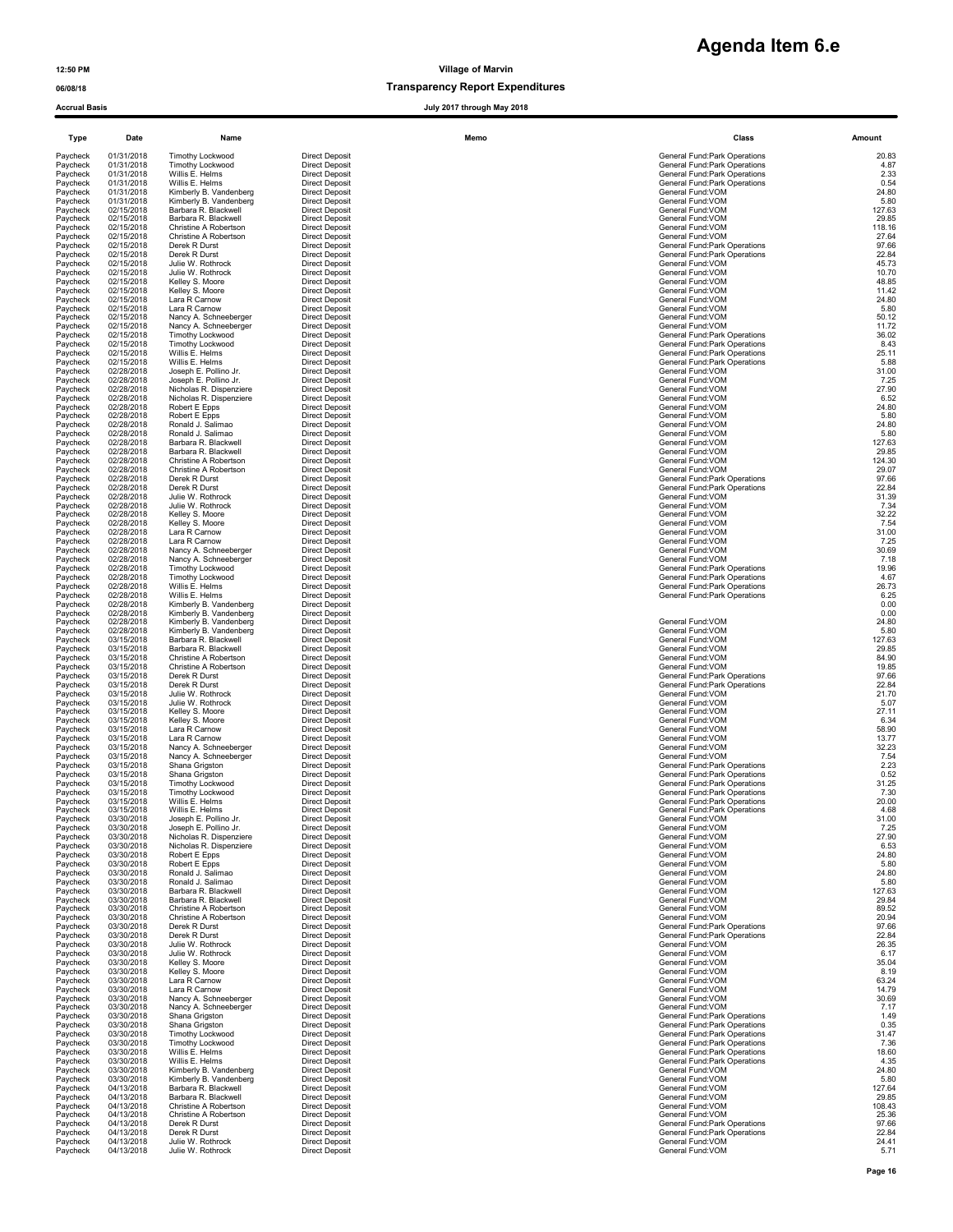### 06/08/18 Transparency Report Expenditures

Accrual Basis July 2017 through May 2018

| Type                 | Date                     | Name                                               |                                                | Memo | Class                                                          | Amount          |
|----------------------|--------------------------|----------------------------------------------------|------------------------------------------------|------|----------------------------------------------------------------|-----------------|
| Paycheck             | 04/13/2018               | Kelley S. Moore                                    | <b>Direct Deposit</b>                          |      | General Fund:VOM                                               | 17.39           |
| Paycheck<br>Paycheck | 04/13/2018<br>04/13/2018 | Kelley S. Moore<br>Lara R Carnow                   | <b>Direct Deposit</b><br><b>Direct Deposit</b> |      | General Fund:VOM<br>General Fund:VOM                           | 4.07<br>42.78   |
| Paycheck             | 04/13/2018               | Lara R Carnow                                      | <b>Direct Deposit</b>                          |      | General Fund:VOM                                               | 10.01           |
| Paycheck             | 04/13/2018               | Nancy A. Schneeberger                              | <b>Direct Deposit</b>                          |      | General Fund: VOM                                              | 26.60           |
| Paycheck<br>Paycheck | 04/13/2018<br>04/13/2018 | Nancy A. Schneeberger<br>Shana Grigston            | <b>Direct Deposit</b><br><b>Direct Deposit</b> |      | General Fund: VOM<br>General Fund: Park Operations             | 6.22<br>0.74    |
| Paycheck             | 04/13/2018               | Shana Grigston                                     | <b>Direct Deposit</b>                          |      | General Fund: Park Operations                                  | 0.17            |
| Paycheck             | 04/13/2018               | Timothy Lockwood                                   | <b>Direct Deposit</b>                          |      | General Fund:Park Operations                                   | 31.68           |
| Paycheck             | 04/13/2018               | Timothy Lockwood                                   | <b>Direct Deposit</b>                          |      | General Fund: Park Operations                                  | 7.41            |
| Paycheck<br>Paycheck | 04/13/2018<br>04/13/2018 | Willis E. Helms<br>Willis E. Helms                 | <b>Direct Deposit</b><br><b>Direct Deposit</b> |      | General Fund: Park Operations<br>General Fund: Park Operations | 26.27<br>6.14   |
| Paycheck             | 04/18/2018               | Dale R Bishop                                      |                                                |      | General Fund:VOM                                               | 9.30            |
| Paycheck             | 04/18/2018               | Dale R Bishop                                      |                                                |      | General Fund:VOM                                               | 2.18            |
| Paycheck<br>Paycheck | 04/18/2018<br>04/18/2018 | Jennifer Slotten<br>Jennifer Slotten               |                                                |      | General Fund:VOM<br>General Fund: VOM                          | 4.65<br>1.09    |
| Paycheck             | 04/18/2018               | John E Jones                                       |                                                |      | General Fund: VOM                                              | 18.60           |
| Paycheck             | 04/18/2018               | John E Jones                                       |                                                |      | General Fund:VOM                                               | 4.35            |
| Paycheck<br>Paycheck | 04/18/2018<br>04/18/2018 | Mark B Petersen<br>Mark B Petersen                 |                                                |      | General Fund:VOM<br>General Fund: VOM                          | 18.60<br>4.35   |
| Paycheck             | 04/18/2018               | Michael Lavelle                                    |                                                |      | General Fund:VOM                                               | 18.60           |
| Paycheck             | 04/18/2018               | Michael Lavelle                                    |                                                |      | General Fund: VOM                                              | 4.35            |
| Paycheck             | 04/18/2018               | Thomas E Traub                                     |                                                |      | General Fund: VOM                                              | 13.95           |
| Paycheck<br>Paycheck | 04/18/2018<br>04/30/2018 | Thomas E Traub<br>Joseph E. Pollino Jr.            | <b>Direct Deposit</b>                          |      | General Fund: VOM<br>General Fund: VOM                         | 3.26<br>31.00   |
| Paycheck             | 04/30/2018               | Joseph E. Pollino Jr.                              | <b>Direct Deposit</b>                          |      | General Fund:VOM                                               | 7.25            |
| Paycheck             | 04/30/2018               | Nicholas R. Dispenziere                            | <b>Direct Deposit</b>                          |      | General Fund:VOM                                               | 27.90           |
| Paycheck             | 04/30/2018               | Nicholas R. Dispenziere                            | <b>Direct Deposit</b>                          |      | General Fund: VOM                                              | 6.52            |
| Paycheck<br>Paycheck | 04/30/2018<br>04/30/2018 | Robert E Epps<br>Robert E Epps                     | <b>Direct Deposit</b><br><b>Direct Deposit</b> |      | General Fund:VOM<br>General Fund:VOM                           | 24.80<br>5.80   |
| Paycheck             | 04/30/2018               | Ronald J. Salimao                                  | <b>Direct Deposit</b>                          |      | General Fund: VOM                                              | 24.80           |
| Paycheck             | 04/30/2018               | Ronald J. Salimao                                  | <b>Direct Deposit</b>                          |      | General Fund:VOM                                               | 5.80            |
| Paycheck<br>Paycheck | 04/30/2018<br>04/30/2018 | Barbara R. Blackwell<br>Barbara R. Blackwell       | <b>Direct Deposit</b><br><b>Direct Deposit</b> |      | General Fund: VOM<br>General Fund:VOM                          | 189.63<br>44.35 |
| Paycheck             | 04/30/2018               | Christine A Robertson                              | <b>Direct Deposit</b>                          |      | General Fund:VOM                                               | 315.93          |
| Paycheck             | 04/30/2018               | Christine A Robertson                              | <b>Direct Deposit</b>                          |      | General Fund: VOM                                              | 73.88           |
| Paycheck             | 04/30/2018               | Derek R Durst                                      | <b>Direct Deposit</b>                          |      | General Fund: Park Operations                                  | 190.66          |
| Paycheck<br>Paycheck | 04/30/2018<br>04/30/2018 | Derek R Durst<br>Julie W. Rothrock                 | <b>Direct Deposit</b><br><b>Direct Deposit</b> |      | General Fund: Park Operations<br>General Fund:VOM              | 44.59<br>31.77  |
| Paycheck             | 04/30/2018               | Julie W. Rothrock                                  | <b>Direct Deposit</b>                          |      | General Fund:VOM                                               | 7.43            |
| Paycheck             | 04/30/2018               | Kelley S. Moore                                    | <b>Direct Deposit</b>                          |      | General Fund:VOM                                               | 168.64          |
| Paycheck<br>Paycheck | 04/30/2018<br>04/30/2018 | Kelley S. Moore<br>Lara R Carnow                   | <b>Direct Deposit</b><br><b>Direct Deposit</b> |      | General Fund: VOM<br>General Fund:VOM                          | 39.44<br>115.01 |
| Paycheck             | 04/30/2018               | Lara R Carnow                                      | <b>Direct Deposit</b>                          |      | General Fund:VOM                                               | 26.89           |
| Paycheck             | 04/30/2018               | Nancy A. Schneeberger                              | <b>Direct Deposit</b>                          |      | General Fund:VOM                                               | 62.20           |
| Paycheck<br>Paycheck | 04/30/2018<br>04/30/2018 | Nancy A. Schneeberger<br>Shana Grigston            | <b>Direct Deposit</b><br><b>Direct Deposit</b> |      | General Fund: VOM<br>General Fund: Park Operations             | 14.55<br>1.49   |
| Paycheck             | 04/30/2018               | Shana Grigston                                     | <b>Direct Deposit</b>                          |      | General Fund: Park Operations                                  | 0.35            |
| Paycheck             | 04/30/2018               | <b>Timothy Lockwood</b>                            | <b>Direct Deposit</b>                          |      | General Fund: Park Operations                                  | 42.84           |
| Paycheck             | 04/30/2018               | <b>Timothy Lockwood</b>                            | <b>Direct Deposit</b>                          |      | General Fund: Park Operations                                  | 10.02           |
| Paycheck<br>Paycheck | 04/30/2018<br>04/30/2018 | Willis E. Helms<br>Willis E. Helms                 | <b>Direct Deposit</b><br><b>Direct Deposit</b> |      | General Fund:Park Operations<br>General Fund: Park Operations  | 41.77<br>9.77   |
| Paycheck             | 04/30/2018               | Kimberly B. Vandenberg                             | <b>Direct Deposit</b>                          |      | General Fund: VOM                                              | 24.80           |
| Paycheck             | 04/30/2018               | Kimberly B. Vandenberg                             | <b>Direct Deposit</b>                          |      | General Fund: VOM                                              | 5.80            |
| Paycheck<br>Paycheck | 05/15/2018<br>05/15/2018 | Barbara R. Blackwell<br>Barbara R. Blackwell       | <b>Direct Deposit</b><br><b>Direct Deposit</b> |      | General Fund:VOM<br>General Fund: VOM                          | 127.63<br>29.85 |
| Paycheck             | 05/15/2018               | Christine A Robertson                              | <b>Direct Deposit</b>                          |      | General Fund:VOM                                               | 114.06          |
| Paycheck             | 05/15/2018               | Christine A Robertson                              | <b>Direct Deposit</b>                          |      | General Fund:VOM                                               | 26.68           |
| Paycheck             | 05/15/2018               | Derek R Durst                                      | <b>Direct Deposit</b>                          |      | General Fund: Park Operations                                  | 97.66           |
| Paycheck<br>Paycheck | 05/15/2018<br>05/15/2018 | Derek R Durst<br>Julie W. Rothrock                 | <b>Direct Deposit</b><br><b>Direct Deposit</b> |      | General Fund: Park Operations<br>General Fund: VOM             | 22.84<br>23.25  |
| Paycheck             | 05/15/2018               | Julie W. Rothrock                                  | <b>Direct Deposit</b>                          |      | General Fund:VOM                                               | 5.43            |
| Paycheck             | 05/15/2018               | Kelley S. Moore                                    | <b>Direct Deposit</b>                          |      | General Fund:VOM                                               | 31.62           |
| Paycheck<br>Paycheck | 05/15/2018<br>05/15/2018 | Kelley S. Moore<br>Lara R Carnow                   | <b>Direct Deposit</b><br><b>Direct Deposit</b> |      | General Fund:VOM<br>General Fund: VOM                          | 7.39<br>82.93   |
| Paycheck             | 05/15/2018               | Lara R Carnow                                      | <b>Direct Deposit</b>                          |      | General Fund: VOM                                              | 19.40           |
| Paycheck             | 05/15/2018               | Nancy A. Schneeberger                              | <b>Direct Deposit</b>                          |      | General Fund:VOM                                               | 28.64           |
| Paycheck             | 05/15/2018               | Nancy A. Schneeberger                              | <b>Direct Deposit</b>                          |      | General Fund: VOM                                              | 6.70            |
| Paycheck<br>Paycheck | 05/15/2018<br>05/15/2018 | Shana Grigston<br>Shana Grigston                   | <b>Direct Deposit</b><br><b>Direct Deposit</b> |      | General Fund: Park Operations<br>General Fund: Park Operations | 1.49<br>0.35    |
| Paycheck             | 05/15/2018               | Timothy Lockwood                                   | <b>Direct Deposit</b>                          |      | General Fund:Park Operations                                   | 21.27           |
| Paycheck             | 05/15/2018               | Timothy Lockwood                                   | <b>Direct Deposit</b>                          |      | General Fund: Park Operations                                  | 4.98            |
| Paycheck<br>Paycheck | 05/15/2018<br>05/15/2018 | Willis E. Helms<br>Willis E. Helms                 | <b>Direct Deposit</b><br><b>Direct Deposit</b> |      | General Fund: Park Operations<br>General Fund: Park Operations | 19.07<br>4.46   |
| Paycheck             | 05/31/2018               | Joseph E. Pollino Jr.                              | <b>Direct Deposit</b>                          |      | General Fund: VOM                                              | 31.00           |
| Paycheck             | 05/31/2018               | Joseph E. Pollino Jr.                              | <b>Direct Deposit</b>                          |      | General Fund:VOM                                               | 7.25            |
| Paycheck<br>Paycheck | 05/31/2018<br>05/31/2018 | Nicholas R. Dispenziere<br>Nicholas R. Dispenziere | <b>Direct Deposit</b><br><b>Direct Deposit</b> |      | General Fund:VOM<br>General Fund: VOM                          | 27.90<br>6.53   |
| Paycheck             | 05/31/2018               | Robert E Epps                                      | <b>Direct Deposit</b>                          |      | General Fund: VOM                                              | 24.80           |
| Paycheck             | 05/31/2018               | Robert E Epps                                      | <b>Direct Deposit</b>                          |      | General Fund: VOM                                              | 5.80            |
| Paycheck             | 05/31/2018               | Ronald J. Salimao                                  | <b>Direct Deposit</b>                          |      | General Fund: VOM                                              | 24.80           |
| Paycheck<br>Paycheck | 05/31/2018<br>05/31/2018 | Ronald J. Salimao<br>Barbara R. Blackwell          | <b>Direct Deposit</b><br><b>Direct Deposit</b> |      | General Fund: VOM<br>General Fund: VOM                         | 5.80<br>127.63  |
| Paycheck             | 05/31/2018               | Barbara R. Blackwell                               | <b>Direct Deposit</b>                          |      | General Fund: VOM                                              | 29.85           |
| Paycheck             | 05/31/2018               | Christine A Robertson                              | <b>Direct Deposit</b>                          |      | General Fund: VOM                                              | 194.37          |
| Paycheck             | 05/31/2018               | Christine A Robertson                              | <b>Direct Deposit</b>                          |      | General Fund: VOM<br>General Fund: Park Operations             | 45.46           |
| Paycheck<br>Paycheck | 05/31/2018<br>05/31/2018 | Derek R Durst<br>Derek R Durst                     | <b>Direct Deposit</b><br><b>Direct Deposit</b> |      | General Fund: Park Operations                                  | 97.67<br>22.84  |
| Paycheck             | 05/31/2018               | Julie W. Rothrock                                  | <b>Direct Deposit</b>                          |      | General Fund: VOM                                              | 32.55           |
| Paycheck             | 05/31/2018               | Julie W. Rothrock                                  | <b>Direct Deposit</b>                          |      | General Fund: VOM                                              | 7.62            |
| Paycheck<br>Paycheck | 05/31/2018<br>05/31/2018 | Justin T Moore<br>Justin T Moore                   | <b>Direct Deposit</b><br><b>Direct Deposit</b> |      | General Fund: Park Operations<br>General Fund: Park Operations | 5.58<br>1.31    |
| Paycheck             | 05/31/2018               | Kelley S. Moore                                    | <b>Direct Deposit</b>                          |      | General Fund: VOM                                              | 54.25           |
| Paycheck             | 05/31/2018               | Kelley S. Moore                                    | <b>Direct Deposit</b>                          |      | General Fund: VOM                                              | 12.69           |
| Paycheck             | 05/31/2018               | Lara R Carnow                                      | <b>Direct Deposit</b>                          |      | General Fund:VOM                                               | 112.37          |
| Paycheck<br>Paycheck | 05/31/2018<br>05/31/2018 | Lara R Carnow<br>Nancy A. Schneeberger             | <b>Direct Deposit</b><br><b>Direct Deposit</b> |      | General Fund: VOM<br>General Fund:VOM                          | 26.28<br>39.90  |
| Paycheck             | 05/31/2018               | Nancy A. Schneeberger                              | <b>Direct Deposit</b>                          |      | General Fund: VOM                                              | 9.33            |
| Paycheck             | 05/31/2018               | Shana Grigston                                     | <b>Direct Deposit</b>                          |      | General Fund: Park Operations                                  | 1.49            |
| Paycheck<br>Paycheck | 05/31/2018<br>05/31/2018 | Shana Grigston                                     | <b>Direct Deposit</b>                          |      | General Fund: Park Operations                                  | 0.35            |
| Paycheck             | 05/31/2018               | Timothy Lockwood<br>Timothy Lockwood               | <b>Direct Deposit</b><br><b>Direct Deposit</b> |      | General Fund: Park Operations<br>General Fund: Park Operations | 47.30<br>11.06  |
| Paycheck             | 05/31/2018               | Willis E. Helms                                    | <b>Direct Deposit</b>                          |      | General Fund: Park Operations                                  | 50.68           |
| Paycheck             | 05/31/2018               | Willis E. Helms                                    | <b>Direct Deposit</b>                          |      | General Fund: Park Operations                                  | 11.85           |
| Paycheck<br>Paycheck | 05/31/2018<br>05/31/2018 | Kimberly B. Vandenberg                             | <b>Direct Deposit</b>                          |      | General Fund: VOM                                              | 24.80<br>5.80   |
|                      |                          | Kimberly B. Vandenberg                             | <b>Direct Deposit</b>                          |      | General Fund: VOM                                              |                 |

Total 6091 · FICA/941 (Town match) 17,607.51

Total 6090 · Payroll Tax 17,607.51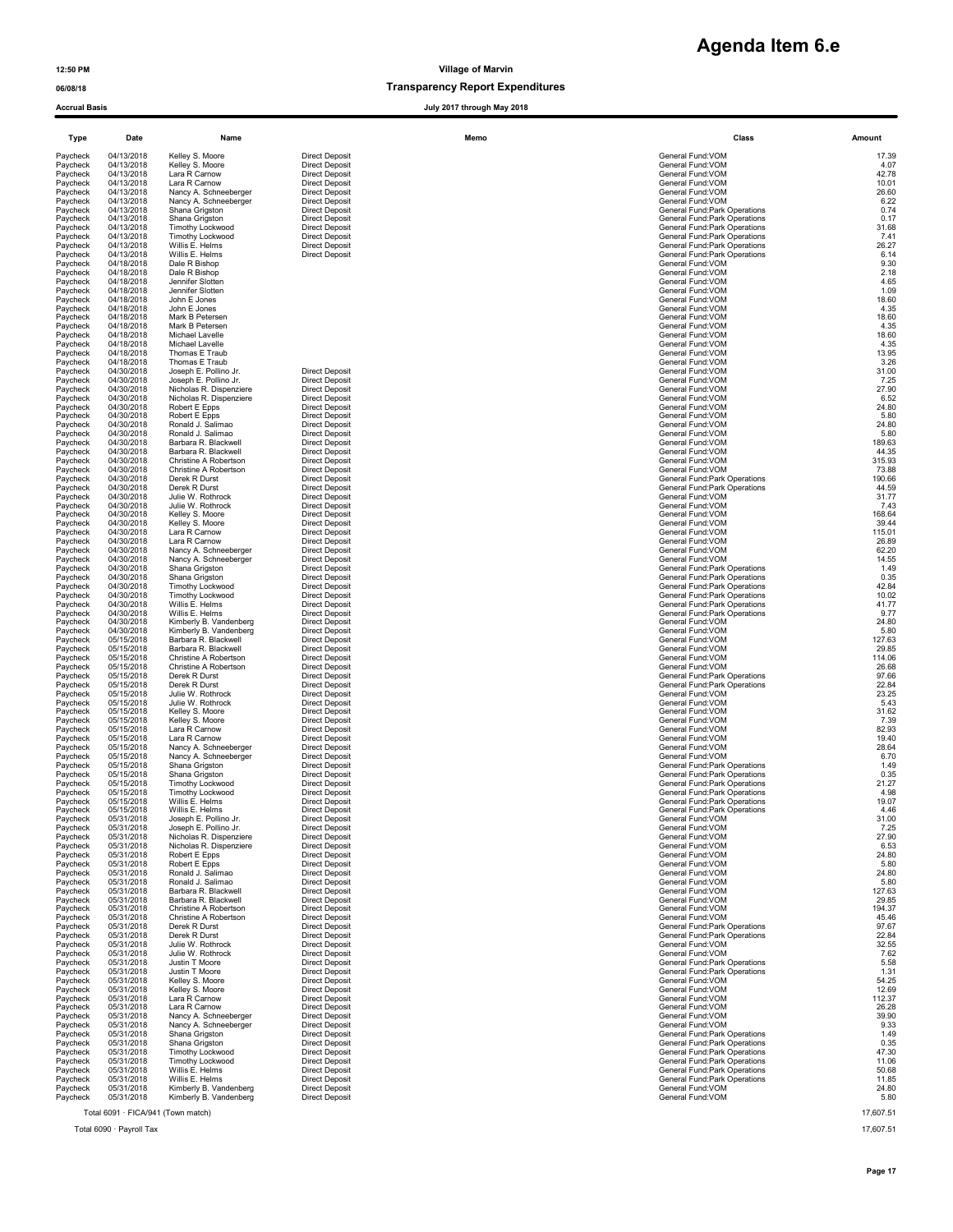# **Agenda Item 6.e**

### 06/08/18 CONSERVITE DESCRIPTION OF TRANSPARENCE TRANSPARENCE DESCRIPTION OF TRANSPARENCE DESCRIPTION OF TRANSPARENCE O

### Accrual Basis July 2017 through May 2018

| Accruai basis           |                                          |                                                    |                                                                      | July 2017 through way 2016 |                                                                |       |               |
|-------------------------|------------------------------------------|----------------------------------------------------|----------------------------------------------------------------------|----------------------------|----------------------------------------------------------------|-------|---------------|
| Type                    | Date                                     | Name                                               |                                                                      | Memo                       |                                                                | Class | Amount        |
|                         | 6100 · Other Payroll Expenditures        |                                                    |                                                                      |                            |                                                                |       |               |
| Bill                    | 6103 · Benefit Services<br>02/12/2018    | MedCost Benefit Services                           | <b>ACA Reporting fees</b>                                            |                            | General Fund: VOM                                              |       | 250.00        |
|                         | Total 6103 · Benefit Services            |                                                    |                                                                      |                            |                                                                |       | 250.00        |
|                         | 6101 · Unemployment Ins Reserve          |                                                    |                                                                      |                            |                                                                |       |               |
| Bill                    | 12/21/2017                               | North Carolina Dept of Commerce                    | Unemployment Insurance -Late                                         |                            | General Fund: VOM                                              |       | 245.70        |
|                         |                                          | Total 6101 · Unemployment Ins Reserve              |                                                                      |                            |                                                                |       | 245.70        |
| Liability C             | 6102 · Direct Deposit Fees<br>07/13/2017 | QuickBooks Payroll Service                         | Fee for 9 direct deposit(s) at \$1.75 each                           |                            | General Fund: VOM                                              |       | 15.75         |
| Paycheck<br>Paycheck    | 07/14/2017<br>07/14/2017                 | Barbara R. Blackwell<br>Christine A Robertson      | <b>Direct Deposit</b><br><b>Direct Deposit</b>                       |                            | General Fund: VOM<br>General Fund: VOM                         |       | 0.00<br>0.00  |
| Paycheck<br>Paycheck    | 07/14/2017<br>07/14/2017                 | Derek R Durst<br>Justin T Moore                    | Direct Deposit<br><b>Direct Deposit</b>                              |                            | General Fund: Park Operations<br>General Fund: Park Operations |       | 0.00<br>0.00  |
| Paycheck                | 07/14/2017                               | Kelley S. Moore                                    | <b>Direct Deposit</b>                                                |                            | General Fund:VOM                                               |       | 0.00          |
| Paycheck<br>Paycheck    | 07/14/2017<br>07/14/2017                 | Nancy A. Schneeberger<br>Nicholas R Muti           | <b>Direct Deposit</b><br><b>Direct Deposit</b>                       |                            | General Fund: VOM<br>General Fund: Park Operations             |       | 0.00<br>0.00  |
| Paycheck<br>Paycheck    | 07/14/2017<br>07/14/2017                 | Robyn M. Stuber<br>Willis E. Helms                 | <b>Direct Deposit</b><br><b>Direct Deposit</b>                       |                            | General Fund: VOM<br>General Fund: Park Operations             |       | 0.00<br>0.00  |
| Liability C<br>Paycheck | 07/28/2017<br>07/31/2017                 | QuickBooks Payroll Service<br>Barbara R. Blackwell | Fee for 14 direct deposit(s) at \$1.75 each<br><b>Direct Deposit</b> |                            | General Fund:VOM<br>General Fund: VOM                          |       | 24.50<br>0.00 |
| Paycheck<br>Paycheck    | 07/31/2017<br>07/31/2017                 | Christine A Robertson<br>Derek R Durst             | <b>Direct Deposit</b><br><b>Direct Deposit</b>                       |                            | General Fund: VOM<br>General Fund: Park Operations             |       | 0.00<br>0.00  |
| Paycheck<br>Paycheck    | 07/31/2017<br>07/31/2017                 | Justin T Moore<br>Kelley S. Moore                  | <b>Direct Deposit</b><br><b>Direct Deposit</b>                       |                            | General Fund: Park Operations<br>General Fund:VOM              |       | 0.00<br>0.00  |
| Paycheck                | 07/31/2017                               | Nancy A. Schneeberger                              | <b>Direct Deposit</b>                                                |                            | General Fund: VOM                                              |       | 0.00          |
| Paycheck<br>Paycheck    | 07/31/2017<br>07/31/2017                 | Nicholas R Muti<br>Robyn M. Stuber                 | <b>Direct Deposit</b><br><b>Direct Deposit</b>                       |                            | General Fund: Park Operations<br>General Fund: VOM             |       | 0.00<br>0.00  |
| Paycheck<br>Liability C | 07/31/2017<br>08/14/2017                 | Willis E. Helms<br>QuickBooks Payroll Service      | <b>Direct Deposit</b><br>Fee for 8 direct deposit(s) at \$1.75 each  |                            | General Fund: Park Operations<br>General Fund: VOM             |       | 0.00<br>14.00 |
| Paycheck<br>Paycheck    | 08/15/2017<br>08/15/2017                 | Barbara R. Blackwell<br>Christine A Robertson      | <b>Direct Deposit</b><br><b>Direct Deposit</b>                       |                            | General Fund:VOM<br>General Fund: VOM                          |       | 0.00<br>0.00  |
| Paycheck<br>Pavcheck    | 08/15/2017<br>08/15/2017                 | Derek R Durst<br>Justin T Moore                    | <b>Direct Deposit</b><br><b>Direct Deposit</b>                       |                            | General Fund: Park Operations<br>General Fund: Park Operations |       | 0.00<br>0.00  |
| Paycheck                | 08/15/2017                               | Kelley S. Moore                                    | <b>Direct Deposit</b>                                                |                            | General Fund: VOM                                              |       | 0.00          |
| Paycheck<br>Paycheck    | 08/15/2017<br>08/15/2017                 | Nancy A. Schneeberger<br>Robyn M. Stuber           | <b>Direct Deposit</b><br><b>Direct Deposit</b>                       |                            | General Fund:VOM<br>General Fund: VOM                          |       | 0.00<br>0.00  |
| Paycheck<br>Liability C | 08/15/2017<br>08/30/2017                 | Willis E. Helms<br>QuickBooks Payroll Service      | <b>Direct Deposit</b><br>Fee for 12 direct deposit(s) at \$1.75 each |                            | General Fund: Park Operations<br>General Fund:VOM              |       | 0.00<br>21.00 |
| Paycheck<br>Paycheck    | 08/31/2017<br>08/31/2017                 | Barbara R. Blackwell<br>Christine A Robertson      | <b>Direct Deposit</b><br><b>Direct Deposit</b>                       |                            | General Fund: VOM<br>General Fund: VOM                         |       | 0.00<br>0.00  |
| Paycheck<br>Paycheck    | 08/31/2017<br>08/31/2017                 | Derek R Durst<br>Justin T Moore                    | <b>Direct Deposit</b><br><b>Direct Deposit</b>                       |                            | General Fund: Park Operations<br>General Fund: Park Operations |       | 0.00<br>0.00  |
| Paycheck<br>Paycheck    | 08/31/2017<br>08/31/2017                 | Kelley S. Moore<br>Nancy A. Schneeberger           | <b>Direct Deposit</b><br><b>Direct Deposit</b>                       |                            | General Fund: VOM<br>General Fund: VOM                         |       | 0.00<br>0.00  |
| Paycheck                | 08/31/2017                               | Willis E. Helms                                    | <b>Direct Deposit</b>                                                |                            | General Fund: Park Operations                                  |       | 0.00          |
| Liability C<br>Paycheck | 09/14/2017<br>09/15/2017                 | QuickBooks Payroll Service<br>Barbara R. Blackwell | Fee for 8 direct deposit(s) at \$1.75 each<br><b>Direct Deposit</b>  |                            | General Fund: VOM<br>General Fund:VOM                          |       | 14.00<br>0.00 |
| Paycheck<br>Paycheck    | 09/15/2017<br>09/15/2017                 | Christine A Robertson<br>Derek R Durst             | <b>Direct Deposit</b><br><b>Direct Deposit</b>                       |                            | General Fund: VOM<br>General Fund: Park Operations             |       | 0.00<br>0.00  |
| Paycheck<br>Paycheck    | 09/15/2017<br>09/15/2017                 | Justin T Moore<br>Kelley S. Moore                  | <b>Direct Deposit</b><br><b>Direct Deposit</b>                       |                            | General Fund: Park Operations<br>General Fund:VOM              |       | 0.00<br>0.00  |
| Paycheck<br>Paycheck    | 09/15/2017<br>09/15/2017                 | Mary G. Shkut<br>Nancy A. Schneeberger             | <b>Direct Deposit</b><br><b>Direct Deposit</b>                       |                            | General Fund: VOM<br>General Fund: VOM                         |       | 0.00<br>0.00  |
| Paycheck<br>Liability C | 09/15/2017                               | Willis E. Helms                                    | <b>Direct Deposit</b>                                                |                            | General Fund: Park Operations                                  |       | 0.00          |
| Paycheck                | 09/28/2017<br>09/29/2017                 | QuickBooks Payroll Service<br>Barbara R. Blackwell | Fee for 13 direct deposit(s) at \$1.75 each<br><b>Direct Deposit</b> |                            | General Fund:VOM<br>General Fund:VOM                           |       | 22.75<br>0.00 |
| Paycheck<br>Paycheck    | 09/29/2017<br>09/29/2017                 | Christine A Robertson<br>Derek R Durst             | <b>Direct Deposit</b><br><b>Direct Deposit</b>                       |                            | General Fund: VOM<br>General Fund: Park Operations             |       | 0.00<br>0.00  |
| Paycheck<br>Paycheck    | 09/29/2017<br>09/29/2017                 | Justin T Moore<br>Kelley S. Moore                  | <b>Direct Deposit</b><br><b>Direct Deposit</b>                       |                            | General Fund: Park Operations<br>General Fund: VOM             |       | 0.00<br>0.00  |
| Paycheck<br>Paycheck    | 09/29/2017<br>09/29/2017                 | Mary G. Shkut<br>Nancy A. Schneeberger             | <b>Direct Deposit</b><br><b>Direct Deposit</b>                       |                            | General Fund:VOM<br>General Fund: VOM                          |       | 0.00<br>0.00  |
| Paycheck<br>Liability C | 09/29/2017<br>10/12/2017                 | Willis E. Helms<br>QuickBooks Payroll Service      | <b>Direct Deposit</b><br>Fee for 9 direct deposit(s) at \$1.75 each  |                            | General Fund: Park Operations<br>General Fund: VOM             |       | 0.00<br>15.75 |
| Paycheck                | 10/13/2017                               | Barbara R. Blackwell                               | <b>Direct Deposit</b>                                                |                            | General Fund: VOM                                              |       | 0.00          |
| Paycheck<br>Paycheck    | 10/13/2017<br>10/13/2017                 | Christine A Robertson<br>Derek R Durst             | <b>Direct Deposit</b><br><b>Direct Deposit</b>                       |                            | General Fund: VOM<br>General Fund: Park Operations             |       | 0.00<br>0.00  |
| Paycheck<br>Paycheck    | 10/13/2017<br>10/13/2017                 | Justin T Moore<br>Kelley S. Moore                  | <b>Direct Deposit</b><br><b>Direct Deposit</b>                       |                            | General Fund: Park Operations<br>General Fund: VOM             |       | 0.00<br>0.00  |
| Pavcheck<br>Paycheck    | 10/13/2017<br>10/13/2017                 | Mary G. Shkut<br>Nancy A. Schneeberger             | Direct Deposit<br><b>Direct Deposit</b>                              |                            | General Fund: VOM<br>General Fund: VOM                         |       | 0.00<br>0.00  |
| Paycheck<br>Paycheck    | 10/13/2017<br>10/13/2017                 | Timothy Lockwood<br>Willis E. Helms                | <b>Direct Deposit</b><br><b>Direct Deposit</b>                       |                            | General Fund: Park Operations<br>General Fund:Park Operations  |       | 0.00<br>0.00  |
| Liability C<br>Paycheck | 10/30/2017<br>10/31/2017                 | QuickBooks Payroll Service<br>Barbara R. Blackwell | Fee for 14 direct deposit(s) at \$1.75 each<br><b>Direct Deposit</b> |                            | General Fund:VOM<br>General Fund: VOM                          |       | 24.50<br>0.00 |
| Paycheck                | 10/31/2017                               | Christine A Robertson                              | <b>Direct Deposit</b>                                                |                            | General Fund: VOM                                              |       | 0.00          |
| Paycheck<br>Paycheck    | 10/31/2017<br>10/31/2017                 | Derek R Durst<br>Justin T Moore                    | <b>Direct Deposit</b><br><b>Direct Deposit</b>                       |                            | General Fund: Park Operations<br>General Fund:Park Operations  |       | 0.00<br>0.00  |
| Paycheck<br>Paycheck    | 10/31/2017<br>10/31/2017                 | Kelley S. Moore<br>Mary G. Shkut                   | <b>Direct Deposit</b><br><b>Direct Deposit</b>                       |                            | General Fund:VOM<br>General Fund:VOM                           |       | 0.00<br>0.00  |
| Paycheck<br>Paycheck    | 10/31/2017<br>10/31/2017                 | Nancy A. Schneeberger<br>Timothy Lockwood          | <b>Direct Deposit</b><br><b>Direct Deposit</b>                       |                            | General Fund: VOM<br>General Fund: Park Operations             |       | 0.00<br>0.00  |
| Paycheck<br>Liability C | 10/31/2017<br>11/14/2017                 | Willis E. Helms<br>QuickBooks Payroll Service      | <b>Direct Deposit</b><br>Fee for 10 direct deposit(s) at \$1.75 each |                            | General Fund: Park Operations<br>General Fund:VOM              |       | 0.00<br>17.50 |
| Paycheck                | 11/15/2017                               | Barbara R. Blackwell                               | <b>Direct Deposit</b>                                                |                            | General Fund: VOM                                              |       | 0.00          |
| Paycheck<br>Paycheck    | 11/15/2017<br>11/15/2017                 | Christine A Robertson<br>Derek R Durst             | <b>Direct Deposit</b><br><b>Direct Deposit</b>                       |                            | General Fund:VOM<br>General Fund: Park Operations              |       | 0.00<br>0.00  |
| Paycheck<br>Paycheck    | 11/15/2017<br>11/15/2017                 | Justin T Moore<br>Kelley S. Moore                  | <b>Direct Deposit</b><br><b>Direct Deposit</b>                       |                            | General Fund: Park Operations<br>General Fund: VOM             |       | 0.00<br>0.00  |
| Paycheck<br>Paycheck    | 11/15/2017<br>11/15/2017                 | Madeline McGiverin<br>Mary G. Shkut                | <b>Direct Deposit</b><br><b>Direct Deposit</b>                       |                            | General Fund:VOM<br>General Fund:VOM                           |       | 0.00<br>0.00  |
| Paycheck<br>Paycheck    | 11/15/2017<br>11/15/2017                 | Nancy A. Schneeberger<br>Timothy Lockwood          | <b>Direct Deposit</b><br><b>Direct Deposit</b>                       |                            | General Fund: VOM<br>General Fund: Park Operations             |       | 0.00<br>0.00  |
| Paycheck<br>Liability C | 11/15/2017<br>11/29/2017                 | Willis E. Helms<br>QuickBooks Payroll Service      | <b>Direct Deposit</b><br>Fee for 15 direct deposit(s) at \$1.75 each |                            | General Fund: Park Operations<br>General Fund:VOM              |       | 0.00<br>26.25 |
| Paycheck                | 11/30/2017                               | Barbara R. Blackwell                               | <b>Direct Deposit</b>                                                |                            | General Fund: VOM                                              |       | 0.00          |
| Paycheck<br>Paycheck    | 11/30/2017<br>11/30/2017                 | Christine A Robertson<br>Derek R Durst             | <b>Direct Deposit</b><br><b>Direct Deposit</b>                       |                            | General Fund: VOM<br>General Fund: Park Operations             |       | 0.00<br>0.00  |
| Paycheck<br>Paycheck    | 11/30/2017<br>11/30/2017                 | Justin T Moore<br>Kelley S. Moore                  | <b>Direct Deposit</b><br><b>Direct Deposit</b>                       |                            | General Fund: Park Operations<br>General Fund:VOM              |       | 0.00<br>0.00  |
| Paycheck<br>Paycheck    | 11/30/2017<br>11/30/2017                 | Madeline McGiverin<br>Mary G. Shkut                | <b>Direct Deposit</b><br><b>Direct Deposit</b>                       |                            | General Fund: Park Operations<br>General Fund: VOM             |       | 0.00<br>0.00  |
| Paycheck<br>Paycheck    | 11/30/2017<br>11/30/2017                 | Nancy A. Schneeberger<br>Timothy Lockwood          | <b>Direct Deposit</b><br><b>Direct Deposit</b>                       |                            | General Fund: VOM<br>General Fund: Park Operations             |       | 0.00<br>0.00  |
| Paycheck                | 11/30/2017                               | Willis E. Helms                                    | <b>Direct Deposit</b>                                                |                            | General Fund: Park Operations                                  |       | 0.00          |
| Liability C<br>Paycheck | 12/14/2017<br>12/15/2017                 | QuickBooks Payroll Service<br>Barbara R. Blackwell | Fee for 10 direct deposit(s) at \$1.75 each<br><b>Direct Deposit</b> |                            | General Fund:VOM<br>General Fund: VOM                          |       | 17.50<br>0.00 |
| Paycheck                | 12/15/2017                               | Christine A Robertson                              | <b>Direct Deposit</b>                                                |                            | General Fund: VOM                                              |       | 0.00          |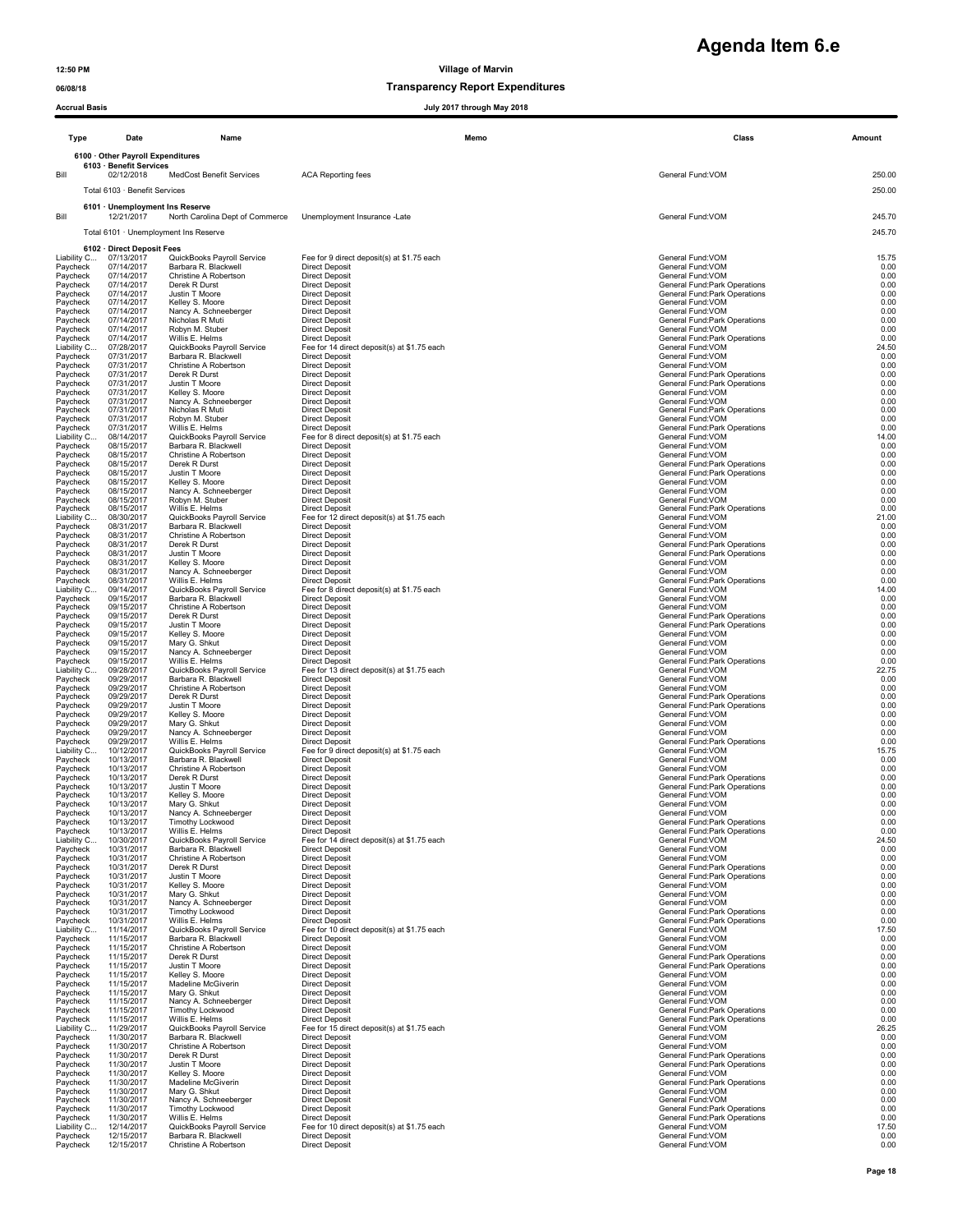### 06/08/18 Transparency Report Expenditures

Accrual Basis July 2017 through May 2018

Paycheck 05/31/2018 Barbara R. Blackwell Direct Deposit Direct Deposit General Fund:VOM General Fund:VOM 0.00

Paycheck 04/13/2018 Willis E. Helms Direct Deposit General Fund:Park Operations 0.00

Type Date Name Memo Class Amount Paycheck 12/15/2017 Derek R Durst Direct Deposit General Fund:Park Operations 0.00 Paycheck 12/15/2017 Justin T Moore Direct Deposit General Fund:Park Operations 0.00 Paycheck 12/15/2017 Kelley S. Moore Direct Deposit General Fund:VOM 0.00 Paycheck 12/15/2017 Madeline McGiverin Direct Deposit General Fund:Park Operations 0.00 Paycheck 12/15/2017 Mary G. Shkut Direct Deposit General Fund:VOM 0.00 Paycheck 12/15/2017 Nancy A. Schneeberger Direct Deposit General Fund:VOM 0.00<br>Paycheck 12/15/2017 Timothy Lockwood Direct Deposit General Fund:Park Operations General Fund:Park Operations 0 Paycheck 12/15/2017 Many G. Shkut – Direct Deposit – Direct Deposit – Shereal Punch of Deposit – Direct Deposit<br>Paycheck 12/15/2017 Many G. Shkut – Direct Deposit – Direct Deposit – Direct Deposit – Control of General Fund Liability C... 12/28/2017 QuickBooks Payroll Service Fee for 13 direct deposit(s) at \$1.75 each General Fund:VOM Christine A Robertson Christine A Robertson Christine Christine A Robertson Christine Christine Christine Chr Paycheck 12/29/2017 Christine A Robertson Direct Deposit Companies and Direct Deposit Companies Companies and Tund:VOM Christine A Robertson Direct Deposit Companies and Direct Deposit Companies and Direct Deposit Companie Paycheck 12/29/2017 Derek R Durst Direct Deposit General Fund:Park Operations 0.00 Paycheck 12/29/2017 Kelley S. Moore Direct Deposit General Fund:VOM 0.00 Paycheck 12/29/2017 Madeline McGiverin Direct Deposit General Fund:VOM 0.00 Paycheck 12/29/2017 Nancy A. Schneeberger Direct Deposit General Fund:VOM General Fund:VOM 0.00 Paycheck 12/29/2017 Timothy Lockwood Direct Deposit General Fund:Park Operations Ceneral Fund:Park Operations 0.00<br>Paycheck 12/29/2017 Willis E. Helms Direct Deposit General Fund:Park Operations General Fund:Park Operation Paycheck 12/29/2017 Nearly Reviewers Direct Deposit<br>Paycheck 12/29/2017 Willis E. Helms Direct Deposit Direct Deposit<br>Paycheck 12/29/2017 Willis E. Helms Direct Deposit<br>Liability C... 01/11/2018 QuickBooks Payroll Service Liability C... 01/11/2018 QuickBooks Payroll Service Fee for 6 direct deposit(s) at \$1.75 each General Fund:VOM 10.50 Ceneral Fund:VOM 10.50 (2016)<br>Paycheck 01/12/2018 Derek R Durst Service Direct Deposit And Direct Depos Paycheck 01/12/2018 Christine A Robertson Direct Deposit General Fund:VOM 0.00 Paycheck 01/12/2018 Derek R Durst Direct Deposit General Fund:Park Operations 0.00 Paycheck 01/12/2018 Julie W. Rothrock Direct Deposit Deposit General Fund:VOM General Fund:VOM 0.00 Paycheck 01/12/2018 Kelley S. Moore Direct Deposit General Fund:VOM 0.00 Paycheck 01/12/2018 Nancy A. Schneeberger Direct Deposit General Fund:VOM 0.00 Paycheck 01/12/2018 Timothy Lockwood Direct Deposit General Fund:Park Operations 0.00 Raycheck 01/12/2018 Jule v. Roundex Direct Deposit<br>Paycheck 01/12/2018 Melley S. Moore<br>Paycheck 01/12/2018 Timothy Lockwood Direct Deposit<br>Liability C... 01/30/2018 Timothy Lockwood Fee for 14 direct deposit<br>Capitality C.. Liability C... 01/30/2018 QuickBooks Payroll Service Fee for 14 direct deposit(s) at \$1.75 each<br>
Paycheck 01/31/2018 Barbara R. Blackwell Direct Deposit<br>
Paycheck 01/31/2018 Christine A Robertson Direct Deposit<br>
Paycheck 0 Paycheck 01/31/2018 Christine.A Robertson Direct Deposit<br>Paycheck 01/31/2018 Derek R Durst Direct Deposit General Fund:Park Operations<br>Paycheck 01/31/2018 Julie W. Rothrock D Paycheck 01/31/2018 Kelley S. Moore Direct Deposit Deposit General Fund:VOM General Fund:VOM 6.00 Paycheck 01/31/2018 Lara R Carnow Direct Deposit General Fund:VOM 0.00 Paycheck 01/31/2018 Nancy A. Schneeberger Direct Deposit General Fund: General Fund: VOM General Fund: VOM 0.00 Paycheck 01/31/2018 Nantly Lockwood Direct Deposit<br>Paycheck 01/31/2018 Timothy Lockwood Direct Deposit<br>Paycheck 01/31/2018 Willis E. Helms Direct Deposit Direct Deposit<br>Liability C... 02/14/2018 QuickBooks Payroll Service Paycheck 01/31/2018 Willis E. Helms Direct Deposit Beats of the State Controller of the State of Direct Deposit<br>Liability C... 02/14/2018 QuickBooks Payroll Service Fee for 9 direct deposit(s) at \$1.75 each Paycheck 02/15/2018 Barbara R. Blackwell Direct Deposit General Fund:VOM 0.00 Paycheck 02/15/2018 Christine A Robertson Direct Deposit<br>Paycheck 02/15/2018 Christine A Robertson Direct Deposit<br>Paycheck 02/15/2018 Derek R Durst Direct Deposit General Fund:Variative Compositions 0.00<br>Paycheck 02/15/201 Paycheck 02/15/2018 Derek R Durst Direct Deposit General Fund:Park Operations 6.00 Paycheck 02/15/2018 Julie W. Rothrock Direct Deposit General Fund:VOM 0.00 Paycheck 02/15/2018 Kelley S. Moore Direct Deposit Deposit General Fund:VOM General Fund:VOM 0.00 Paycheck 02/15/2018 Lara R Carnow Direct Deposit General Fund:VOM 0.00 Paycheck 02/15/2018 Nancy A. Schneeberger Direct Deposit General Fund:VOM 0.00 Paycheck 02/15/2018 Timothy Lockwood Direct Deposit<br>Paycheck 02/15/2018 Timothy Lockwood Direct Deposit<br>Liability C... 02/21/2018 Willis E. Helms Direct Deposit Direct Deposit<br>Paycheck 02/15/2018 QuickBooks Payroll Service Paycheck 02/15/2018 Willis E. Helms Direct Deposit General Service Direct Direct Direct Direct Direct Direct D<br>Liability C... 02/27/2018 QuickBooks Payroll Service Fee for 15 direct deposit(s) at \$1.75 each General Fund:VO Paycheck 02/15/2018 Influity-Lockwood Direct Deposit<br>Paycheck 02/15/2018 Willis E. Helms Direct Deposit Rect deposit<br>Paycheck 02/28/2018 Barbara R. Blackwell Direct Deposit<br>Paycheck 02/28/2018 Christine-A Robertson Direct Paycheck 02/28/2018 Christine A Robertson Direct Deposit General Fund:VOM Direct Deposit Direct Deposit General Fund:VOM Direct Deposit Direct Deposit General Fund:Park Operations (0.00<br>Paycheck 02/28/2018 Derek R Durst Du Paycheck 02/28/2018 Julie W. Rothrock Direct Deposit Deposit General Fund:VOM General Fund:VOM 0.00 Paycheck 02/28/2018 Kelley S. Moore Direct Deposit Deposit General Fund:VOM General Fund:VOM 6.00 Paycheck 02/28/2018 Lara R Carnow Direct Deposit Companies And Direct Deposit Companies And Direct Deposit Companies And Direct Deposit Companies And Direct Deposit Companies And Direct Deposit Companies And Direct Deposit Paycheck 02/28/2018 Nancy A. Schneeberger Direct Deposit General Fund:VOM 0.00 Paycheck 02/28/2018 Timothy Lockwood Direct Deposit General Fund:Park Operations Ceneral Fund:Park Operations 0.00<br>Paycheck 02/28/2018 Willis E. Helms Direct Deposit General Fund:Park Operations General Fund:Park Operation Paycheck 02/28/2018 Wills Helms Direct Deposit<br>Liability C... 03/14/2018 QuickBooks Payroll Service Fee for 10 direct deposit(s) at \$1.75 each General Fund:VOM 17.50<br>Paycheck 03/15/2018 Barbara R. Blackwell Direct Deposit<br> Paycheck 03/15/2018 Barbara R. Blackwell Direct Deposit General Fund:VOM 0.00 Paycheck 03/15/2018 Christine A Robertson Direct Deposit Christian Direct Deposit Christian Direct Deposit General Fund:VOM Christian Direct Deposit General Fund:VOM Christian Direct Deposit Christian Direct Deposit Christ Paycheck 03/15/2018 Derek R Durst Direct Deposit<br>Paycheck 03/15/2018 Julie W. Rothrock Direct Deposit Direct Deposit<br>Paycheck 03/15/2018 Kelley S. Moore Direct Deposit Direct Deposit General Fund:VOM General Fund:VOM 0.00<br> Paycheck 03/15/2018 Julie W. Rothrock Direct Deposit General Fund:VOM 0.00 Paycheck 03/15/2018 Kelley S. Moore Direct Deposit General Fund:VOM 0.00 Paycheck 03/15/2018 Lara R Carnow Direct Deposit Press, Direct Deposit Central Fund:VOM General Fund:VOM 0.00<br>Paycheck 03/15/2018 Nancy A. Schneeberger Direct Deposit Press, Direct Deposit Central Fund:VOM General Fund:Pa Paycheck 03/15/2018 Timothy Lockwood Direct Deposit<br>
Paycheck 03/15/2018 Timothy Lockwood Direct Deposit<br>
Liability C... 03/29/2018 QuickBooks Payroll Service Fee for 15 direct deposit(s) at \$1.75 each General Fund:Park Op o and the Section of the Deposit of the Deposit of the Control of the Control of the Control of the Control of<br>2007/2018 Outder Direct Deposit General Fund:Park Operations Operations Operations Operations Operations 0.000 Liability C... 03/29/2018 QuickBooks Payroll Service Fee for 15 direct deposit(s) at \$1.75 each General Fund:VOM 26.25 Paycheck 03/30/2018 Barbara R. Blackwell Direct Deposit General Fund:VOM 0.00 Paycheck 03/30/2018 Christine A Robertson Direct Deposit General Fund:VOM 0.00 Paycheck 03/30/2018 Derek R Durst Direct Deposit General Durst Deposit General Fund:Park Operations 0.00<br>Paycheck 03/30/2018 Julie W. Rothrock Direct Deposit General Annual Communications of the Durst Deposit of Dur Paycheck 03/30/2018 Kelley S. Moore Direct Deposit General Fund:VOM 0.00 Paycheck 03/30/2018 Lara R Carnow Direct Deposit General Fund:VOM 0.00 Paycheck 03/30/2018 Nancy A. Schneeberger Direct Deposit General Fund:VOM 0.00 Paycheck 03/30/2018 Shane Visual Deposit Deposit of Deposit Seneral Fund:YOM Seneral Fund:YOM Seneral Fund:YOM Seneral Fund:YOM Seneral Fund:YOM Seneral Fund:YOM Seneral Fund:YOM Seneral Fund:YOM Seneral Fund:YOM Seneral F Paycheck 03/30/2018 Timothy Lockwood Direct Deposit General Fund:Park Operations General Fund:Park Operations 0.00 Paycheck 03/30/2018 Willis E. Helms Direct Deposit General Fund:Park Operations General Fund:Park Operations 0.00 Paycheck 03/30/2018 Wills Helms<br>
Liability C... 04/12/2018 QuickBooks Payroll Service Fee for 10 direct deposit(s) at \$1.75 each Companies Compa<br>
Paycheck 04/13/2018 Barbara R. Blackwell Direct Deposit<br>
Paycheck 04/13/2018 Paycheck 04/13/2018 Barbara R. Blackwell Direct Deposit General Fund:VOM 0.00 Paycheck 04/13/2018 Christine A Robertson Direct Deposit Christian Direct Deposit Christian Direct Deposit General Fund:VOM Christian Direct Deposit General Fund:VOM Christian Direct Deposit Christian Direct Deposit Christ Paycheck 04/13/2018 Derek R Durst Direct Deposit<br>
Paycheck 04/13/2018 Uule W. Rothrock Direct Deposit<br>
Paycheck 04/13/2018 Kelley S. Moore Direct Deposit Direct Deposit<br>
Paycheck 04/13/2018 Lara R Carnow Direct Deposit<br>
Di Paycheck 04/13/2018 Julie W. Rothrock Direct Deposit General Fund:VOM 0.00 Paycheck 04/13/2018 Kelley S. Moore Direct Deposit Deposit General Fund: VOM General Fund: VOM 6.00 Paycheck 04/13/2018 Lara R Carnow Direct Deposit Proposit (1990); http://www.burbereage.com/induct/DM<br>Paycheck 04/13/2018 Nancy A. Schneeberger Direct Deposit (1991); http://www.burbereage.com/induct/DM General Fund:Park Paycheck 04/13/2018 Timothy Lockwood Direct Deposit<br>
Paycheck 04/13/2018 Timothy Lockwood Direct Deposit<br>
Paycheck 04/13/2018 Willis E. Helms Direct Deposit General Fund:Park Operations 0.00<br>
Liability C... 04/27/2018 Quic Paycheck 04/18/2018 Dale R Bishop General Fund:VOM 0.00 гыбліку с... 04/27/2018 CuickBooks Payroll Service Fee for 15 direct deposit(s) at \$1.75 each General Fund:VOM 26.25<br>Direct Democratic Deposits of the Direct Deposit (Service Service of General Fund:VOM General Fund:VOM Paycheck 04/30/2018 Barbara R. Blackwell Direct Deposit Direct Deposit General Fund:VOM General Fund:VOM 0.00 Paycheck 04/30/2018 Christine A Robertson Direct Deposit General Fund:VOM General Fund:VOM 0.00 Paycheck 04/30/2018 Derek R Durst Direct Deposit Direct Deposit Centeral Fund:Park Operations 0.00<br>Paycheck 04/30/2018 Julie W. Rothrock Direct Deposit Direct Deposit General Fund:VOM General Fund:VOM 0.00 Paycheck 04/30/2018 Julie W. Rothrock Direct Deposit Deposit General Fund:VOM General Fund:VOM 0.00 Paycheck 04/30/2018 Kelley S. Moore Direct Deposit Deposit General Fund:VOM General Fund:VOM 0.00 Paycheck 04/30/2018 Lara R Carnow Direct Deposit General Fund:VOM 0.00 Paycheck 04/30/2018 Nancy A. Schneeberger Direct Deposit General Fund: General Fund: VOM General Fund: VOM 0.00 Paycheck 04/30/2018 Shana Grigston Direct Deposit<br>Paycheck 04/30/2018 Shana Grigston Direct Deposit Direct Deposit General Fund:Park Operations 0.00<br>Paycheck 04/30/2018 Timothy Lockwood Direct Deposit General Fund:Park Ope Paycheck 04/30/2018 Timothy Lockwood Direct Deposit<br>Paycheck 04/30/2018 Willis E. Helms Direct Deposit<br>Liability C... 05/14/2018 QuickBooks Payroll Service Fee for 10 direct deposit(s) at \$1.75 each Property of th<br>Paycheck Paycheck 05/15/2018 Christine A Robertson Direct Deposit General Fund:VOM General Fund:VOM 0.00 Paycheck 05/15/2018 Derek R Durst Direct Deposit<br>Paycheck 05/15/2018 Derek R Durst Direct Deposit Direct Deposit<br>Paycheck 05/15/2018 Kelley S. Moore Direct Deposit General Fund:VOM 0.00<br>Paycheck 05/15/2018 Kelley S. Moore Paycheck 05/15/2018 Julie W. Rothrock Direct Deposit Deposit General Fund:VOM General Fund:VOM 0.00 Paycheck 05/15/2018 Kelley S. Moore Direct Deposit General Fund:VOM 0.00 Paycheck 05/15/2018 Lara R Carnow Direct Deposit General Fund:VOM 0.00 Paycheck 05/15/2018 Nancy A. Schneeberger Direct Deposit General Fund:VOM 0.00  $\begin{array}{l} \text{Paycheck} \qquad 05/15/2018 \qquad \text{Shana Grigston} \qquad \qquad \text{Direct Deposit} \qquad \qquad 0.00 \\ \text{Paycheck} \qquad 0.5/15/2018 \qquad \text{Yinterlum} \qquad 0.00 \\ \text{Paycheck} \qquad 0.5/15/2018 \qquad \text{Willis E. Helms} \qquad \qquad 0.00 \\ \text{Paycheck} \qquad 0.00 \\ \text{Light Optations} \qquad 0.00 \\ \text{Link:Part 2018} \qquad 0.00 \\ \text{Link: Part 2018} \qquad$ Paycheck 05/15/2018 Timothy Lockwood Direct Deposit General Fund:Park Operations Ceneral Fund:Park Operations 0.00<br>Paycheck 05/15/2018 Willis E. Helms Direct Deposit General Fund:Park Operations General Fund:Park Operation Liability C... 05/30/2018 QuickBooks Payroll Service Fee for 16 direct deposit(s) at \$1.75 each General Fund: C... 05/30/2018 QuickBooks Payroll Service Fee for 16 direct deposit(s) at \$1.75 each General Fund:VOM 28.00<br>Gen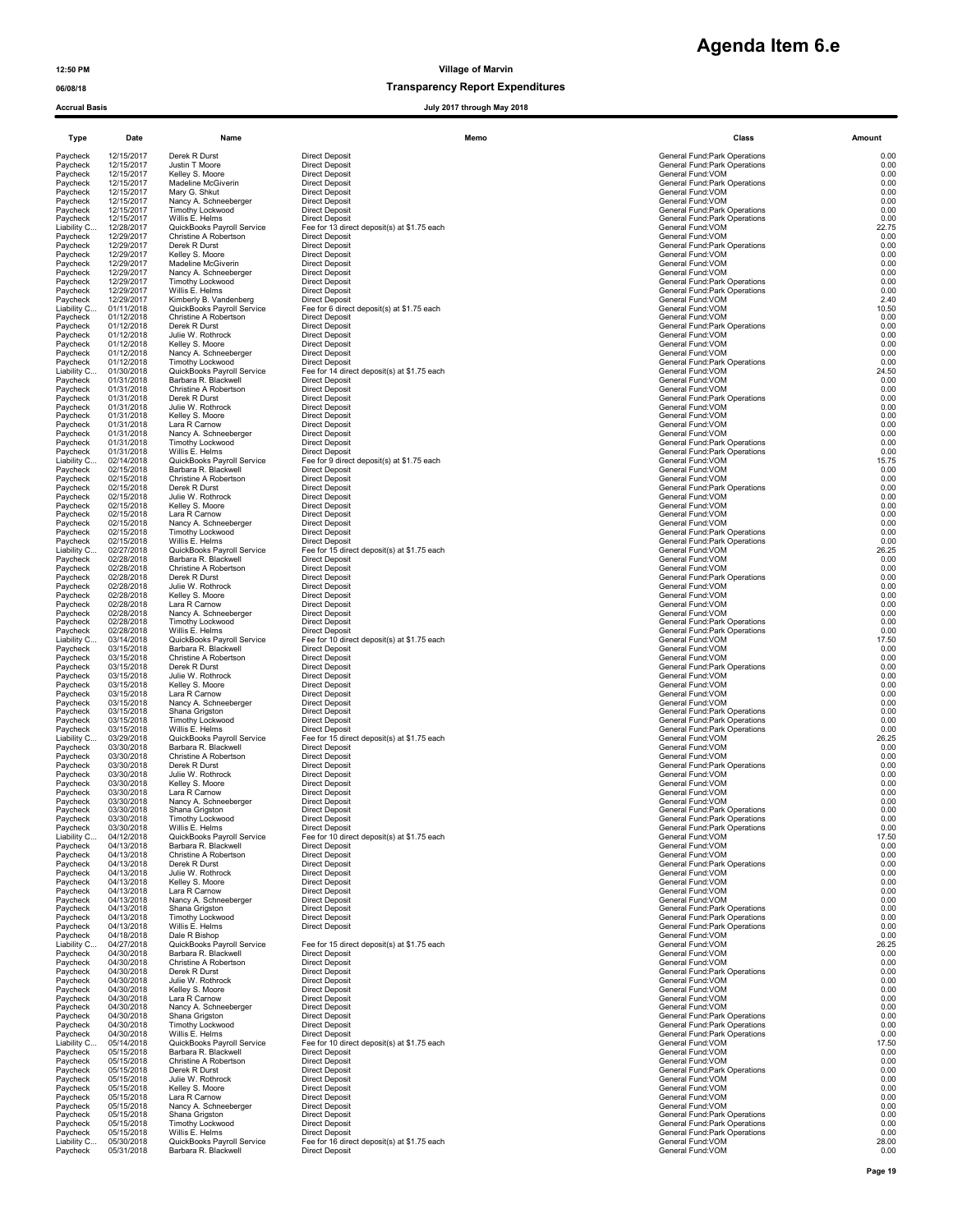Paycheck 10/31/2017 Robert Epps – Direct Deposit<br>Paycheck 10/31/2017 Ronald Salimao – Direct Deposit<br>Paycheck 11/30/2017 Nicholas R. Dispenziere – Direct Deposit<br>Paycheck 11/30/2017 Ronald J. Salimao – Direct Deposit<br>Payc Paycheck 12/29/2017 Robert E Epps Direct Deposit Birect Deposit General Fund:VOM General Fund:VOM 400.00 Paycheck 12/29/2017 Ronald J. Salimao Direct Deposit General Fund:VOM 400.00 Paycheck 12/29/2017 Kimberly B. Vandenberg Direct Deposit Attorney Beneral Fund:VOM General Fund:VOM 400.00 + 400.00<br>Paycheck 01/31/2018 Robert E Epps Direct Deposit General Attorney of the State of General Fund:VOM 400.00 Paycheck 01/31/2018 Ronald J. Salimao Direct Deposit General Fund:VOM 400.00 Paycheck 01/31/2018 Kimberly B. Vandenberg Direct Deposit General Fund:VOM 400.00 Paycheck 02/28/2018 Robert&Epps = Direct Deposit<br>Paycheck 02/28/2018 Ronald Salimao = Direct Deposit = Direct Deposit = Direct Deposit = General Fund:VOM = 400.00<br>Paycheck 02/28/2018 Kimberly B. Vandenberg Direct Deposit = Paycheck 03/30/2018 Robert E Epps Direct Deposit Direct Deposit General Fund:VOM General Fund:VOM 400.00 Paycheck 03/30/2018 Ronald Salimao Direct Deposit<br>
Paycheck 03/28/2018 Ronald J. Salimao Direct Deposit<br>
Paycheck 03/30/2018 Ronald J. Salimao Direct Deposit<br>
Paycheck 03/30/2018 Ronald J. Salimao Direct Deposit<br>
Paycheck Paycheck 03/30/2018 Kimberly B. Vandenberg Direct Deposit General Fund: Company General Fund: VOM 400.00 Paycheck 04/30/2018 Robert&Epps - Direct Deposit<br>Paycheck 04/30/2018 Ronald Salimao - Direct Deposit<br>Paycheck 04/30/2018 Kimberly B. Vandenberg - Direct Deposit - All and the state of the state of the state of t<br>Paycheck 0 Paycheck 05/31/2018 Robert E Epps Direct Deposit General Fund:VOM 400.00 Paycheck 05/31/2018 Ronald J. Salimao Direct Deposit General Fund:VOM 400.00 Paycheck 05/31/2018 Kimberly B. Vandenberg Direct Deposit General Fund:VOM 400.00

| 06/08/18                                                                                                             |                                                                                                                                          |                                                                                                                                                                                                                            |                                                                                                                                                                                                                                                        | <b>Transparency Report Expenditures</b> |                                                                                                                                                                                                                                                                                        |                                                                                                  |
|----------------------------------------------------------------------------------------------------------------------|------------------------------------------------------------------------------------------------------------------------------------------|----------------------------------------------------------------------------------------------------------------------------------------------------------------------------------------------------------------------------|--------------------------------------------------------------------------------------------------------------------------------------------------------------------------------------------------------------------------------------------------------|-----------------------------------------|----------------------------------------------------------------------------------------------------------------------------------------------------------------------------------------------------------------------------------------------------------------------------------------|--------------------------------------------------------------------------------------------------|
| <b>Accrual Basis</b>                                                                                                 |                                                                                                                                          |                                                                                                                                                                                                                            |                                                                                                                                                                                                                                                        | July 2017 through May 2018              |                                                                                                                                                                                                                                                                                        |                                                                                                  |
| Type                                                                                                                 | Date                                                                                                                                     | Name                                                                                                                                                                                                                       |                                                                                                                                                                                                                                                        | Memo                                    | Class                                                                                                                                                                                                                                                                                  | Amount                                                                                           |
| Paycheck<br>Paycheck<br>Paycheck<br>Paycheck<br>Paycheck<br>Paycheck<br>Paycheck<br>Paycheck<br>Paycheck<br>Paycheck | 05/31/2018<br>05/31/2018<br>05/31/2018<br>05/31/2018<br>05/31/2018<br>05/31/2018<br>05/31/2018<br>05/31/2018<br>05/31/2018<br>05/31/2018 | Christine A Robertson<br>Derek R Durst<br>Julie W. Rothrock<br>Justin T Moore<br>Kelley S. Moore<br>Lara R Carnow<br>Nancy A. Schneeberger<br>Shana Grigston<br>Timothy Lockwood<br>Willis E. Helms                        | <b>Direct Deposit</b><br><b>Direct Deposit</b><br><b>Direct Deposit</b><br><b>Direct Deposit</b><br><b>Direct Deposit</b><br><b>Direct Deposit</b><br><b>Direct Deposit</b><br><b>Direct Deposit</b><br><b>Direct Deposit</b><br><b>Direct Deposit</b> |                                         | General Fund: VOM<br>General Fund: Park Operations<br>General Fund: VOM<br>General Fund: Park Operations<br>General Fund: VOM<br>General Fund: VOM<br>General Fund: VOM<br><b>General Fund:Park Operations</b><br>General Fund: Park Operations<br><b>General Fund:Park Operations</b> | 0.00<br>0.00<br>0.00<br>0.00<br>0.00<br>0.00<br>0.00<br>0.00<br>0.00<br>0.00                     |
|                                                                                                                      | Total 6102 · Direct Deposit Fees                                                                                                         |                                                                                                                                                                                                                            |                                                                                                                                                                                                                                                        |                                         |                                                                                                                                                                                                                                                                                        | 448.65                                                                                           |
|                                                                                                                      | Total 6100 · Other Payroll Expenditures                                                                                                  |                                                                                                                                                                                                                            |                                                                                                                                                                                                                                                        |                                         |                                                                                                                                                                                                                                                                                        | 944.35                                                                                           |
|                                                                                                                      |                                                                                                                                          | Total 6000 · Salaries & Related Expenditures                                                                                                                                                                               |                                                                                                                                                                                                                                                        |                                         |                                                                                                                                                                                                                                                                                        | 251,751.20                                                                                       |
| 6050 · Stipends                                                                                                      | 6051 · Council                                                                                                                           |                                                                                                                                                                                                                            |                                                                                                                                                                                                                                                        |                                         |                                                                                                                                                                                                                                                                                        |                                                                                                  |
| Paycheck<br>Paycheck<br>Paycheck<br>Paycheck<br>Paycheck<br>Paycheck<br>Paycheck<br>Paycheck<br>Paycheck<br>Paycheck | 07/31/2017<br>07/31/2017<br>07/31/2017<br>08/31/2017<br>08/31/2017<br>08/31/2017<br>09/29/2017<br>09/29/2017<br>09/29/2017<br>10/31/2017 | Nicholas R. Dispenziere<br>Robert E Epps<br>Ronald J. Salimao<br>Nicholas R. Dispenziere<br>Robert E Epps<br>Ronald J. Salimao<br>Nicholas R. Dispenziere<br>Robert E Epps<br>Ronald J. Salimao<br>Nicholas R. Dispenziere | <b>Direct Deposit</b><br><b>Direct Deposit</b><br><b>Direct Deposit</b><br><b>Direct Deposit</b><br><b>Direct Deposit</b><br><b>Direct Deposit</b><br><b>Direct Deposit</b><br><b>Direct Deposit</b><br><b>Direct Deposit</b><br><b>Direct Deposit</b> |                                         | General Fund: VOM<br>General Fund: VOM<br>General Fund: VOM<br>General Fund: VOM<br>General Fund: VOM<br>General Fund: VOM<br>General Fund: VOM<br>General Fund: VOM<br>General Fund: VOM<br>General Fund: VOM                                                                         | 400.00<br>400.00<br>400.00<br>400.00<br>400.00<br>400.00<br>400.00<br>400.00<br>400.00<br>400.00 |

**Agenda Item 6.e**

| Total 6051 · Council | 13,200.00 |
|----------------------|-----------|

# $6052 \cdot$  Mayor<br> $12017$  07/31/2017

| Paycheck | 07/31/2017 | Joseph E. Pollino Jr. | Direct Deposit | General Fund: VOM | 500.00 |
|----------|------------|-----------------------|----------------|-------------------|--------|
| Paycheck | 08/31/2017 | Joseph E. Pollino Jr. | Direct Deposit | General Fund: VOM | 500.00 |
| Paycheck | 09/29/2017 | Joseph E. Pollino Jr. | Direct Deposit | General Fund: VOM | 500.00 |
| Paycheck | 10/31/2017 | Joseph E. Pollino Jr. | Direct Deposit | General Fund: VOM | 500.00 |
| Paycheck | 11/30/2017 | Joseph E. Pollino Jr. | Direct Deposit | General Fund: VOM | 500.00 |
| Paycheck | 12/29/2017 | Joseph E. Pollino Jr. | Direct Deposit | General Fund: VOM | 500.00 |
| Paycheck | 01/31/2018 | Joseph E. Pollino Jr. | Direct Deposit | General Fund: VOM | 500.00 |
| Paycheck | 02/28/2018 | Joseph E. Pollino Jr. | Direct Deposit | General Fund: VOM | 500.00 |
| Paycheck | 03/30/2018 | Joseph E. Pollino Jr. | Direct Deposit | General Fund: VOM | 500.00 |
| Paycheck | 04/30/2018 | Joseph E. Pollino Jr. | Direct Deposit | General Fund: VOM | 500.00 |
| Pavcheck | 05/31/2018 | Joseph E. Pollino Jr. | Direct Deposit | General Fund: VOM | 500.00 |

### Total 6052 · Mayor 5,500.00 6053 · Mayor Pro Tem

| Paycheck | 07/31/2017 | Brian W. Beaty          | <b>Direct Deposit</b> | General Fund: VOM | 450.00 |
|----------|------------|-------------------------|-----------------------|-------------------|--------|
| Paycheck | 08/31/2017 | Brian W. Beaty          | <b>Direct Deposit</b> | General Fund: VOM | 450.00 |
| Paycheck | 09/29/2017 | Brian W. Beaty          | Direct Deposit        | General Fund: VOM | 450.00 |
| Paycheck | 10/31/2017 | Brian W. Beaty          | Direct Deposit        | General Fund: VOM | 450.00 |
| Paycheck | 11/30/2017 | Brian W. Beaty          | <b>Direct Deposit</b> | General Fund: VOM | 450.00 |
| Paycheck | 12/29/2017 | Brian W. Beaty          | <b>Direct Deposit</b> | General Fund: VOM | 450.00 |
| Paycheck | 12/29/2017 | Nicholas R. Dispenziere | <b>Direct Deposit</b> | General Fund: VOM | 450.00 |
| Paycheck | 01/31/2018 | Nicholas R. Dispenziere | Direct Deposit        | General Fund: VOM | 450.00 |
| Paycheck | 02/28/2018 | Nicholas R. Dispenziere | Direct Deposit        | General Fund: VOM | 450.00 |
| Paycheck | 03/30/2018 | Nicholas R. Dispenziere | Direct Deposit        | General Fund: VOM | 450.00 |
| Paycheck | 04/30/2018 | Nicholas R. Dispenziere | Direct Deposit        | General Fund: VOM | 450.00 |
| Paycheck | 05/31/2018 | Nicholas R. Dispenziere | <b>Direct Deposit</b> | General Fund: VOM | 450.00 |

### Total 6053 · Mayor Pro Tem

### 6060 · Stipends - Committee Members

### 6061 · Parks & Rec

| Paycheck  | 10/06/2017 | Edward N. Querv            |                                                    | General Fund: VOM | 100.00   |
|-----------|------------|----------------------------|----------------------------------------------------|-------------------|----------|
| General J | 10/26/2017 |                            | Void Check #7913 dated 12/29/15 Unclaimed Property | General Fund: VOM | $-25.00$ |
| Bill      | 10/26/2017 | NC Dept of State Treasurer | Unclaimed Property Wortman check #7913 12/29/15    | General Fund: VOM | 25.00    |
| Pavcheck  | 12/31/2017 | Edward N. Querv            |                                                    | General Fund: VOM | 150.00   |
|           |            |                            |                                                    |                   |          |

### Total 6061 · Parks & Rec 250.00

|  | 6062 · Planning Board |
|--|-----------------------|
|--|-----------------------|

| 10/06/2017 | Jennifer Slotten           |                                                   | General Fund: VOM | 150.00   |
|------------|----------------------------|---------------------------------------------------|-------------------|----------|
| 10/06/2017 | Thomas E Traub             |                                                   | General Fund: VOM | 225.00   |
| 10/26/2017 |                            | Void Check #7595 dated 7/16/15 Unclaimed Property | General Fund: VOM | $-25.00$ |
| 10/26/2017 | NC Dept of State Treasurer | Unclaimed Property Behrens check #7595 7/16/15    | General Fund: VOM | 25.00    |
| 12/31/2017 | Jennifer Slotten           |                                                   | General Fund: VOM | 75.00    |
| 04/18/2018 | Dale R Bishop              |                                                   | General Fund: VOM | 150.00   |
| 04/18/2018 | Jennifer Slotten           |                                                   | General Fund: VOM | 75.00    |
| 04/18/2018 | John E Jones               |                                                   | General Fund: VOM | 300.00   |
| 04/18/2018 | Mark B Petersen            |                                                   | General Fund: VOM | 300.00   |
| 04/18/2018 | Michael Lavelle            |                                                   | General Fund: VOM | 300.00   |
|            |                            |                                                   |                   |          |

Total 6060 · Stipends - Committee Members 2,050.00

Total 6050 · Stipends 26,150.00

|           | 6053 · Mayor Pro Tem                |                            |                                                    |                   |           |
|-----------|-------------------------------------|----------------------------|----------------------------------------------------|-------------------|-----------|
| Paycheck  | 07/31/2017                          | Brian W. Beaty             | <b>Direct Deposit</b>                              | General Fund: VOM | 450.00    |
| Paycheck  | 08/31/2017                          | Brian W. Beaty             | <b>Direct Deposit</b>                              | General Fund: VOM | 450.00    |
| Paycheck  | 09/29/2017                          | Brian W. Beaty             | <b>Direct Deposit</b>                              | General Fund: VOM | 450.00    |
| Paycheck  | 10/31/2017                          | Brian W. Beaty             | <b>Direct Deposit</b>                              | General Fund: VOM | 450.00    |
| Paycheck  | 11/30/2017                          | Brian W. Beaty             | <b>Direct Deposit</b>                              | General Fund: VOM | 450.00    |
| Paycheck  | 12/29/2017                          | Brian W. Beaty             | <b>Direct Deposit</b>                              | General Fund: VOM | 450.00    |
| Paycheck  | 12/29/2017                          | Nicholas R. Dispenziere    | <b>Direct Deposit</b>                              | General Fund: VOM | 450.00    |
| Paycheck  | 01/31/2018                          | Nicholas R. Dispenziere    | <b>Direct Deposit</b>                              | General Fund: VOM | 450.00    |
| Paycheck  | 02/28/2018                          | Nicholas R. Dispenziere    | <b>Direct Deposit</b>                              | General Fund: VOM | 450.00    |
| Paycheck  | 03/30/2018                          | Nicholas R. Dispenziere    | <b>Direct Deposit</b>                              | General Fund: VOM | 450.00    |
| Paycheck  | 04/30/2018                          | Nicholas R. Dispenziere    | <b>Direct Deposit</b>                              | General Fund: VOM | 450.00    |
| Paycheck  | 05/31/2018                          | Nicholas R. Dispenziere    | <b>Direct Deposit</b>                              | General Fund: VOM | 450.00    |
|           | Total 6053 · Mayor Pro Tem          |                            |                                                    |                   | 5,400.00  |
|           | 6060 · Stipends - Committee Members |                            |                                                    |                   |           |
|           | 6061 · Parks & Rec                  |                            |                                                    |                   |           |
| Paycheck  | 10/06/2017                          | Edward N. Query            |                                                    | General Fund: VOM | 100.00    |
| General J | 10/26/2017                          |                            | Void Check #7913 dated 12/29/15 Unclaimed Property | General Fund: VOM | $-25.00$  |
| Bill      | 10/26/2017                          | NC Dept of State Treasurer | Unclaimed Property Wortman check #7913 12/29/15    | General Fund: VOM | 25.00     |
| Paycheck  | 12/31/2017                          | Edward N. Query            |                                                    | General Fund: VOM | 150.00    |
|           | Total 6061 · Parks & Rec            |                            |                                                    |                   | 250.00    |
|           | 6062 · Planning Board               |                            |                                                    |                   |           |
| Paycheck  | 10/06/2017                          | Jennifer Slotten           |                                                    | General Fund: VOM | 150.00    |
| Paycheck  | 10/06/2017                          | Thomas E Traub             |                                                    | General Fund: VOM | 225.00    |
| General J | 10/26/2017                          |                            | Void Check #7595 dated 7/16/15 Unclaimed Property  | General Fund: VOM | $-25.00$  |
| Bill      | 10/26/2017                          | NC Dept of State Treasurer | Unclaimed Property Behrens check #7595 7/16/15     | General Fund: VOM | 25.00     |
| Paycheck  | 12/31/2017                          | Jennifer Slotten           |                                                    | General Fund: VOM | 75.00     |
| Paycheck  | 04/18/2018                          | Dale R Bishop              |                                                    | General Fund: VOM | 150.00    |
| Paycheck  | 04/18/2018                          | Jennifer Slotten           |                                                    | General Fund: VOM | 75.00     |
| Paycheck  | 04/18/2018                          | John E Jones               |                                                    | General Fund: VOM | 300.00    |
| Paycheck  | 04/18/2018                          | Mark B Petersen            |                                                    | General Fund: VOM | 300.00    |
| Paycheck  | 04/18/2018                          | Michael Lavelle            |                                                    | General Fund: VOM | 300.00    |
| Paycheck  | 04/18/2018                          | Thomas E Traub             |                                                    | General Fund: VOM | 225.00    |
|           | Total 6062 · Planning Board         |                            |                                                    |                   | 1.800.00  |
|           |                                     |                            |                                                    |                   | 0.0000000 |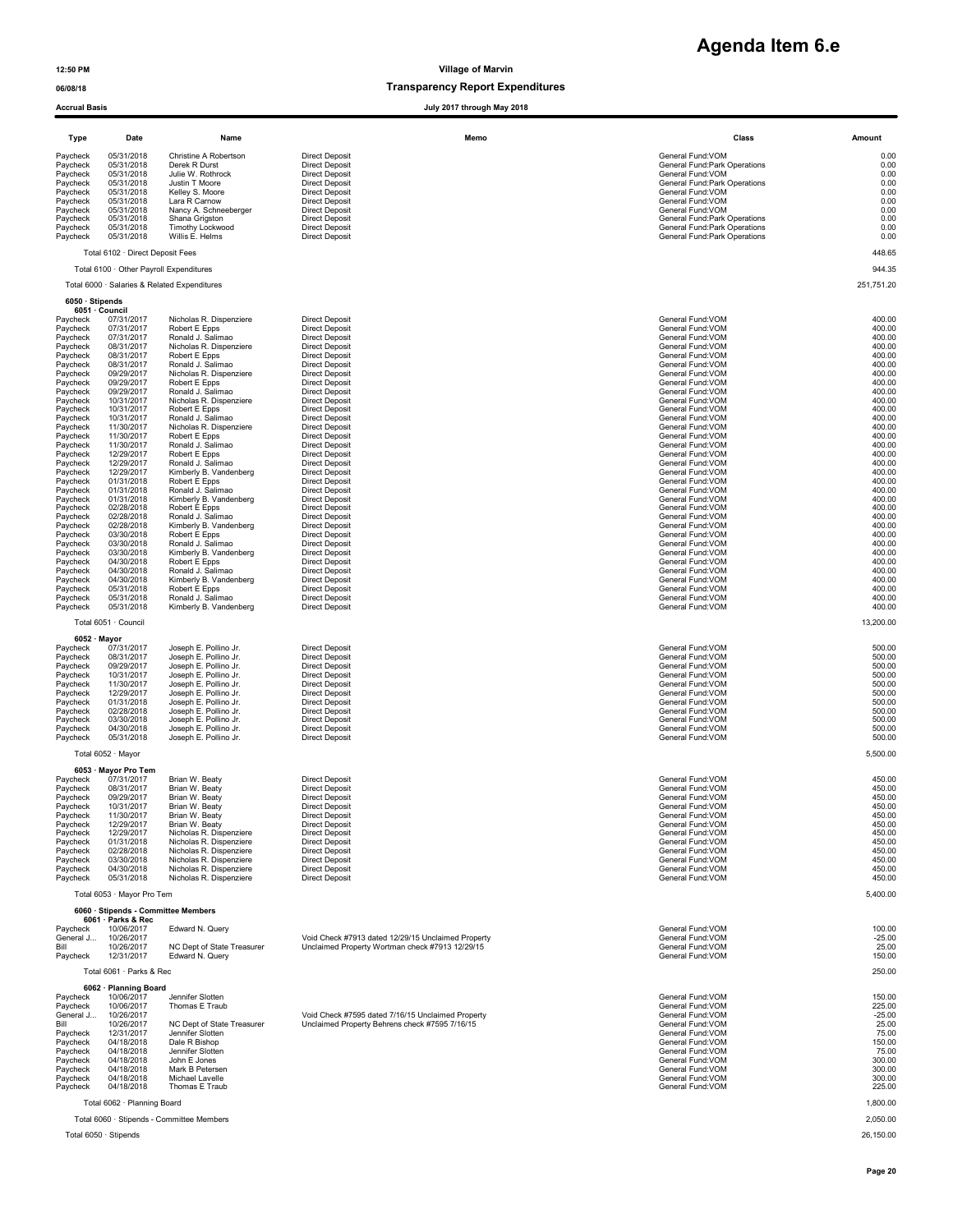**Agenda Item 6.e**

### 06/08/18 Transparency Report Expenditures

### Accrual Basis July 2017 through May 2018

| Type              | Date                                                                   | Name                                                                                               | Memo                                                                                                                                                                                                                                | Class                                                                                       | Amount               |
|-------------------|------------------------------------------------------------------------|----------------------------------------------------------------------------------------------------|-------------------------------------------------------------------------------------------------------------------------------------------------------------------------------------------------------------------------------------|---------------------------------------------------------------------------------------------|----------------------|
|                   | 6400 · Training & Travel<br>6401 · School Gov't, Conf & Seminars       |                                                                                                    |                                                                                                                                                                                                                                     |                                                                                             |                      |
|                   | Credit Car 08/08/2017<br>Credit Car 08/24/2017                         | North Carolina Recreation & Park<br>North Carolina Recreation & Park                               | Annual Conference Fee (Derek) 9/11 and 9/12/17<br>CPSI Course (Playground Inspector) for Derek                                                                                                                                      | General Fund:VOM<br>General Fund:VOM                                                        | 250.00<br>600.00     |
|                   | Credit Car 08/29/2017<br>Credit Car 09/05/2017                         | School of Government Foundatio<br>CPCC                                                             | Foundations in Planning and Development Regulation - Sept 7 & 8 - Kelley Moore<br>Electronic Notary Course - 11/4/17; B.Blackwell                                                                                                   | General Fund: VOM<br>General Fund:VOM                                                       | 300.00<br>79.00      |
|                   | Credit Car 09/18/2017<br>Credit Car 10/25/2017                         | School of Government Foundatio<br>North Carolina Recreation & Park                                 | Zoning Practice course - K. Moore - October 2017<br>2017 Annual Carolinas Conference                                                                                                                                                | General Fund:VOM<br>General Fund:VOM                                                        | 400.00<br>350.00     |
|                   | Credit Car 11/06/2017<br>Credit Car 12/13/2017                         | CPCC<br>Holiday Inn - Greensboro                                                                   | Notary Course - 12/4/17; B.Blackwell<br>12/11/17-12/13/17 - Derek Durst training                                                                                                                                                    | General Fund:VOM<br>General Fund:VOM                                                        | 127.00<br>293.91     |
| Deposit           | 12/21/2017<br>Credit Car 01/02/2018                                    | North Carolina Recreation & Park                                                                   | Refund NC Recreation & Park Assoc conference (D. Durst)<br>Directors Conference                                                                                                                                                     | General Fund: VOM<br>General Fund:VOM                                                       | $-250.00$<br>55.00   |
|                   | Credit Car 01/05/2018<br>Credit Car 01/16/2018                         | North Carolina Recreation & Park<br>North Carolina Recreation & Park                               | Tree Maintencance Workshop for Park Mgr.<br>2017 Annual Carolinas Conference                                                                                                                                                        | General Fund: VOM<br>General Fund:VOM                                                       | 35.00<br>350.00      |
|                   | Credit Car 02/01/2018<br>General J 02/09/2018                          | North Carolina Recreation & Park                                                                   | 2017 Annual Carolinas Conference<br>Reimbursement for Notary recertification - B. Blackwell                                                                                                                                         | General Fund:VOM<br>General Fund: VOM                                                       | $-350.00$<br>100.00  |
|                   | General J 02/09/2018<br>Credit Car 02/22/2018                          | North Carolina Recreation & Park                                                                   | Reimbursement for NCCMC Designation Fee - B. Blackwell<br>refund of conference registration                                                                                                                                         | General Fund:VOM<br>General Fund: VOM                                                       | 100.00<br>$-55.00$   |
|                   |                                                                        | Total 6401 · School Gov't, Conf & Seminars                                                         |                                                                                                                                                                                                                                     |                                                                                             | 2,384.91             |
|                   | 6402 · Travel Expenses<br>Credit Car 09/07/2017                        | Restaurant                                                                                         | Dinner at Zoning course                                                                                                                                                                                                             | General Fund: VOM                                                                           | 14.22                |
|                   | Credit Car 09/08/2017                                                  | Hampton Inn                                                                                        | Zoning course - loding for K. Moore<br>SOG - Foundations in Planning - mileage for K. Moore                                                                                                                                         | General Fund:VOM<br>General Fund:VOM                                                        | 178.08<br>194.74     |
|                   | General J 09/11/2017<br>Credit Car 10/11/2017                          | Restaurant                                                                                         | Dinner at Zoning course                                                                                                                                                                                                             | General Fund:VOM                                                                            | 26.04                |
|                   | Credit Car 10/12/2017<br>Credit Car 10/12/2017                         | Restaurant<br>Restaurant                                                                           | Lunch at Zoning course<br>Dinner at Zoning course                                                                                                                                                                                   | General Fund: VOM<br>General Fund: VOM                                                      | 15.58<br>12.56       |
|                   | Credit Car 10/13/2017<br>General J 10/13/2017<br>Credit Car 10/17/2017 | Hampton Inn                                                                                        | Zoning course - lodging for K. Moore<br>Mileage for training course - K. Moore                                                                                                                                                      | General Fund: VOM<br>General Fund:VOM                                                       | 267.12<br>214.54     |
|                   | Credit Car 10/18/2017                                                  | Restaurant<br>Restaurant                                                                           | Breakfast Day 1 in Statesville (Derek)<br>Breakfast Day 2 in Statesville (Derek)                                                                                                                                                    | General Fund: VOM<br>General Fund: VOM                                                      | 18.00<br>6.81        |
|                   | Credit Car 10/18/2017<br>Credit Car 10/18/2017                         | Restaurant<br>Hilton Garden Inn                                                                    | Dinner Day 2 in Statesville (Derek)<br>Hotel - Training in Statesville (one night - Derek)                                                                                                                                          | General Fund:VOM<br>General Fund: VOM                                                       | 23.00<br>177.68      |
|                   | Credit Car 10/19/2017<br>General J 10/23/2017                          | Restaurant                                                                                         | Breakfast Day 3 in Statesville (Derek)<br>D. Durst - Travel to / from Statesville                                                                                                                                                   | General Fund: VOM<br>General Fund:VOM                                                       | 15.00<br>157.83      |
|                   | Credit Car 10/23/2017<br>General J 12/31/2017                          | Restaurant                                                                                         | Credti on statement from Outback<br>Mileage for D. Durst trip to Greensboro training                                                                                                                                                | General Fund:VOM<br>General Fund: VOM                                                       | $-0.92$<br>139.10    |
|                   | General J 12/31/2017<br>Credit Car 01/26/2018                          | Tee Time Cafe                                                                                      | Meals fro D. Durst trip to Greensboro training<br>Meal - Workshop on 1/26/2018                                                                                                                                                      | General Fund: VOM<br>General Fund: VOM                                                      | 52.27<br>11.00       |
|                   | General J 02/28/2018                                                   |                                                                                                    | Mileage to / from Essentials of Municipal Govt Training - Kim V                                                                                                                                                                     | General Fund: VOM                                                                           | 273.39               |
|                   | Total 6402 · Travel Expenses<br>6403 · Books & Reference Materials     |                                                                                                    |                                                                                                                                                                                                                                     |                                                                                             | 1,796.04             |
|                   | Credit Car 12/02/2017<br>Credit Car 01/03/2018                         | Amazon.com<br>School of Government                                                                 | Roberts Rules for Dummies<br>Essen of Municipal Govt - Sea Trail                                                                                                                                                                    | General Fund: VOM<br>General Fund: VOM                                                      | 26.12<br>225.00      |
| Bill              | 02/28/2018                                                             | American Legal Publishiing Corp                                                                    | (12) NC Code of Ordinances binders                                                                                                                                                                                                  | General Fund: VOM                                                                           | 1,009.00             |
|                   | Total 6403 · Books & Reference Materials                               |                                                                                                    |                                                                                                                                                                                                                                     |                                                                                             | 1,260.12             |
|                   | 6404 Council/Boards Training/Retreat<br>Credit Car 02/23/2018          | Newk's Eatery                                                                                      | catering order for VC retreat                                                                                                                                                                                                       | General Fund:VOM                                                                            | 168.49               |
| General J<br>Bill | 03/31/2018<br>04/19/2018                                               | School of Government                                                                               | Reclass PB training to correct account<br>Regional Board Workshop x 3                                                                                                                                                               | General Fund: VOM<br>General Fund: VOM                                                      | 262.50<br>165.00     |
| Bill              | 05/15/2018                                                             | School of Government                                                                               | Webinar - Ethics training                                                                                                                                                                                                           | General Fund:VOM                                                                            | 150.00               |
|                   |                                                                        | Total 6404 · Council/Boards Training/Retreat                                                       |                                                                                                                                                                                                                                     |                                                                                             | 745.99               |
|                   | Total 6400 · Training & Travel<br>6500 · Zoning Expenditures           |                                                                                                    |                                                                                                                                                                                                                                     |                                                                                             | 6,187.06             |
|                   | 6502 · Zoning - Engineering<br>60521 · Powell Bill / Roads             |                                                                                                    |                                                                                                                                                                                                                                     |                                                                                             |                      |
| Bill<br>Bill      | 08/31/2017<br>09/26/2017                                               |                                                                                                    | A. Morton Thomas & Associates,  Engineering - Cost Estimating, Pavement Condition, Other Jun 28 to July 25. 2017<br>A. Morton Thomas & Associates,  Engineering - Cost Estimating, Pavement Condition, Other July 26 to Aug 29 2017 | General Fund: Powell Bill: Engineering<br>General Fund: Powell Bill: Engineering            | 1,485.00<br>270.00   |
| Bill<br>Bill      | 10/31/2017<br>11/30/2017                                               |                                                                                                    | A. Morton Thomas & Associates,  Engineering - Cost Estimating, Pavement Condition, Other Aug 30 to Sept 26 2017<br>A. Morton Thomas & Associates,  Engineering - Cost Estimating, Pavement Condition, Other Sept 27 to Oct 31 2017  | General Fund:Powell Bill:Engineering<br>General Fund: Powell Bill: Engineering              | 2,245.09<br>1.940.33 |
| Bill              | 01/31/2018                                                             |                                                                                                    | A. Morton Thomas & Associates,  Engineering - Cost Estimating, Pavement Condition, Other Nov 1 to Dec 31, 2017                                                                                                                      | General Fund: Powell Bill: Engineering                                                      | 1,215.00             |
|                   | Total 60521 · Powell Bill / Roads                                      |                                                                                                    |                                                                                                                                                                                                                                     |                                                                                             | 7,155.42             |
| Bill              | 60522 · Development Costs<br>08/31/2017                                |                                                                                                    | A. Morton Thomas & Associates,  Engineering - The Preserve Jun 28 to July 25. 2017                                                                                                                                                  | General Fund:Developers:Toll Brothers:The Pr                                                | 584.82               |
| Bill<br>Bill      | 08/31/2017<br>08/31/2017                                               | A. Morton Thomas & Associates,                                                                     | A. Morton Thomas & Associates,  Engineering - Tullamore Jun 28 to July 25. 2017<br>Engineering - Wyndmoor Jun 28 to July 25. 2017                                                                                                   | General Fund:Developers:Pulte:Tullamore<br>General Fund:Developers:Live Well/Sinacori       | 221.25<br>225.00     |
| Bill<br>Bill      | 08/31/2017<br>08/31/2017                                               | A. Morton Thomas & Associates,<br>A. Morton Thomas & Associates,                                   | Engineering - Amber Meadows Jun 28 to July 25. 2017<br>Engineering - Courtyards at Marvin Jun 28 to July 25. 2017                                                                                                                   | General Fund:Developers:Pulte:Amber Meado<br>General Fund:Developers:Epcon:Courtyards a     | 225.00<br>18.75      |
| Bill<br>Bill      | 09/26/2017<br>09/26/2017                                               | A. Morton Thomas & Associates,<br>A. Morton Thomas & Associates,                                   | Engineering - The Preserve July 26 to Aug 29 2017<br>Engineering - Belle Grove July 26 to Aug 29 2017                                                                                                                               | General Fund:Developers:Toll Brothers:The Pr<br>General Fund:Developers:True Homes:Woodc    | 1,192.75<br>18.75    |
| Bill<br>Bill      | 09/26/2017<br>09/26/2017                                               | A. Morton Thomas & Associates,<br>A. Morton Thomas & Associates.                                   | Engineering - Wyndmoor July 26 to Aug 29 2017<br>Engineering - Amber Meadows July 26 to Aug 29 2017                                                                                                                                 | General Fund:Developers:Live Well/Sinacori<br>General Fund:Developers:Pulte:Amber Meado     | 375.00<br>375.00     |
| Bill<br>Bill      | 09/26/2017<br>09/26/2017                                               | A. Morton Thomas & Associates,<br>A. Morton Thomas & Associates,                                   | Engineering - Courtyards at Marvin July 26 to Aug 29 2017<br>Engineering - Broadmoor July 26 to Aug 29 2017                                                                                                                         | General Fund:Developers:Epcon:Courtyards a<br>General Fund:Developers:Carolina Dev Servic   | 18.75<br>675.00      |
| Bill<br>Bill      | 09/26/2017<br>10/31/2017                                               | A. Morton Thomas & Associates,<br>A. Morton Thomas & Associates,                                   | Engineering - Barcroft July 26 to Aug 29 2017<br>Engineering - The Preserve Aug 30 to Sept 26 2017                                                                                                                                  | General Fund:Developers:Essex Homes:Barcr<br>General Fund:Developers:Toll Brothers:The Pr   | 2,055.00<br>1,643.38 |
| Bill<br>Bill      | 10/31/2017<br>10/31/2017                                               | A. Morton Thomas & Associates,<br>A. Morton Thomas & Associates,                                   | Engineering - Wyndmoor Aug 30 to Sept 26 2017<br>Engineering - Amber Meadows Aug 30 to Sept 26 2017                                                                                                                                 | General Fund:Developers:Live Well/Sinacori:<br>General Fund:Developers:Pulte:Amber Meado    | 300.00<br>300.00     |
| Bill<br>Bill      | 10/31/2017<br>11/30/2017                                               | A. Morton Thomas & Associates.<br>A. Morton Thomas & Associates,                                   | Engineering - Broadmoor Aug 30 to Sept 26 2017<br>Engineering - The Preserve Sept 27 to Oct 31 2017                                                                                                                                 | General Fund:Developers:Carolina Dev Servic<br>General Fund:Developers:Toll Brothers:The Pr | 337.50<br>566.63     |
| Bill<br>Bill      | 11/30/2017<br>11/30/2017                                               | A. Morton Thomas & Associates,<br>A. Morton Thomas & Associates,                                   | Engineering - Tullamore Sept 27 to Oct 31, 2017<br>Engineering - Belle Grove Sept 27 to Oct 31 2017                                                                                                                                 | General Fund:Developers:Pulte:Tullamore<br>General Fund:Developers:Ryan Homes:Belle         | 37.50<br>37.50       |
| Bill<br>Bill      | 11/30/2017<br>11/30/2017                                               | A. Morton Thomas & Associates,<br>A. Morton Thomas & Associates,                                   | Engineering - Wyndmoor Sept 27 to Oct 31 2017<br>Engineering - Amber Meadows Sept 27 to Oct 31 2017                                                                                                                                 | General Fund:Developers:Live Well/Sinacori:<br>General Fund:Developers:Pulte:Amber Meado    | 225.00<br>225.00     |
| Bill<br>Bill      | 11/30/2017<br>01/31/2018                                               | A. Morton Thomas & Associates,<br>A. Morton Thomas & Associates,                                   | Engineering - Courtyards at Marvin Sept 27 to Oct 31 2017<br>Engineering - The Preserve Nov 1 to Dec 31, 2017                                                                                                                       | General Fund:Developers:Epcon:Courtyards a<br>General Fund:Developers:Toll Brothers:The Pr  | 37.50<br>883.22      |
| Bill<br>Bill      | 01/31/2018<br>01/31/2018                                               | A. Morton Thomas & Associates,                                                                     | Engineering - Woodcliff Nov 1 to Dec 31, 2017<br>Engineering - Tullamore Nov 1 to Dec 31, 2017                                                                                                                                      | General Fund:Developers:True Homes:Woodc<br>General Fund:Developers:Pulte:Tullamore         | 150.00<br>75.00      |
| Bill<br>Bill      | 01/31/2018<br>01/31/2018                                               | A. Morton Thomas & Associates,<br>A. Morton Thomas & Associates,<br>A. Morton Thomas & Associates, | Engineering - Belle Grove Nov 1 to Dec 31, 2017<br>Engineering - Wyndmoor Nov 1 to Dec 31, 2017                                                                                                                                     | General Fund:Developers:Ryan Homes:Belle<br>General Fund:Developers:Live Well/Sinacori      | 0.00<br>300.00       |
| Bill              | 01/31/2018                                                             | A. Morton Thomas & Associates,                                                                     | Engineering - Amber Meadows Nov 1 to Dec 31, 2017                                                                                                                                                                                   | General Fund:Developers:Pulte:Amber Meado                                                   | 300.00               |
| Bill<br>Bill      | 01/31/2018<br>01/31/2018                                               | A. Morton Thomas & Associates,<br>A. Morton Thomas & Associates,                                   | Engineering - Courtyards at Marvin Nov 1 to Dec 31, 2017<br>Engineering - Three Pond Acres Nov 1 to Dec 31, 2017                                                                                                                    | General Fund:Developers:Epcon:Courtyards a<br>General Fund:Developers:Casey Crawford / S    | 2,650.58<br>405.00   |
| Bill<br>Bill      | 03/31/2018<br>03/31/2018                                               | A. Morton Thomas & Associates,<br>A. Morton Thomas & Associates,                                   | Engineering - The Preserve Jan 1 to March 27, 2018<br>Engineering - Tullamore Jan 1 to March 27, 2018                                                                                                                               | General Fund:Developers:Toll Brothers:The Pr<br>General Fund:Developers:Pulte:Tullamore     | 1,619.57<br>75.00    |
| Bill<br>Bill      | 03/31/2018<br>03/31/2018                                               | A. Morton Thomas & Associates,<br>A. Morton Thomas & Associates,                                   | Engineering - Belle Grove Jan 1 to March 27, 2018<br>Engineering - Wyndmoor Jan 1 to March 27, 2018                                                                                                                                 | General Fund:Developers:Ryan Homes:Belle<br>General Fund:Developers:Live Well/Sinacori:     | 225.00<br>150.00     |
| Bill<br>Bill      | 03/31/2018<br>03/31/2018                                               | A. Morton Thomas & Associates,<br>A. Morton Thomas & Associates,                                   | Engineering - Amber Meadows Jan 1 to March 27, 2018<br>Engineering - Courtyards at Marvin Jan 1 to March 27, 2018                                                                                                                   | General Fund:Developers:Pulte:Amber Meado<br>General Fund:Developers:Epcon:Courtyards a     | 241.35<br>968.39     |
| Bill<br>Bill      | 03/31/2018<br>03/31/2018                                               | A. Morton Thomas & Associates,<br>A. Morton Thomas & Associates,                                   | Engineering - Elysian Fields Jan 1 to March 27, 2018<br>Engineering - Woodcliff Jan 1 to March 27, 2018                                                                                                                             | General Fund:Developers:Elysian Fields<br>General Fund:Developers:True Homes:Woodc          | 270.00<br>628.06     |
| Bill<br>Bill      | 03/31/2018<br>04/24/2018                                               | A. Morton Thomas & Associates,<br>A. Morton Thomas & Associates,                                   | Engineering - Marvin Gardens Jan 1 to March 27, 2018<br>Engineering - The Preserve March 28 to April 24, 2018                                                                                                                       | General Fund:Developers:Publix (was Regenc<br>General Fund:Developers:Toll Brothers:The Pr  | 75.00<br>785.09      |
| Bill              | 04/24/2018                                                             |                                                                                                    | A. Morton Thomas & Associates,  Engineering - Marvin Gardens March 28 to April 24, 2018                                                                                                                                             | General Fund:Developers:Publix (was Regenc                                                  | 75.00                |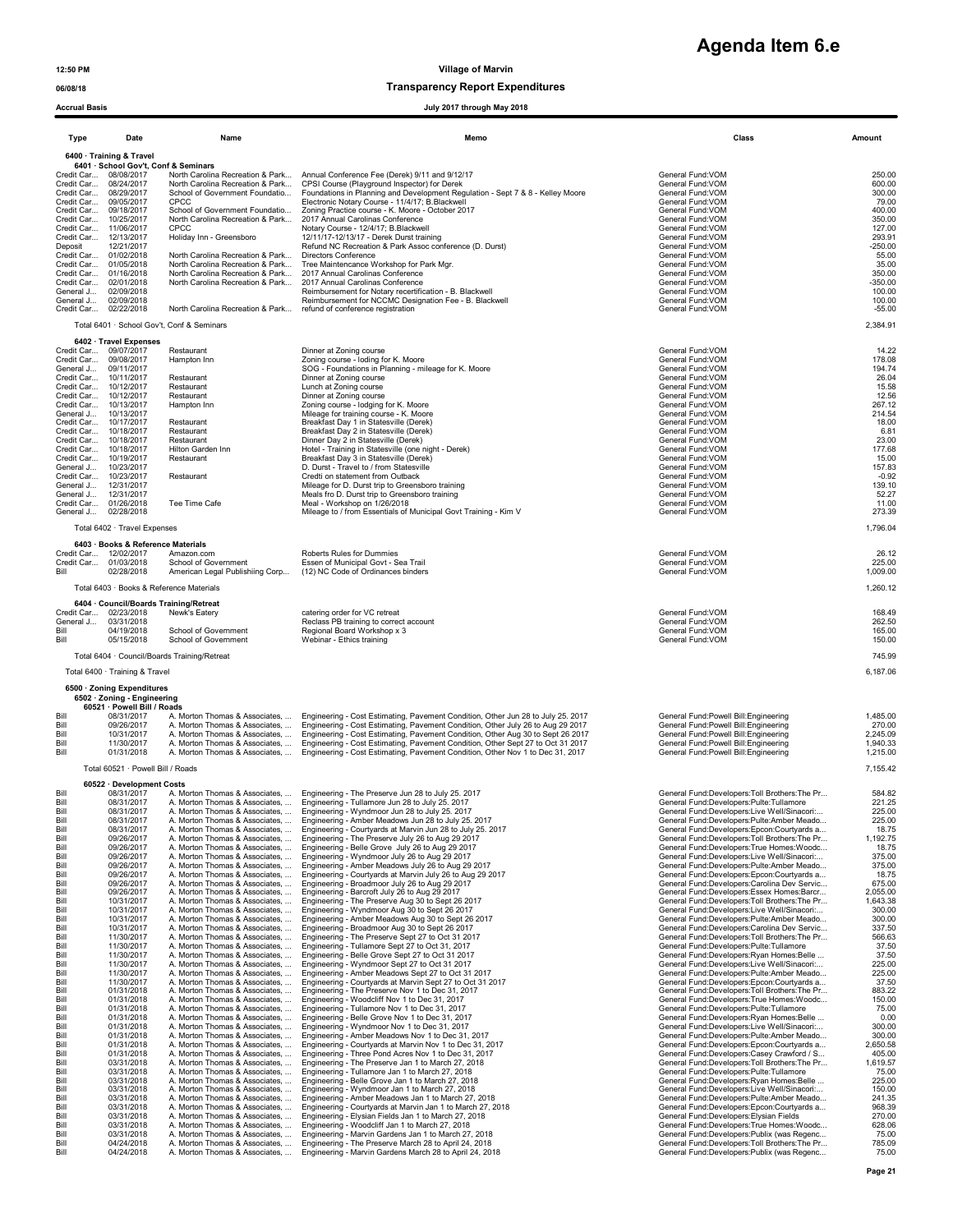### 06/08/18 Transparency Report Expenditures

# **Agenda Item 6.e**

|                                                                      | <b>Accrual Basis</b><br>July 2017 through May 2018                                                                                                                   |                                                                                                                                                                                                                                                                                |                                                                                                                                                                                                                                                                                                                                                                                                                                                                                                                  |                                                                                                                                                                                                                                                                     |                                                                                              |  |
|----------------------------------------------------------------------|----------------------------------------------------------------------------------------------------------------------------------------------------------------------|--------------------------------------------------------------------------------------------------------------------------------------------------------------------------------------------------------------------------------------------------------------------------------|------------------------------------------------------------------------------------------------------------------------------------------------------------------------------------------------------------------------------------------------------------------------------------------------------------------------------------------------------------------------------------------------------------------------------------------------------------------------------------------------------------------|---------------------------------------------------------------------------------------------------------------------------------------------------------------------------------------------------------------------------------------------------------------------|----------------------------------------------------------------------------------------------|--|
| Type                                                                 | Date                                                                                                                                                                 | Name                                                                                                                                                                                                                                                                           | Memo                                                                                                                                                                                                                                                                                                                                                                                                                                                                                                             | Class                                                                                                                                                                                                                                                               | Amount                                                                                       |  |
| Bill<br>Bill<br>Bill<br>Bill                                         | 04/24/2018<br>04/24/2018<br>04/24/2018<br>04/24/2018                                                                                                                 |                                                                                                                                                                                                                                                                                | A. Morton Thomas & Associates.  Engineering - Wyndmoor March 28 to April 24, 2018<br>A. Morton Thomas & Associates,  Engineering - Amber Meadows March 28 to April 24, 2018<br>A. Morton Thomas & Associates,  Engineering - Courtyards at Marvin March 28 to April 24, 2018<br>A. Morton Thomas & Associates,  Engineering - New Town Road roundabout projects                                                                                                                                                  | General Fund:Developers:Live Well/Sinacori:<br>General Fund:Developers:Pulte:Amber Meado<br>General Fund:Developers:Epcon:Courtyards a<br>General Fund:VOM                                                                                                          | 150.00<br>75.00<br>225.00<br>135.00                                                          |  |
|                                                                      | Total 60522 · Development Costs                                                                                                                                      |                                                                                                                                                                                                                                                                                |                                                                                                                                                                                                                                                                                                                                                                                                                                                                                                                  |                                                                                                                                                                                                                                                                     | 20,156.34                                                                                    |  |
| Bill<br>Bill<br>Bill<br>Bill<br>Bill<br>Bill<br>Bill                 | $60523 \cdot$ Other<br>08/31/2017<br>09/26/2017<br>10/31/2017<br>11/30/2017<br>01/31/2018<br>03/31/2018<br>04/24/2018                                                | A. Morton Thomas & Associates,<br>A. Morton Thomas & Associates,<br>A. Morton Thomas & Associates,<br>A. Morton Thomas & Associates,<br>A. Morton Thomas & Associates,                                                                                                         | A. Morton Thomas & Associates,  Engineering - VOM Jun 28 to July 25. 2017<br>A. Morton Thomas & Associates,  Engineering - VOMJuly 26 to Aug 29 2017<br>Engineering - VOM Aug 30 to Sept 26 2017<br>Engineering - VOM Sept 27 to Oct 31 2017<br>Engineering - VOM Nov 1 to Dec 31, 2017<br>Engineering - VOM Jan 1 to March 27, 2018<br>Engineering - VOM March 28 to April 24, 2018                                                                                                                             | General Fund: VOM<br>General Fund:VOM<br>General Fund:VOM<br>General Fund: VOM<br>General Fund:VOM<br>General Fund: VOM<br>General Fund: VOM                                                                                                                        | 337.50<br>607.50<br>1,080.00<br>472.50<br>1,080.00<br>666.80<br>2,835.00                     |  |
|                                                                      | Total 60523 · Other                                                                                                                                                  |                                                                                                                                                                                                                                                                                |                                                                                                                                                                                                                                                                                                                                                                                                                                                                                                                  |                                                                                                                                                                                                                                                                     | 7,079.30                                                                                     |  |
| Invoice<br>Invoice<br>Invoice                                        | 60524 · Billed to Developers<br>09/29/2017<br>02/28/2018<br>02/28/2018<br>Total 60524 · Billed to Developers                                                         | Carolina Development Services,<br>Carolina Development Services,<br>Three Pond Acres LLC                                                                                                                                                                                       | Engineer Consultation - Broadmoor initial bond estimate review (5 hours) - August 2017<br>Engineer Consultation - Broadmoor initial bond estimate review (2.5 hours) - September 2017<br>Engineer Consultation - Design Review (3 hours) - November/ December 2017                                                                                                                                                                                                                                               | General Fund:Developers:Carolina Dev Servic<br>General Fund:Developers:Carolina Dev Servic<br>General Fund:Developers:Casey Crawford / S                                                                                                                            | $-675.00$<br>$-337.50$<br>$-405.00$<br>$-1,417.50$                                           |  |
| Bill                                                                 | 6502 · Zoning - Engineering - Other<br>04/03/2018                                                                                                                    | Arborscapes Tree & Landscape S                                                                                                                                                                                                                                                 | Courtyards at Marvin tree inventory assessment                                                                                                                                                                                                                                                                                                                                                                                                                                                                   | General Fund: VOM                                                                                                                                                                                                                                                   | 400.00                                                                                       |  |
| Deposit                                                              | 05/03/2018                                                                                                                                                           |                                                                                                                                                                                                                                                                                | Rose 6/3/18                                                                                                                                                                                                                                                                                                                                                                                                                                                                                                      | General Fund: Park Operations                                                                                                                                                                                                                                       | $-150.00$                                                                                    |  |
|                                                                      | Total 6502 · Zoning - Engineering                                                                                                                                    | Total 6502 · Zoning - Engineering - Other                                                                                                                                                                                                                                      |                                                                                                                                                                                                                                                                                                                                                                                                                                                                                                                  |                                                                                                                                                                                                                                                                     | 250.00<br>33,223.56                                                                          |  |
|                                                                      | 6503 · Zoning - Miscellaneous                                                                                                                                        |                                                                                                                                                                                                                                                                                |                                                                                                                                                                                                                                                                                                                                                                                                                                                                                                                  |                                                                                                                                                                                                                                                                     |                                                                                              |  |
| Bill<br>Bill<br>Bill<br>General J                                    | 10/25/2017<br>12/20/2017<br>02/09/2018<br>03/31/2018                                                                                                                 | Town of Weddington<br>Town of Weddington<br>Cox Law Firm, PLLC                                                                                                                                                                                                                 | 9 maps at \$7 each for Open House<br>PB Training - 12/13/2017<br>CUP recording fees<br>Reclass PB training to correct account                                                                                                                                                                                                                                                                                                                                                                                    | General Fund: VOM<br>General Fund: VOM<br>General Fund: VOM<br>General Fund: VOM                                                                                                                                                                                    | 63.00<br>262.50<br>52.00<br>$-262.50$                                                        |  |
|                                                                      | Total 6503 · Zoning - Miscellaneous                                                                                                                                  |                                                                                                                                                                                                                                                                                |                                                                                                                                                                                                                                                                                                                                                                                                                                                                                                                  |                                                                                                                                                                                                                                                                     | 115.00                                                                                       |  |
| Bill                                                                 | 6507 · Zoning - Urban Forester<br>12/28/2017                                                                                                                         | Union County Urban Forester                                                                                                                                                                                                                                                    | Urban Forester Billing for FY 2017-2018                                                                                                                                                                                                                                                                                                                                                                                                                                                                          | General Fund: VOM                                                                                                                                                                                                                                                   | 2,468.46                                                                                     |  |
|                                                                      | Total 6507 · Zoning - Urban Forester                                                                                                                                 |                                                                                                                                                                                                                                                                                |                                                                                                                                                                                                                                                                                                                                                                                                                                                                                                                  |                                                                                                                                                                                                                                                                     | 2,468.46                                                                                     |  |
| Bill                                                                 | 08/31/2017                                                                                                                                                           | 6508 · Zoning - Voluntary Annexations<br>Cox Law Firm, PLLC                                                                                                                                                                                                                    | Annexation recording fee                                                                                                                                                                                                                                                                                                                                                                                                                                                                                         | General Fund: VOM                                                                                                                                                                                                                                                   | 26.00                                                                                        |  |
|                                                                      |                                                                                                                                                                      | Total 6508 · Zoning - Voluntary Annexations                                                                                                                                                                                                                                    |                                                                                                                                                                                                                                                                                                                                                                                                                                                                                                                  |                                                                                                                                                                                                                                                                     | 26.00                                                                                        |  |
| Bill<br>Bill<br>Bill<br>Bill<br>Bill<br>Bill<br>Bill                 | 08/27/2017<br>09/24/2017<br>10/29/2017<br>01/31/2018<br>02/04/2018<br>04/01/2018<br>04/06/2018                                                                       | 6509 · Zoning - Public Hearing Notices<br>Enquirer-Journal<br>Enquirer-Journal<br>Enquirer-Journal<br>Enquirer-Journal<br>Enquirer-Journal<br>Enquirer-Journal<br>Enquirer-Journal                                                                                             | <b>August Public Hearing Notices</b><br><b>Public Hearing Notice</b><br>CUP Pump Station; 9/29, 10/6<br>VOM reserves 11/29/17; PH Notice 12/3/17, CUP PH Notice 12/12/17<br>PH Notcie 1/28/18 - Ad # 30793390<br>PH Notice: 2/25/18 and 3/4/18<br>PH Notices: 3/30/18 & 4/6/18                                                                                                                                                                                                                                   | General Fund:VOM<br>General Fund: VOM<br>General Fund: VOM<br>General Fund:VOM<br>General Fund: VOM<br>General Fund: VOM<br>General Fund: VOM                                                                                                                       | 378.10<br>149.26<br>129.36<br>940.26<br>114.42<br>124.38<br>149.26                           |  |
|                                                                      |                                                                                                                                                                      | Total 6509 · Zoning - Public Hearing Notices                                                                                                                                                                                                                                   |                                                                                                                                                                                                                                                                                                                                                                                                                                                                                                                  |                                                                                                                                                                                                                                                                     | 1,985.04                                                                                     |  |
|                                                                      | Total 6500 · Zoning Expenditures<br>6600 · Debt Service                                                                                                              |                                                                                                                                                                                                                                                                                |                                                                                                                                                                                                                                                                                                                                                                                                                                                                                                                  |                                                                                                                                                                                                                                                                     | 37,818.06                                                                                    |  |
| Bill<br>Bill<br>Bill<br>Bill<br>Bill<br>Bill<br>Bill<br>Bill         | 6601 · Mar-Efird park principal pymts<br>07/04/2017<br>08/06/2017<br>09/04/2017<br>10/04/2017<br>11/05/2017<br>12/04/2017<br>01/04/2018<br>02/04/2018                | Bank of America NA<br>Bank of America NA<br>Bank of America NA<br>Bank of America NA<br>Bank of America NA<br>Bank of America NA<br>Bank of America NA<br>Bank of America NA                                                                                                   | Principal Payment for Marvin Efird Park Loan-Invoice #1710003912<br>Principal Payment for Marvin Efird Park Loan-Invoice #1710003912<br>Principal Payment for Marvin Efird Park Loan-Invoice #1710003912<br>Principal Payment for Marvin Efird Park Loan-Invoice #1710003912<br>Principal Payment for Marvin Efird Park Loan-Invoice #1710038259<br>Principal Payment for Marvin Efird Park Loan-Invoice #1710003912<br>Principal Payment for Marvin Efird Park Loan-Invoice #180000187<br>Customer # 01-1291888 | General Fund:VOM<br>General Fund: VOM<br>General Fund:VOM<br>General Fund:VOM<br>General Fund: VOM<br>General Fund: VOM<br>General Fund:VOM<br>General Fund: VOM                                                                                                    | 8,928.57<br>8,928.57<br>8,928.57<br>8,928.57<br>8,928.57<br>8,928.57<br>8,928.57<br>8,928.66 |  |
|                                                                      |                                                                                                                                                                      | Total 6601 · Mar-Efird park principal pymts                                                                                                                                                                                                                                    |                                                                                                                                                                                                                                                                                                                                                                                                                                                                                                                  |                                                                                                                                                                                                                                                                     | 71,428.65                                                                                    |  |
| Bill<br>Bill<br>Bill<br>Bill<br>Bill<br>Bill<br>Bill<br>Bill<br>Bill | 6602 · Marvin-Efird Park Loan Interest<br>07/04/2017<br>08/06/2017<br>09/04/2017<br>10/04/2017<br>11/05/2017<br>11/17/2017<br>12/04/2017<br>01/04/2018<br>02/04/2018 | Bank of America NA<br>Bank of America NA<br>Bank of America NA<br>Bank of America NA<br>Bank of America NA<br>Bank of America NA<br>Bank of America NA<br>Bank of America NA<br>Bank of America NA<br>Total 6602 · Marvin-Efird Park Loan Interest                             | Interest Payment for Marvin Efird Park Loan<br>Interest Payment for Marvin Efird Park Loan<br>Interest Payment for Marvin Efird Park Loan<br>Interest Payment for Marvin Efird Park Loan<br>Interest Payment for Marvin Efird Park Loan<br>Interest Payment for Marvin Efird Park Loan Inv. 1710039704<br>Interest Payment for Marvin Efird Park Loan<br>Interest Payment for Marvin Efird Park Loan<br>Customer # 01-1291888                                                                                    | General Fund:VOM<br>General Fund:VOM<br>General Fund:VOM<br>General Fund:VOM<br>General Fund:VOM<br>General Fund:VOM<br>General Fund:VOM<br>General Fund:VOM<br>General Fund: VOM                                                                                   | 161.31<br>141.15<br>120.98<br>100.82<br>0.00<br>80.65<br>57.83<br>41.67<br>20.16<br>724.57   |  |
|                                                                      | Total 6600 · Debt Service                                                                                                                                            |                                                                                                                                                                                                                                                                                |                                                                                                                                                                                                                                                                                                                                                                                                                                                                                                                  |                                                                                                                                                                                                                                                                     | 72,153.22                                                                                    |  |
| Bill<br>Bill<br>Bill<br>Bill<br>Bill<br>Bill<br>Bill<br>Bill         | 6700 · Park Operations<br>6709 · Park Expenditures<br>10/26/2017<br>11/15/2017<br>12/16/2017<br>01/15/2018<br>02/13/2018<br>03/13/2018<br>04/15/2018<br>05/15/2018   | 6770 · Tullamore Landscaping & Mainten<br>The Long Group, LLC<br>The Long Group, LLC<br>The Long Group, LLC<br>The Long Group, LLC<br>The Long Group, LLC<br>The Long Group, LLC<br>The Long Group, LLC<br>The Long Group, LLC<br>Total 6770 · Tullamore Landscaping & Mainten | Monthly work on Tullamore Parking Lot Landscaping<br>Monthly parking lot maintenance<br>Monthly parking lot maintenance<br>Monthly parking lot maintenance<br>Monthly parking lot maintenance<br>Monthly parking lot maintenance<br>Monthly parking lot maintenance<br>Monthly parking lot maintenance + Trail Maintenance (1x)                                                                                                                                                                                  | General Fund: Park Operations<br>General Fund:Park Operations<br>General Fund: Park Operations<br>General Fund: Park Operations<br>General Fund: Park Operations<br>General Fund: Park Operations<br>General Fund: Park Operations<br>General Fund: Park Operations | 55.00<br>55.00<br>55.00<br>55.00<br>55.00<br>55.00<br>55.00<br>115.00<br>500.00              |  |
|                                                                      |                                                                                                                                                                      | 6714 Capital Spending / Equipment                                                                                                                                                                                                                                              |                                                                                                                                                                                                                                                                                                                                                                                                                                                                                                                  |                                                                                                                                                                                                                                                                     |                                                                                              |  |
| Deposit<br>Bill                                                      | 09/11/2017<br>03/07/2018                                                                                                                                             | Kevin Todd Rushing<br>Total 6714 · Capital Spending / Equipment                                                                                                                                                                                                                | Sale of Mower<br>driveway - spreading and grading                                                                                                                                                                                                                                                                                                                                                                                                                                                                | General Fund: Park Operations<br>General Fund: Park Operations                                                                                                                                                                                                      | $-1,250.00$<br>2,350.00<br>1,100.00                                                          |  |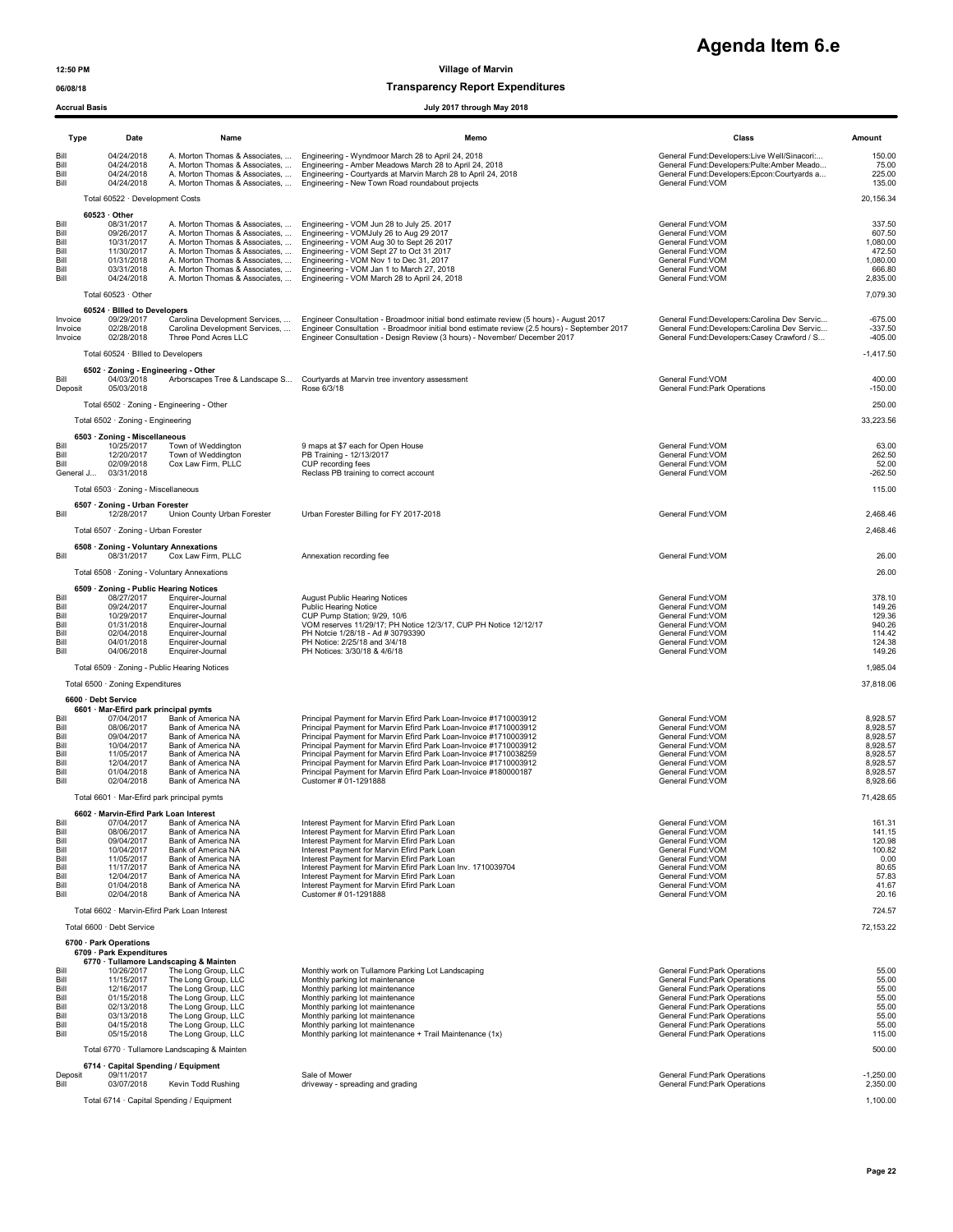| <b>Type</b>                     | Date       | Name                      |                       |  |  |  |
|---------------------------------|------------|---------------------------|-----------------------|--|--|--|
| 6720 · Electricity, Gas & Water |            |                           |                       |  |  |  |
| Check                           | 07/07/2017 | Union County Public Works | Water usage 5/25/17-6 |  |  |  |
| Bill                            | 07/18/2017 | Union Power Cooperative   | 5369518008 Barn       |  |  |  |
| Bill                            | 07/18/2017 | Union Power Cooperative   | 5369518006 Bathroom   |  |  |  |
| Bill                            | 07/18/2017 | Union Power Cooperative   | 5369518010 Shed       |  |  |  |
| Check                           | 08/09/2017 | Union County Public Works | Water usage 6/26/17-7 |  |  |  |
| Bill                            | 08/18/2017 | Union Power Cooperative   | 5369518008 Barn       |  |  |  |
| Bill                            | 08/18/2017 | Union Power Cooperative   | 5369518006 Bathroom   |  |  |  |
| Bill                            | 08/18/2017 | Union Power Cooperative   | 5369518010 Shed       |  |  |  |
| Check                           | 09/07/2017 | Union County Public Works | Water usage 7/26/17-8 |  |  |  |
| Bill                            | 09/18/2017 | Union Power Cooperative   | 5369518008 Barn       |  |  |  |
| Bill                            | 09/18/2017 | Union Power Cooperative   | 5369518006 Bathroom   |  |  |  |
| Bill                            | 09/18/2017 | Union Power Cooperative   | 5369518010 Shed       |  |  |  |
| Check                           | 10/09/2017 | Union County Public Works | Water usage 8/24/17-9 |  |  |  |
| Bill                            | 10/18/2017 | Union Power Cooperative   | 5369518008 Barn       |  |  |  |
| Bill                            | 10/18/2017 | Union Power Cooperative   | 5369518006 Bathroom   |  |  |  |
| Bill                            | 10/18/2017 | Union Power Cooperative   | 5369518010 Shed       |  |  |  |
| Check                           | 11/08/2017 | Union County Public Works | Water usage 9/25/17-1 |  |  |  |
| Bill                            | 11/18/2017 | Union Power Cooperative   | 5369518008 Barn       |  |  |  |
| Bill                            | 11/18/2017 | Union Power Cooperative   | 5369518006 Bathroom   |  |  |  |
| Bill                            | 11/18/2017 | Union Power Cooperative   | 5369518010 Shed       |  |  |  |
| Check                           | 12/07/2017 | Union County Public Works | Water usage 10/25/17- |  |  |  |
| Bill                            | 12/18/2017 | Union Power Cooperative   | 5369518008 Barn       |  |  |  |
| Bill                            | 12/18/2017 | Union Power Cooperative   | 5369518006 Bathroom   |  |  |  |
| Bill                            | 12/18/2017 | Union Power Cooperative   | 5369518010 Shed       |  |  |  |
| Check                           | 01/09/2018 | Union County Public Works | Water usage 11/27/17- |  |  |  |
| Bill                            | 01/18/2018 | Union Power Cooperative   | 5369518008 Barn       |  |  |  |
| Bill                            | 01/18/2018 | Union Power Cooperative   | 5369518006 Bathroom   |  |  |  |
| Bill                            | 01/18/2018 | Union Power Cooperative   | 5369518010 Shed       |  |  |  |
| Check                           | 02/07/2018 | Union County Public Works | Water usage 12/27/17- |  |  |  |
| Bill                            | 02/18/2018 | Union Power Cooperative   | 5369518008 Barn       |  |  |  |
| Bill                            | 02/18/2018 | Union Power Cooperative   | 5369518006 Bathroom   |  |  |  |
| Bill                            | 02/18/2018 | Union Power Cooperative   | 5369518010 Shed       |  |  |  |
| Check                           | 03/07/2018 | Union County Public Works | Water usage 1/24/18-2 |  |  |  |
| Bill                            | 03/18/2018 | Union Power Cooperative   | 5369518008 Barn       |  |  |  |
| Bill                            | 03/18/2018 | Union Power Cooperative   | 5369518006 Bathroom   |  |  |  |
| Bill                            | 03/18/2018 | Union Power Cooperative   | 5369518010 Shed       |  |  |  |
| Check                           | 04/09/2018 | Union County Public Works | Water usage 2/23/18-3 |  |  |  |
| Bill                            | 04/18/2018 | Union Power Cooperative   | 5369518008 Barn       |  |  |  |
| Bill                            | 04/18/2018 | Union Power Cooperative   | 5369518006 Bathroom   |  |  |  |
| Bill                            | 04/18/2018 | Union Power Cooperative   | 5369518010 Shed       |  |  |  |
| Check                           | 05/09/2018 | Union County Public Works | Water usage 3/26/18 - |  |  |  |
| Bill                            | 05/18/2018 | Union Power Cooperative   | 5369518008 Barn       |  |  |  |
| Bill                            | 05/18/2018 | Union Power Cooperative   | 5369518006 Bathroom   |  |  |  |
| Bill                            | 05/18/2018 | Union Power Cooperative   | 5369518010 Shed       |  |  |  |

### 6735 · Maintenance Expenses

### Total 6739 · General Repairs

## **Agenda Item 6.e**

| 06/08/18 | <b>Transparency Report Expenditures</b> |
|----------|-----------------------------------------|
|          |                                         |

### Accrual Basis July 2017 through May 2018

| Type                     | Date                                           | Name                                                 | Memo                                                                                                   | Class                                                               | Amount             |
|--------------------------|------------------------------------------------|------------------------------------------------------|--------------------------------------------------------------------------------------------------------|---------------------------------------------------------------------|--------------------|
|                          | 6720 · Electricity, Gas & Water                |                                                      |                                                                                                        |                                                                     |                    |
| Check                    | 07/07/2017                                     | Union County Public Works                            | Water usage 5/25/17-6/26/17                                                                            | General Fund: Park Operations                                       | 11.47              |
| Bill<br>Bill             | 07/18/2017<br>07/18/2017                       | Union Power Cooperative<br>Union Power Cooperative   | 5369518008 Barn<br>5369518006 Bathroom                                                                 | General Fund: Park Operations<br>General Fund: Park Operations      | 56.56<br>75.90     |
| Bill                     | 07/18/2017                                     | Union Power Cooperative                              | 5369518010 Shed                                                                                        | General Fund: Park Operations                                       | 31.25              |
| Check<br>Bill            | 08/09/2017<br>08/18/2017                       | Union County Public Works<br>Union Power Cooperative | Water usage 6/26/17-7/26/17<br>5369518008 Barn                                                         | General Fund: Park Operations<br>General Fund: Park Operations      | 11.91<br>58.27     |
| Bill                     | 08/18/2017                                     | Union Power Cooperative                              | 5369518006 Bathroom                                                                                    | General Fund: Park Operations                                       | 81.23              |
| Bill<br>Check            | 08/18/2017<br>09/07/2017                       | Union Power Cooperative<br>Union County Public Works | 5369518010 Shed<br>Water usage 7/26/17-8/24/17                                                         | General Fund: Park Operations<br>General Fund: Park Operations      | 31.04<br>12.24     |
| Bill                     | 09/18/2017                                     | Union Power Cooperative                              | 5369518008 Barn                                                                                        | General Fund: Park Operations                                       | 56.35              |
| Bill<br>Bill             | 09/18/2017<br>09/18/2017                       | Union Power Cooperative<br>Union Power Cooperative   | 5369518006 Bathroom<br>5369518010 Shed                                                                 | General Fund:Park Operations<br>General Fund:Park Operations        | 64.36<br>30.51     |
| Check                    | 10/09/2017                                     | Union County Public Works                            | Water usage 8/24/17-9/25/17                                                                            | General Fund: Park Operations                                       | 12.00              |
| Bill                     | 10/18/2017                                     | Union Power Cooperative                              | 5369518008 Barn                                                                                        | General Fund: Park Operations                                       | 61.15              |
| Bill<br>Bill             | 10/18/2017<br>10/18/2017                       | Union Power Cooperative<br>Union Power Cooperative   | 5369518006 Bathroom<br>5369518010 Shed                                                                 | General Fund: Park Operations<br>General Fund: Park Operations      | 56.24<br>30.51     |
| Check                    | 11/08/2017                                     | Union County Public Works                            | Water usage 9/25/17-10/25/17                                                                           | General Fund: Park Operations                                       | 12.94              |
| Bill<br>Bill             | 11/18/2017<br>11/18/2017                       | Union Power Cooperative<br>Union Power Cooperative   | 5369518008 Barn<br>5369518006 Bathroom                                                                 | General Fund:Park Operations<br>General Fund: Park Operations       | 57.42<br>57.52     |
| Bill                     | 11/18/2017                                     | Union Power Cooperative                              | 5369518010 Shed                                                                                        | General Fund: Park Operations                                       | 30.18              |
| Check<br>Bill            | 12/07/2017<br>12/18/2017                       | Union County Public Works<br>Union Power Cooperative | Water usage 10/25/17-11/27/17<br>5369518008 Barn                                                       | General Fund:Park Operations<br>General Fund:Park Operations        | 12.24<br>64.47     |
| Bill                     | 12/18/2017                                     | Union Power Cooperative                              | 5369518006 Bathroom                                                                                    | General Fund: Park Operations                                       | 79.20              |
| Bill<br>Check            | 12/18/2017<br>01/09/2018                       | Union Power Cooperative<br>Union County Public Works | 5369518010 Shed<br>Water usage 11/27/17-12/27/17                                                       | General Fund: Park Operations<br>General Fund:Park Operations       | 33.06<br>11.53     |
| Bill                     | 01/18/2018                                     | Union Power Cooperative                              | 5369518008 Barn                                                                                        | General Fund:Park Operations                                        | 52.62              |
| Bill<br>Bill             | 01/18/2018<br>01/18/2018                       | Union Power Cooperative<br>Union Power Cooperative   | 5369518006 Bathroom<br>5369518010 Shed                                                                 | General Fund: Park Operations<br>General Fund:Park Operations       | 104.61<br>46.68    |
| Check                    | 02/07/2018                                     | Union County Public Works                            | Water usage 12/27/17-1/24/18                                                                           | General Fund: Park Operations                                       | 15.29              |
| Bill                     | 02/18/2018                                     | Union Power Cooperative                              | 5369518008 Barn                                                                                        | General Fund: Park Operations                                       | 46.26              |
| Bill<br>Bill             | 02/18/2018<br>02/18/2018                       | Union Power Cooperative<br>Union Power Cooperative   | 5369518006 Bathroom<br>5369518010 Shed                                                                 | General Fund: Park Operations<br>General Fund:Park Operations       | 97.17<br>36.87     |
| Check                    | 03/07/2018                                     | Union County Public Works                            | Water usage 1/24/18-2/23/18                                                                            | General Fund: Park Operations                                       | 11.53              |
| Bill<br>Bill             | 03/18/2018<br>03/18/2018                       | Union Power Cooperative<br>Union Power Cooperative   | 5369518008 Barn<br>5369518006 Bathroom                                                                 | General Fund:Park Operations<br>General Fund: Park Operations       | 50.03<br>56.28     |
| Bill                     | 03/18/2018                                     | Union Power Cooperative                              | 5369518010 Shed                                                                                        | General Fund: Park Operations                                       | 47.23              |
| Check<br>Bill            | 04/09/2018<br>04/18/2018                       | Union County Public Works<br>Union Power Cooperative | Water usage 2/23/18-3/26/18<br>5369518008 Barn                                                         | General Fund: Park Operations<br>General Fund: Park Operations      | 12.47<br>47.62     |
| Bill                     | 04/18/2018                                     | Union Power Cooperative                              | 5369518006 Bathroom                                                                                    | General Fund: Park Operations                                       | 57.54              |
| Bill<br>Check            | 04/18/2018<br>05/09/2018                       | Union Power Cooperative<br>Union County Public Works | 5369518010 Shed<br>Water usage 3/26/18 - 4/25/18                                                       | General Fund: Park Operations<br>General Fund:Park Operations       | 29.80<br>17.02     |
| Bill                     | 05/18/2018                                     | Union Power Cooperative                              | 5369518008 Barn                                                                                        | General Fund:Park Operations                                        | 53.14              |
| Bill<br>Bill             | 05/18/2018<br>05/18/2018                       | Union Power Cooperative                              | 5369518006 Bathroom<br>5369518010 Shed                                                                 | General Fund: Park Operations                                       | 45.19<br>29.92     |
|                          |                                                | Union Power Cooperative                              |                                                                                                        | General Fund: Park Operations                                       |                    |
|                          | 6735 · Maintenance Expenses                    | Total 6720 · Electricity, Gas & Water                |                                                                                                        |                                                                     | 1,896.82           |
|                          | 6739 · General Repairs                         |                                                      |                                                                                                        |                                                                     |                    |
| Credit Car<br>Credit Car | 08/04/2017<br>08/18/2017                       | <b>Automated Controls</b><br>Adams Plumbing, Inc.    | reprogrammed gate code and repaired key pad wires<br>Repaired irrigation lines on large field          | General Fund: Park Operations<br>General Fund: Park Operations      | 50.00<br>446.63    |
| Bill                     | 08/30/2017                                     | Happy Heads Irrigation & Services                    | Irrigation service call                                                                                | General Fund: Park Operations                                       | 165.00             |
| Credit Car<br>Credit Car | 09/01/2017<br>09/19/2017                       | Fast Signs                                           | Park Safety Signs - 50% downpayment<br>Park Safety Signs - balance due                                 | General Fund:Park Operations<br>General Fund:Park Operations        | 273.36<br>273.36   |
|                          | Credit Car 09/20/2017                          | Fast Signs<br>Lowe's Home Centers                    | Plumbing repair parts                                                                                  | General Fund: Park Operations                                       | 13.23              |
| Credit Car               | 10/16/2017                                     | Fast Signs                                           |                                                                                                        | General Fund:Park Operations                                        | $-0.01$            |
| Credit Car               | 10/25/2017<br>Credit Car 11/16/2017            | <b>Automated Controls</b><br>ARC Electric Company    | Repaired gate and replaced batteries<br>Electrical upgrades and repairs                                | General Fund: Park Operations<br>General Fund: Park Operations      | 234.00<br>1,164.00 |
|                          | Credit Car 11/20/2017                          | <b>Automated Controls</b>                            | Diagnostic test & minor repair to gate keypad                                                          | General Fund: Park Operations                                       | 160.88             |
| Bill                     | Credit Car 11/30/2017<br>12/07/2017            | Fast Signs<br>Home Team Designs                      | Tullamore Parking Lot signs and Park Closing Hour Signs<br>Bathroom faucet repair                      | General Fund:Park Operations<br>General Fund: Park Operations       | 183.74<br>120.00   |
|                          | Credit Car 01/04/2018                          | Clavey Plumbing & Drains                             | Replace RPZ backflow at front of park                                                                  | General Fund:Park Operations                                        | 1,000.00           |
|                          | Credit Car 01/10/2018<br>Credit Car 02/28/2018 | Clavey Plumbing & Drains<br>Lowe's Home Centers      | Repair in well house pipes<br>boxes of screws for garden bed replacement project                       | General Fund:Park Operations<br>General Fund: Park Operations       | 575.00<br>55.96    |
|                          | Credit Car 02/28/2018                          | Lowe's Home Centers                                  | lumber for new garden bed bins                                                                         | General Fund:Park Operations                                        | 1,359.60           |
| Credit Car               | Credit Car 03/08/2018<br>03/09/2018            | Clavey Plumbing & Drains<br>A-1 Wildlife Control     | Repair broken pipes/hose bibs in garden<br>squirrel nest removal from playground                       | General Fund: Park Operations<br>General Fund: Park Operations      | 375.00<br>699.00   |
| Bill                     | 03/13/2018                                     | Home Team Designs                                    | Bathroom faucet repair - Inv. 1091                                                                     | General Fund: Park Operations                                       | 120.00             |
| General J                | 03/13/2018                                     | Doug Pierce                                          | Void lost check #9218                                                                                  | General Fund:Park Operations                                        | $-120.00$          |
| Bill<br>Credit Car       | 03/14/2018<br>03/23/2018                       | Lowe's Home Centers                                  | pressure washer tune-up<br>lumber for garden boxes                                                     | General Fund: Park Operations<br>General Fund: Park Operations      | 45.00<br>394.90    |
| Credit Car               | 05/17/2018                                     | Air Central of the Carolinas                         | repair to A/C unit & drain line repair                                                                 | General Fund:Park Operations                                        | 165.00             |
|                          | Total 6739 · General Repairs                   |                                                      |                                                                                                        |                                                                     | 7,753.65           |
|                          | 6742 · Supplies                                |                                                      |                                                                                                        |                                                                     |                    |
|                          | Credit Car 07/12/2017<br>Credit Car 07/16/2017 | Play It Again Sports<br>Lowe's Home Centers          | Replacement cornhole bags<br>Gatorades and waters for park staff                                       | General Fund:Park Operations<br><b>General Fund:Park Operations</b> | 8.97<br>11.47      |
| Credit Car               | 07/27/2017                                     | Lowe's Home Centers                                  | New lock for Garden Shed                                                                               | General Fund: Park Operations                                       | 10.98              |
|                          | Credit Car 07/27/2017<br>Credit Car 08/01/2017 | Lowe's Home Centers<br>Lowe's Home Centers           | storage supplies and paint<br>drinks for staff, caution tape, weed eater parts                         | General Fund: Park Operations<br>General Fund: Park Operations      | 18.24<br>45.80     |
|                          | Credit Car 08/01/2017                          | Play It Again Sports                                 | Replacement cornhole bags                                                                              | General Fund:Park Operations                                        | 5.98               |
| Credit Car               | Credit Car 08/14/2017<br>08/23/2017            | Lowe's Home Centers<br>My Parking Permit             | supplies<br>Hang tags for non-resident parking permits                                                 | General Fund:Park Operations<br>General Fund:Park Operations        | 36.95<br>259.00    |
| Bill                     | 09/27/2017                                     | Office Depot                                         | toilet tissue; Inv 966012137001                                                                        | General Fund: Park Operations                                       | 35.59              |
| Credit Car               | 10/03/2017                                     | Lowe's Home Centers                                  | water for staff                                                                                        | General Fund: Park Operations                                       | 3.97               |
| Credit Car<br>Credit Car | 10/05/2017<br>10/11/2017                       | Lowe's Home Centers<br>Lowe's Home Centers           | Supplies<br>Supplies                                                                                   | General Fund:Park Operations<br>General Fund:Park Operations        | 40.27<br>30.34     |
| Credit Car               | 10/24/2017                                     | Lowe's Home Centers                                  | Supplies                                                                                               | General Fund:Park Operations                                        | 19.43              |
| Credit Car<br>Check      | 10/24/2017<br>10/27/2017                       | Auto Zone<br>Mary Sipe                               | shop supplies<br>Sprinklers for cottage garden - reimbursement                                         | General Fund:Park Operations<br>General Fund: Park Operations       | 21.78<br>122.91    |
| Credit Car               | 10/30/2017                                     | Lowe's Home Centers                                  | Supplies                                                                                               | General Fund: Park Operations                                       | 101.22             |
|                          | Credit Car 10/31/2017<br>Credit Car 11/03/2017 | Lowe's Home Centers<br>Lowe's Home Centers           | Supplies<br>Fire Extinguishers                                                                         | General Fund: Park Operations<br>General Fund: Park Operations      | 15.71<br>39.94     |
|                          | Credit Car 11/13/2017                          | Play It Again Sports                                 | Replacement cornhole bags                                                                              | General Fund:Park Operations                                        | 50.83              |
|                          | Credit Car 11/14/2017                          | Lowe's Home Centers<br>Lowe's Home Centers           | Wheelbarrow and pitchfork (for mulching)<br>Water for park staff                                       | General Fund: Park Operations<br>General Fund:Park Operations       | 149.98<br>7.94     |
|                          | Credit Car 11/15/2017<br>Credit Car 11/17/2017 | Lowe's Home Centers                                  | 3 landscape lighting kits and wire                                                                     | General Fund: Park Operations                                       | 116.94             |
|                          | Credit Car 11/17/2017                          | Lowe's Home Centers                                  | 2 Landscape lighting kits                                                                              | General Fund: Park Operations                                       | 99.96              |
|                          | Credit Car 11/20/2017<br>Credit Car 11/23/2017 | Restaurant<br>Keurig                                 | Breakfast meeting with Fertilizer / Chemical sales rep<br>Keurig for park staff use                    | General Fund: Park Operations<br>General Fund:Park Operations       | 25.00<br>79.99     |
|                          | Credit Car 11/27/2017                          | <b>CVS Pharmacy</b>                                  | Batteries for Christmas wreath                                                                         | General Fund: Park Operations                                       | 19.28              |
|                          | Credit Car 11/28/2017<br>Credit Car 11/28/2017 | Lowe's Home Centers<br>Lowe's Home Centers           | Return roll of wire purchased on 11/17<br>Supplies for landscape lighting; new extension cord for barn | General Fund: Park Operations<br>General Fund: Park Operations      | $-71.97$<br>172.93 |
|                          | Credit Car 11/28/2017                          | Lowe's Home Centers                                  | Park supplies                                                                                          | General Fund: Park Operations                                       | 90.82              |
|                          | Credit Car 12/05/2017<br>Credit Car 12/05/2017 | Lowe's Home Centers<br>Lowe's Home Centers           | LED bulbs for landscaping lighting<br>bulb for landscape light                                         | General Fund: Park Operations<br>General Fund:Park Operations       | 89.77<br>7.98      |
|                          | Credit Car 12/05/2017                          | Lowe's Home Centers                                  | landscape light supplies                                                                               | General Fund: Park Operations                                       | 17.37              |
|                          | Credit Car 12/06/2017<br>Credit Car 12/07/2017 | Lowe's Home Centers<br>Lowe's Home Centers           | staples<br>caution tape for parking lots                                                               | General Fund:Park Operations<br>General Fund: Park Operations       | 6.44<br>22.96      |
|                          | Credit Car 12/21/2017                          | Lowe's Home Centers                                  | <b>Staff Appreciation gifts</b>                                                                        | General Fund: Park Operations                                       | 160.42             |
|                          |                                                |                                                      |                                                                                                        |                                                                     |                    |
|                          |                                                |                                                      |                                                                                                        |                                                                     | Page 23            |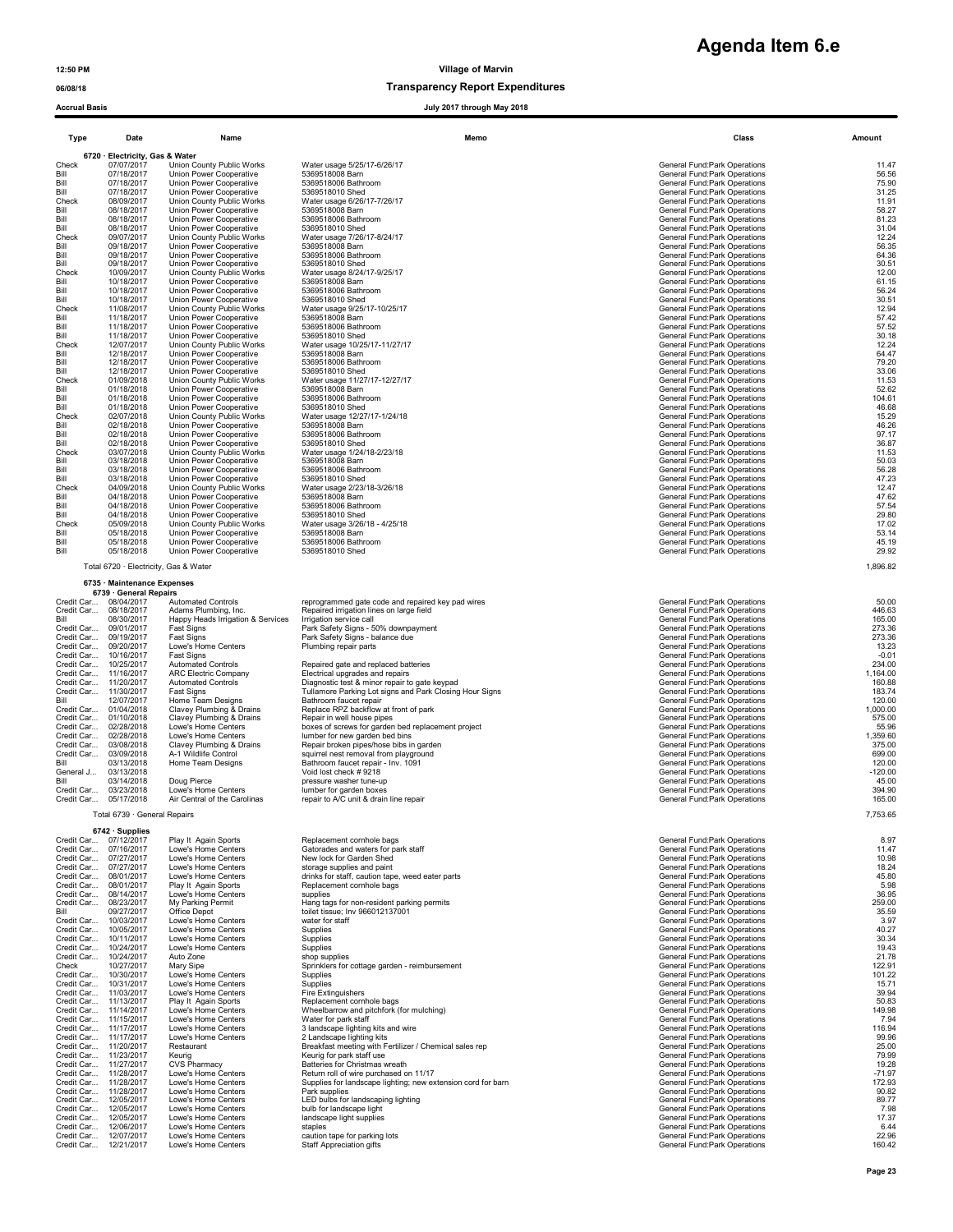| Agenda Item 6.e |  |
|-----------------|--|
|-----------------|--|

### 06/08/18 Transparency Report Expenditures

### Accrual Basis July 2017 through May 2018

| Type                                                     | Date                                                                                                                                                                                                                                                                                                                                                                                                           | Name                                                                                                                                                                                                                                                                                               | Memo                                                                                                                                                                                                                                                                                                                                                                                                               | Class                                                                                                                                                                                                                                                                                                                                                                                                                                                                                                  | Amount                                                                                                                              |
|----------------------------------------------------------|----------------------------------------------------------------------------------------------------------------------------------------------------------------------------------------------------------------------------------------------------------------------------------------------------------------------------------------------------------------------------------------------------------------|----------------------------------------------------------------------------------------------------------------------------------------------------------------------------------------------------------------------------------------------------------------------------------------------------|--------------------------------------------------------------------------------------------------------------------------------------------------------------------------------------------------------------------------------------------------------------------------------------------------------------------------------------------------------------------------------------------------------------------|--------------------------------------------------------------------------------------------------------------------------------------------------------------------------------------------------------------------------------------------------------------------------------------------------------------------------------------------------------------------------------------------------------------------------------------------------------------------------------------------------------|-------------------------------------------------------------------------------------------------------------------------------------|
| Check<br>Credit Car<br>Credit Car<br>Bill                | Credit Car 01/11/2018<br>Credit Car 01/16/2018<br>Credit Car 01/24/2018<br>Credit Car 01/24/2018<br>02/06/2018<br>02/22/2018<br>Credit Car 02/22/2018<br>Credit Car 02/27/2018<br>Credit Car 02/28/2018<br>03/09/2018<br>03/15/2018                                                                                                                                                                            | My Parking Permit<br>Lowe's Home Centers<br>Fast Signs<br>Lowe's Home Centers<br>Michael Shkut<br>Lowe's Home Centers<br>Lowe's Home Centers<br>Lowe's Home Centers<br>Northern Tool + Equipment<br>Lowe's Home Centers<br>Office Depot                                                            | Hang tags for non-resident parking permits<br>gloves for park staff<br>Tullamore signs: Trail and Park<br>command containers<br>reimbursement propane patio heater<br>mice poison<br>water for park staff<br>weed whacker line; oil; brush cutter blades<br>new sprayers<br>keys for new park employee<br>Acct #34235087                                                                                           | General Fund:Park Operations<br>General Fund: Park Operations<br>General Fund: Park Operations<br>General Fund:Park Operations<br>General Fund:Park Operations<br>General Fund: Park Operations<br>General Fund:Park Operations<br>General Fund: Park Operations<br>General Fund: Park Operations<br>General Fund: Park Operations<br>General Fund: Park Operations                                                                                                                                    | 259.00<br>24.66<br>60.97<br>39.90<br>139.00<br>6.58<br>7.94<br>65.31<br>374.96<br>12.61<br>69.28                                    |
| General J<br>Bill<br>Credit Car<br>Bill                  | 03/15/2018<br>Credit Car 03/16/2018<br>Credit Car 03/17/2018<br>Credit Car 03/17/2018<br>Credit Car 03/20/2018<br>Credit Car 03/22/2018<br>Credit Car 04/05/2018<br>04/11/2018<br>05/03/2018<br>Credit Car 05/11/2018<br>05/15/2018                                                                                                                                                                            | Lowe's Home Centers<br>Krispy Kreme Doughnuts & Coffee<br>Publix Grocery Store<br>Lowe's Home Centers<br>Southern States Co-op<br>Lowe's Home Centers<br>Mary Sipe<br>Lowe's Home Centers<br>Lowe's Home Centers<br>Mary Sipe                                                                      | Supplies for Eagle Scout project and Park - W. Helms<br>water for student workday<br>Beta Club students workday<br>Beta Club students workday<br>box cutter blades<br>oil for 2 cycle tools<br>shop supplies -pitch fork, weed spray<br>Reimbursement - supplies for park<br>ant poison<br>wood/screw for hanging rack project<br>Reimbursement - cottage garden supplies                                          | General Fund:Park Operations<br>General Fund: Park Operations<br>General Fund: Park Operations<br>General Fund: Park Operations<br>General Fund:Park Operations<br>General Fund: Park Operations<br>General Fund: Park Operations<br>General Fund: Park Operations<br>General Fund: Park Operations<br>General Fund: Park Operations<br>General Fund: Park Operations                                                                                                                                  | 33.57<br>11.34<br>61.31<br>17.94<br>5.19<br>37.98<br>66.39<br>106.63<br>57.36<br>42.15<br>146.88                                    |
|                                                          | Total 6742 · Supplies                                                                                                                                                                                                                                                                                                                                                                                          |                                                                                                                                                                                                                                                                                                    |                                                                                                                                                                                                                                                                                                                                                                                                                    |                                                                                                                                                                                                                                                                                                                                                                                                                                                                                                        | 3,522.14                                                                                                                            |
| Bill<br>Credit Car<br>Bill<br>Bill<br>Credit Car<br>Bill | 6744 · Vehic, Equip Repair & Maint<br>07/07/2017<br>07/18/2017<br>08/05/2017<br>08/05/2017<br>12/15/2017<br>Credit Car 01/16/2018<br>Credit Car 02/01/2018<br>Credit Car 04/16/2018<br>04/17/2018                                                                                                                                                                                                              | Doug Pierce<br>Goodyear Auto Service Center<br>Doug Pierce<br>Doug Pierce<br>Lowe's Home Centers<br>Lowe's Home Centers<br>Lowe's Home Centers<br>Lowe's Home Centers<br>Doug Pierce                                                                                                               | Repaired PowerWasher<br>New tire for Mule<br>Serviced SCAG Zero Turn Mower<br>Repaired JD Trimmer<br>fuel treatment<br>fuel treatment<br>fuel treatment<br>chain-bar oil<br>chain saw tune-up                                                                                                                                                                                                                      | General Fund: Park Operations<br>General Fund: Park Operations<br>General Fund: Park Operations<br>General Fund: Park Operations<br>General Fund: Park Operations<br>General Fund: Park Operations<br>General Fund: Park Operations<br>General Fund: Park Operations<br>General Fund: Park Operations                                                                                                                                                                                                  | 45.00<br>90.95<br>269.00<br>90.00<br>7.18<br>7.18<br>$-7.18$<br>12.34<br>65.00                                                      |
|                                                          |                                                                                                                                                                                                                                                                                                                                                                                                                | Total 6744 · Vehic, Equip Repair & Maint                                                                                                                                                                                                                                                           |                                                                                                                                                                                                                                                                                                                                                                                                                    |                                                                                                                                                                                                                                                                                                                                                                                                                                                                                                        | 579.47                                                                                                                              |
|                                                          | 6751 · Gas for Vehicles<br>Credit Car 07/10/2017<br>Credit Car 07/16/2017<br>Credit Car 08/01/2017<br>Credit Car 08/15/2017<br>Credit Car 08/21/2017<br>Credit Car 09/18/2017<br>Credit Car 10/05/2017<br>Credit Car 11/08/2017<br>Credit Car 01/02/2018<br>Credit Car 02/15/2018<br>Credit Car 02/27/2018<br>Credit Car 04/05/2018<br>Credit Car 04/27/2018<br>Credit Car 05/10/2018<br>Credit Car 05/24/2018 | QT<br>QT<br>QT<br>OT<br>QT<br>Gate<br>QT<br>QT<br>OT<br>QT<br>QT<br>QT<br>QT<br>QT<br>QT                                                                                                                                                                                                           | Gas for equipment<br>Gas for equipment<br>Gas for equipment<br>Gas for equipment<br>Gas for equipment<br>gas for equipment<br>gas for equipment<br>gas for equipment<br>Gas for equipment<br>gas for mower<br>gas for park vehicles & tools<br>gas for park vehicles<br>gas for park vehicles/tools<br>gas for park vehicles/tools<br>gas for park vehicles/tools                                                  | General Fund: Park Operations<br>General Fund: Park Operations<br>General Fund:Park Operations<br>General Fund:Park Operations<br>General Fund: Park Operations<br>General Fund: Park Operations<br>General Fund: Park Operations<br>General Fund: Park Operations<br>General Fund:Park Operations<br>General Fund:Park Operations<br>General Fund: Park Operations<br>General Fund: Park Operations<br>General Fund: Park Operations<br>General Fund: Park Operations<br>General Fund:Park Operations | 48.87<br>26.62<br>50.52<br>12.21<br>50.50<br>61.29<br>65.00<br>59.39<br>12.67<br>29.03<br>66.00<br>58.56<br>62.04<br>49.11<br>64.24 |
|                                                          | Total 6751 · Gas for Vehicles                                                                                                                                                                                                                                                                                                                                                                                  |                                                                                                                                                                                                                                                                                                    |                                                                                                                                                                                                                                                                                                                                                                                                                    |                                                                                                                                                                                                                                                                                                                                                                                                                                                                                                        | 716.05                                                                                                                              |
|                                                          | 6749 · Landscaping<br>Credit Car 07/03/2017<br>Credit Car 07/27/2017<br>Credit Car 08/14/2017<br>Credit Car 10/03/2017<br>Credit Car 10/11/2017<br>Credit Car 02/20/2018<br>Credit Car 04/18/2018<br>Credit Car 05/03/2018<br>Credit Car 05/10/2018<br>Credit Car 05/15/2018<br>Credit Car 05/22/2018<br>Credit Car 05/25/2018                                                                                 | Southern States Co-op<br>Lowe's Home Centers<br>Lowe's Home Centers<br>Lowe's Home Centers<br>Yard Works Fort Mill LLC<br>Lowe's Home Centers<br>Yard Works Fort Mill LLC<br>Lowe's Home Centers<br>Green Resource LLC<br>Site One Landscape Supply<br>Lowe's Home Centers<br>GreenSpace Lawn Care | Chemicals for weeds<br>weed killer<br>weed killer<br>Weed killer<br>mulch for barn area<br>weed killer for park<br>mulch: spring/annual maintenance<br>weed killer<br>landscape fabric for pumpkin patch project<br>78M Stone<br>supplies<br>broadleaf spraying in park                                                                                                                                            | General Fund: Park Operations<br>General Fund: Park Operations<br>General Fund:Park Operations<br>General Fund: Park Operations<br>General Fund: Park Operations<br>General Fund: Park Operations<br>General Fund: Park Operations<br>General Fund: Park Operations<br>General Fund:Park Operations<br>General Fund: Park Operations<br>General Fund: Park Operations<br>General Fund: Park Operations                                                                                                 | 70.20<br>59.88<br>29.94<br>44.91<br>43.20<br>79.94<br>1,215.00<br>107.94<br>180.00<br>32.45<br>78.29<br>275.00                      |
|                                                          | Total 6749 · Landscaping<br>6743 · Tree Services                                                                                                                                                                                                                                                                                                                                                               |                                                                                                                                                                                                                                                                                                    |                                                                                                                                                                                                                                                                                                                                                                                                                    |                                                                                                                                                                                                                                                                                                                                                                                                                                                                                                        | 2,216.75                                                                                                                            |
| Bill<br>Rill<br>Bill                                     | 02/08/2018<br>02/13/2018<br>04/06/2018<br>Total 6743 · Tree Services                                                                                                                                                                                                                                                                                                                                           | Airborne Tree Service LLC<br>Arborscapes Tree & Landscane S<br>Airborne Tree Service LLC                                                                                                                                                                                                           | removal of gum trees; stump grinding; pine trees removed<br>banding of trees<br>removal of broken tree limb                                                                                                                                                                                                                                                                                                        | General Fund: Park Operations<br>General Fund:Park Onerations<br>General Fund: Park Operations                                                                                                                                                                                                                                                                                                                                                                                                         | 2,095.00<br>1.096.00<br>300.00<br>3,491.00                                                                                          |
| Bill                                                     | 6745 · Painting/Staining<br>03/28/2018                                                                                                                                                                                                                                                                                                                                                                         | Cambridge Contracting, Inc.                                                                                                                                                                                                                                                                        | Pressure wash and stain playground equipment and swing set                                                                                                                                                                                                                                                                                                                                                         | General Fund:Park Operations                                                                                                                                                                                                                                                                                                                                                                                                                                                                           | 1,675.00                                                                                                                            |
|                                                          | Total 6745 · Painting/Staining<br>6750 · Playground Mulch<br>Credit Car 11/16/2017                                                                                                                                                                                                                                                                                                                             | Yard Works Fort Mill LLC                                                                                                                                                                                                                                                                           | playground mulch - 20 yards plus deliver and SC tax                                                                                                                                                                                                                                                                                                                                                                | General Fund: Park Operations                                                                                                                                                                                                                                                                                                                                                                                                                                                                          | 1,675.00<br>675.00                                                                                                                  |
|                                                          | Total 6750 · Playground Mulch<br>Total 6735 · Maintenance Expenses                                                                                                                                                                                                                                                                                                                                             |                                                                                                                                                                                                                                                                                                    |                                                                                                                                                                                                                                                                                                                                                                                                                    |                                                                                                                                                                                                                                                                                                                                                                                                                                                                                                        | 675.00<br>20,629.06                                                                                                                 |
|                                                          | 6712 · Uniforms                                                                                                                                                                                                                                                                                                                                                                                                |                                                                                                                                                                                                                                                                                                    |                                                                                                                                                                                                                                                                                                                                                                                                                    |                                                                                                                                                                                                                                                                                                                                                                                                                                                                                                        |                                                                                                                                     |
|                                                          | Credit Car 08/01/2017<br>Credit Car 08/24/2017<br>Credit Car 08/26/2017<br>Credit Car 08/31/2017<br>Credit Car 09/06/2017<br>Credit Car 09/08/2017<br>Credit Car 10/23/2017<br>Credit Car 11/01/2017<br>Credit Car 01/02/2018<br>Credit Car 01/05/2018<br>Credit Car 01/30/2018                                                                                                                                | <b>Signature Services</b><br>Marshalls<br>Belk<br>Marshalls<br>Belk<br>Marshalls<br><b>Signature Services</b><br><b>Signature Services</b><br>Belk<br>Marshalls<br><b>Signature Services</b>                                                                                                       | Red tshirts for park staff and events<br>Shirts for park staff - returned on 9/11/17<br>Polo shirts for park staff<br>Shirts for park staff - returned on 9/11/17<br>Exchanged polo shirts for park staff<br>Returned shirts purchased on 8/24 and 8/31<br>Embroidery on park staff polos<br>Embroidery on park staff polos<br>Pullovers for park staff<br>Shirts for park staff<br>Embroidery on park staff polos | General Fund:Park Operations<br>General Fund: Park Operations<br>General Fund: Park Operations<br>General Fund: Park Operations<br>General Fund: Park Operations<br>General Fund: Park Operations<br>General Fund:Park Operations<br>General Fund:Park Operations<br>General Fund:Park Operations<br>General Fund: Park Operations<br>General Fund: Park Operations                                                                                                                                    | 112.00<br>80.42<br>61.44<br>91.12<br>$-1.69$<br>$-171.54$<br>30.00<br>11.00<br>54.47<br>201.57<br>33.00                             |
|                                                          | Credit Car 02/15/2018<br>Total 6712 · Uniforms                                                                                                                                                                                                                                                                                                                                                                 | <b>Signature Services</b>                                                                                                                                                                                                                                                                          | Embroidery on park staff winter shirts                                                                                                                                                                                                                                                                                                                                                                             | General Fund: Park Operations                                                                                                                                                                                                                                                                                                                                                                                                                                                                          | 55.00<br>556.79                                                                                                                     |
|                                                          | Total 6709 · Park Expenditures                                                                                                                                                                                                                                                                                                                                                                                 |                                                                                                                                                                                                                                                                                                    |                                                                                                                                                                                                                                                                                                                                                                                                                    |                                                                                                                                                                                                                                                                                                                                                                                                                                                                                                        | 24,682.67                                                                                                                           |

Total 6700 · Park Operations 24,682.67